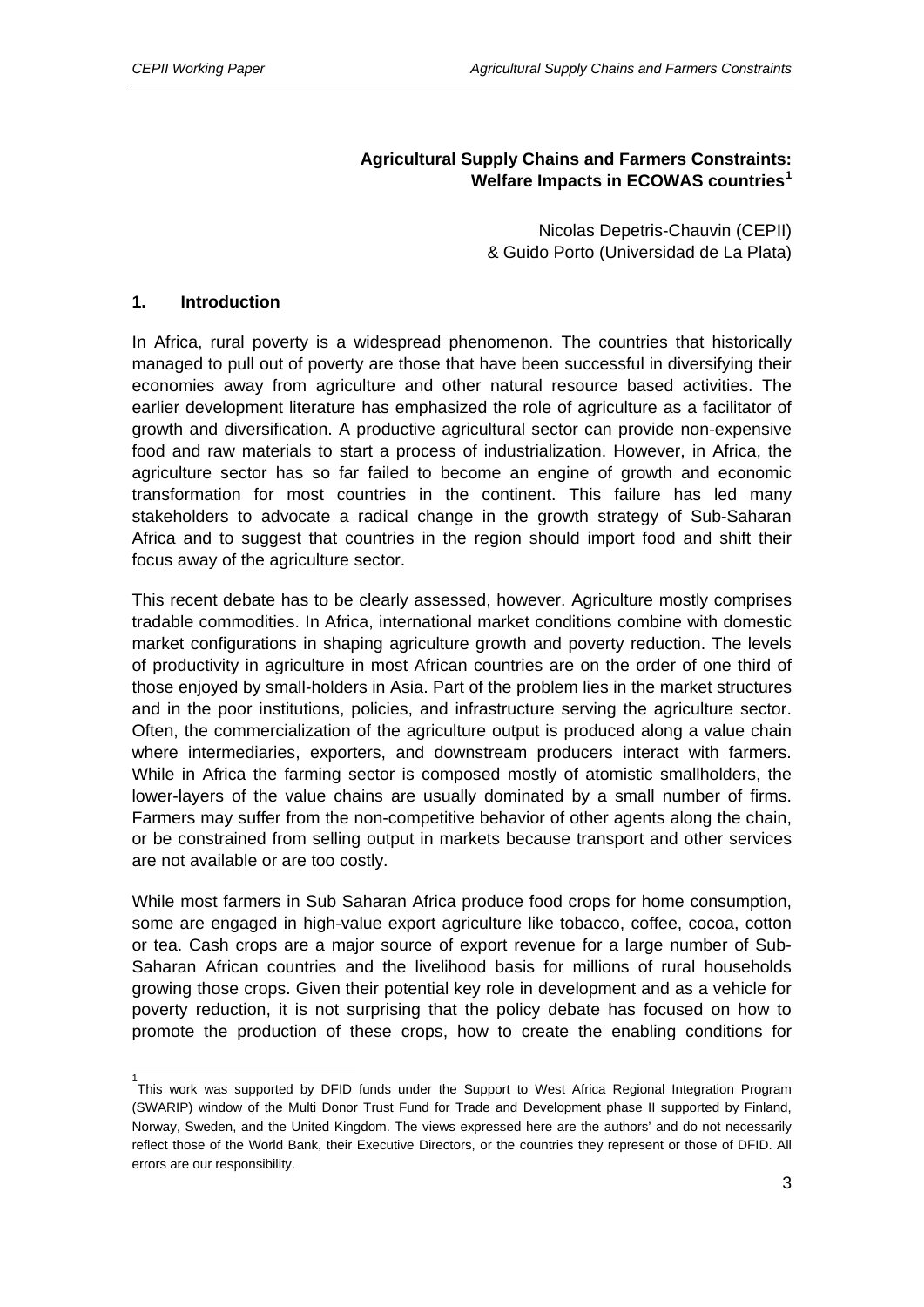smallholders to benefit from the opportunities created by commercial agriculture, and what role should governments play in this process. On the other hand, food crops like maize, rice, millet, sorghum, and soybean are essential for the everyday life of most African farmers as they constitute their dietary base. Growing protests against high food prices in different parts of the developing world, including in Burkina Faso, Cameroon, Cote d'Ivoire, Mauritania, Mozambique, and Senegal have elevated food security as one of the top issues in the international agenda (Conceição and Mendoza, 2009). The food import bill of the world's poorest countries, most of them in Sub Sahara Africa, has considerably increased in recent years, threatening to erase much of the gains in poverty reduction that have been achieved in the last decade. Like in the case of cash crops, food products are also commercialized along a supply chain that includes farmers, silo owners, intermediaries and food processors. In this setting, the structure of the domestic supply chains in staple products affects domestic food prices, agricultural income at the farm level, expenditures, and poverty. Our overall objective is to study market and institutional constraints affecting the further development of the traditional agriculture export sector (cash crops) and the importsubstitution agriculture sector (food crops), how this affect poverty and inequality reduction, food security issues, and the development of a competitive agribusiness sector in Africa.

Traditionally, the literature has focused on how external conditions affect poverty (Winters, McCulloch, and McKay, 2004; Goldberg and Pavcnik, 2004; Goldberg and Pavcnik, 2007; Nicita, 2009; Porto, 2010a; Porto 2010b). In contrast, the focus of our research agenda breaks new ground by exploring domestic factors and the interplay with international markets. To this end, we elaborate on the work done by Porto, Depetris Chauvin, and Olarreaga (2011) to further explore the role played by the structure of domestic competition in agricultural supply chains. Combining theory, household surveys, and in-depth knowledge of the local context, we use simulation analysis to isolate and quantify the effect of changes in the level of competition in domestic markets, both in food crops and in export crops, on household income. In this setting, we will also investigate the role played by household constraints and institutions in agriculture that hinder productivity and market access. The emphasis on the quality of institutions in the development process has recently emerged. Acemoglu, Johnson and Robinson (2001, 2002) and Acemoglu and Johnson (2005), for instance, establish causality from better large-scale institutions (like legal and political regimes) to development. Dollar and Kraay (2003), in turn, study how (domestic) institutions affect trade and growth. There is yet another literature that explores how, in low-income countries and especially in rural economies where market failures abound, small local institutions can play a fundamental role as bridges towards economic development and poverty alleviation. Examples that are close to our intended work include Anderson and Baland (2002) and Besley, Coate, and Loury (1993), on ROSCAs; Garg and Collier (2005), on safety nets and employment; Kranton (1996), on cooperatives; Besley (1995), on risk insurance; Banerjee, Gertler, and Ghatak (2002) on tenancy reform.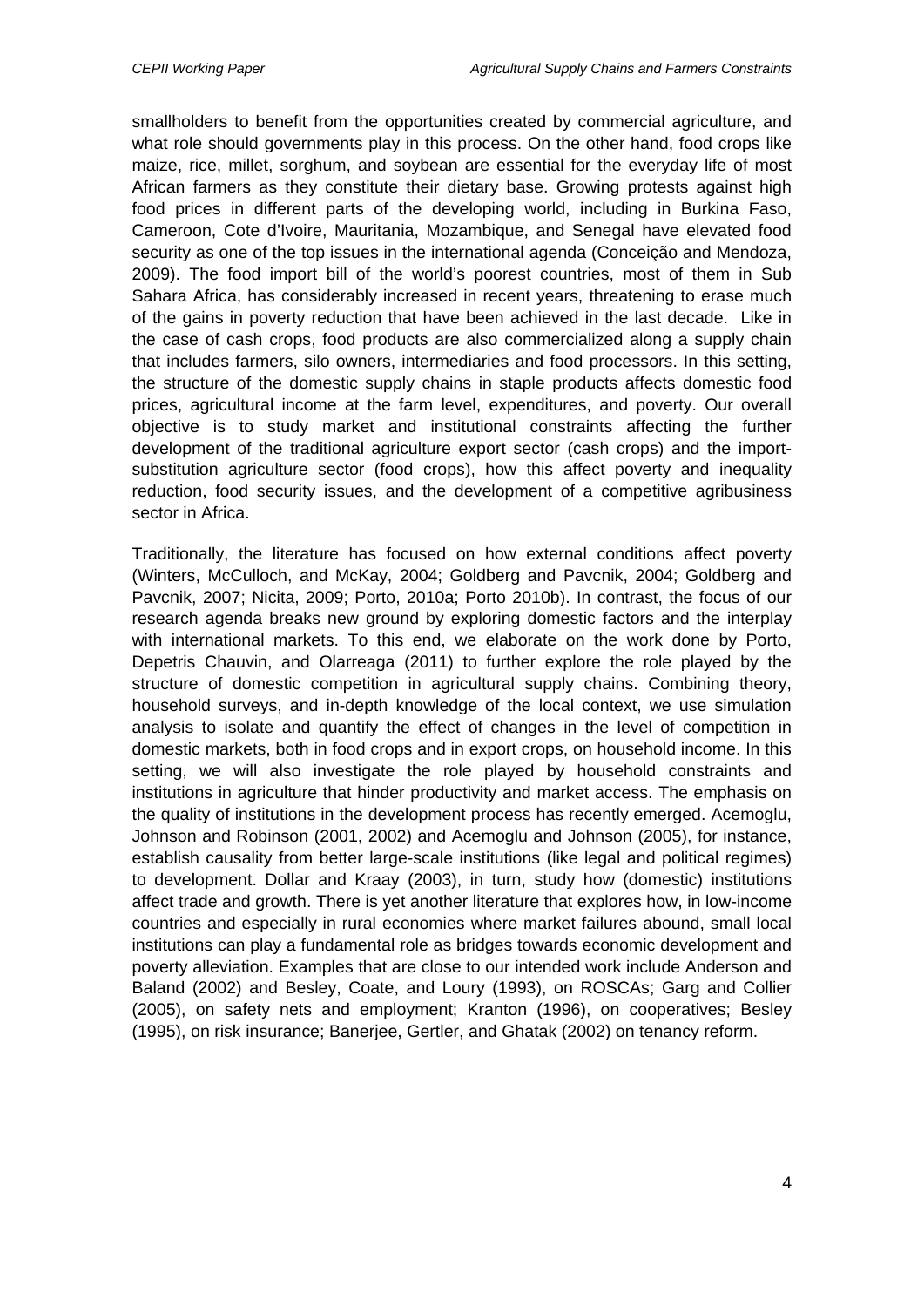In this paper, we present results for four ECOWAS countries, namely Burkina Faso, Ghana, Nigeria and Senegal. We begin in Section 2 introducing the model of supply chains. In this model, farmers must decide what to consume and what to produce, given prices and various constraints such as endowments, transport costs, production costs and infrastructure access. In the case of exported cash crops, farmers sell products to oligopsonies, which then do the international trading. In the case of exported food crops, there are oligopsonies in charge of exports, but there is also a domestic residual market of net-consumers of that crop. Finally, in the case of imported foodstuff, excess demand is met via international trade, and net-consumers must purchase these agricultural goods from oligopolies. In Section 3, 4, 5 and 6 we review the household survey data, we describe the basic institutional arrangements in the selected crops, and we present the results of the simulations and the welfare impact for Burkina Faso, Ghana, Nigeria and Senegal. These simulations are comparative static results from the model in section 2, where we study changes in market structure and in key parameters of the model that capture various household constraints and institutional access. We also present here some poverty results stemming from the simulations by combining the prediction of the model with the information from the household surveys. In particular, we analyze the changes in real income of Burkinabè, Ghanaian, Nigerian and Senegalese households caused by the hypothetical price changes of cash and food crops predicted by the models' simulations. In section 7 we conclude.

# **2. The Model**

In this section, we introduce the model used to study the interplay between market structure and domestic complementary factors in the production and consumption decisions of agricultural families (farms) in Africa. We are interested in modeling the production allocation of factors of production to various cash and food crops and in how this allocation depends on competition along the supply chain and on the constraints faced by different types of farmers. The model describes the behavior of farms, exporters and importers in a simple partial equilibrium setting. In particular, we build three different versions of the model to deal with the three basic scenarios that we face in our empirical work. That is, we build a model to explore the case of cash crop production (mostly for exports) in section 2.1. This version can be used to study crops such as cotton, coffee, tea, tobacco, cacao, vanilla, etc. We adapt this model to deal with the case of a country that is a net exporter of a food crop in section 2.2. Food crop exports can include any relevant crop in a particular country, namely maize, rice, fish, livestock, etc. Finally, we develop a different version of the model for the case of a country that is a net importer of a food crop (section 2.3). The three versions of the model share common elements, such as the structure of utility, the constraints in production, and the market structure, but differ in the way the models are solved to account for exportable and importable prices.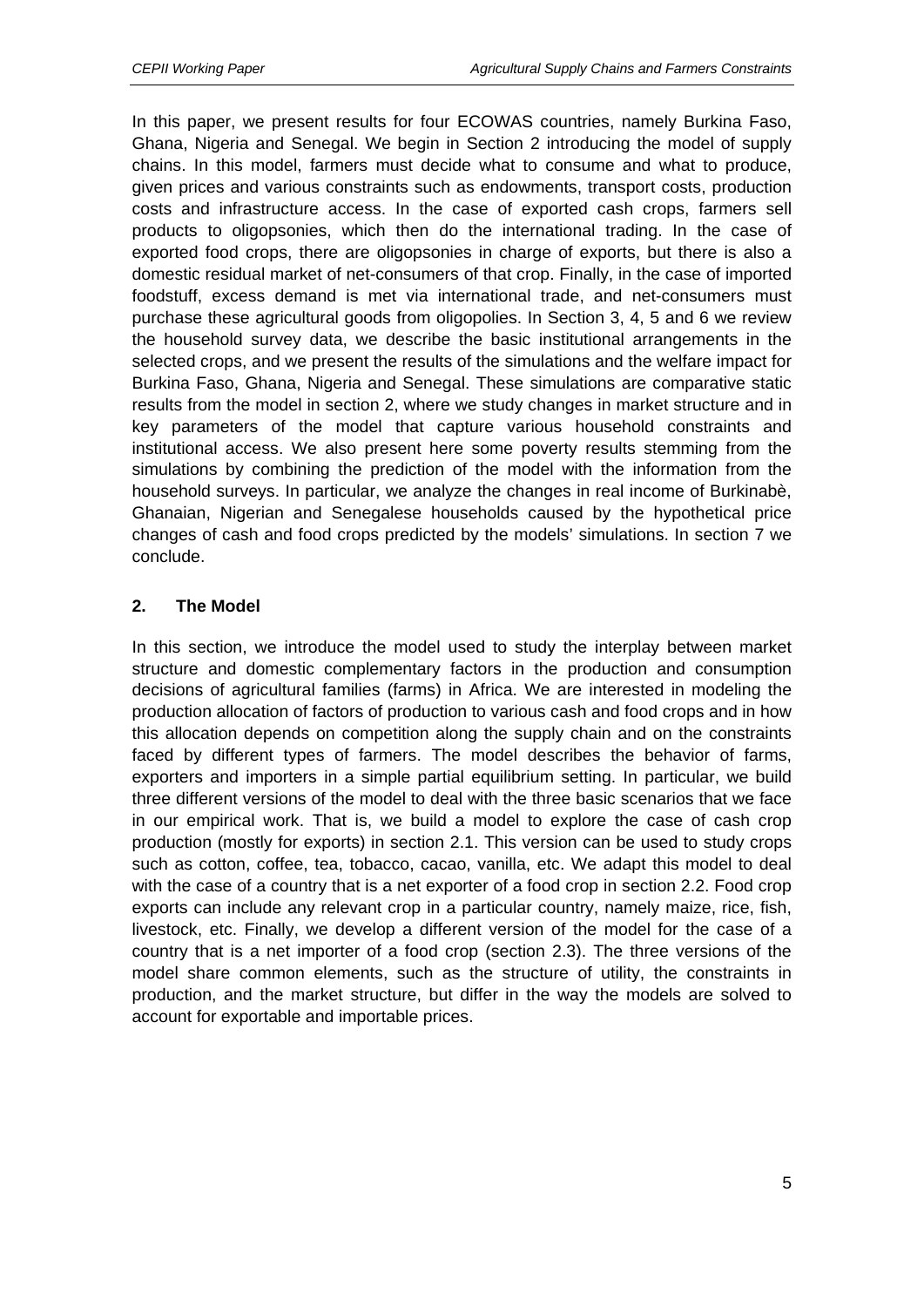## **2.1. Cash Crop Exports**

### *Farmers*

Consider an economy with a continuum of farmers  $i$ , with measure  $L$ . Each farmer possesses an endowment  $e_i$  of factors of production. It is useful to think about this endowment as a summary indicator of possibly various factors such as land, labor, and capital. Farmers can transform this endowment one-to-one into three different products: a food crop for auto-consumption  $(\hbar)$ ; a food crop to sell in the market  $(f)$ ; a cash, export crop to be traded with other countries  $(c)$ .

Food crops can be exchanged in the market at price  $p<sup>f</sup>$ , which is determined endogenously given total supply and demand. The farmer, though, takes this price as given. Export crops are traded internationally but the farmers cannot export or import goods directly. They instead sell to intermediaries who, after some processing, sell abroad at fixed international prices. The cash crop farm gate price is  $p<sup>c</sup>$ . We also allow for the presence of transport and transaction costs  $t_i$  which may capture lack of access or distance to the market. Farmers earn monetary income  $d_i$  from these sales.

Farmer´s utility is defined as

$$
U_i=\vartheta_ih_i^\alpha+d_i,
$$

where  $\vartheta_i$  represents the relative preference of farmer *i* to produce for the market, after controlling for its endowment, market accessibility and fixed cost to produce crops. This parameter reflects family traditions, including specific knowledge transferred over generations. Importantly, we use it to model different attitudes toward risk and food security. For instance, a farmer may value the own production of food to sustain family needs more than another farmer with similar characteristics. Parameter  $\alpha$  measures the decreasing marginal utility of own-food consumption. Farmer´s monetary income is  $d_i$ , which is equal to

$$
d_i = (1 - t_i)(p^f - m^f) * f_i + (1 - t_i)(p^c - m^c) * c_i - F_i,
$$

where  $m<sup>f</sup>$  and  $m<sup>c</sup>$  are the marginal (unit) costs<sup>[2](#page-3-0)</sup> of producing food crops and export crops respectively, and  $F_i$  is the fixed cost of producing crops for export. Note that while the marginal costs are common to all farmers, fixed cost may vary. Differences in fixed costs arise because of differences in setup costs due to various farm constraints and market access constraints, such as missing credit markets, missing input markets, know-how, scale, etc. These factors create a fixed cost of investment in cash-crop and these costs can vary widely across farmers. To simplify, we assume that marginal costs are instead the same for all farmers. This can be rationalized if farmers use (potentially) the same technology. In principle, the model can accommodate heterogeneity in marginal costs as well as in fixed costs. Given the fixed costs, we assume throughout the analysis that  $(p^c - m^c) > (p^f - m^f)$  so that it may be eventually profitable to produce  $c$ . In other words, per unit sold, a farmer earns more

<span id="page-3-0"></span> <sup>2</sup> In our model we do not model agricultural inputs explicitly. However, an improvement in the trading conditions of inputs can be modeled as a reduction in the marginal costs of producing a given crop.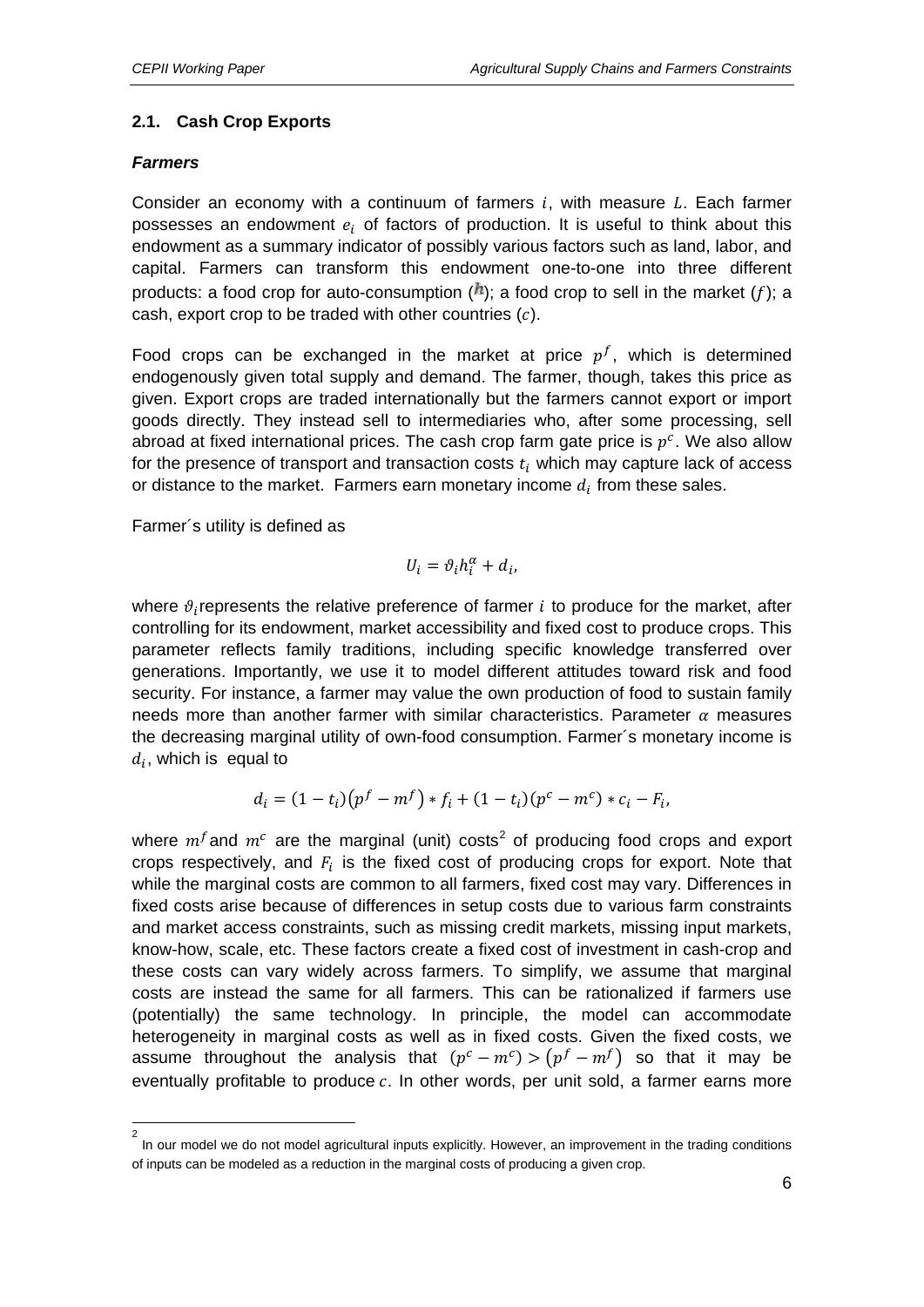money with the cash crop than with the food crop. Only a fraction of those farmers, however, will earn enough to cover the fixed costs. Note also that, given the linear technology implied by the constant marginal costs, a farmer will not produce tradable food crops and export crops at the same time. If cash export crops are more profitable, the farmer will allocate all his endowment (net of self-sufficiency requirements) to this crop (and vice versa).

The farmer solves the following optimization problem:

$$
Max u_i(h, d),
$$

subject to

$$
d_i = (1 - t_i)(p^f - m^f) * f_i + (1 - t_i)(p^c - m^c) * c_i - F_i,
$$
  

$$
e_i = h_i + f_i + c_i.
$$

Farmers maximize utility with respect to  $h_i$ ,  $f_i$  and  $c_i$ . The optimal production of selfsufficient food  $\hbar$  when compared to food sales production f is:

$$
\bar{h}_{1i} = \left(\frac{\alpha \vartheta_i}{(p^f - m^f) * (1 - t_i)}\right)^{1/2 - \alpha}.
$$

Instead, optimal  $\hbar$  when compared with cash crop production  $c$  is:

$$
\bar{h}_{2i} = \left(\frac{\alpha \vartheta_i}{(p^c - m^c) * (1 - t_i)}\right)^{1/2 - \alpha}.
$$

Note that  $\bar{h}_2 < \bar{h}_1$  by definition since  $(p^c - m^c) > (p^f - m^f)$ . The existence of a fixed cost for producing  $c$  implies that total cash crop profits should be higher than both specialization in *h* and production of *h* and *f* in the optimum.

The cutoff value of the fixed cost *F* that would make a farmer indifferent between producing  $\bar{h}_{1i}$  of  $\bar{h}$  and  $(e_i - \bar{h}_{1i})$ of f and  $\bar{h}_{2i}$  of  $\bar{h}$  and the rest  $(e_i - \bar{h}_{2i})$ of  $c$  is

$$
\bar{F}_{1i} = \vartheta_i \bar{h}_{2i}^{\alpha} + (1 - t_i)(p^c - m^c) * (e - \bar{h}_{2i}) - \vartheta_i \bar{h}_{1i}^{\alpha} + (1 - t_i)(p^f - m^f) * (e_i - \bar{h}_{1i}).
$$

The value of the fixed cost that would make the farmers indifferent between producing only *h* and  $\bar{h}_{2i}$  of  $\bar{h}$  and the rest  $(e_i - \bar{h}_{2i})$  of *c* is

$$
\bar{F}_{2i} = \vartheta_i \bar{h}_{2i}^{\alpha} + (1 - t_i)(p^c - m^c) * (e_i - \bar{h}_{2i}) - \vartheta_i e^{\alpha}.
$$

Given these conditions, it is easy to determine conditions that are consistent with different kinds of production decisions/allocations:

1. If 
$$
e_i < \bar{h}_{1i}
$$
 and  $e < \bar{h}_{2i}$ , the farmer produces  $h_i = e_i$ .

2. If 
$$
e_i < \overline{h}_{1i}
$$
,  $e_i > \overline{h}_{2i}$ , and  $F_i > \overline{F}_{2i}$ , the farmer will produce  $h_i = e_i$ .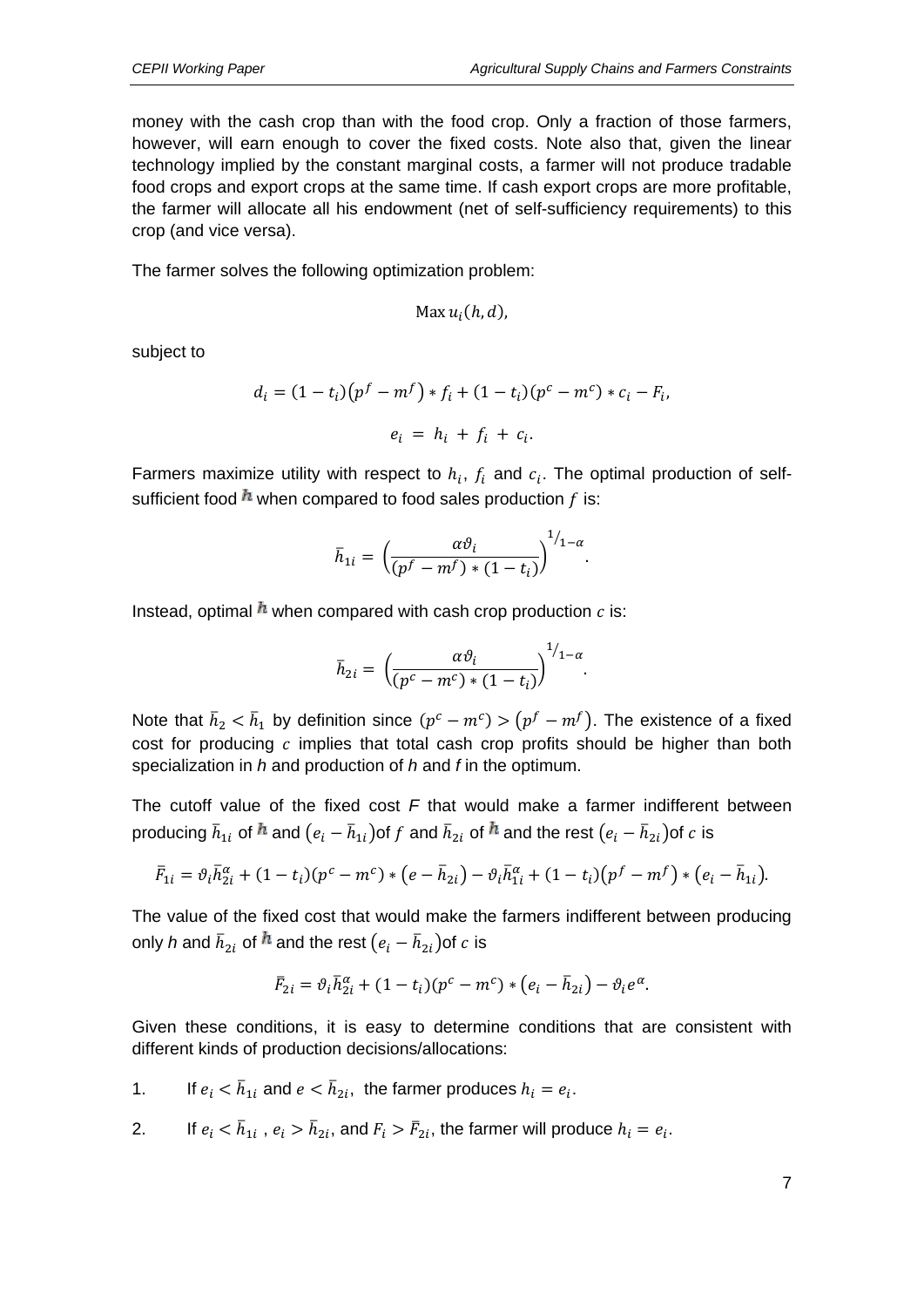3. If  $e_i < h_{1i}$ ,  $e_i > h_{2i}$ , and  $F_i < F_{2i}$ , the farmer will produce $c_i = e_i - h_{2i}$  and  $h_i = \overline{h}_{2i}.$ 

4. If 
$$
e_i > \overline{h}_{1i}
$$
 and  $F_i < \overline{F}_{1i}$ , the farmer will produce  $c_i = e_i - \overline{h}_{2i}$  and  $h_i = \overline{h}_{2i}$ .

5. If 
$$
e_i > \overline{h}_{1i}
$$
 and  $F_i > \overline{F}_{1i}$ , the farmer will produce  $f_i = e_i - \overline{h}_{1i}$  and  $h_i = \overline{h}_{1i}$ .

These allocations imply the existence of essentially three types of farmers. Some farmers produce only for auto-consumption. These are farmers with very low endowments. For example, a large family leaving in a farm with little land can only produce some food for self-sufficiency purposes. Other farmers produce some autoconsumption for self-sufficiency and some tradable food crops to sell in the market. This may be surplus food to exchange for money or a different marketable crop. For instance, h may capture a variety of own-consumption crops such as potatoes, peas, onions, and white maize, while f may capture hybrid maize sold locally. Finally, a third group of farmers produces for auto-consumption and for the export market. This would be the case of a famer that produces, again, potatoes, peas, and perhaps some white maize, but also allocates inputs to cotton, coffee, cacao, tobacco, vanilla, or other similar tradable cash crops (non-food). In this later case, the farmer' endowment must be larger than the threshold  $(\bar{h}_2)$  so as to have enough production to compensate for the fixed costs incurred to access the export market.

We represent the optimal decision of the farmer based on its endowment in Figure 2.1.

The farmer chooses the allocation with the highest utility, which depends on several factors. To illustrate, we keep all parameters and factors in the background and focus on the impact of endowments. The curve  $H$  corresponds to the increase in farmer's  $i$ utility if he produces only  $h$ , the line  $P$  is the utility of producing  $h$  and  $c$ , and the curve  $O$ is the total utility of producing  $h$  and  $f$ .

Several observations arise from this graph. Firstly, the marginal utility of  $h$  is decreasing, while those of  $c$  and  $f$  are constant. The intuition behind this is that the law of diminishing marginal utility is stronger for a specific product such as self-sufficiency food than for money in general. In the graph, this means that the marginal utility of producing h is equal to that of producing c and f in points A and D respectively, but it is lower for higher endowments. Points A and D correspond to the endowment thresholds algebraically determined earlier:  $\bar{h}_{2i}$ and  $\bar{h}_{1i}$ . Secondly, if the farmer were to decide to produce c, with endowment  $\bar{h}_{2i}$  his/her utility would fall by  $F_i$ , which is the fixed cost introduced before. However, from that endowment level onwards, his/her utility increases more than by using the endowment to produce *f*, increasing by  $(1-t_i)(p^c-m^c)$ . This will lead eventually to a point in which the farmer will be indifferent between producing *c* or *f*, point C in the diagram.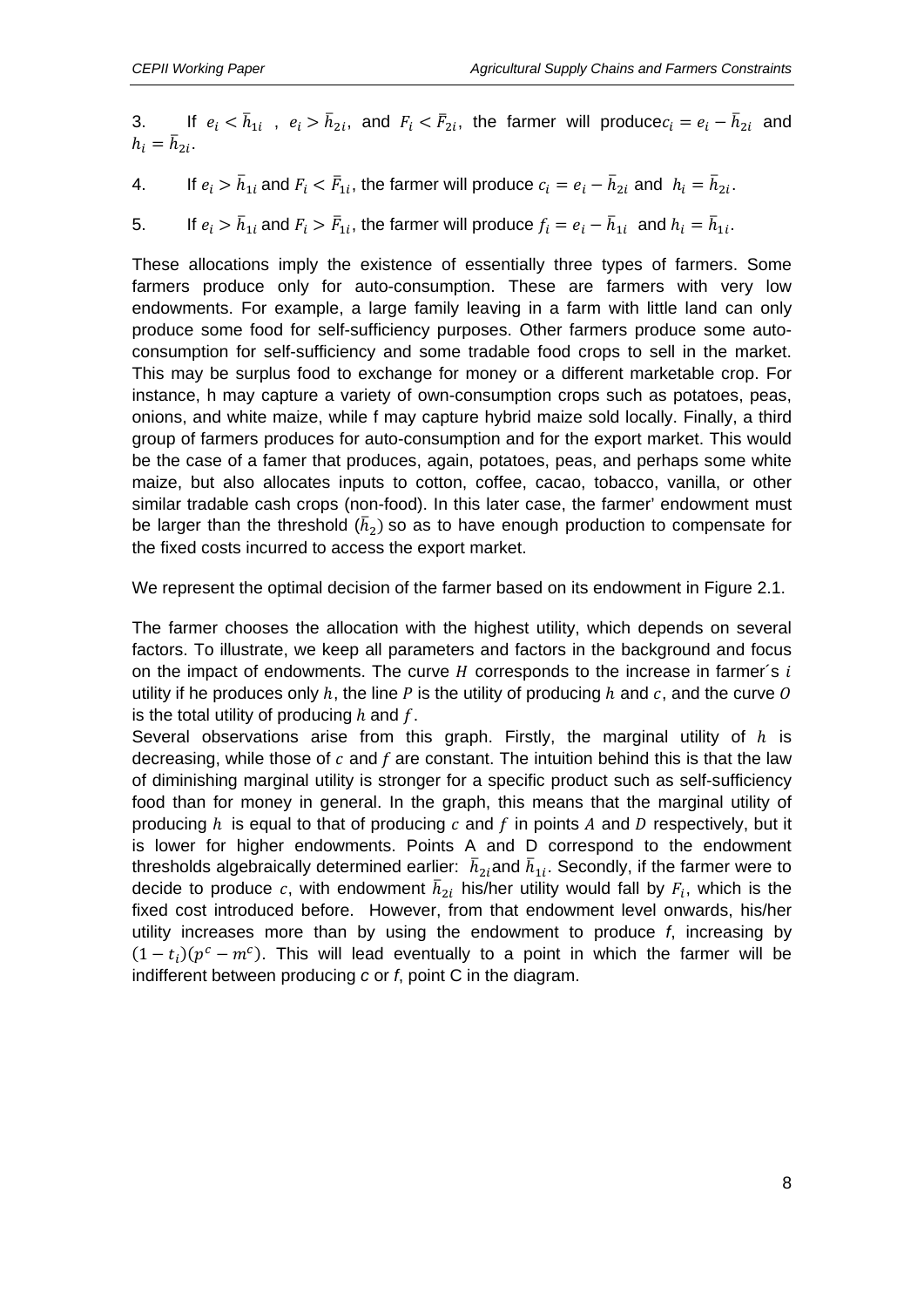

#### **Figure2.1: Optimal Allocations**

But the farmer has another option as well: to produce food crop to be sold locally, *f*. Since selling in the local market has no fixed costs, when the marginal utility of producing *f* is equal to that of producing *h*, the household starts producing some *f*. That point corresponds to endowment level  $\bar{h}_{1i}$  and point D. From point D up to point E the farmer will produce  $e - \bar{h}_{1i}$ units of *f*. Point E represents the point in which the higher price the farmer receives for exporting the good compensates the fixed costs the farmer must incur to sell in that market, compared to selling in the local market. After point E, the farmer stops producing f and switches to *c*, producing  $e - \bar{h}_{2i}$  of it.

To recapitulate, the relevant farmer's  $i$  utility is represented in the graph by  $ODEG$ , and its value, as well as his decision of what to produce, will depend on the endowment  $e_i$ at his disposal. As argued above, several factors affect the farmer's decision for a given  $e_i$ . Next, we explore graphically the effects of a change in the main parameters of the model.

The parameter  $\vartheta_i$  accounts for the household's preference to auto-consumption. A larger  $\vartheta_i$  will increase the marginal utility of producing  $\hbar$  for each e, therefore increasing the values of  $\bar{h}_{1i}$  and  $\bar{h}_{2i}$ , as is shown in Figure 2.2. Farmers that were originally producing  $f$  can switch to  $h$  if their endowment is between the points Dand D', and some farmers with endowment between  $E$  and  $E'$  will switch from producing some  $c$  to produce some f. In the end, farmers originally producing f or c will increase  $\hbar$ . In addition, farmers producing *c* will further switch to *f* and thus reduce their production of cin  $\bar{h}_{2i}(\vartheta'_{i}) - \bar{h}_{2i}(\vartheta_{i})$ . In the end, the market supply of c will surely by reduced. The supply of  $f$  could either increase or decrease depending on whether or not the farmers switching from form c to f offset the switchers from f to  $\hbar$  and the lower f production between  $D'$  and  $E$ .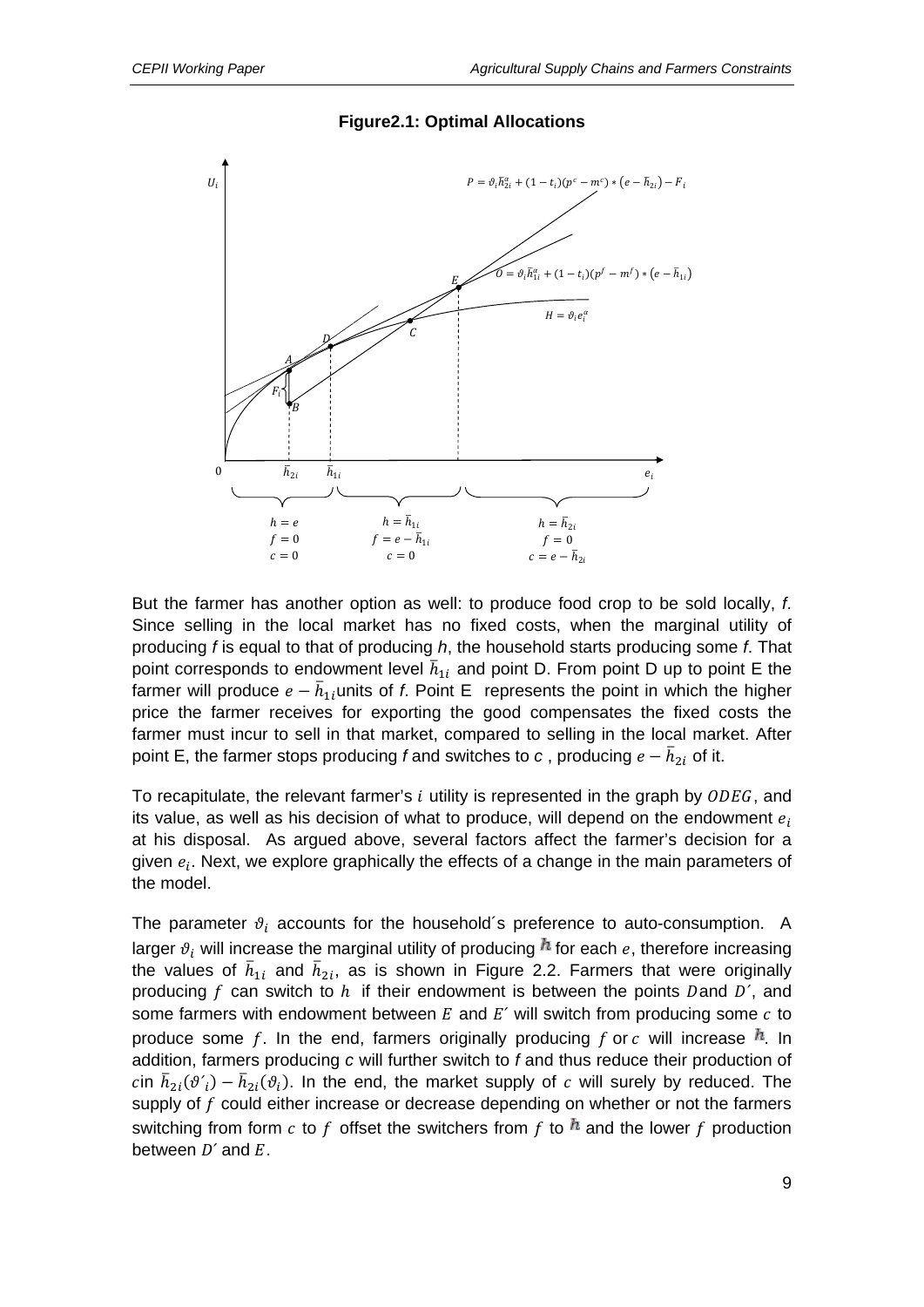

**Figure 2.2: An increase in**  $\vartheta_i$  **(from**  $\vartheta_i$  **to**  $\vartheta'_i$ **)** 

We now analyze the effects of the change in  $F$  in Figure 2.3. A smaller  $F_i$  will reduce the gap  $AB$  to  $AB'$ , affecting the decisions of the farmers with  $e$  between  $E'$  and  $E$ . These farmers will switch from  $f$  to  $h$ , and they will also reduce  $h$  in the amount  $\bar{h}_{1i} - \bar{h}_{2i}$ . Therefore, lower fixed costs imply a reduction in the total market supply of f and in the production of  $h$ , and an increase in the market supply of  $c$ . Note that it could be possible to find a  $F_i$  small enough so that the farmer will not produce  $f$  for any value of  $e_i$ . This makes sense: given that  $(p^c - m^c) > (p^f - m^f)$ , if  $F_i$  is low enough, farmers may not produce  $f$  at all.



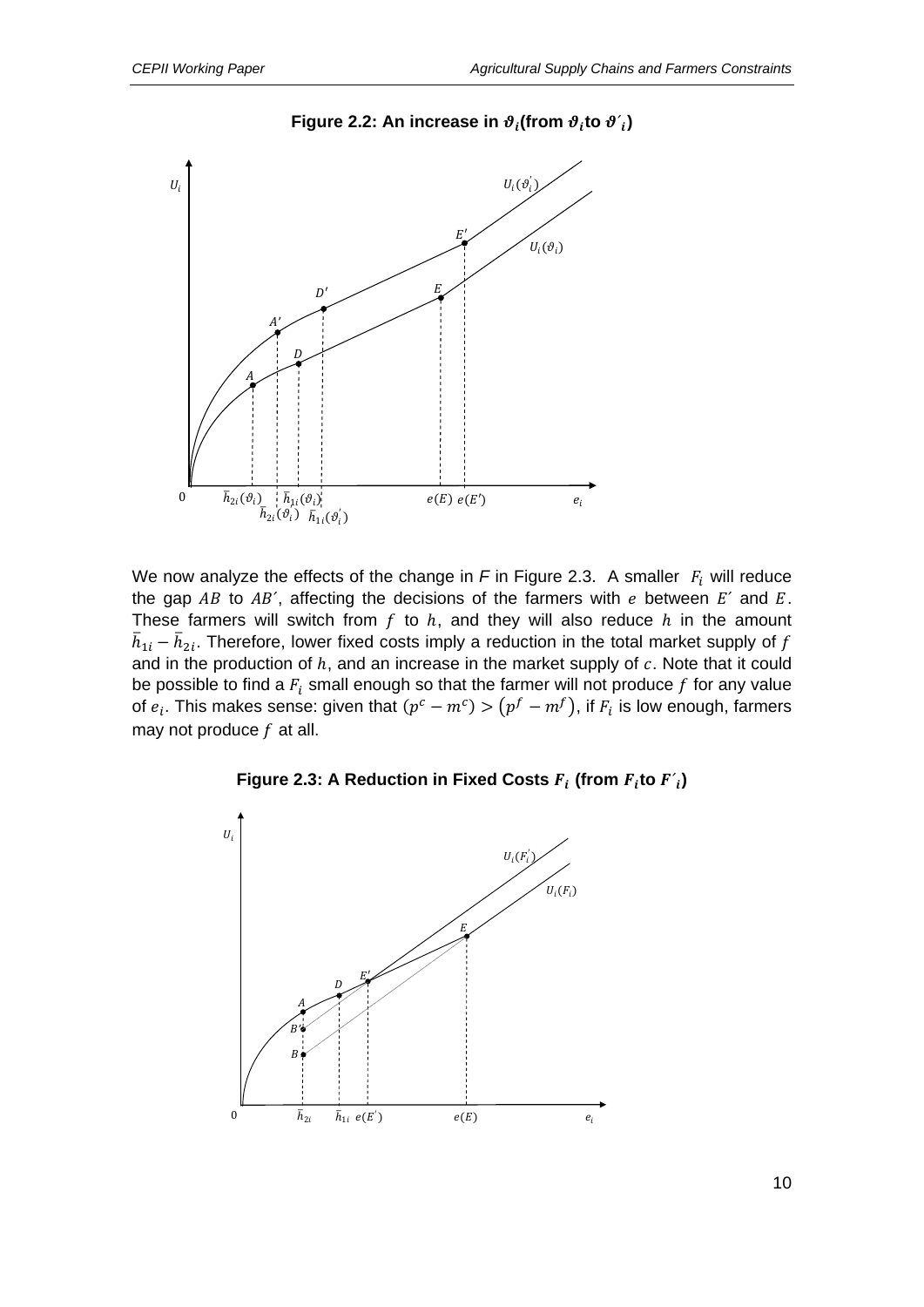Lastly, we analyze the impacts of changes in the values of  $t_i$  and the prices  $p^c$  and  $p^f$ in Figures 2.4 and 2.5. These parameters affect the slope of the curves P and O and, consequently, determine the endowment thresholds  $\bar{h}_{1i}$  and  $\bar{h}_{2i}$ , and the points in with the curves H, P and O intercept each other. The effect of an increase in  $p^c$  is presented in Figure 4.4. When the price of c increases from  $p_0^c$  to  $p_1^c$  it changes the thresholds  $\bar{h}_{2i}$ to  $h'_{2i}$  and  $\bar{F}_{2i}$ to  $\bar{F'}_{2i}$ , which implicitly determine point  $E$ , shifting it to  $E'$ . The switch leads to more production of  $f$  for those farmers that were already producing it  $(e >$  $e(E)$ ) by the amount  $\bar{h}'_{2i} - \bar{h}_{2i}$ . There will also be switchers, farmers that will adopt the cash exports crops. This is capture by the switch from f to c, when  $e_i$  is between  $e(E')$ and  $e(E)$ . These farmers were producing  $e_i - \bar{h}_{1i}$  of f and now produce  $e_i - \bar{h}'_{2i}$  of c. As expected, thus, an increase in  $p^c$  increases the market supply of  $c$ .

As shown in Figure 2.5, an increase in the price of  $p^f$  from  $p_0^f$  to  $p_1^f$  will have opposite effects. Now, point D moves to  $D'$  and  $E$ to $E'$ . Those farmers between  $D$  and  $D'$  will switch from  $\hbar$  to f, and those between E and E', from c to f. Farmers already producing  $f$  will increase their production by  $\bar{h}_{1i}(p_1^f)$  -  $\bar{h'}_{1i}(p_0^f)$ . The market supply of  $f$ is increasing in  $p<sup>f</sup>$ .

Figure 2.4: An Increase in Cash Crop Price  $p^c$ (from  $p^c_0$ to  $p^c_1$ )

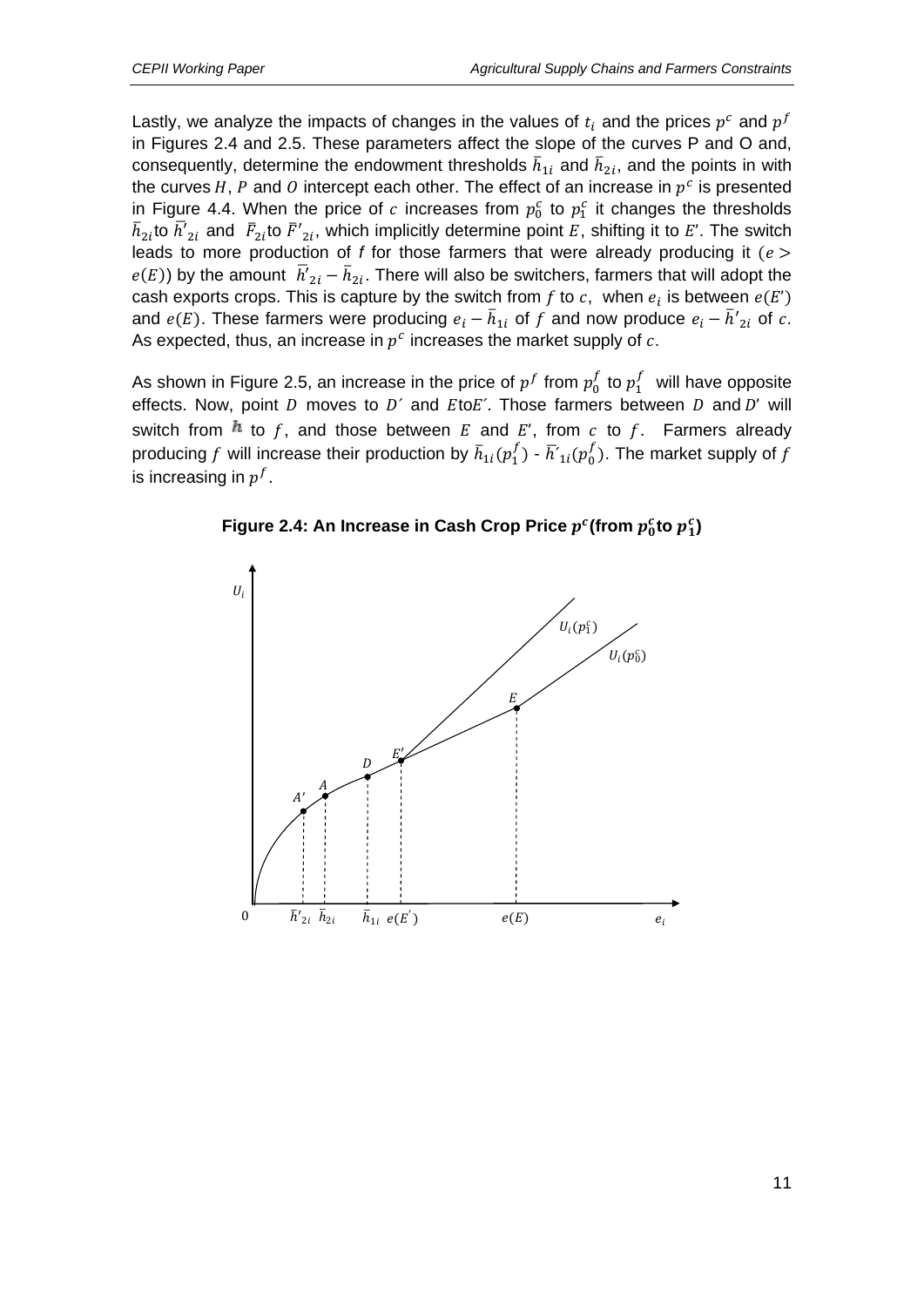

Figure 2.5: An Increase in Food Sales Prices  $p^f$ (from  $p^I_0$ to  $p^I_1$ )

### *The Farmer Supply of Cash Export Crop*

The main purpose of the model is to allow us to derive the supply function of cash export crops. This function will later be combined with a demand for cash export crops to determine equilibrium prices.

To derive the supply, recall that farmers are heterogeneous in potentially many dimensions. We consider four sources of heterogeneity: endowments  $(e_i)$ , preferences for auto-consumption  $(\vartheta_i)$ , accessibility to markets  $(t_i)$ , and fixed costs of producing c  $(F_i)$ . For each of these variables, the heterogeneity is captured by an inherent For each of these variables, the heterogeneity is captured by an inherent distribution function. We define  $G(e, \vartheta, t, F)$  as the joint distribution of farmers over the different values of  $e, \vartheta$ ,  $t$  and  $F$ , without any specific functional form assumption (for the moment), with  $\int dG(e, \vartheta, t, F) = L$ . Using G, we can define  $\Omega^c(G, p^c, p^t)$ ,  $\Omega^t(G, p^c, p^t)$  and  $\Omega^{\text{n}}(\text{G}, \text{p}^{\text{c}}, \text{p}^{\text{f}})$  as the farmers that produce crops for export, for the local food market and for auto consumption, respectively.

The supply of cash crop is equal to the sum of the production of all farmers that satisfy conditions 3 or 4 stated above  $(e_i < h_{1i}, e_i > h_{2i},$  and  $F_i < \bar{F}_{2i}; e_i > h_{1i}$  and  $F_i < \bar{F}_{1i}$ ):

$$
S^{c}(p^{c}) = \int_{\Omega^{c}(G, p^{c})} \left(e - \overline{h}_{2i}(p^{c})\right) dG.
$$

The supply of food is equal to the sum the farmers' productions who meet condition 5  $(e_i > h_{1i}$  and  $F_i > \bar{F}_{1i})$ :

$$
S^f(p^f) = \int_{\Omega^f(G, p^f)} \left( e - \overline{h}_{1i}(p^f) \right) dG.
$$

12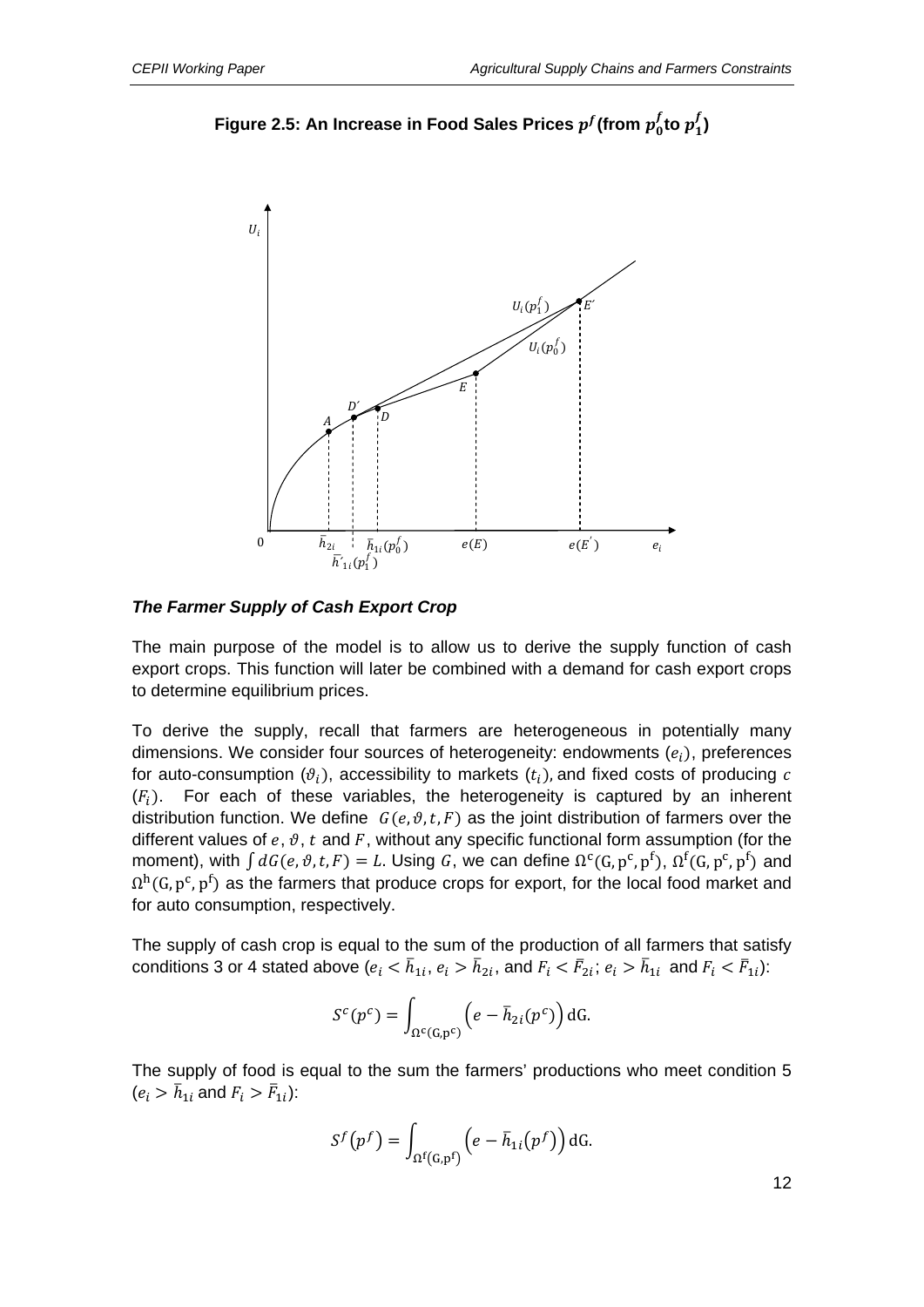Note that

$$
\frac{dS^{c}(p^{c})}{d\Omega^{c}}, \frac{\partial\Omega^{c}}{\partial p^{c}}; \frac{\partial\overline{h}_{2}}{\partial p^{c}}, \frac{dS^{c}(p^{c})}{dp^{c}} \geq 0.
$$

Similarly,

$$
\frac{dS^f(p^f)}{d\Omega^f}, \frac{\partial \Omega^f}{\partial p^f}, \frac{\partial \overline{h}_1}{\partial p^f}, \frac{dS^f(p^f)}{dp^f} \ge 0.
$$

The total production of *h* (denoted by *H*) is equal to

$$
H(p^c, p^f) = \int_{\Omega^h} e \, dG + \int_{\Omega^f} \overline{h}_{1i} dG + \int_{\Omega^c} \overline{h}_{2i} dG.
$$

It is easy to see that

$$
S^{c}(p^{c})+S^{f}(p^{f})+H(p^{c},p^{f})=\int e\,\mathrm{d}\mathbf{G}.
$$

#### *Exporters*

We now turn to the export sector. There are  $n$  exporters who sell the crop  $c$  at an international price  $P^c$ . It is convenient to think about these exporters as firms that do some processing to the farm product. This processing may not necessarily entail complex operations (such as producing high-quality chocolate from cacao). It can be drying coffee beans, cutting tobacco leaves, spinning cotton seeds, or packaging tea leaves or cocoa beans. Exporters buy from farmers at the internal market price of  $p^c$ . We assume they operate as Cournot oligopsonists. They choose how much quantity to demand from the market at the prevailing price  $p<sup>c</sup>$ , and they understand and correctly anticipate that their own demand behavior affects  $p^c$ .

The problem faced by an exporter is then to maximize profits:

$$
\pi(P^c, p^c, u_j^c) = \max_{c_j} (P^c - p^c - u_j^c).c_j,
$$

where  $c_j$  and  $u_j^c$ are, respectively, the demanded quantity and the unit cost of production of exporter  $j$  of the good $c$ . In principle, exporters may face different marginal costs and this determines the equilibrium market shares.

We look for the equilibrium for the exporters' oligopsony game. Exporters correctly understand and anticipate that the market price  $p^c$ depends on their own actions, other exporters' actions, and aggregate supply behavior from farmers. Let  $D^c \equiv$  $\sum_{j=1}^n c_j$ denote aggregate demand from exporters, then a given exporter faces the following problem:

$$
\pi(c_{k \neq j}, P^c, u_j^c) = \max_{c_j} (P^c - p^c - u_j^c).c_j
$$
  
s.t. 
$$
D^c \equiv c_j + \sum_{k \neq j} c_k
$$

13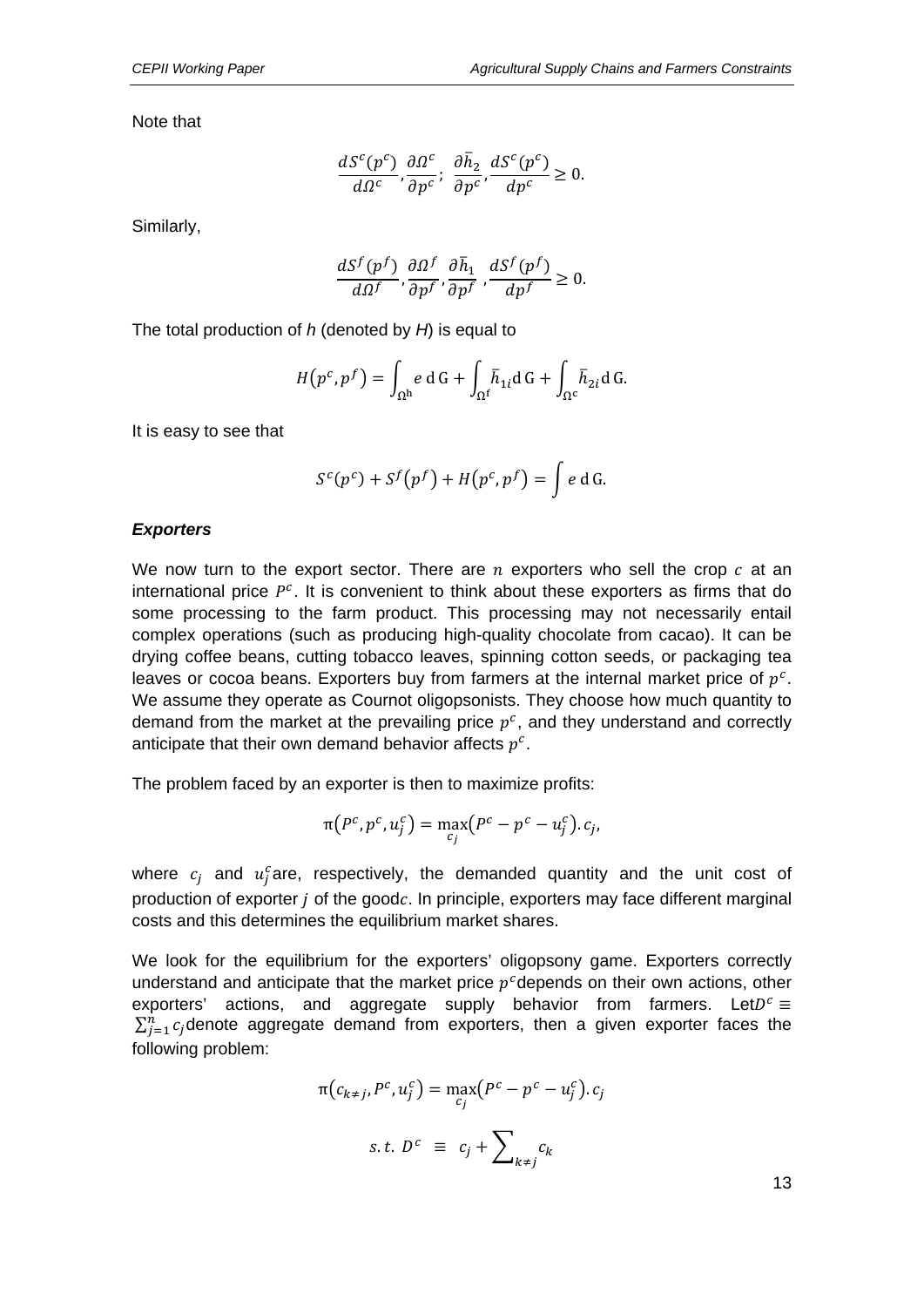The state variables are the international price  $P^c$ , and other exporters' actions  $c_{k\neq i}$ . It can be shown that a sufficient condition for the problem to be concave is that the aggregate supply function  $S^c(p^c)$  be concave as well, so that  $S^{c''}(p^c) < 0$ . When the aggregate supply function is concave, the exporters' profit maximization problem will be concave in their choice variable. If the aggregate supply function is not concave, then the problem may not be concave as well. Of course, if the problem is concave then the first order condition  $\frac{\partial \pi}{\partial c_j} = 0$  will be necessary and sufficient. Moreover, by the Maximum Theorem under convexity (Stokeyand Lucas, 1989; Sundaram, 1996), the function  $c_i(D^{*c})$  is well defined and continuous.

We now turn to the first order conditions. With  $n$  exporters, we have

$$
c_j^* = (P^c - p^c(S^c) - u_j^c) \frac{\partial p^c(S^c)}{\partial c},
$$

$$
D^{*c}(p^c) = \sum_j c_j^*.
$$

The equilibrium quantity and price for the export cash crop are determined by the equality of demand and supply,  $S^c(p^c) = D^{*c}(p^c)$ . The equilibrium is thus characterized by:

$$
\int_{\Omega^c(G, p^c)} \left(e - \overline{h}_{2i}(p^c)\right) dG = D^{*c}(p^c) = \left(nP^c - np^c(S^c) - \sum_{j=1}^n u_j^c\right) \frac{\partial p^c(S^c)}{\partial c}.
$$

### **2.2. Net Food Exports**

Here, we adapt the model to study the case of a food crop that is exported by the country. The structure of the model is the same as before. Farmers can produce selfsufficiency food, food crops for sales, and export cash crops. There are intermediaries that buy food from these farmers and sell internationally. The intermediaries compete a-la-Cournot. The model is the same as before. The main difference is that we need to model the local demand for exported food. We begin recapitulating production choices and we then move to demand.

#### *Production*

In this model, the price of cash crops for exports is assumed to remain constant and we focus our attention on the determination of the price of food for sale (marketable food). Given a price for food sales, the farmer can sell his produce for domestic consumption or for exports. We assume arbitrage and price equalization. To determine equilibrium prices, we need the aggregate net farm supply of food to food exporters. Aggregate gross supply was derived in the previous section and it is given by:

$$
S^f(p^f) = \int_{\Omega^f(G, p^f)} \left( e - \overline{h}_{1i}(p^f) \right) dG.
$$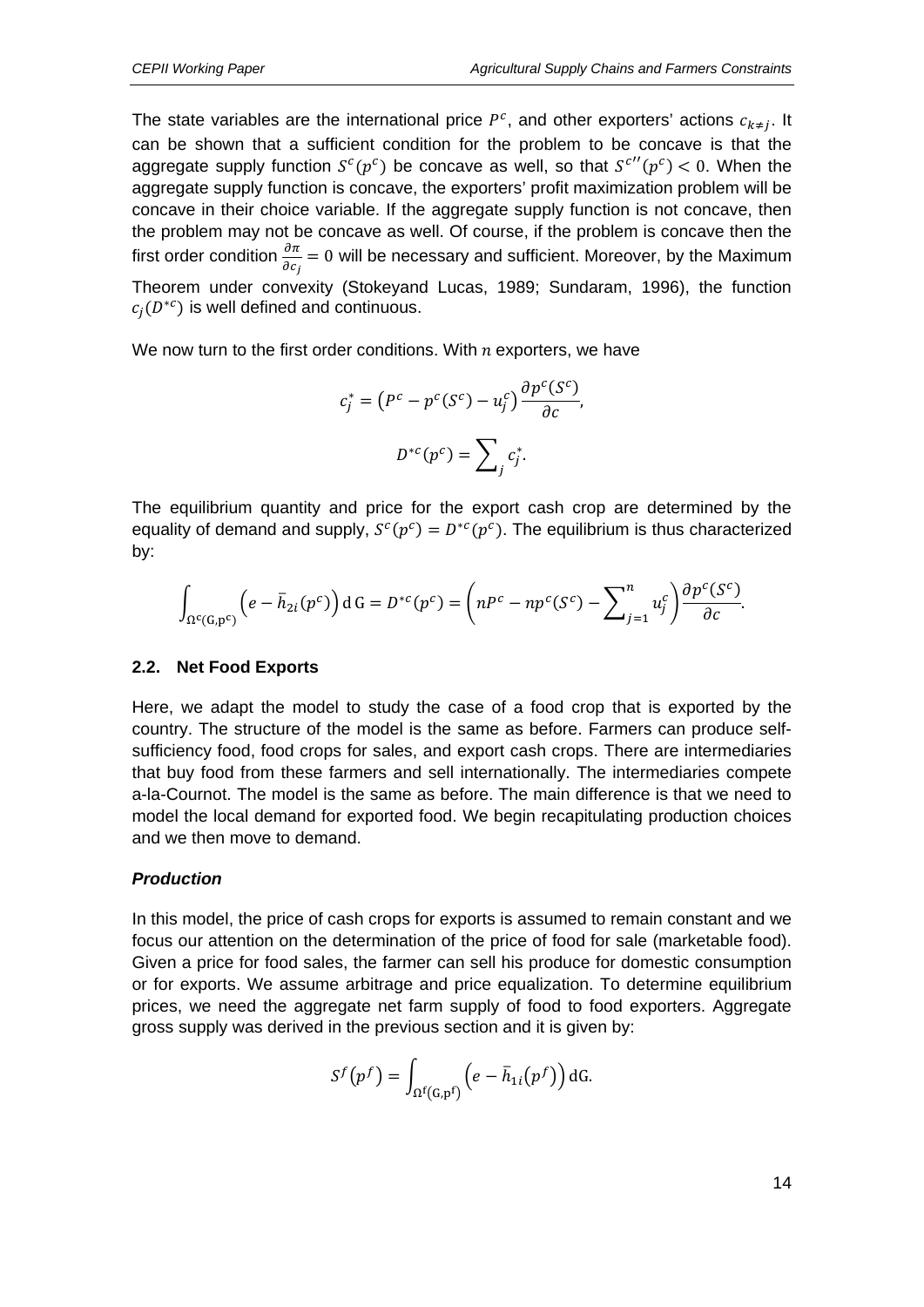#### *Domestic Demand*

Since we are working with the case of net food exports, we assume that rural consumers satisfy their own food demand with home food production and thus the rural aggregate supply is just the excess rural production over consumption (net of the resources allocated to the cash export crop). In other words, there is no net food demand in rural areas. This is a clearly a simplification but it allows us to succinctly represent the equilibrium in rural food markets.

Aggregate food demand is the sum of urban food demand and of rural food demand. These are slightly different. We begin with urban food demand. We model this as a standard utility maximization problem since we rule out the crop allocation decision. The utility function of the urban consumer  $i$  is Cobb-Douglas:

$$
U_{ui} = f^{\beta} g^{1-\beta}.
$$

Utility if maximized subject to the following budget constraint:

$$
fp^f+gp^g=d_i\,,
$$

where g stands for consumption of non-food stuff (goods) with price  $p<sup>g</sup>$  and  $d<sub>i</sub>$  is the income of urban households, which is unrelated to agricultural activities (as thus considered exogenous as in the standard utility maximization problem). Individual food demand is  $\beta d_i / p^f$ . Therefore, the urban demand of food is equal to

$$
D_u^f(p^f) = \frac{\beta}{p^f} \int dM(d),
$$

where  $M(d)$  is the distribution function of income across the urban population.

To model the market food demand of rural consumers, note that the utility for rural households can be written as:

$$
U_{ri} = \vartheta_i h_i^{\alpha} + f^{\beta} g^{1-\beta}.
$$

In this formulation, we assume that food purchases are different from food ownconsumption. This could be because these are totally different products (onions and peas in one case, tomatoes and sorghum in another, etc.) or because market foodstuffs comprise different varieties of food. This is clearly a simplification but it allows for a succinct and realistic representation of food markets. The optimum individual consumption of market food  $f$  for farmer  $i$  is  $\beta \frac{di}{p^f}$ . Recall that money  $m$  can take three values:  $(1-t_i)(p^f - mf) * f_i$ , if the farmer produces food for sale;  $(1 -$ *, if the farmer produces cash crops; and*  $\theta$ *, if the farmer only produces* auto-consumption. Thus, the aggregate demand for food in rural areas is:

$$
D_r^f(p^f) = \frac{\beta}{p^f} \frac{\beta}{p^f} (1 - t_i)(p^f - m^f) \int_{\Omega^c(G, p^c)} \left( e - \overline{h}_{2i}(p^c) \right) dG
$$

$$
+ \frac{\beta}{p^f} (1 - t_i)(p^f - m^f) \int_{\Omega^f(G, p^f)} \left( e - \overline{h}_{1i}(p^f) \right) dG.
$$

15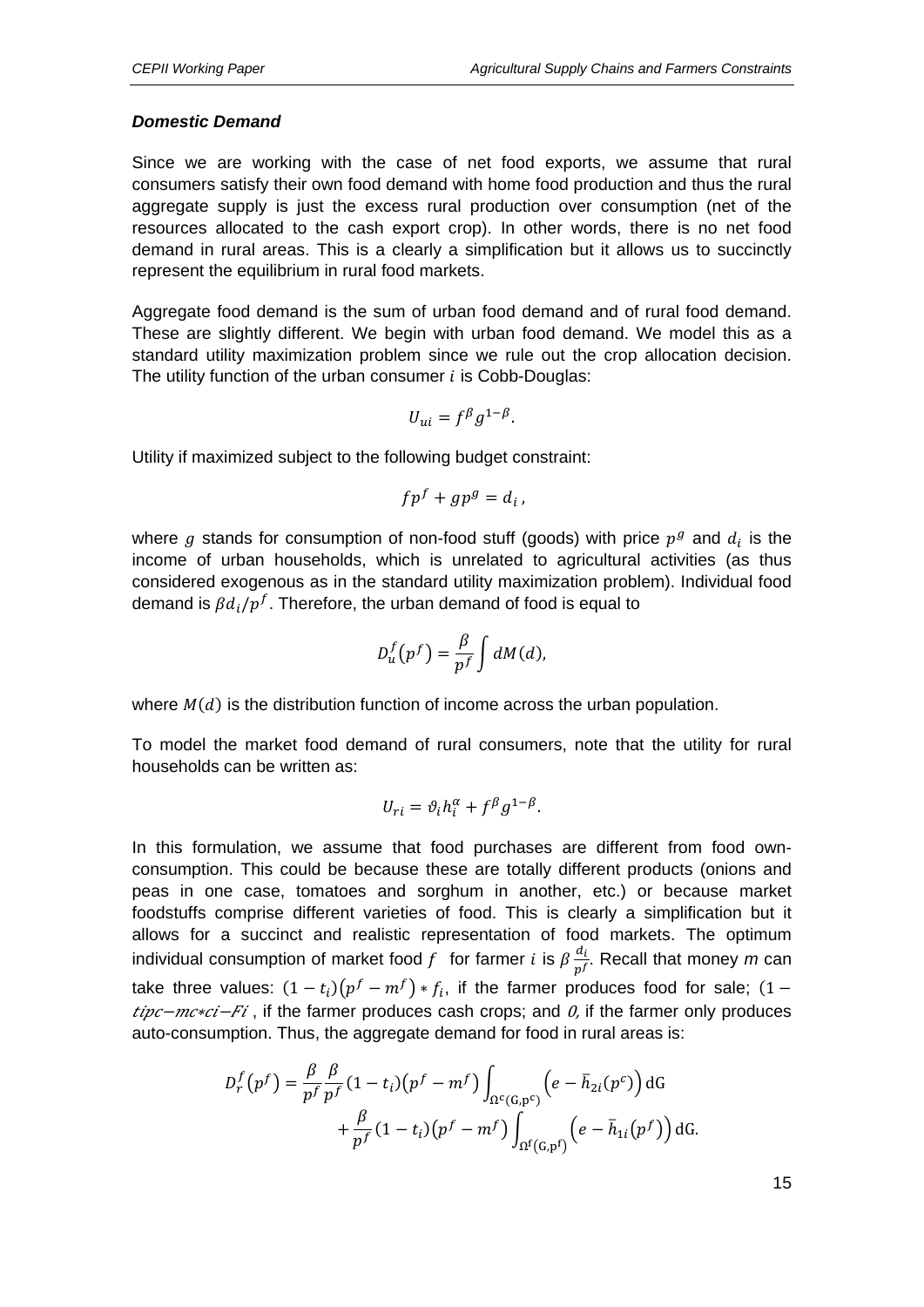Note that farmers producing market staples sell their product in the market at price  $p<sup>f</sup>$ , and then buy a fraction  $\beta$  at the same price. In our empirical analysis, we will not refer to this process as auto-consumption. This is because our data actually mask heterogeneous goods: the goods the farmers buy are not the same they sell in reality, even if they fit the same category in our taxonomy. Production for the market and consumption from the market with a net exchange of zero is qualitatively very different to auto consumption.

### *Net Aggregate Supply*

At each  $p<sup>f</sup>$ , there is an urban demand for food, a rural demand for food and an aggregate farm production of food. The gap between demand and supply can be positive or negative, and the difference is absorbed by the external market. If demand is larger than supply, the country is a net importer of a good. Instead, if supply is larger than demand the country is a net exporter of it.

In both cases, net aggregate supply can be defined as

$$
NS^f = S^f - D_u^f - D_r^f,
$$

so that

$$
NS^{f}(p^{f}) = \left(1 - \frac{\beta}{p^{f}}(1 - t_{i})(p^{f} - m^{f})\right)\int_{\Omega^{f}(G, p^{f})} \left(e - \overline{h}_{1i}(p^{f})\right) dG
$$

$$
- \frac{\beta}{p^{f}}(1 - t_{i})(p^{c} - m^{c})\int_{\Omega^{c}(G, p^{c})} \left(e - \overline{h}_{2i}(p^{c})\right) dG - \frac{\beta}{p^{f}}\int dM(d).
$$

It is clear that  $\frac{\partial NS^f}{\partial p^f} > 0$ , since  $\frac{\partial D_u^f}{\partial p^f} < 0$ ,  $\frac{\partial D_r^f}{\partial p^f} < 0$  and  $\frac{\partial S^f}{\partial p^f} > 0$ .

In the case of net food exports, we have that  $NS^{f}(p^{f}) > 0$ . The country produces more than it consumes and the excess production is exported. This is done by intermediaries, who buy excess food from farmers and are in charge of the commercialization aboard (and in urban areas). These intermediaries may behave as an oligopoly (as in the case of cash exports). To simplify the reading and the description of the model, we reproduce below the main features of the oligopolistic game.

As before, there are  $n$  exporters who sell marketable food  $f$  at a fixed international price  $P^f$ . They buy from farmers at the internal market price  $p^f$ . The oligopoly game is Cournot. Firms (exporters) choose how much quantity to demand from the market at the prevailing price  $p<sup>f</sup>$ , and they understand and correctly anticipate that their own demand behavior affects  $p<sup>f</sup>$ .

The problem faced by a food exporter is to maximize profits:

$$
\Pi(P^f, p^f, u_j^f) = \max_{f_j} (P^f - p^f - u_j^f).f_j
$$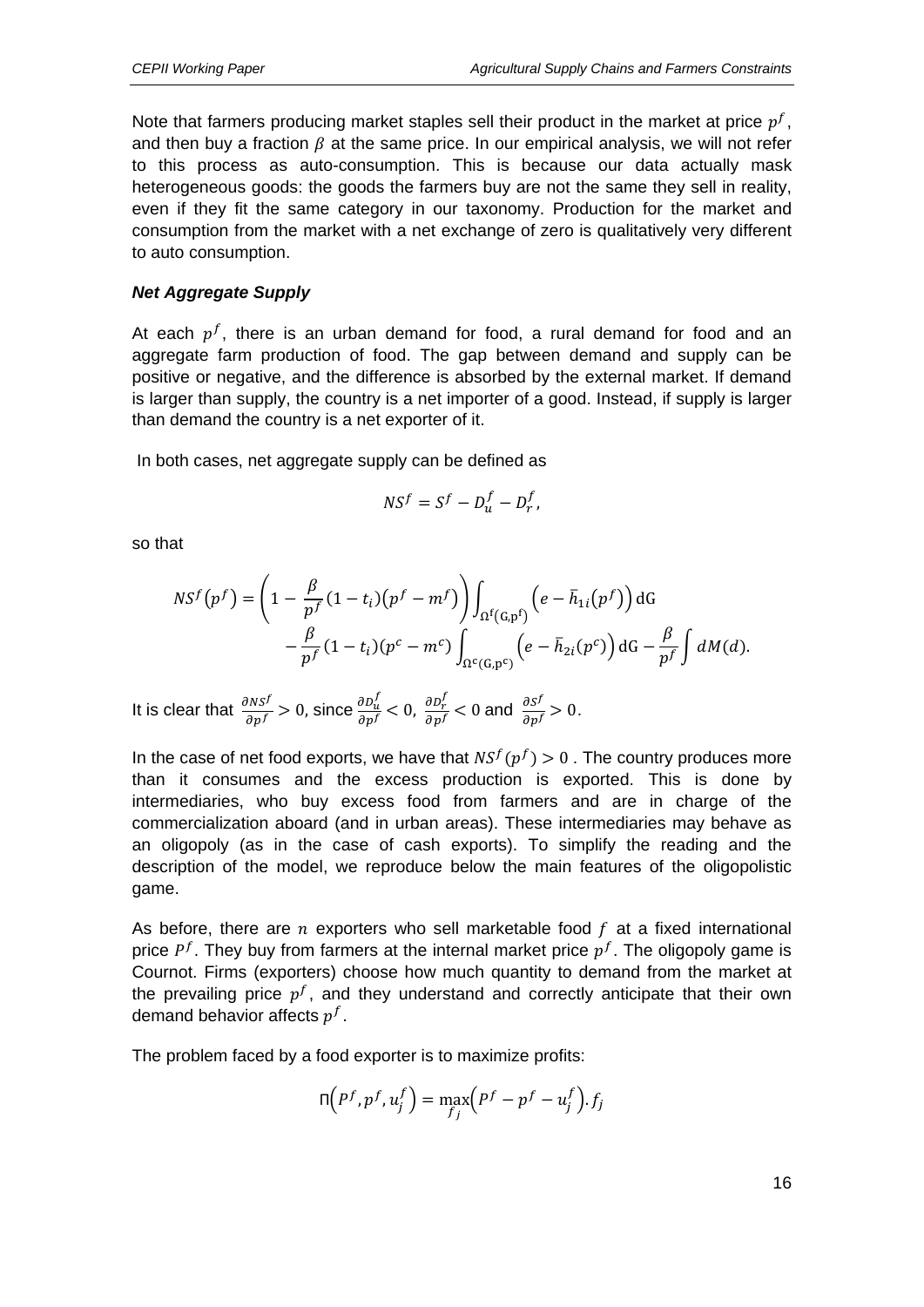where  $f_j$  is the quantity of food demanded by exporter *j*, and  $u_j^f$  is the unit cost of production of this exporter (representing, for instance, packaging or processing costs). In principle, exporters may face different marginal costs and this determines the equilibrium market shares. Let  $D^{*f} \equiv \sum_{j=1}^n f_j$ denote the aggregate food demand from the exporters. A given exporter solves the following problem:

$$
\Pi(f_{k\neq j}, P^f, u_j^f) = \max_{f_j} (P^f - p^f - u_j^f).
$$
  
s.t. 
$$
D^{*f} \equiv f_j + \sum_{k\neq j} f_k
$$

The state variables are the international price  $P^f$ , and other exporters' actions  $f_{k\neq i}$ . It can be shown that a sufficient condition for the problem to be concave is that the aggregate net supply function  $NS^{f}(p^{f})$  be concave as well, so that  $NS^{f''}(p^{f}) < 0$ . If the problem is concave then the first order condition  $\frac{\partial \pi}{\partial f_j} = 0$  will be necessary and sufficient. Moreover, by the Maximum Theorem under convexity (Stokey and Lucas, 1989; Sundaram, 1996), the function  $f_i(D^f)$  is well defined and continuous.

We now turn to the first order conditions. With  $n$  exporters, we have

$$
f_j = (P^f - p^f(S^f) - u_j^f) \frac{\partial p^f(S^f)}{\partial f}
$$

$$
\Rightarrow D^{*f}(p^f) = \left( nP^f - np^f(S^f) - \sum_{j=1}^n u_j^f \right) \frac{\partial p^f(S^f)}{\partial f}
$$

The equilibrium price is determined by the equality of the exporters demand and the farmers net supply of food,  $NS^{f}(p^{f}) = D^{*f}(p^{f}).$ 

#### **2.3. Net Food Imports**

The model is the same as in Section 2.2. The only difference is that in the case of food imports, demand is greater than supply,  $D_u^f + D_r^f > S^f$ . There is an excess food demand which is satisfied with food imports from abroad.

#### *Production and Domestic Demand*

Total food supply is, as before, given by:

$$
S^f(p^f) = \int_{\Omega^f(G, p^f)} \left( e - \overline{h}_{1i}(p^f) \right) dG.
$$

In turn, urban demand and rural food demands are given by:

$$
D_u^f(p^f) = \frac{\beta}{p^f} \int dG(d);
$$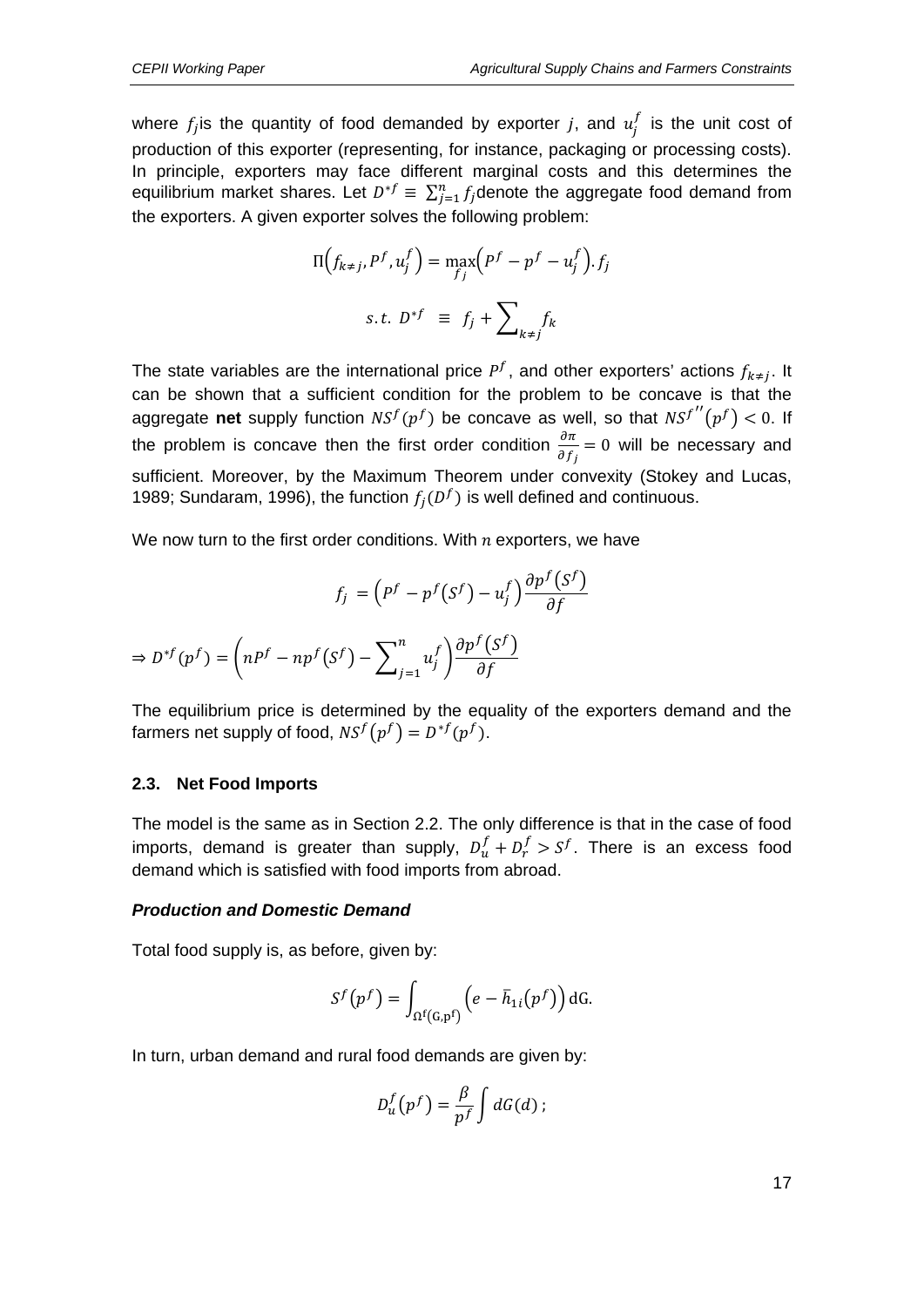$$
D_r^f(p^f) = \frac{\beta}{p^f} (1 - t_i)(p^c - m^c) \int_{\Omega^c(G, p^c)} \left( e - \overline{h}_{2i}(p^c) \right) dG
$$

$$
+ \frac{\beta}{p^f} (1 - t_i)(p^f - m^f) \int_{\Omega^f(G, p^f)} \left( e - \overline{h}_{1i}(p^f) \right) dG.
$$

Net demand is defined as

$$
ND^f = D_u^f + D_r^f - S^f
$$

$$
ND^{f}(p^{f}) = \frac{\beta}{p^{f}} \int dM + \frac{\beta}{p^{f}} (1 - t_{i})(p^{c} - m^{c}) \int_{\Omega^{c}(G, p^{c})} \left(e - \overline{h}_{2i}(p^{c})\right) dG
$$

$$
- \left(1 - \frac{\beta}{p^{f}} (1 - t_{i})(p^{f} - m^{f})\right) \int_{\Omega^{f}(G, p^{f})} \left(e - \overline{h}_{1i}(p^{f})\right) dG.
$$

It is clear that  $\frac{\partial ND^{f}}{\partial p^{f}} < 0$ , since  $\frac{\partial D_{u}^{f}}{\partial p^{f}} < 0$ ,  $\frac{\partial D_{r}^{f}}{\partial p^{f}} < 0$  and  $\frac{\partial S^{f}}{\partial p^{f}} > 0$ .

As we mentioned above, in this model the country demands more food than it produces. The difference is covered with imports. Imports are brought into the country by intermediaries who buy internationally and sell locally in a potential setting of imperfect competition.

To model this, as before, we assume that there are  $n$  importers who buy the food  $f$  at an international price  $P^f$ . They sell to domestic farmers and urban households at an internal market price  $p<sup>f</sup>$ . These are Cournot oligopolists. The problem faced by an importer is then to maximize revenues:

$$
\Pi(p^f, P^f, u_j^f) = \max_{f_j} (p^f - P^f - u_j^f).f_j
$$

Where  $f_j$  is the quantity of food sold by importer  $j$  and  $u_j^f$  is the unit cost of production (e.g., packaging, distribution, etc.). In principle, importers may face different marginal costs and this determines the equilibrium market shares. Let $S^f \equiv \sum_{j=1}^n f_j$ denote aggregate supply from importers. A given importer solves:

$$
\Pi(f_{k \neq j}, P^f, u_j^f) = \max_{f_j} (p^f - P^f - u_j^f).
$$
  
s.t.  $S^f \equiv f_j + \sum_{k \neq j} f_k$ 

With $n$  importers, the first order conditions are:

$$
f_j = \left(p^f (ND^f) - P^f - u_j^f\right) \frac{\partial p^f (ND^f)}{\partial f}
$$

$$
\Rightarrow S^f(p^f) = \left(n p^f (ND^f) - nP^f - \sum_{j=1}^n u_j^f\right) \frac{\partial p^f (ND^f)}{\partial f}
$$

18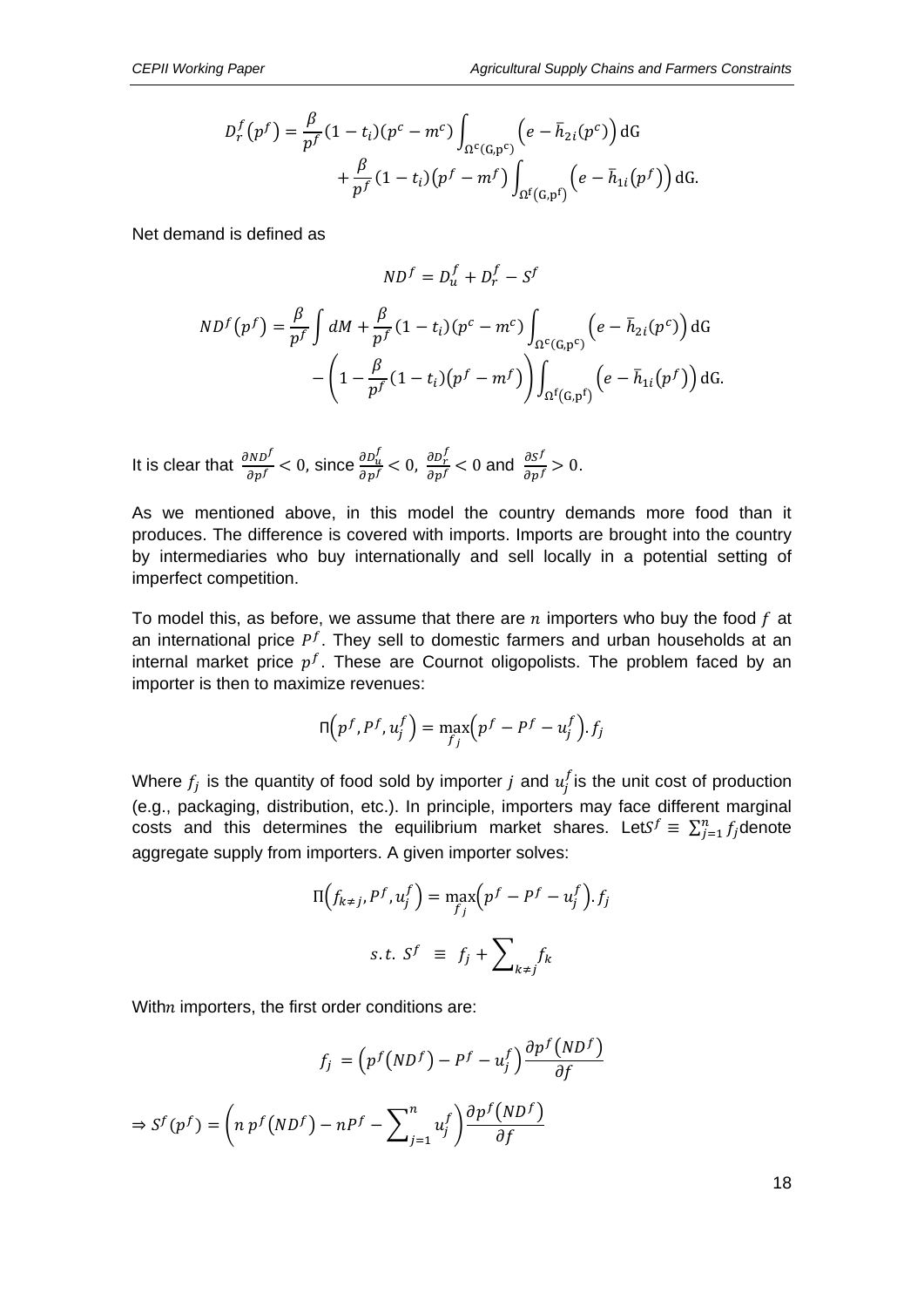In equilibrium,

$$
S^f(p^f) = ND^f(p^f).
$$

## **2.4. The Solution**

The model presented here must be solved numerically. Once a solution is obtained, the equilibrium can be shocked to generate comparative static results that we use in the below in the welfare analysis. In this section, we explain how we calibrate the main parameters of the model and we describe the algorithm used to solve it. As an illustration, we work with the net food export model of section 2.2.

Farmers choose a production allocation and a food demand bundle. Urban households also choose how much to consume of food. There are *n* Cournot oligopsonist firms that buy food crops from the farmers and sell the surplus in the international market. As we stated before, we need to find the equilibrium where the net domestic supply of food equals the companies' demand:  $NS^{f}(p^{f}) = D^{*f}(p^{f}).$ 

The first step in the solution of the model is to numerically simulate the allocations of a large number of farmers, based on common and heterogeneous characteristics. The parameters that are common to all farmers are:  $\alpha_r$ ;  $\alpha_u$ ;  $m^f$ ;  $m^c$ ;  $p^c$ ;  $P^f$ . The share of food consumed in urban and rural areas is retrieved from the household surveys. Using data from exports and imports, we calculate export and import quantities as well as measure of exports and import prices. These are combined with the information documented in section 2 to calculate the ratio of domestic prices to the international price of cash crops. Note that in the case of the net food exporter model of section 2.2 and of the net food imported model of section 2.3, we consider  $p^c$  as a fixed parameter that is not affected by change in the market of  $f$ . In this sense, our results capture partial equilibrium effects. As it was also explained in section 2, the margin analysis of each crop allows us to compute measures of the price wedges (with respect to international prices) for food crops and thus measures of relative prices.

The heterogeneous parameters that vary across farmers are the endowment  $(e_i)$ , the transport cost  $(t_i)$ , the fixed cost  $F_i$  and the preference for auto-consumption  $(\vartheta_i)$ . We also need to consider the incomes of urban households  $(d)$ , used only to obtain the urban demand of  $f$ . Endowments in rural areas and income in urban areas are taken from the household surveys. Transport costs are inferred from supplementary information. The preference for autoconsumption is computed from the share of autoconsumption in total household expenditures. Fixed costs are arbitrarily set to the share of producers in the data.

With all these parameters, we can compute  $h_{1i}, h_{2i}, \bar{F}_{1i}$ , and  $\bar{F}_{2i}$  for each  $p^f$ . These quantities are then used to determine self-sufficiency food consumption  $h_i(p^f)$ , market food demand  $f_i(p^f)$  and cash crop production  $c_i(p^f)$ . Next, we calculate aggregate food supply  $S^f(p^f)$  and the domestic demands  $D_u^f(p^f)$ and  $D_r^f(p^f)$ . Net supply  $(NS^f(p^f))$  is equal to  $S^f(p^f) - D_u^f(p^f) - D_r^f(p^f)$ .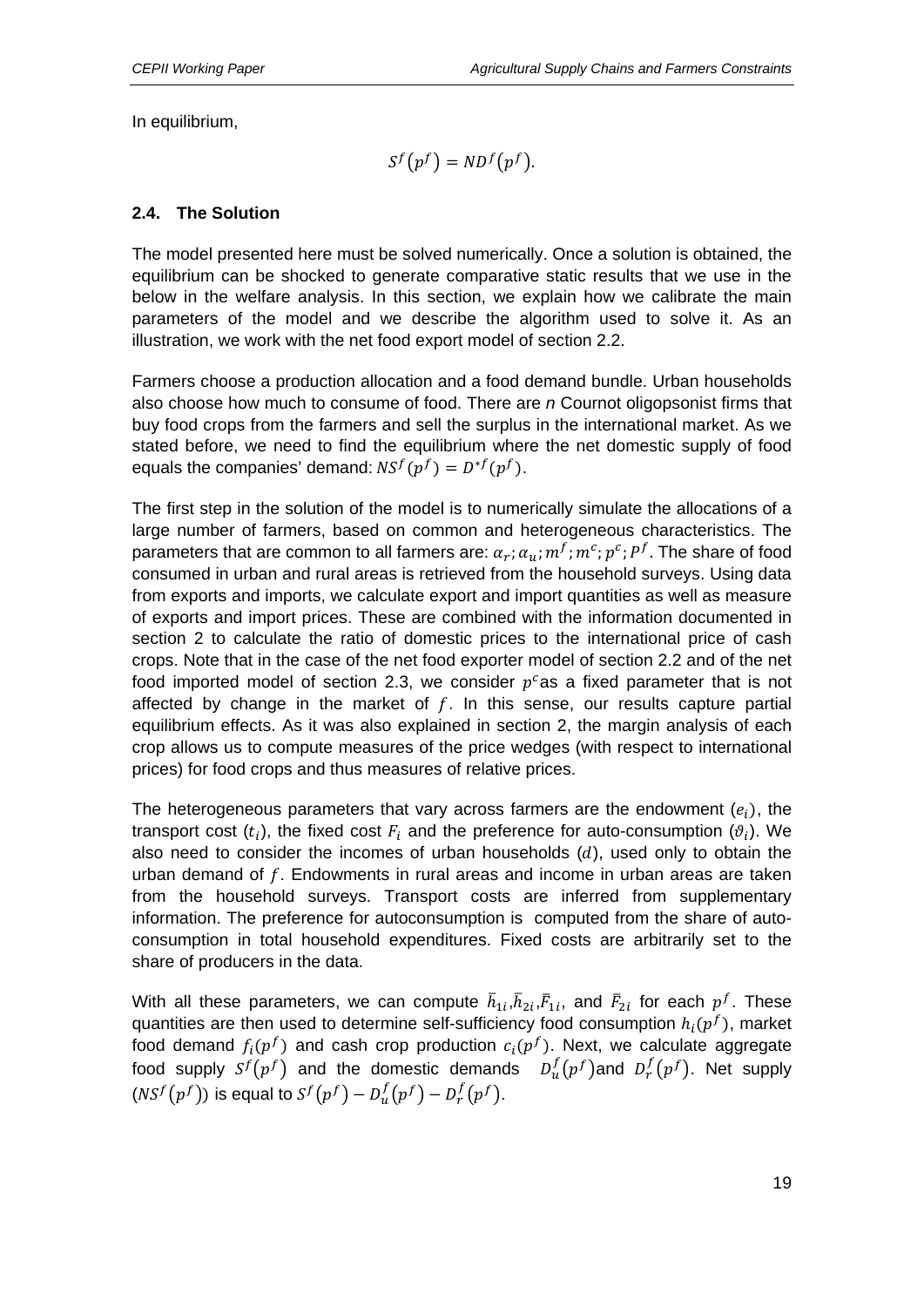We now need to compute the total food demanded by the oligopsony enterprises  $i$ . We have information about the share that each firm has in the market, and we need to compute their marginal cost  $(u_j^f)$ . For that purposes, we use export and import records to assess the total quantity demanded  $(D^{*f})$  and we use this to solve for the original equilibrium price and the farmer marginal costs using  $S^{f}(p^{f}) = D_{u}^{f}(p^{f}) + D_{r}^{f}(p^{f}) + D_{r}^{f}(p^{f})$  $D^{*f}$ .

Then, we calculate the marginal cost of company  *as* 

$$
u_j^f = P^f - p^f \left( NS^f \right) - f_j \frac{\partial NS^f (p_0^f)}{\partial p^f}
$$

Note that  $\frac{\partial NS^f(p^f)}{\partial p^f (ND^f)}$  can be easily calculated since we have already estimated the aggregate net supply  $NS^{f}(p^{f})$ . We do all this to calibrate the  $u_{j}^{f}$  compatible with the shares from data and the aggregate demand  $D^{*f}(p^{f}).$ 

Given the solution to the model, we can simulate the impacts, especially on prices, of changes in several parameters. This is done by solving the model under the changed parameter configuration to find a price  $p^f$  such as  $S^f(p^f) = D_u^f(p^f) + D_r^f(p^f) + D_s^f(p^f)$  $D^{*f}(p^f)$ . As a result, we obtain the equilibrium quantities  $h(p^f)$  and  $c(p^f)$  produced by the farmers and the  $f(p^f)$  consumed by rural and urban households.

The cash export model in section 2.1 is slightly different: we take the value of  $p<sup>f</sup>$  as fixed and there is no need of estimate the domestic demands for  $f$ . We solve for the marginal costs of cash crop production based on the information on price ratios and on the solution of the equality of export supply and demand (given trade flows). Then, we calibrate the marginal cost of the  $n$  exporters using

$$
u_j^c = P^c - p^c(S^c) - f_j \frac{\partial S^c(p_0^c)}{\partial p^c}
$$

With all the calibrated parameters and with the solution to the model, we perform simulations by computing the new equilibrium from  $S^c(p^c) = D^{*c}(p^c)$ . For the food import demand model of section 2.3, we solve  $S^{f}(p^{f}) + M = D_{u}^{f}(p^{f}) + D_{r}^{f}(p^{f})$ , or  $M = ND<sup>f</sup>(p<sup>f</sup>)$  and the equation that calibrates the marginal cost of the importers is

$$
u_j^f = p^f (ND^f) - P^f - f_j \frac{\partial ND^f (p_0^f)}{\partial p^f}
$$

Finally, the results from the simulations follow from solving  $S^f(p^f) + S^{*f}(p^f) =$  $D_u^f(p^f) + D_r^f(p^f).$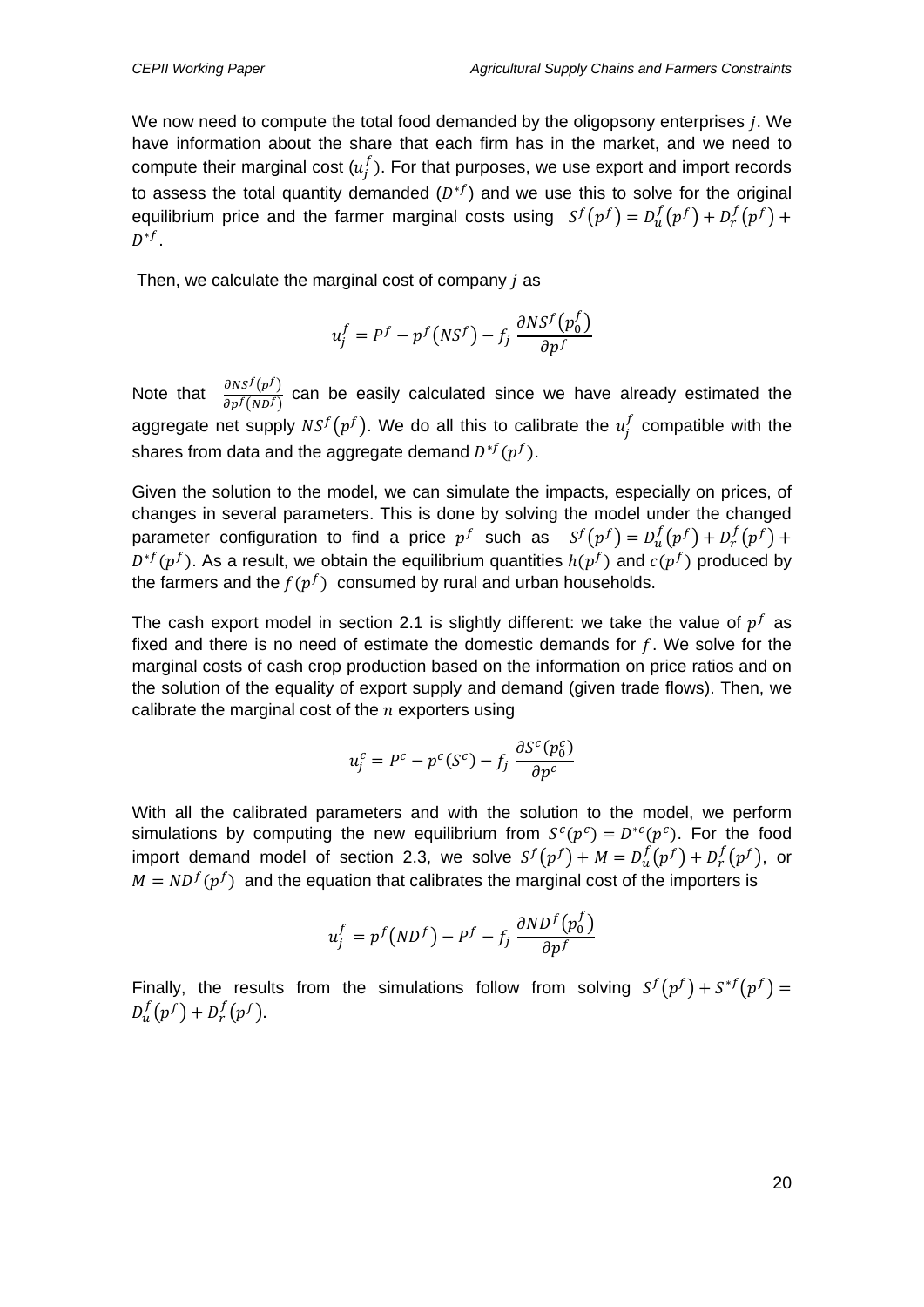## **3. Welfare effects of domestic market structure and household constraints: The case of Burkina Faso**

## **3.1. The Household Survey Data**

The household data comes from the 2005 "Enquête annuelle sur les conditions de vie des ménages" of Burkina Faso. The dataset contains information on 8,500 households. Around one third of these households reside in urban areas and two-thirds in rural areas. As it is often the case in Africa, the Burkina population is young: 45.3 percent of the sample is less than 15 years old and over 96 percent is under 65 years old. There are slightly more females (51.1 percent) than males (48.9 percent). However, only 8.1 percent of the households are headed by females. On average, household size is 6.3 members per family. In turn, households in rural areas are bigger than in urban areas (6.6 versus 5.2 members per family respectively). Only 1.12 percent in the survey declares to be a wage earner, while 31.41 percent is self-employed, and 67.24 percent is a family worker. In our study, Burkina Faso is the country with the largest share of people declaring to be working in agriculture with 88.1 percent of the people in the survey.

Figure 3.1 shows the distribution of income. The graph shows the estimated density function of the logarithm of household per capita expenditure at the national level and for urban and rural regions separately. As expected, the density for urban areas lies to the right of the density for rural areas, thus indicating that urban households enjoy, on average, a higher level of expenditure per capita than the rural households. Since the rural sample is bigger, the national distribution of income lies close to the rural density.



## **Figure 3.1: The Distribution of Income Density of (log) per capita household expenditure**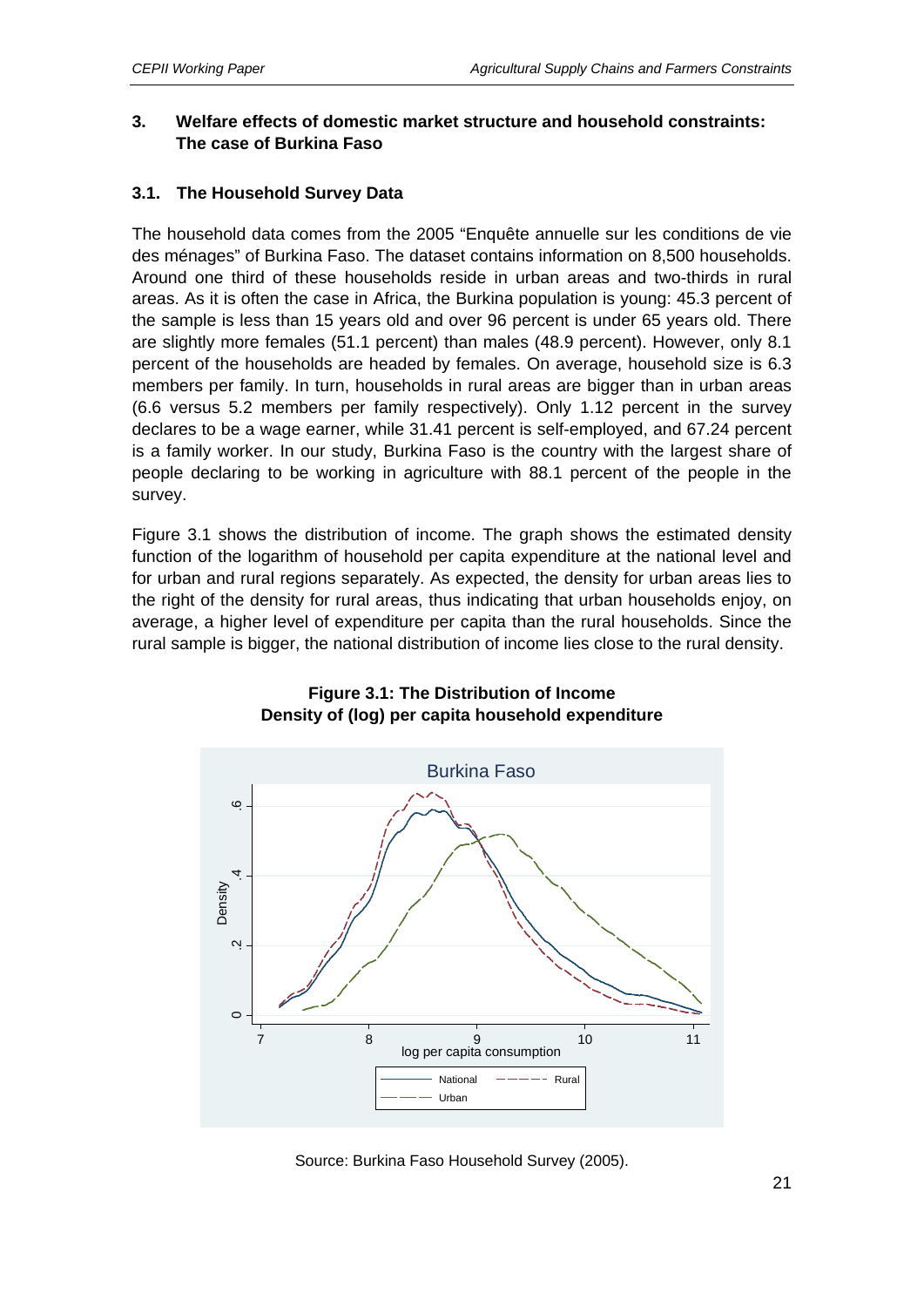We turn now to a description of sources of income and patterns of consumption across households. In Table 3.1, we report consumption patterns for urban and rural households. We report cash expenditures and the value of auto-consumption, as a share of total expenditures. As expected, the share of auto-consumption is much larger in rural areas than in urban areas. In fact, for urban households, 92.5 percent of their expenditure is cash spending. For rural households, cash expenditures account for 62.1 percent of the total budget, while home-produced expenditures account for the remaining 37.9 percent. Since we are interested in food consumption, we can take a close look at aggregate food expenditure, that is food cash expenditure and food autoconsumption. At the national level, 62.4 percent of the Burkinabé household budget is allocated to food. This share is larger for rural households (64.8 percent) than for urban households (51.3 percent). This observation fits with the idea that urban people are richer, who thus spend more on other goods and services than on food. Among food item, the most significant crop in consumption is sorghum. On average, sorghum represents 11.8 percent of Burkina's household expenditure (13.7 percent of rural expenditure and the 2.9 percent of urban expenditure). Millet accounts for 11.4 percent of the budget. Maize (4.3) and rice (4.4) are also important, with higher shares among urban households (7.7 vis-à-vis 3.7 percent in the case of rice). Livestock, in turn, accounts for 2.8 percent of expenditures, and this percentage is similar in rural and urban areas.

| <b>Burkina Faso</b>                 | <b>Total</b> | <b>Rural</b> | Urban |
|-------------------------------------|--------------|--------------|-------|
| <b>Total consumption per capita</b> | 100,0        | 100,0        | 100,0 |
| <b>Expenditures</b>                 | 67,5         | 62,1         | 92,5  |
| Food                                | 35,0         | 32,8         | 45,2  |
| Manufactures                        | 15,5         | 13,9         | 23,3  |
| <b>Services</b>                     | 8,6          | 6,4          | 19,1  |
| <b>Others</b>                       | 8,3          | 9,0          | 4,9   |
| Auto-consumption                    | 32,5         | 37,9         | 7,5   |
| Auto-consumption food               | 27,4         | 32,0         | 6,1   |
| Auto-consumption others             | 5,1          | 5,9          | 1,4   |
| <b>Total Food consumption</b>       | 62,4         | 64,8         | 51,3  |
| Total crops                         | 38,4         | 41,2         | 25,2  |
| Maize                               | 4,3          | 3,9          | 6,2   |
| Rice                                | 4,4          | 3,7          | 7,7   |
| Poultry                             | 1,6          | 1,8          | 0,7   |
| Livestock                           | 2,8          | 2,8          | 2,9   |
| Sorghum                             | 11,8         | 13,7         | 2,9   |
| Millet                              | 11,4         | 13,1         | 3,3   |
| Cowpea                              | 1,9          | 2,0          | 1,2   |
| Yam                                 | 0,2          | 0,2          | 0,3   |
| Cotton                              | 0,0          | 0,0          | 0,0   |
|                                     |              |              |       |

## **Table 3.1: Budget Shares**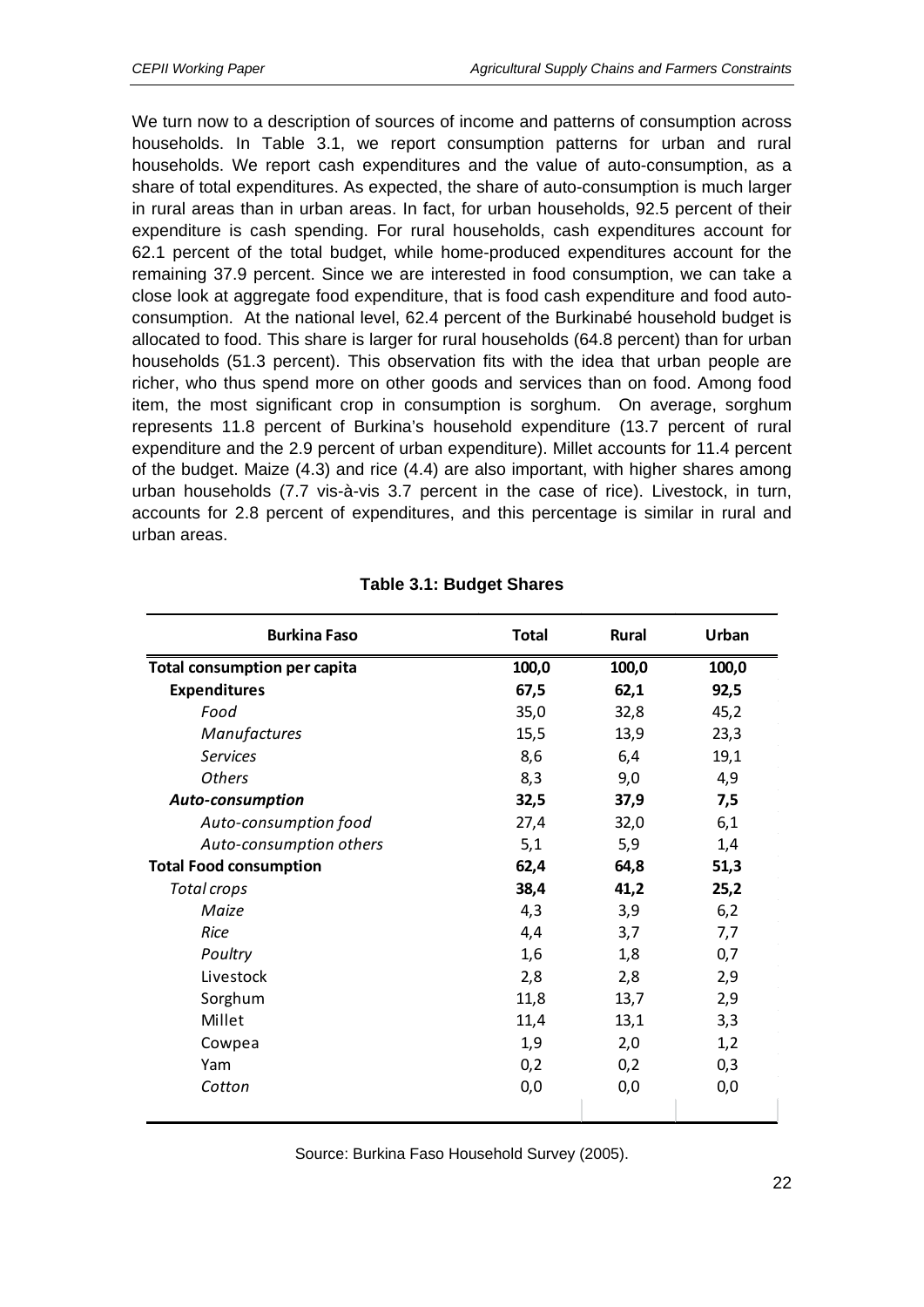In Table 3.2, we show different sources of income. As expected, rural households have lower shares of cash income (49.9 percent), because their gross income comes mostly from auto-consumption. On the other hand, urban cash income represents 79.6 percent of total income. Looking at agriculture income, livestock is the most important source of income. It represents 17.8 percent of rural household income and 4 percent of urban household income. Sorghum (14 percent) and millet (12.5 percent) are also relatively important sources of income in rural areas, but not so much in urban areas (3.2 and 3.3 percent respectively).

| <b>Burkina Faso</b>             | <b>Total</b> | <b>Rural</b> | Urban |
|---------------------------------|--------------|--------------|-------|
| <b>Total Income per capita</b>  | 100,0        | 100,0        | 100,0 |
| <b>Incomes</b>                  | 54,5         | 49,9         | 79,6  |
| Food (agriculture)              | 27,0         | 30,3         | 8,8   |
| Wage                            | 3,3          | 3,3          | 3,1   |
| Enterprises                     | 11,3         | 8,1          | 28,9  |
| <b>Transfers</b>                | 12,9         | 8,2          | 38,8  |
| Auto-consumption                | 45,5         | 50,1         | 20,4  |
| Auto-consumption food           | 36,7         | 40,5         | 15,4  |
| Auto-consumption others         | 8,8          | 9,5          | 5,0   |
| <b>Total Food income and AC</b> | 63,7         | 70,9         | 24,2  |
| <b>Total crops</b>              | 53,1         | 59,9         | 15,4  |
| Maize                           | 4,2          | 4,5          | 2,2   |
| <b>Rice</b>                     | 1,3          | 1,4          | 0,6   |
| Poultry                         | 4,4          | 5,1          | 1,0   |
| Livestock                       | 15,7         | 17,8         | 4,0   |
| Sorghum                         | 12,3         | 14,0         | 3,2   |
| Millet                          | 11,1         | 12,5         | 3,3   |
| Cowpea                          | 2,4          | 2,7          | 0,8   |
| Yam                             | 0,2          | 0,3          | 0,1   |
| Cotton                          | 1,4          | 1,6          | 0,2   |

# **Table 3.2: Income Shares**

Source: Burkina Faso Household Survey (2005).

To explore the poverty and welfare impacts of changes in the prices of these commodities, it is important to describe first the patterns of income sources of expenditure shares across the income distribution. We characterize the distribution of income with the (log) of per capita household expenditure (log pce) and we plot estimates of non-parametric regressions of income and budget shares on log pce.

We begin in Figures 3.2 and 3.3 with average share of food expenditure (cash expenditure plus auto-consumption) and share of income food (cash agricultural plus auto-consumption). The food share profile slopes steeply downward. In fact, at the bottom of the distribution, almost 80 percent of the budget is allocated to food, while at the top, only about 30 percent is allocated to food. The fact that the curves in Figure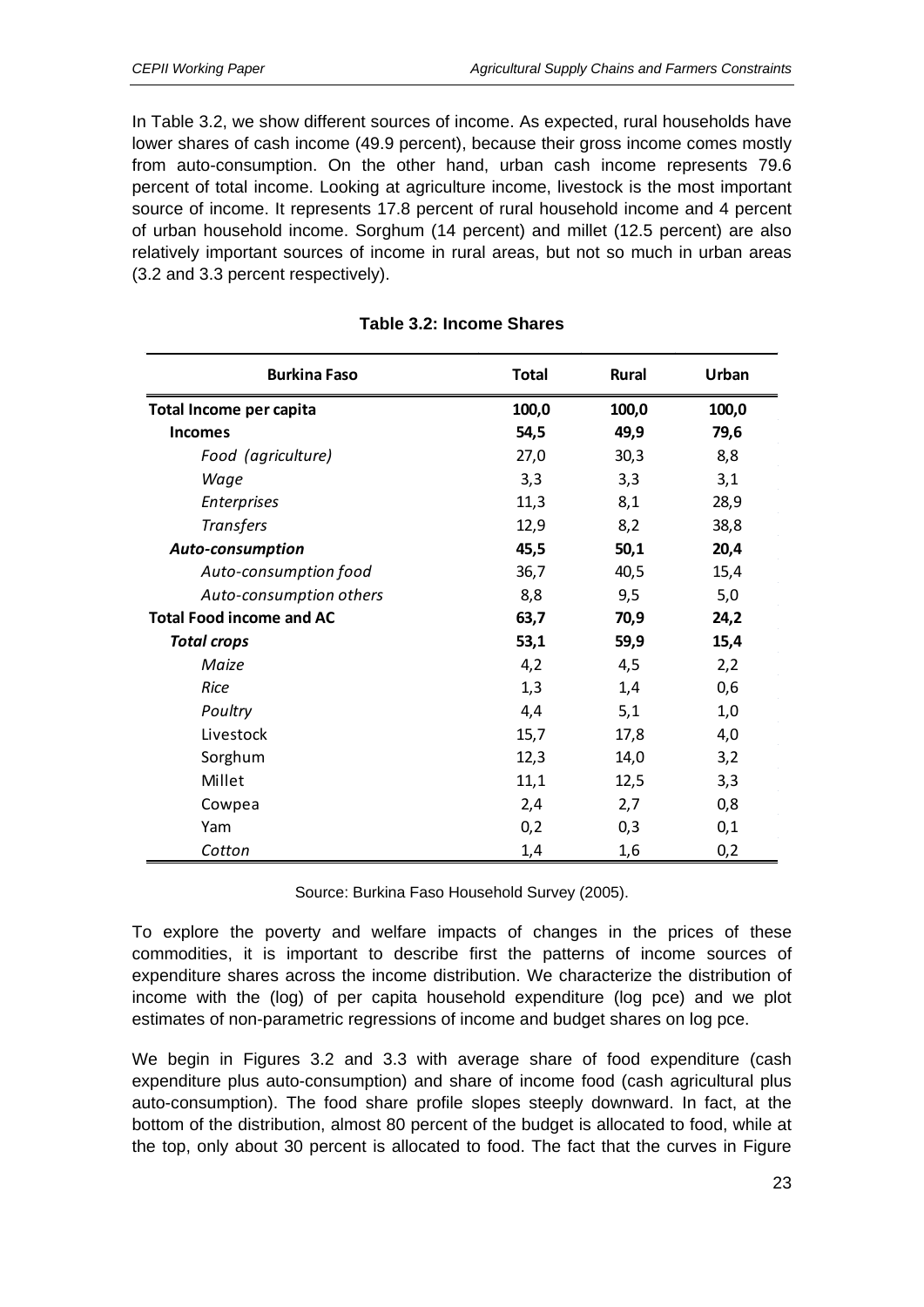3.2 slope downward is no more than a manifestation of Engel´s law, or its food equivalent that the share of the budget spent on food declines as living standards rise. At the very bottom of the expenditure distribution, rural expenditure is greater than urban expenditure. It noteworthy, however, that as households get richer, these shares converge (and are in fact slightly larger for urban households). Figure 3.3 shows shares of food production on the logarithm of household per capita expenditure. The income share of rural agricultural production is always greater than the urban share, except for the poorest household. Unlike expenditures, income shares increase first with the level of livelihood to up to almost 80% (for rural households in the middle of the income distribution) to decrease later to around 60% (for the richest rural households). From these two figures, we can draw preliminary conclusions about the welfare effects of food price changes. Looking at consumption patterns, price declines will improve welfare conditions relatively more for poor people than for rich people. Looking at Figure 3.3, lower price will hurt richer (rural) households proportionately more than poor households. This illustrates potential differences in the distributional impacts of price changes.



**Figure 3.2: Total Food Budget Share across the Income Distribution**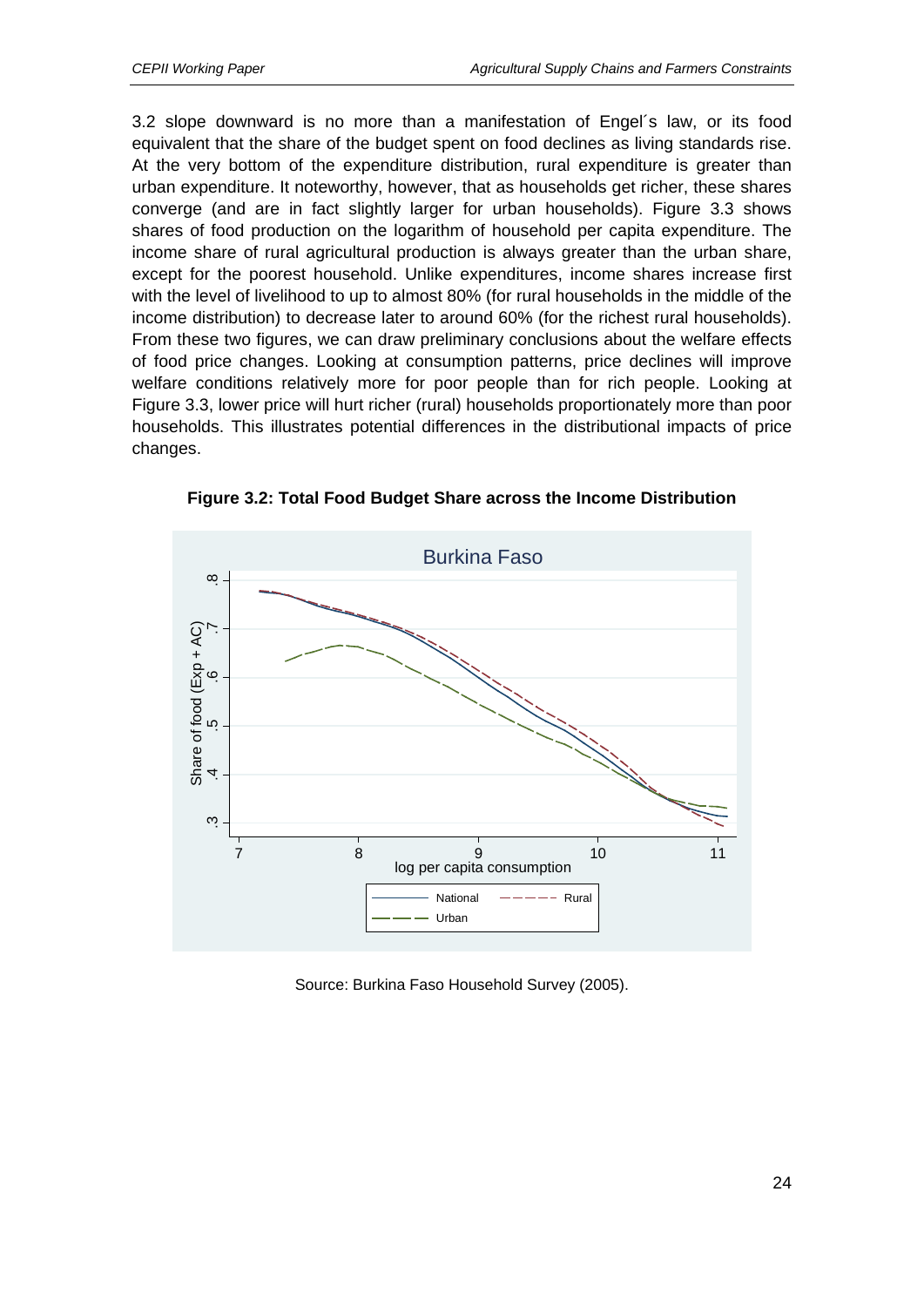

**Figure 3.3: Total Food Income Share across the Income Distribution**

Source: Burkina Faso Household Survey (2005).

We now take a closer look at the patterns of income and budget shares across the income distribution for the main crops under study in Burkina Faso (Figures 3.4-3.9).

Figure 3.4 displays the household budget share spent on sorghum for different levels of livelihoods. The pattern is similar to the aggregate food expenditure shown in Figure 3.2, the share of the budget spent on sorghum declines with the level of per capita expenditure and the share is always larger for rural than urban households. The poorest rural households spend around 18 percent of their income while the richest urban households spend less than 1 percent of their income on sorgum. Figure 3.5 shows the share of income household get from sorghum. Unsurprisingly the pattern and levels are similar to those in Figure 3.4. This is the case because a large part of sorghum production in Burkina Faso is for auto-consumption and therefore producers and consumers are the same. Only the richest rural households in Burkina Faso have on average a net production of sorghum that they sell in the market.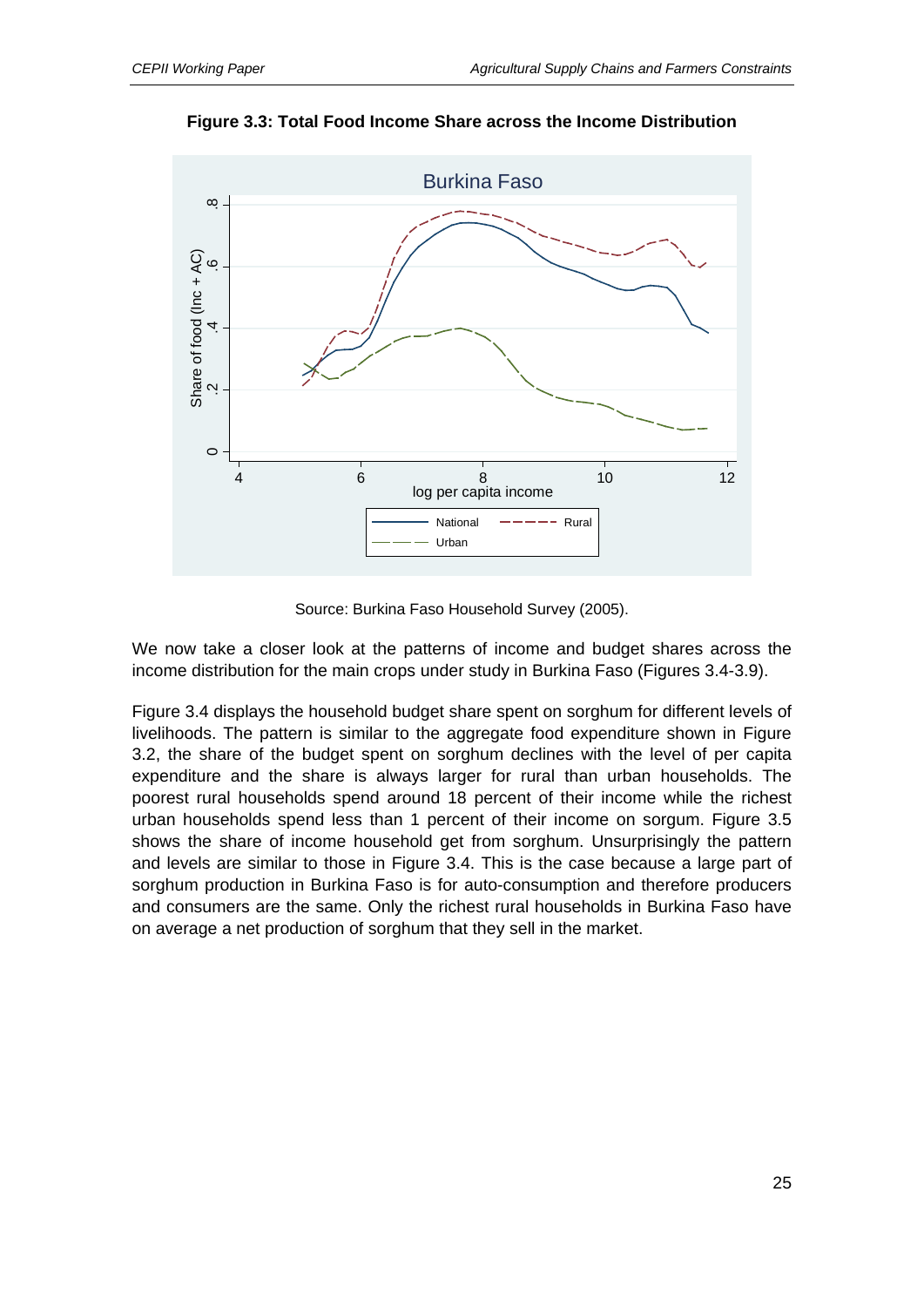

**Figure 3.4: Sorghum Budget Share across the Income Distribution**





Source: Burkina Faso Household Survey (2005)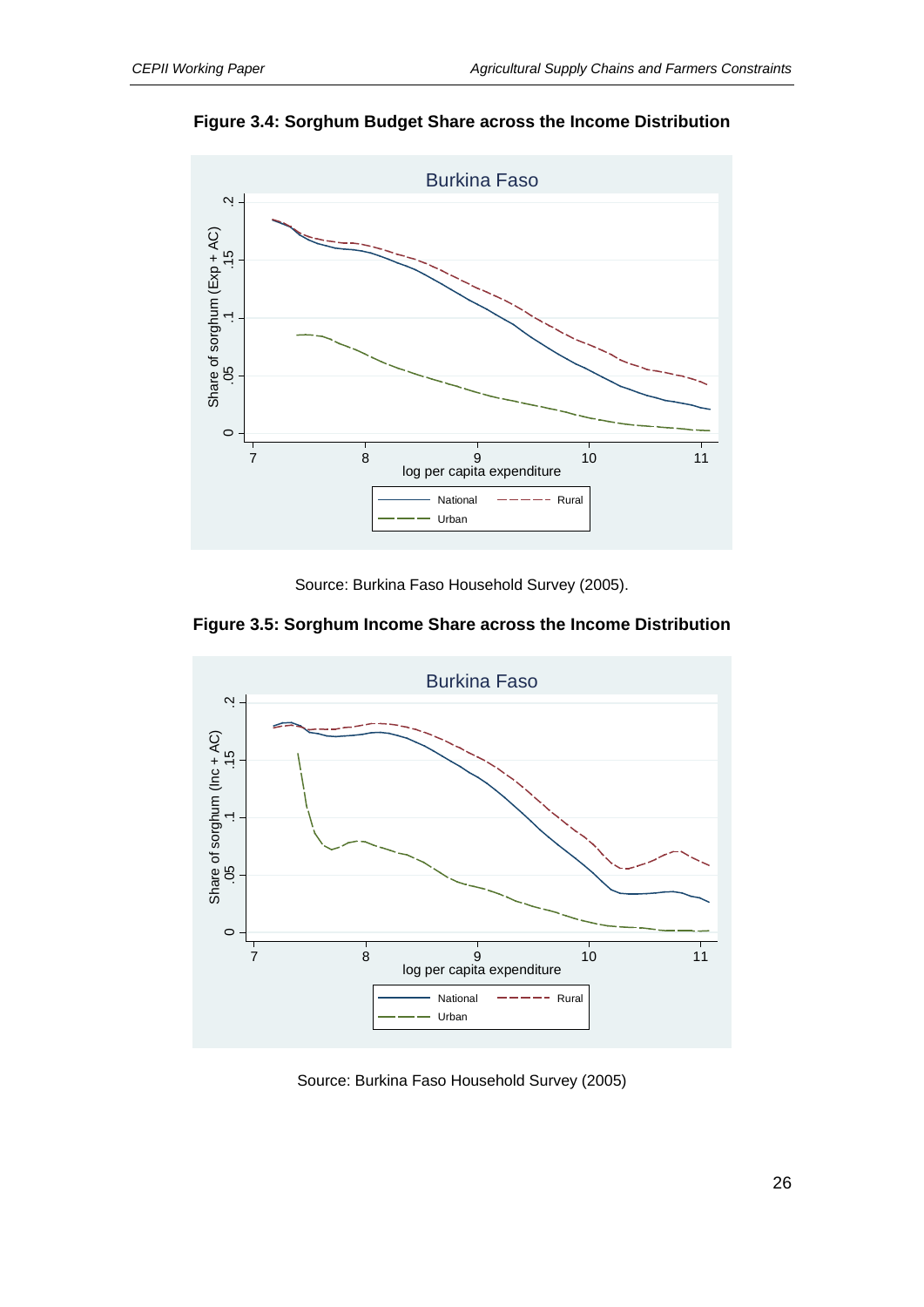Figure 3.6 and 3.7 show the budget and income shares of maize for different levels of livelihood. The amount poor urban household spend on maize almost double the share spent on maize by poor rural households (8 versus 4.5 percent). However, this initial difference declines with the level of per capita expenditure converging to around 1 percent of the budget for the richest urban and rural households in Burkina Faso. The share of income households get from maize in urban areas is similar to their budget maize share. However, the picture is quite different for rural households. Indeed, the share of income rural household acquire from maize increases with the level of income from 2 to 7 percent.

Finally we show the nonparametric regression of livestock budget and income shares for different levels of livelihood for rural and urban households in Burkina Faso. The first thing to notice is that the budget shares of livestock are lower than for other crops despite the fact that many households, in particular those in rural areas, produce livestock. This shows that an important part of the livestock production is to sell in the market, including regional markets. The share in consumption of livestock is larger for rural poor household than the urban counterpart. While the budget share only slightly increases with the level of income for rural households, it sharply increases for urban households. Rural and urban households in the middle of the income distribution spend a similar share of their budget in livestock (between 2.5 and 3 percent). Figure 3.9 shows that livestock is an important source for income in rural areas both the poorest and richest households. The livestock income is on average larger than in the case of sorghum that has an important auto-consumption component that seems to be missing in the case of livestock.



**Figure 3.6: Maize Budget Share across the Income Distribution**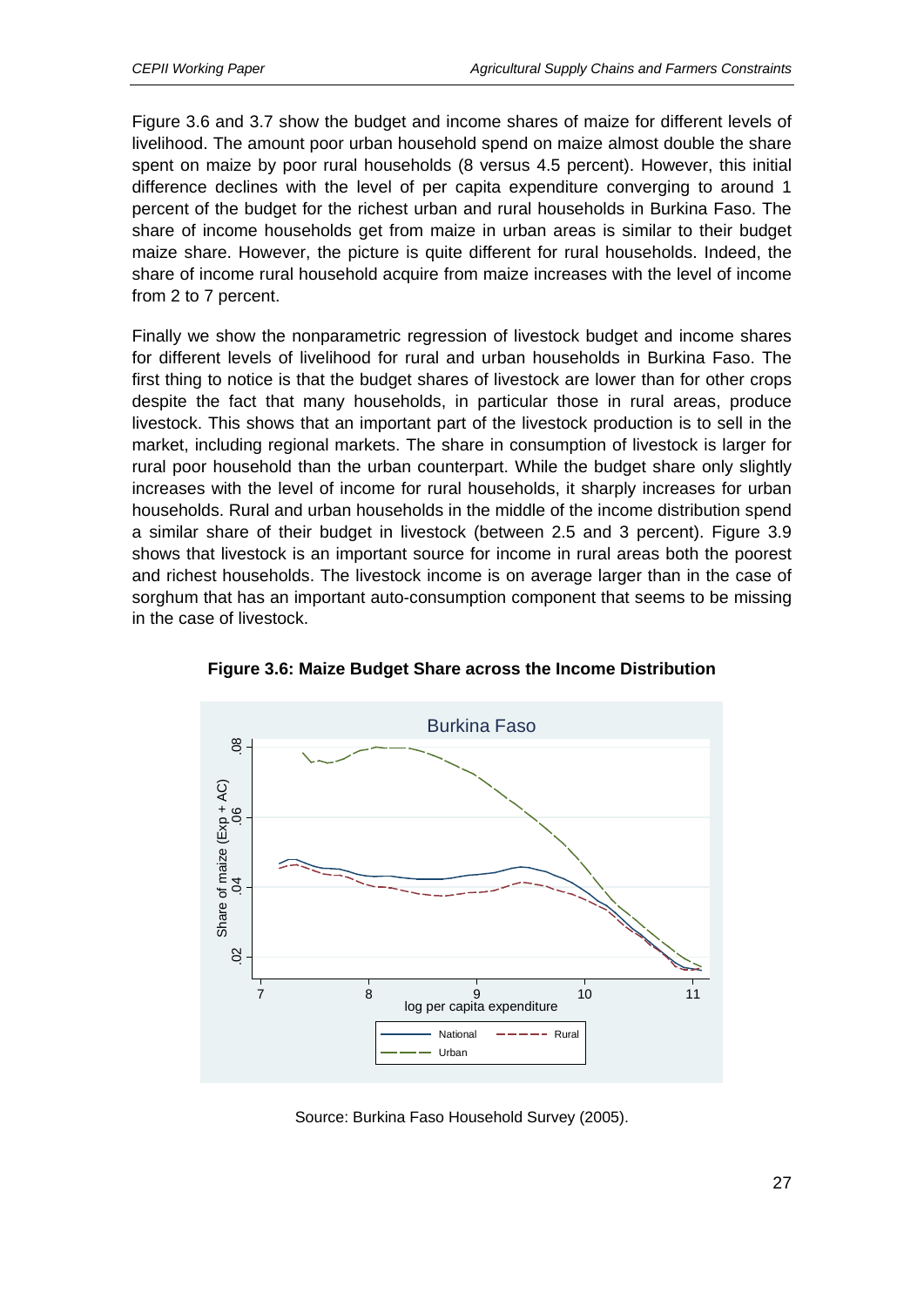

**Figure 3.7: Maize Income Share across the Income Distribution**

Source: Burkina Faso Household Survey (2005).



**Figure 3.8: Livestock Budget Share across the Income Distribution**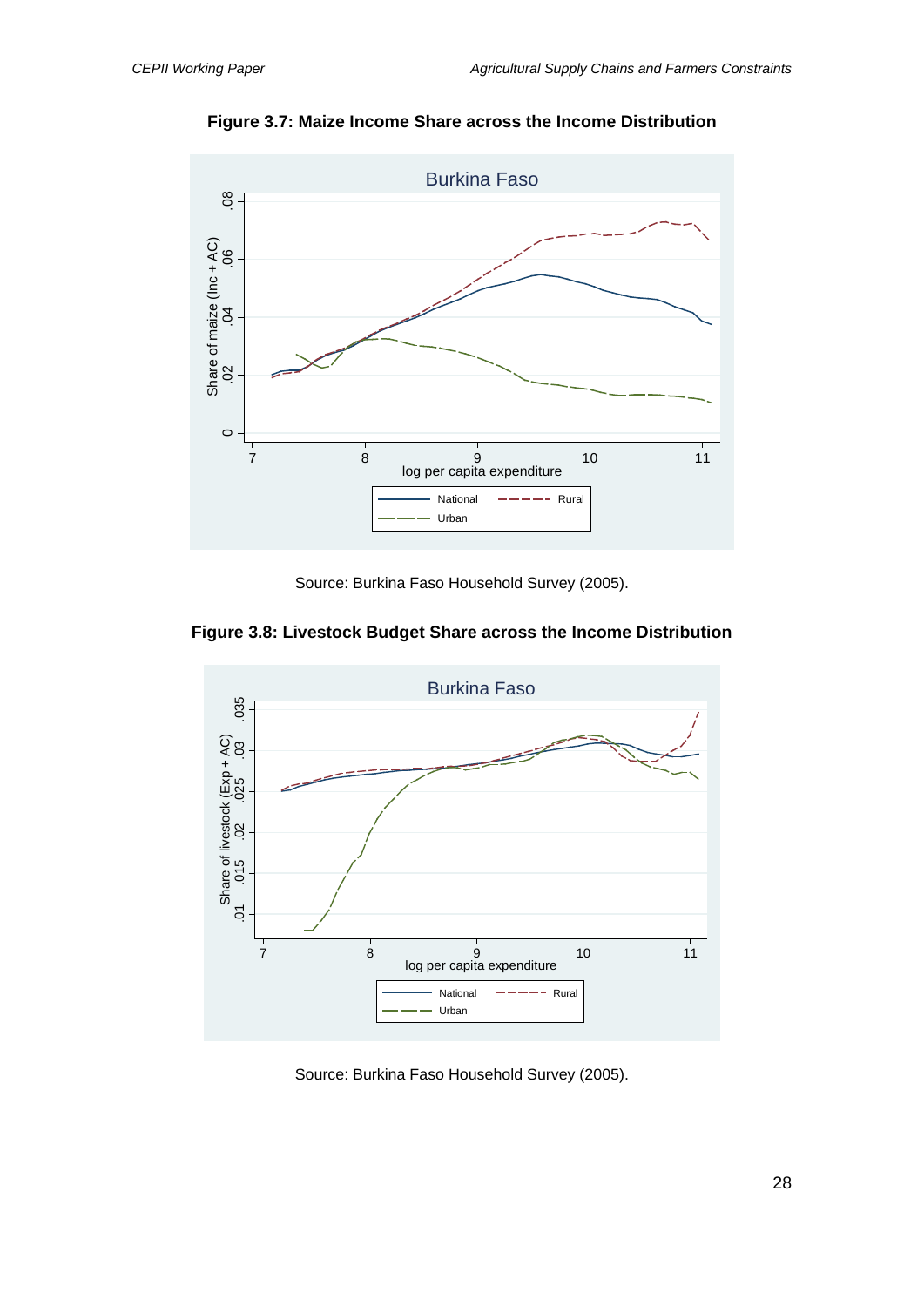![](_page_26_Figure_2.jpeg)

**Figure 3.9: Livestock Income Share across the Income Distribution**

Source: Burkina Faso Household Survey (2005).

## **3.2. Cash and Food Crops in Burkina Faso**

For the past forty years, agriculture has been the second largest contributor to Gross Domestic Product (GDP) in Burkina Faso averaging around 30% of GDP. Roughly 80% of the active population in Burkina Faso depends on agriculture for their livelihood. This indicates the importance of agriculture for the country's development.

The majority of Burkinabe farmers are smallholders residing in rural areas and practicing subsistence farming. This means that their productivity is low and thus there is a need to find ways of raising it if agriculture is to contribute fully its transforming potential. In this report we focus on the crops and livestock that are crucial for the Burkinabe agriculture. Sorghum is the most commonly produced food crop in the country with 1.7 million tons in 2011. However, in terms of market penetration, sorghum is small especially when it is compared to maize and rice (marketing rates in 2006-07 were 6% versus 95% and 41%, respectively, MAHRH 2008). Millet (not covered in this study), maize and rice are also important crops. While the country exports modest amounts of maize, it is a heavier rice importer. Livestock, in particular cow, is also an important economic sector accounting for around 40% of the agriculture GDP and it is an important regional export product. The livestock sector occupies 900,000 workers full time and between 60,000 and 90,000 in the transformation and marketing activities linked to the sector. Cotton plays an overwhelmingly important role among export goods in Burkina Faso. About 35% of the country's GDP comes from the cotton sector, and about 18% of the people live on cotton farming.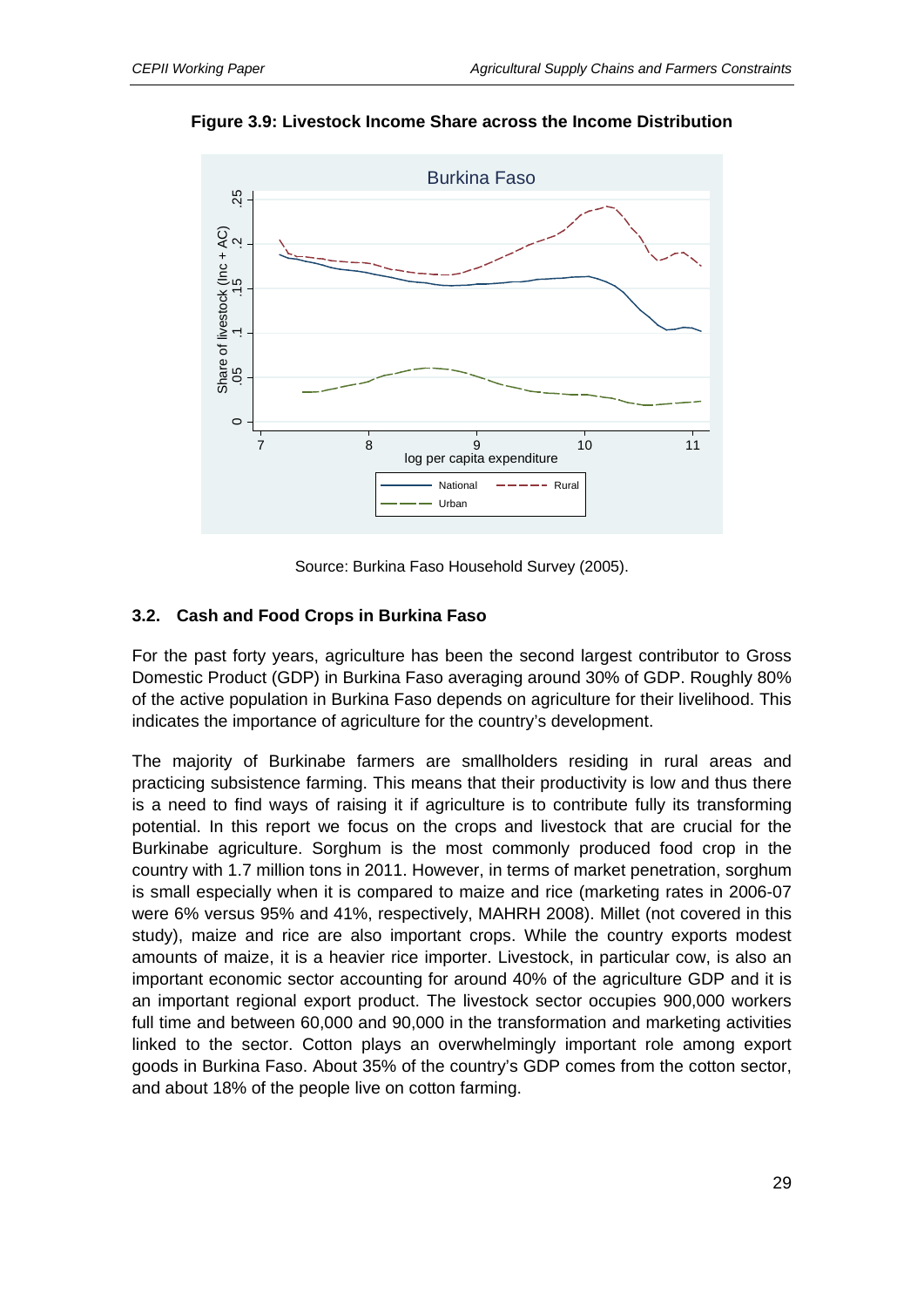![](_page_27_Figure_2.jpeg)

**Figure 3.10: Crops and Livestock Production and Net Exports in Burkina Faso (in tons, 2011)**

![](_page_27_Figure_4.jpeg)

For the food crops and livestock operate in a relative free market where the forces of demand and supply determine the price at which they are to be traded. In some instances, especially in times of crisis the government intervenes to control the price. But this is only in very rare instances. This is not the case of cotton where the price is determined every year before the seasons begins by a consortium made up cotton companies, cotton farmers organization, under the auspices of the government. For cereal crops, the market is in general much atomized with the largest company controlling less than 16% of the market (Table 3.3). However, this is not the case for the livestock and poultry sector where a few players control the market. The structure of the cotton sector is characterized by the existence of three companies, namely SOFITEX, Faso Cotton, and Societe Cotoniere de Gourma (SOCOMA), with each company operating in a different region of the country. Although each company maintains the same type of "one-stop" cotton farming system, cotton prices are now negotiated among the principal stakeholders within the cotton sector in the country. Cotton producers have had an influencing voice in determining the price levels through the Union Nationale des Producteurs de Cotton du Burkina Faso (UNPCB) since 1999 and own a 30% share of the ginning sector. All three companies therefore purchase cotton at the same price and follow a pan-territorial pricing scheme.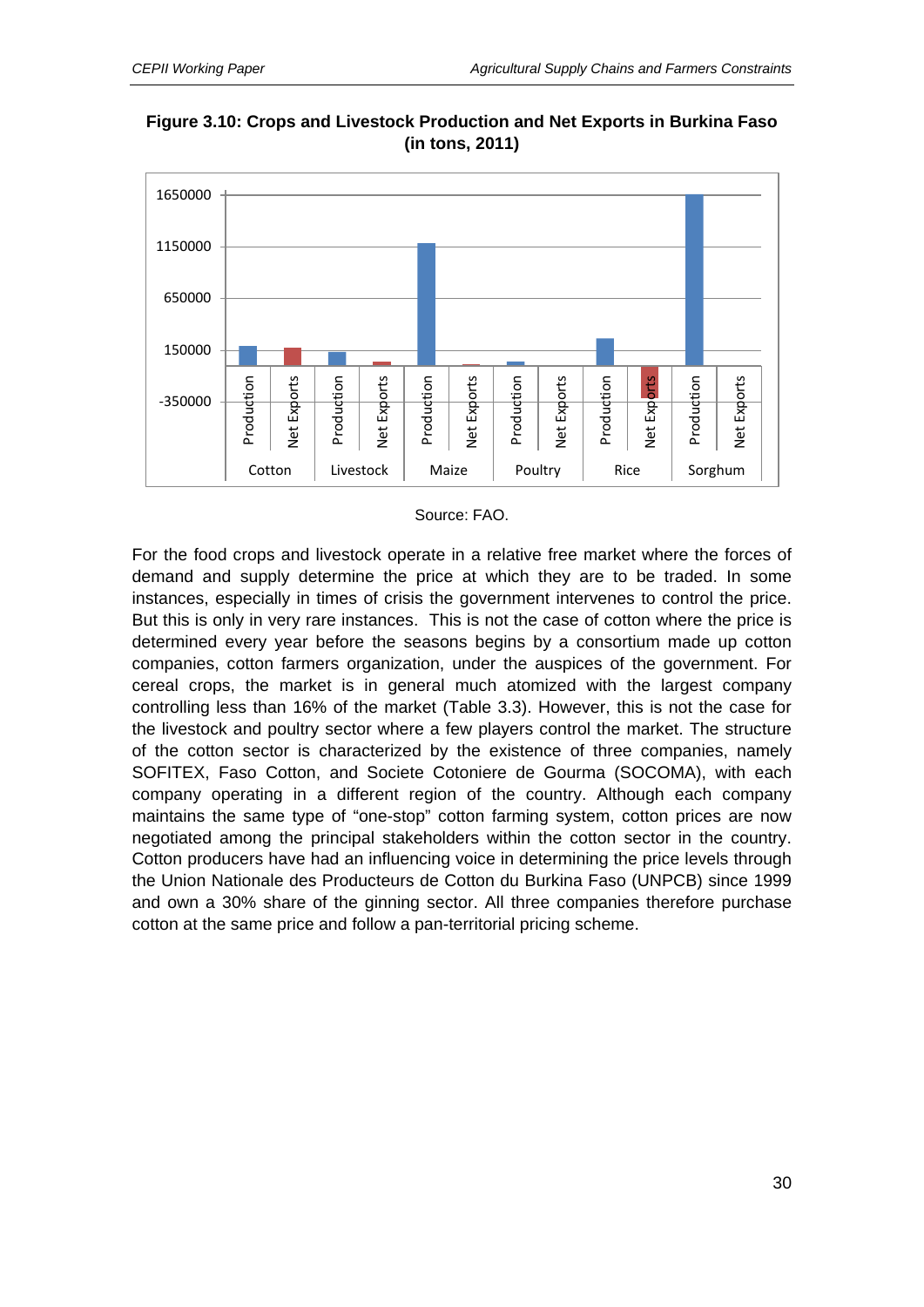| Cotton         |               | Livestock                                    |               | <b>Maize and Sorghum</b>                                                                 |               |
|----------------|---------------|----------------------------------------------|---------------|------------------------------------------------------------------------------------------|---------------|
| Company        | <b>Shares</b> | Company                                      | <b>Shares</b> | Company                                                                                  | <b>Shares</b> |
| Sofitex        | 85%           | l'Abattoir frigorifique de Ouagadougou (AFO) | 52%           | Sodepal (Société d'Exploitation des Produits Alimentaires)                               | 2%            |
| Socoma         | 10%           | l'abattoir de Ouahigouya                     | 12%           | Sitrac (Société industrielle pour la transformation et la commercialisation de céréales) | 11%           |
| Faso Coton     | 5%            | Abattoir frigorifique de Bobo-dioulasso      | 22%           | Mels (Meunerie et d'emballage de légumes secs)                                           | 8%            |
|                |               | Abattoir de Dedougou                         | 15%           | Minoterie du Faso                                                                        | 16%           |
|                |               |                                              |               | Large number of smaller processors                                                       | 63%           |
| Poultry        |               | Rice                                         |               |                                                                                          |               |
| Company        | <b>Shares</b> | Company                                      | <b>Shares</b> |                                                                                          |               |
| Ferme MOABLAOU | 71.5%         | Sahel Farm                                   | 4.43%         |                                                                                          |               |
| Ferme Kuna     | 6.3%          | Grenier Faso                                 | 6.96%         |                                                                                          |               |
| Ferme Konkobo  | 12.7%         | Zakane Mahoumoud                             | 9.49%         |                                                                                          |               |
| Ferme Samora   | 9.5%          | Kouama Industries                            | 12.66%        |                                                                                          |               |
|                |               | Bikinga                                      | 4.43%         |                                                                                          |               |
|                |               | TRAORE Koflan                                | 7.59%         |                                                                                          |               |
|                |               | KOUSSE Koussé                                | 4.43%         |                                                                                          |               |
|                |               | Wend-yam de Kodemi                           | 7.59%         |                                                                                          |               |
|                |               | <b>SANKERE et DIAKITE</b>                    | 12.03%        |                                                                                          |               |
|                |               | Société de Décorticage de Riz                | 8.23%         |                                                                                          |               |
|                |               | <b>ETSAF</b>                                 | 4.43%         |                                                                                          |               |
|                |               | KY Albert                                    | 5.06%         |                                                                                          |               |
|                |               | LAFIASCO                                     | 12.66%        |                                                                                          |               |

# **Table 3.3: Market Shares in Burkina Faso**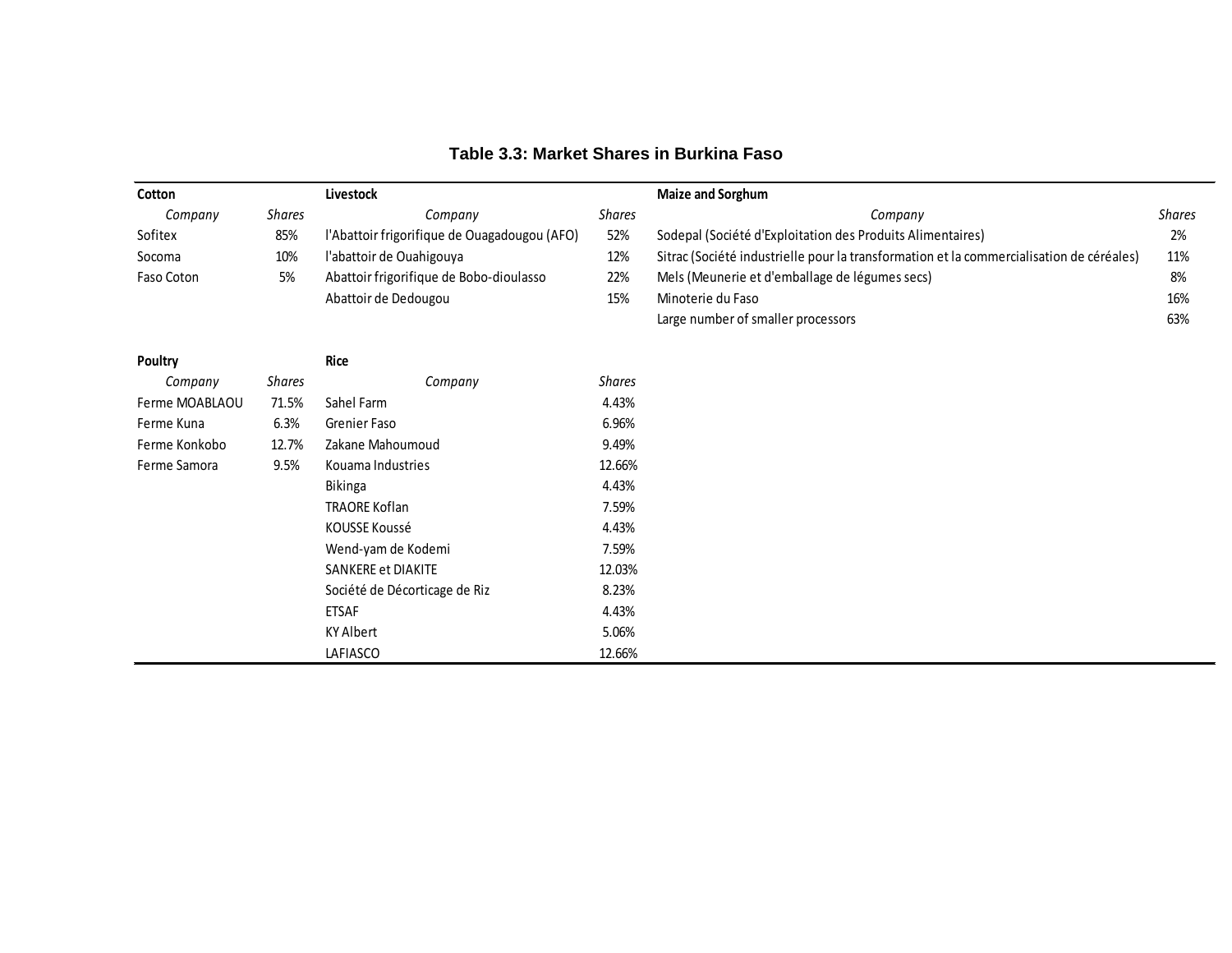## **3.3. Simulation results**

In this section, we use the model to perform various simulations. These simulations are in fact comparative static results that stem from the model. Among the parameters of the model, we consider two sets of exercises. Following Porto, Depetris and Olarreaga (2011), we shock the market structure of the supply chain. To this end, we consider (arbitrary) changes in the number of firms and in their market shares to capture both increases and decreases in the extent of competition in the supply chain. We study the cases of Leader split, Leaders merge, Exit of the largest firm, equal market shares, and a limit case of perfect competition. We also consider comparative static results from changes in key parameters affecting the production decision of the farmers. We explore (arbitrary) changes international prices, costs of production, transaction costs, endowments, risk and food security aversion. We are interested in price changes of the agricultural goods produced in Burkina Faso. The ultimate goal of these simulations is to feed the results to the household survey data to assess the welfare and poverty impacts.

We investigate six case studies for Burkina Faso: cotton, maize, sorghum, and cow (exportables) and poultry and rice (importables). Given the complexity of the scenarios, we simplify the analysis by working with a sequence of partial equilibrium models so that each case study is dealt with separately. This just means that, in the case of cotton for instance, we keep all the other markets unmodeled.

In what follows, we describe in detail the results for the case of cotton. We later list the major findings for the other case studies, highlighting differences and specific results. Cotton is a cash crop exported by Burkina Faso and we thus use the cash crop export model. The price changes from the simulation results are presented in table 3.4. The first row shows the impacts of changes in competition. As expected, increases in competition raise farm gate cotton prices, while decreases in the extent of competition reduce prices. In the case of Leaders merge and Exit of the largest, prices decline by 0.51 and 4.02 percent respectively. In contrast, the splits of the leader would increase prices by 3.67 percent, a move to an oligopsony with equal market shares, by 6.24 percent, and a move to a limit case of perfect competition, by 13.39 percent. Note that all these effects are moderate, except the extreme move to competition.

The role of household constraints is explored in column 1 of Table 3.4, starting in row 2. This is the baseline model, where the structure of the market chain is not shocked. Different rows correspond to different comparative static results. International prices have large impacts on farm gate prices. In the margin, after a price increase of 10 percent, for example, farm gate prices would increase by 16.62 percent. This implies a pass-through rate of 1.66. This is consistent with findings in Porto, Depetris, and Olarreaga (2011), on which our model builds, but it is a large elasticity. This result is due in part by a steep farmers supply curve. The many constraints farmers face imply that quantities do not respond strongly to price changes. In this model changes in international prices are equivalent to changes in transport cost, and more generally to changes in trading costs.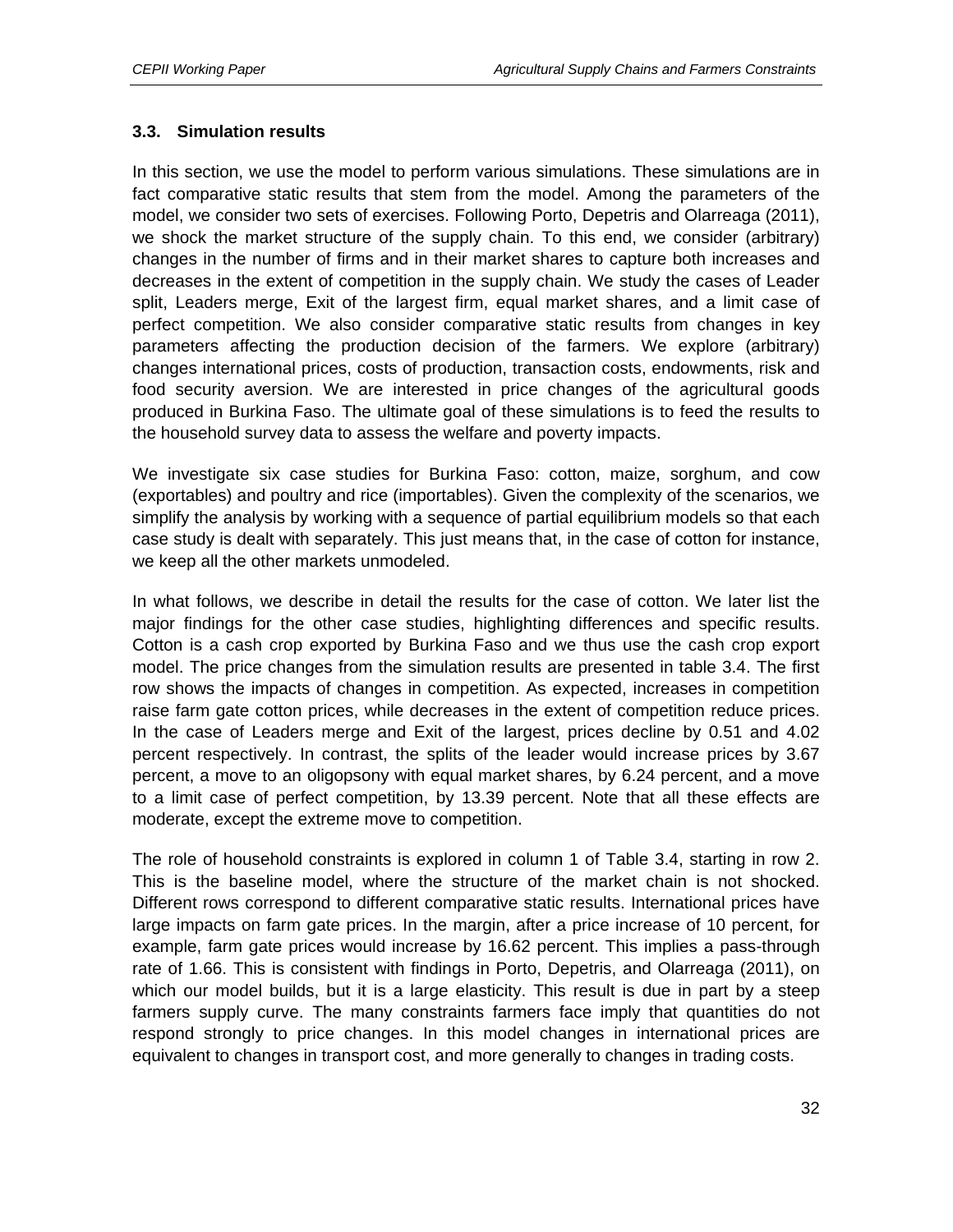Increases in the marginal cost and in the fixed cost of producing cotton lead to increases in farm gate prices (rows 3 and 4). This is a very intuitive result because higher costs imply a shift up in the farm aggregate cotton supply and a consequent increase in equilibrium prices. Note that the response of prices is, however, cushioned to a very large extent by the market structure: marginal cost increases of 10 percent lead to price changes of less than 4 percentage points. The increase in the endowment has the opposite effect (row 5). An exogenous increase in endowment means more resources for the farmers. They can thus more easily satisfy any food security needs and leave more resources available for the production of the cash crop. This implies an increase in farm cotton supply and a lower equilibrium price. Note, once again, that the impacts are cushioned by imperfect competition among processors. The implications of these results are straightforward. Cost reductions (increases) in cotton production benefit (hurt) farmers but the general equilibrium effects via prices may hurt (benefit) them. Nevertheless, the price effects are scaled down by the competition between exporters so that the direct effect appears to dominate.

The model also predicts that increases in household risks that lead to higher demands for food security positive affect equilibrium cash crop prices (row 6). This is an interesting result. The intuition works along the same lines as before. Imagine shocks to farmers that induce them to want to better cover their food needs via subsistence activities. This could be caused by more erratic food market conditions, a higher health risk for productive household members, and so on. In this scenario, households react by retracting to autoconsumption and by allocating more resources to auto-consumption and thus lower resources to cotton. In the end, cotton farm supply is lower, and cotton prices may increase in equilibrium. This can benefit cotton farmers. As we will show below, this result suggests that negative and unwanted shocks to food producers (in rural areas, for example) may end up benefiting cotton producers. This may exacerbate inequality between farmers and increase relative poverty impacts, for example.

An important element in our model is that it allows us to explore, at least to some extent, the spillovers and interrelationships between cash crop production and food markets. In the cotton export model, farmers take the prices of competing marketable foods as given, but the level of these prices clearly affects production and consumption decision. Similarly, the marginal cost of producing food can also affect cotton production choices. In our simulations, we find that increases in the prices of competing food crop prices because an increase in cotton prices (row 7). Alternatively, an increase in the cost of producing those goods can lead to general equilibrium declines in cotton prices (row 8). Consider an increase in the price of marketable food. This induces farmers to produce more food and less cotton and the price of cotton increases as a result. The opposite would happen if the cost of producing the marketable food increases. It is important to emphasize these results. They highlight the role of stressing the feedback effects between food production and cash crop export production. These feedbacks are seldom studied in the literature but our model shows they can be sizeable.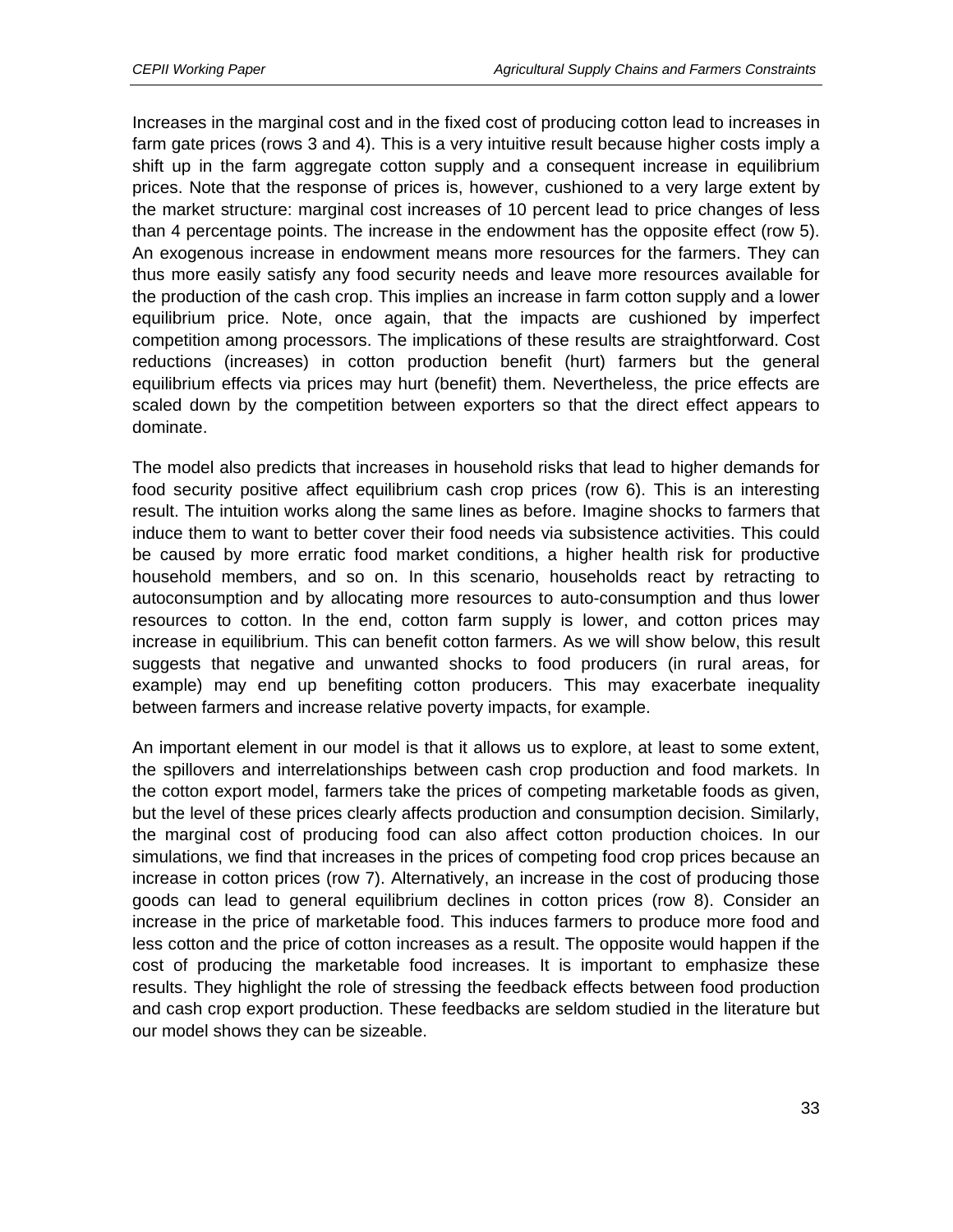Our model allows us also to study the effect of transaction on farm gate prices. In row 9 we analyze the effect of a 10 percent increase in the transaction cost of the crop production and in row 10 a similar increase in the transaction cost on inputs. The price effect of the increase in the transaction cost associated with production (7.15 percent) is larger than in the case of inputs (1.13 percent). The former affects processors who transmit the shock to farmers via the demand for crops. The latter affects directly farmers and therefore plays a direct role in the production decision of the farmer.

To end, we examine complementarities between shocks to the structure of competition among exporters and shocks to household constraints. The idea is to uncover potential synergies between different types of policies or shocks. For instance, an increase in competition among exporters brings farm gate cotton prices up. The same happens when the international price increases. Complementarities would occur if the change in farm gate price due to the increase in competition is boosted by a concurrent increase in international prices (net of the direct effect of these higher prices). It is not easy to establish these complementarities quantitatively. Our approach here is to simulate the impacts of the joint shocks and to compare these numbers with the sum of the impacts of each individual shock. Table 3.4 reports the joint effect. The sum of the separate effects can be easily calculated from the competition policies shocks (row 1) with the baseline complementary policy results (column 1).

Our model features complementarities, and substitutabilities. It is difficult to generalize the results, however. Complementarities show up when the joint effect is larger than the sum of the separate effects. Consider, for instance, the case of leader split and preference parameter. The joint effect of those two shocks would be an increase in farm gate prices of 4.89 percent. Instead, the sum of the separate effects is smaller, 4.42 percent. In this case, the complementarity exists and it is significant (equivalent to roughly 10 percent of the joint effect). In other cases, the complementarity is much smaller and in others much larger. The intuition is that the increase in competition causes prices to increase and this increase is larger if, concurrently, there is an increase in the risk of food security.

Consider now the case of equal market shares together with an increase in the marginal cost of producing the cash crop. The result of the joint shock would be an increase in cotton farm gate prices of 8.21 percent. Instead, the sum of the separate shocks would bring prices up by 10.13 percent. This is a "substitutability" effects that implies a difference of 23 percent, approximately. In this case, the increase in the marginal cost induce farmers to reallocate resources out of cotton and into food crops, thus reducing cotton supply and increasing cotton prices. When this happens in the presence of more competition, which in itself implies higher prices, the reallocation of resources is ameliorated and the price increase is therefore smaller.

As we mentioned above, while the model delivers complementarities and substitutabilities, it is difficult to generalize and to find clear patterns in the results. Sometimes, shocks and policies go in the same direction, sometimes they oppose each other. Sometimes the joint effects are big, sometimes they are small. The important lesson from these exercises,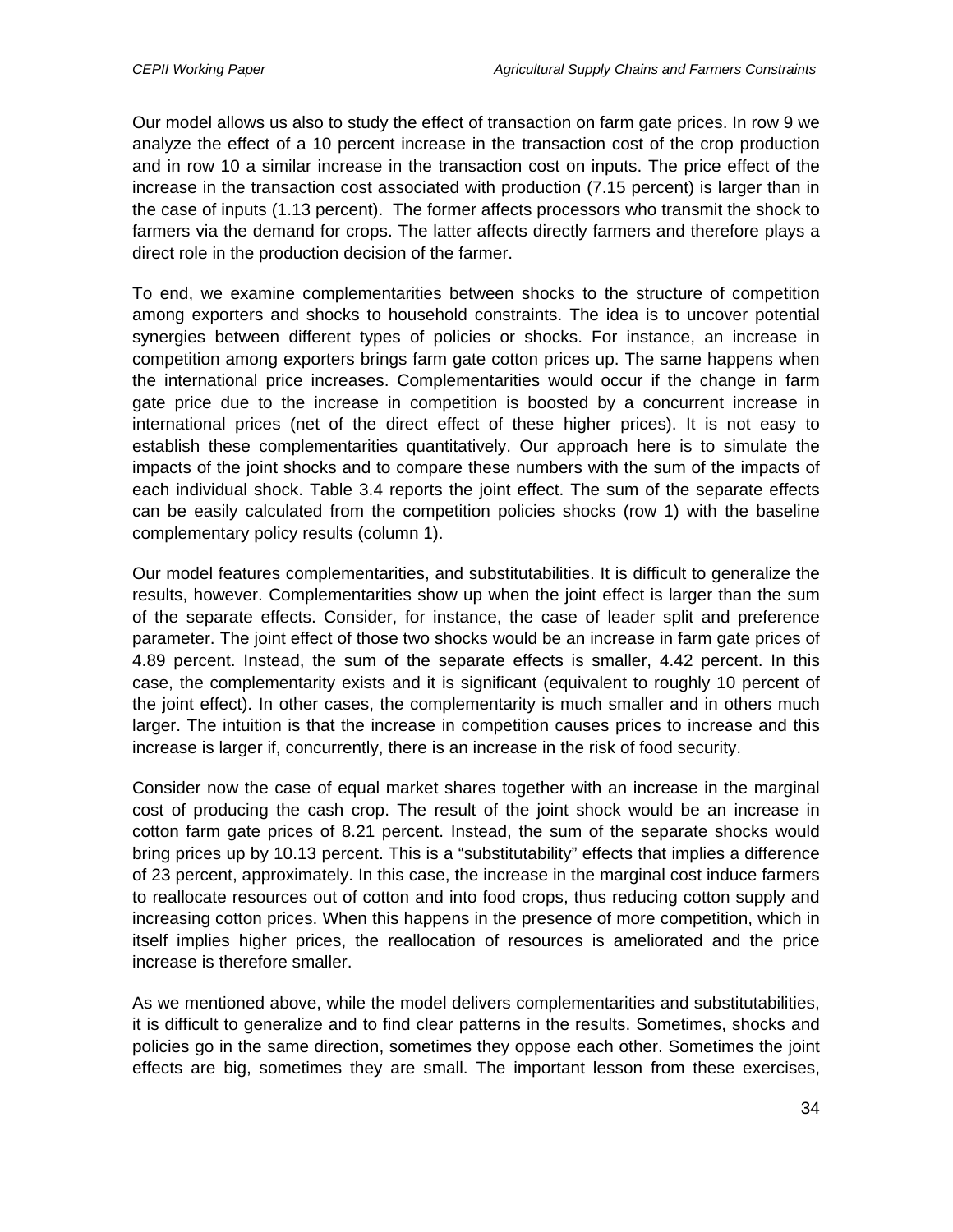beyond the quantification of the special cases considered in the simulations, is that these complementarities exist and need to be taken seriously in the design of agricultural policies.

The other exportable good that we study for Burkina Faso is livestock. Results are reported in Table 3.5. Given the nature of competition in the supply chain, which is concentrated but more competitive than in the case of cotton, changes in the structure of the market has also important impact on livestock farm gate prices. This can be seen in the first row of Table 3.5. As in the case of cotton, changes in international prices have large impacts on livestock prices.

It is noteworthy that shocks to complementary factor seem to have moderate effects on livestock prices. We can divide these factors in two sets. On the one hand, there are factors that affect directly the production of livestock, such as household risks and livestock production costs. On the other hand, recall that our food export model includes a farm production decision that allows farmers to choose between livestock and a competing cash crop (e.g., cotton). This means we can look at feedbacks and spillovers from cash crop markets to food (exportable) markets.

In the case of livestock, we find that changes in production costs of the cash crop generate reduction in the price of livestock. This is because higher costs of producing cash crops induce a shift of resources out of the cash crop and into the competing food export crop, thus increase livestock supply. The magnitudes are moderate. The impact of changes in marginal costs is -2 percent (row 3) and the impact of changes in fixed costs is -1.39 percent (row 4). An increase in the price of the cash crop, in turn raises livestock prices because it induces farms to produce more cash crop and supply less livestock.

Factors that affect livestock production directly also have moderate impacts. In row 8, for instance, a 10 percent increase in the marginal cost of producing livestock raises livestock equilibrium prices by only 1.79 percent. Similarly, an increase in household total resources does not affect prices much (row 5). Similarly, changes in household risks that raise autoconsumption have a positive effect on livestock prices. The magnitudes are small, but still larger than for other complementary shocks (row 6). For instance, in the baseline, the price change caused by an increase in household risk would be of 1.96 percent. The price effects of transaction cost associated with crop production on the other hand have a sizable effect. A 10 percent increase in transaction cost of crop production (row 9) increases farm gate prices more than 6 percent.

We now turn to the case of sorghum (Table 3.9), rice (Table 3.8) and maize (Table 3.6), three important food commodities in Burkina Faso. Sorghum is the most important of the three both in terms of production and consumption. Sorghum and maize production is mostly for domestic consumption and only a negligible surplus is exported. Rice on the other hand is an importable food commodity where the local production only covers about half of the domestic demand. As it was shown in Table 3.3, the market for these three crops is dominated by a large number of traders and intermediaries. Analytically, these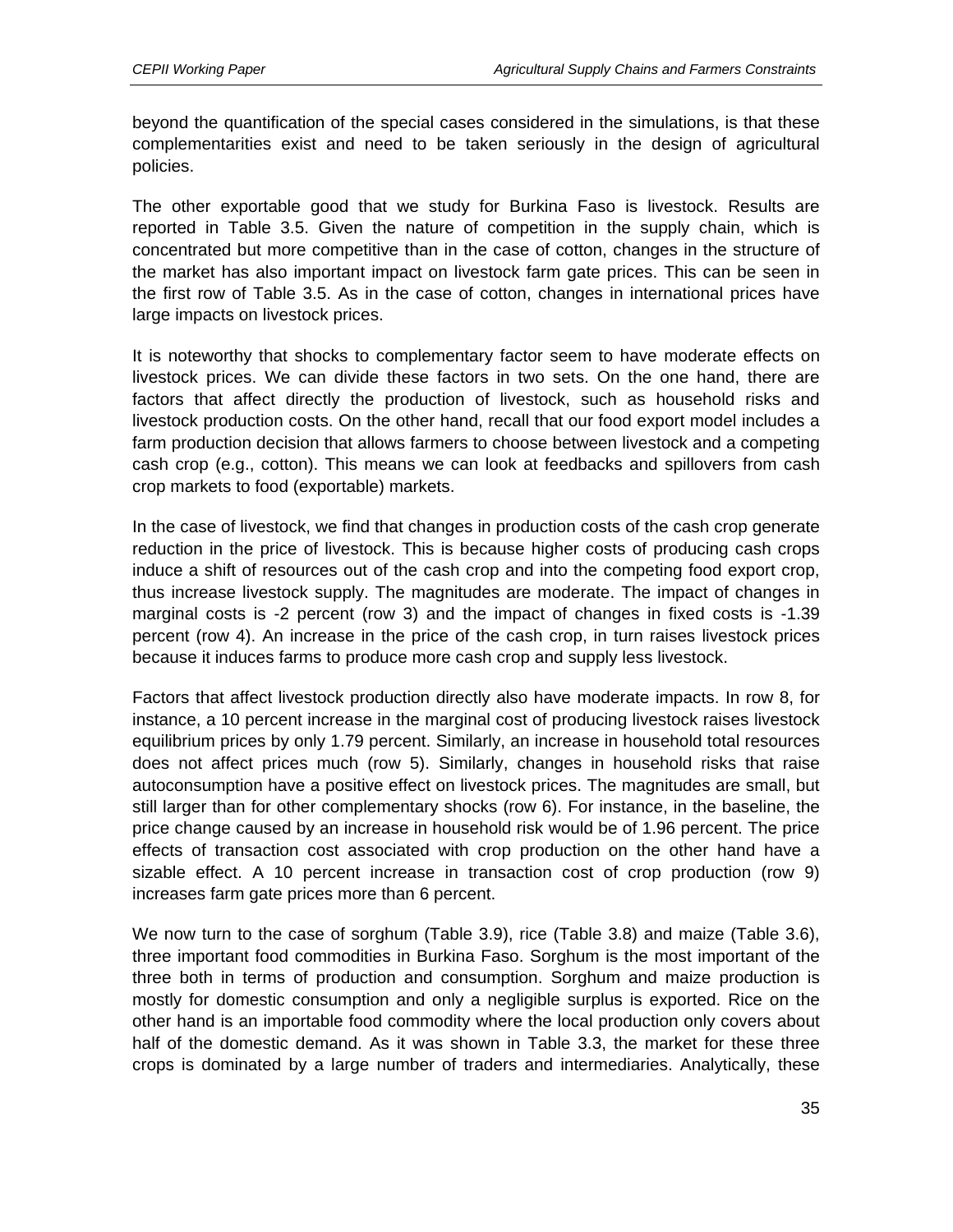markets behave very competitively and, as a result, the shocks to market structure imply negligible impacts on prices (row 1 in the respective tables). Note that in the case of rice we are dealing with an importable commodity and thus the market is represented by an oligopoly. In consequence, increases in competition in the rice sector should bring prices down (see for example, the price decline of 2.2 percent in the limit case of perfect competition).

Increases in international prices are transmitted to the local economy, in part due to the nature of competition (row 2). In the case of rice, the pass-through is less than 100 percent. In general, complementary factors affecting household constraints and resources have also small impacts on prices. Only an increase in the cash crop price (of 10 percent, row 8), which is in principle more profitable, elicits a supply response that increases maize, rice, and sorghum prices by 0.90, 1.33, and 1.14 percent respectively. These results imply that these markets are in general inelastic to the shocks considered in our exercises. This is because, even though these crops are important food staples, the marketable fraction of production is typically small. Moreover, given the appropriate conditions, the model implies that the cash export crop is more profitable and, consequently, farmers prioritize resource reallocation to these crops.

An interesting novel results (albeit a weak one) that arise in the case of maize and rice but not in sorghum if the following. When the endowment is higher, the price of maize and rice increases (slightly). A higher endowment allows households to produce more of all crops, including maize and rice. Ceteris paribus, this should lead to price declines because of a larger supply. However, the price of maize and rice increases. This could happen if the increase in household resources is such that cash crop production becomes, at the margin, profitable to a larger number of farmers and this creates incentives to move some resources out of maize and rice and into the export cash crop. It is difficult to establish this result more generally, but it is another interesting finding that highlights feedback and spillovers across markets and household activities and decisions.

Finally, results for poultry are presented in Table 3.7. Overall, the simulations for poultry resemble qualitatively the results for rice, because poultry is also an imported commodity although the imports are far less important in terms of magnitudes. Also the competition effects for the price pf poultry are somewhat larger because poultry is a more concentrated market. The role of complementary factors is also weak. Apart from changes in border prices, which transmit to the local economy in a fashion similar to rice, all the other parameters of the model generate very small prices changes.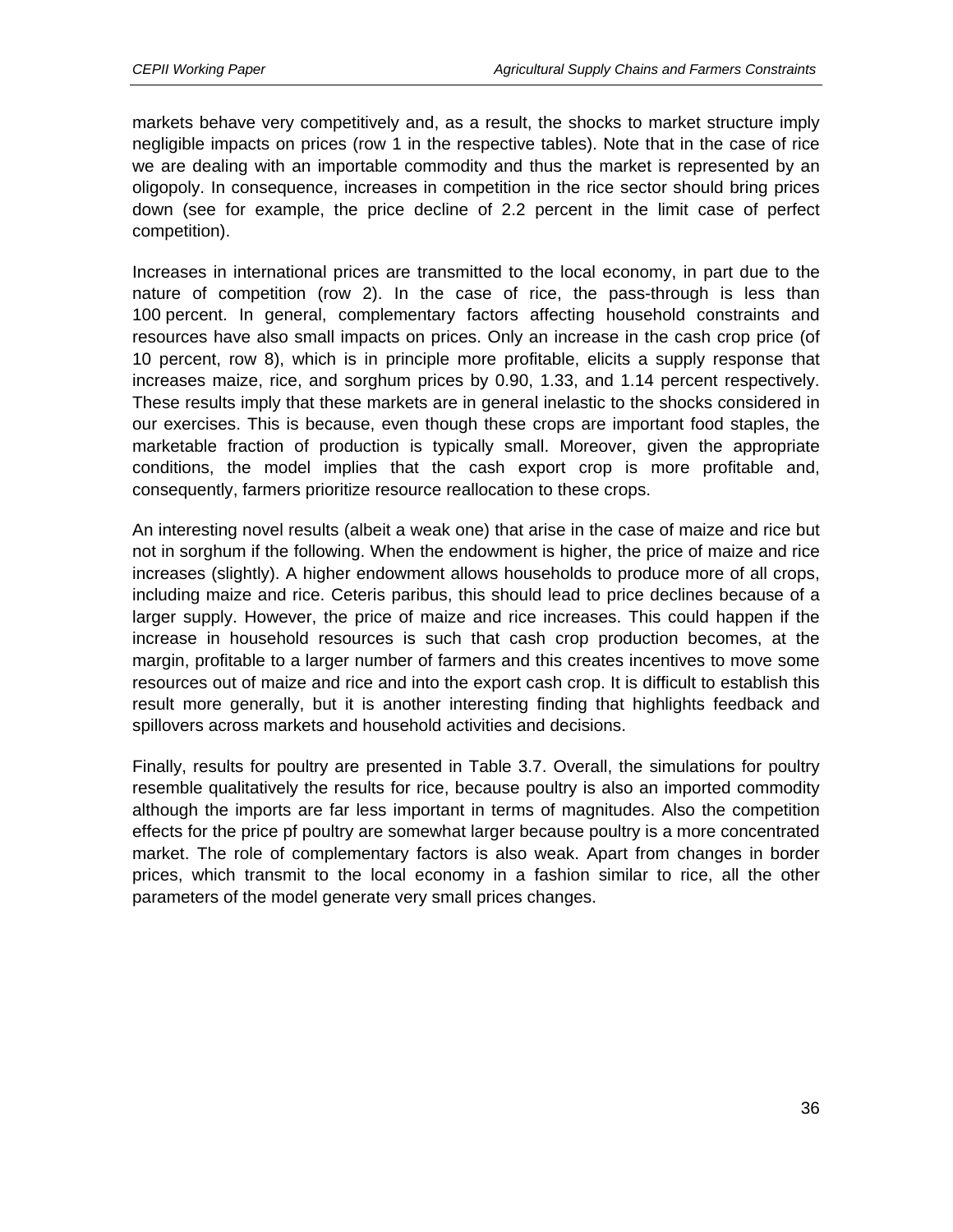| % Change in price                           |                 |                     |                         |                    |                           |                        |
|---------------------------------------------|-----------------|---------------------|-------------------------|--------------------|---------------------------|------------------------|
|                                             | <b>Baseline</b> | <b>Leader Split</b> | <b>Leaders</b><br>merge | Exit of<br>largest | Equal<br>market<br>shares | Perfect<br>Competition |
| <b>Competition Policy</b>                   | 0,00            | 3,67                | $-0,51$                 | $-4,02$            | 6,24                      | 13,39                  |
| Increase of 10% in:                         |                 |                     |                         |                    |                           |                        |
| International Price                         | 16,62           | 20,58               | 14,47                   | 9,51               | 24,21                     | 33,39                  |
| <b>Marginal Cost of Producing Cash Crop</b> | 3,89            | 6,51                | 3,89                    | 0,44               | 8,21                      | 13,39                  |
| <b>Fixed Cost of Producing Cash Crop</b>    | 0,18            | 3,94                | $-0,28$                 | $-3,76$            | 6,44                      | 13,39                  |
| Endowment                                   | $-0,66$         | 2,62                | $-1,34$                 | $-4,55$            | 5,37                      | 13,39                  |
| Preference Paremeter                        | 0,75            | 4,89                | 0,47                    | $-3,29$            | 7,18                      | 13,39                  |
| <b>Food Crop Price</b>                      | 2,44            | 5,27                | 2,44                    | $-0,31$            | 7,15                      | 13,39                  |
| Marginal Cost of Producing Food Crop        | $-0,27$         | 3,46                | $-0.92$                 | $-4,71$            | 6,15                      | 13,39                  |
| <b>Transaction Costs on Crop Production</b> | 7,15            | 8,85                | 6,22                    | 4,09               | 10,41                     | 14,36                  |
| <b>Transaction Costs on Inputs</b>          | 1,13            | 1,89                | 1,13                    | 0,13               | 2,38                      | 13,39                  |
| Non-Farmer demand                           | 0,00            | 3,67                | $-0,51$                 | $-4,02$            | 6,24                      | 13,39                  |

#### **Table 3.4: Simulation Results for Cotton**

Source: simulation results from the model of Section 2.

| % Change in price                           |                 |                     |                  |                           |                           |                        |
|---------------------------------------------|-----------------|---------------------|------------------|---------------------------|---------------------------|------------------------|
|                                             | <b>Baseline</b> | <b>Leader Split</b> | Leaders<br>merge | <b>Exit of</b><br>largest | Equal<br>market<br>shares | Perfect<br>Competition |
| <b>Competition Policy</b>                   | 0,00            | 1,63                | $-0,99$          | $-2,26$                   | 3,93                      | 10,88                  |
| Increase of 10% in:                         |                 |                     |                  |                           |                           |                        |
| <b>International Price</b>                  | 14,36           | 16,85               | 12,10            | 10,77                     | 17,99                     | 32,11                  |
| <b>Marginal Cost of Producing Cash Crop</b> | $-2,00$         | $-0,17$             | $-3,31$          | $-4,55$                   | 1,74                      | 10,84                  |
| <b>Fixed Cost of Producing Cash Crop</b>    | $-1,39$         | 0,44                | $-2,55$          | $-3,83$                   | 2,56                      | 10,84                  |
| Endowment                                   | 0,84            | 2,31                | 0,08             | $-1,19$                   | 4,60                      | 10,84                  |
| Preference Paremeter                        | 1,96            | 3,19                | 1,51             | 0,37                      | 5,56                      | 10,84                  |
| Cash Crop Price                             | 4,39            | 5,37                | 4,36             | 2,97                      | 8,36                      | 10,84                  |
| <b>Marginal Cost of Producing Food Crop</b> | 1,79            | 3,14                | 1,23             | 0,03                      | 5,57                      | 10,84                  |
| <b>Transaction Costs on Crop Production</b> | 6,18            | 7,25                | 5,20             | 4,63                      | 7,74                      | 13,81                  |
| <b>Transaction Costs on Inputs</b>          | 0,52            | 0,91                | 0,36             | 0,01                      | 1,62                      | 10,84                  |
| Non-Farmer demand                           | 0,18            | 1,74                | $-0,82$          | $-2,09$                   | 4,00                      | 10,84                  |

## **Table 3.5: Simulation Results for Livestock**

Source: simulation results from the model of Section 2.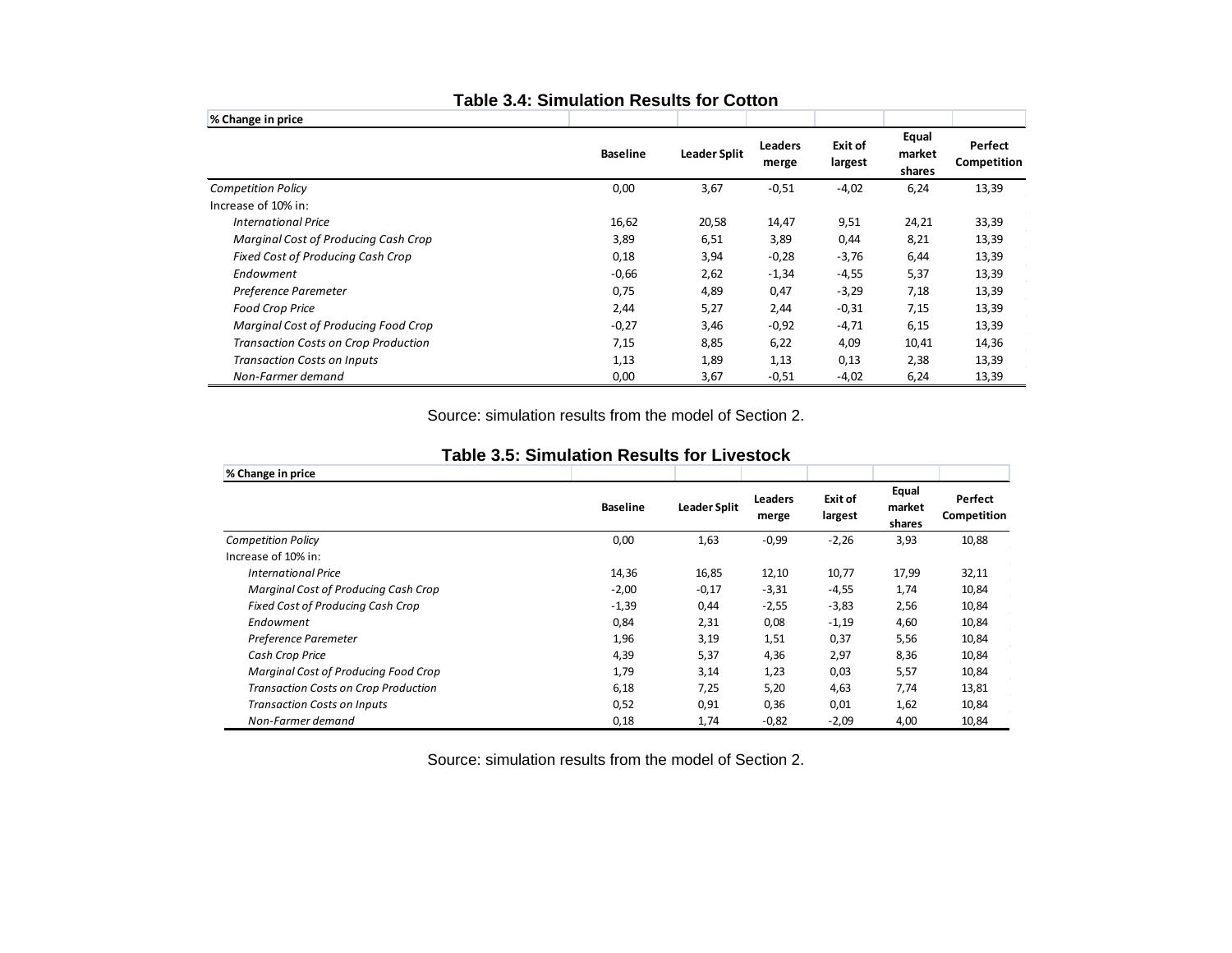| % Change in price                           |                 |                     |                         |                    |                           |                        |
|---------------------------------------------|-----------------|---------------------|-------------------------|--------------------|---------------------------|------------------------|
|                                             | <b>Baseline</b> | <b>Leader Split</b> | <b>Leaders</b><br>merge | Exit of<br>largest | Equal<br>market<br>shares | Perfect<br>Competition |
| <b>Competition Policy</b>                   | 0,00            | 0,14                | $-0,10$                 | $-0,15$            | 1,35                      | 2,36                   |
| Increase of 10% in:                         |                 |                     |                         |                    |                           |                        |
| International Price                         | 13,20           | 13,38               | 13,03                   | 12,98              | 14,50                     | 16,65                  |
| <b>Marginal Cost of Producing Cash Crop</b> | $-0.45$         | $-0,29$             | $-0,58$                 | $-0,62$            | 0,89                      | 2,36                   |
| <b>Fixed Cost of Producing Cash Crop</b>    | $-0,29$         | $-0,14$             | $-0,40$                 | $-0,45$            | 1,05                      | 2,36                   |
| Endowment                                   | 0,16            | 0,28                | 0,08                    | 0,03               | 1,49                      | 2,36                   |
| Preference Paremeter                        | 0,45            | 0,56                | 0,38                    | 0,34               | 1,77                      | 2,36                   |
| Cash Crop Price                             | 0,90            | 0,98                | 0,85                    | 0,81               | 2,24                      | 2,36                   |
| <b>Marginal Cost of Producing Food Crop</b> | 0,40            | 0,51                | 0,33                    | 0,29               | 1,75                      | 2,36                   |
| <b>Transaction Costs on Crop Production</b> | 5,68            | 5,75                | 5,60                    | 5,58               | 6,24                      | 7,16                   |
| <b>Transaction Costs on Inputs</b>          | 0,12            | 0,15                | 0,10                    | 0,08               | 0,51                      | 2,36                   |
| Non-Farmer demand                           | 0,05            | 0,18                | $-0,04$                 | $-0,09$            | 1,40                      | 2,36                   |

#### **Table 3.6: Simulation Results for Maize**

Source: simulation results from the model of Section 2.

| % Change in price                           |                 |                     |                         |                    |                           |                        |
|---------------------------------------------|-----------------|---------------------|-------------------------|--------------------|---------------------------|------------------------|
|                                             | <b>Baseline</b> | <b>Leader Split</b> | <b>Leaders</b><br>merge | Exit of<br>largest | Equal<br>market<br>shares | Perfect<br>Competition |
| <b>Competition Policy</b>                   | 0,00            | $-0,66$             | 0,19                    | 1,02               | $-2,07$                   | $-3,94$                |
| Increase of 10% in:                         |                 |                     |                         |                    |                           |                        |
| <b>International Price</b>                  | 8,09            | 7,72                | 7,80                    | 8,59               | 6,02                      | 5,96                   |
| <b>Marginal Cost of Producing Cash Crop</b> | $-1,04$         | $-1,52$             | $-1,12$                 | $-0,35$            | $-3,05$                   | $-3,94$                |
| <b>Fixed Cost of Producing Cash Crop</b>    | $-0,52$         | $-1,10$             | $-0,48$                 | 0,34               | $-2,57$                   | $-3,94$                |
| Endowment                                   | 0,49            | $-0,24$             | 0,79                    | 1,63               | $-1,58$                   | $-3,94$                |
| Preference Paremeter                        | 1,22            | 0,38                | 1,70                    | 2,51               | $-0,79$                   | $-3,94$                |
| Cash Crop Price                             | 1,84            | 0,83                | 2,53                    | 3,44               | $-0,33$                   | $-3,94$                |
| <b>Marginal Cost of Producing Food Crop</b> | 1,30            | 0,44                | 1,77                    | 2,56               | $-0.68$                   | $-3,94$                |
| <b>Transaction Costs on Crop Production</b> | 3,48            | 3,32                | 3,36                    | 3,69               | 2,59                      | 2,56                   |
| <b>Transaction Costs on Inputs</b>          | 0,38            | 0,13                | 0,51                    | 0,74               | $-0,20$                   | $-3,94$                |
| Non-Farmer demand                           | 0,16            | $-0,54$             | 0,38                    | 1,21               | $-1,92$                   | $-3,94$                |

# **Table 3.7: Simulation Results for Poultry**

Source: simulation results from the model of Section 2.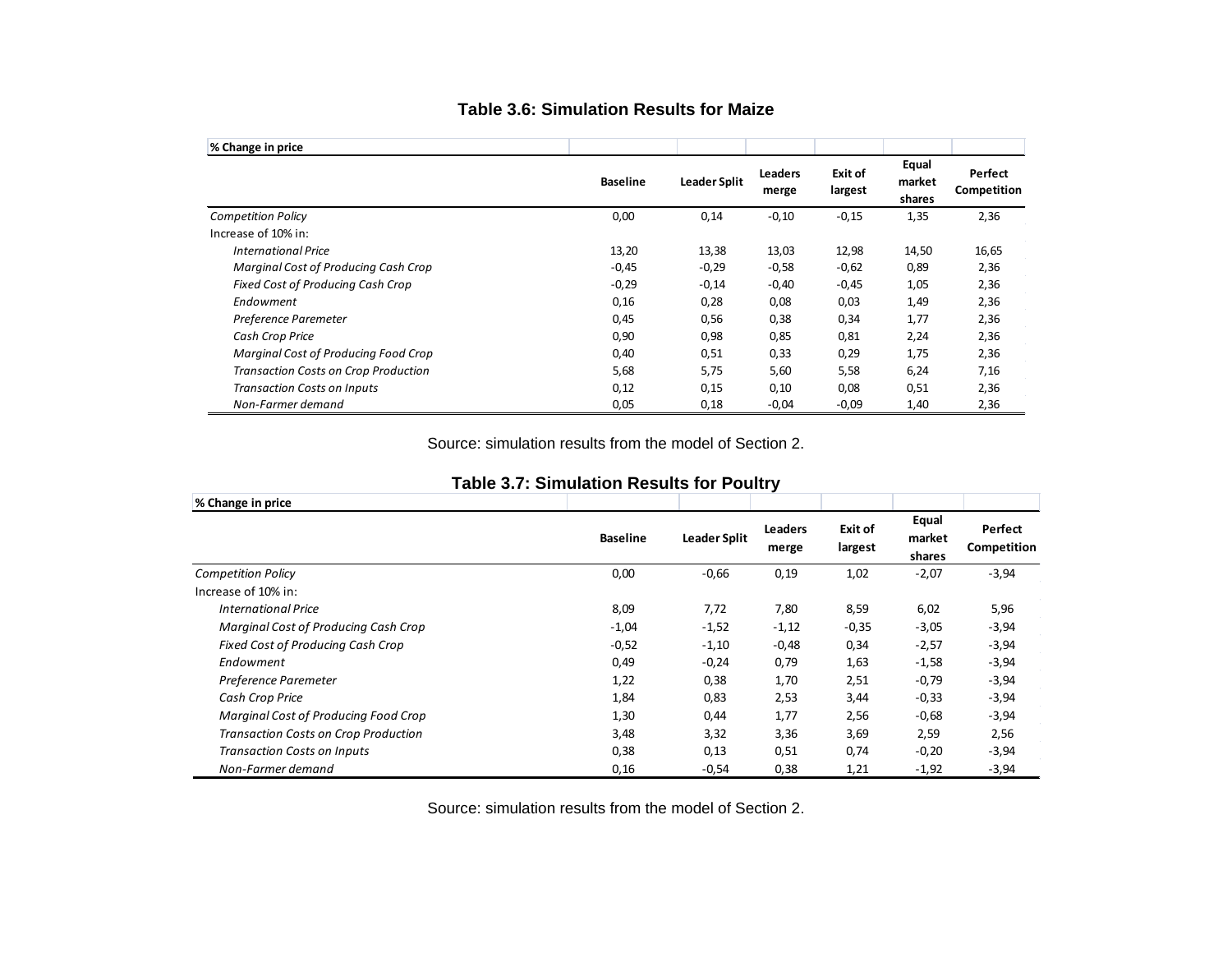| % Change in price                           |                 |              |                  |                    |                           |                        |
|---------------------------------------------|-----------------|--------------|------------------|--------------------|---------------------------|------------------------|
|                                             | <b>Baseline</b> | Leader Split | Leaders<br>merge | Exit of<br>largest | Equal<br>market<br>shares | Perfect<br>Competition |
| <b>Competition Policy</b>                   | 0,00            | $-0,06$      | 0,26             | 0,26               | $-0,66$                   | $-2,20$                |
| Increase of 10% in:                         |                 |              |                  |                    |                           |                        |
| International Price                         | 7,35            | 7,29         | 7,42             | 7,42               | 6,63                      | 6,39                   |
| Marginal Cost of Producing Cash Crop        | $-1,38$         | $-1,44$      | $-1,31$          | $-1,31$            | $-2,08$                   | $-2,30$                |
| <b>Fixed Cost of Producing Cash Crop</b>    | $-0,28$         | $-0,42$      | $-0,13$          | $-0.13$            | $-1,01$                   | $-2,30$                |
| Endowment                                   | 0,20            | 0,03         | 0,39             | 0,39               | $-0,54$                   | $-2,30$                |
| Preference Paremeter                        | 0,74            | 0,54         | 0,98             | 0,98               | $-0.02$                   | $-2,30$                |
| Cash Crop Price                             | 1,33            | 1,07         | 1,63             | 1,63               | 0,54                      | $-2,30$                |
| <b>Marginal Cost of Producing Food Crop</b> | 0,86            | 0,65         | 1,11             | 1,11               | 0,10                      | $-2,30$                |
| <b>Transaction Costs on Crop Production</b> | 3,16            | 3,13         | 3,19             | 3,19               | 2,85                      | 2,75                   |
| <b>Transaction Costs on Inputs</b>          | 0,25            | 0,19         | 0,32             | 0,32               | 0,03                      | $-2,30$                |
| Non-Farmer demand                           | 0,11            | $-0,05$      | 0,30             | 0,30               | $-0,63$                   | $-2,30$                |

#### **Table 3.8: Simulation Results for Rice**

Source: simulation results from the model of Section 2.

| % Change in price                           |                 |                     |                  |                    |                           |                        |
|---------------------------------------------|-----------------|---------------------|------------------|--------------------|---------------------------|------------------------|
|                                             | <b>Baseline</b> | <b>Leader Split</b> | Leaders<br>merge | Exit of<br>largest | Equal<br>market<br>shares | Perfect<br>Competition |
| <b>Competition Policy</b>                   | 0,00            | 0,12                | $-0,08$          | $-0,12$            | 1,19                      | 2,11                   |
| Increase of 10% in:                         |                 |                     |                  |                    |                           |                        |
| <b>International Price</b>                  | 10,41           | 10,56               | 10,27            | 10,23              | 11,62                     | 13,22                  |
| <b>Marginal Cost of Producing Cash Crop</b> | $-0,85$         | $-0,69$             | $-1,00$          | $-1,04$            | 0,35                      | 2,11                   |
| <b>Fixed Cost of Producing Cash Crop</b>    | $-0,18$         | $-0.06$             | $-0,29$          | $-0,33$            | 0,99                      | 2,11                   |
| Endowment                                   | $-0,01$         | 0,10                | $-0,11$          | $-0,15$            | 1,18                      | 2,11                   |
| Preference Paremeter                        | 1,21            | 1,26                | 1,19             | 1,15               | 2,41                      | 2,11                   |
| Cash Crop Price                             | 1,14            | 1,19                | 1,12             | 1,08               | 2,33                      | 2,11                   |
| <b>Marginal Cost of Producing Food Crop</b> | 0,33            | 0,42                | 0,26             | 0,21               | 1,51                      | 2,11                   |
| <b>Transaction Costs on Crop Production</b> | 4,48            | 4,54                | 4,42             | 4,40               | 5,00                      | 5,69                   |
| <b>Transaction Costs on Inputs</b>          | 0,09            | 0,12                | 0,07             | 0,06               | 0,44                      | 2,11                   |
| Non-Farmer demand                           | 0,01            | 0,12                | $-0,07$          | $-0.11$            | 1,20                      | 2,11                   |

## **Table 3.9: Simulation Results for Sorghum**

Source: simulation results from the model of Section 2.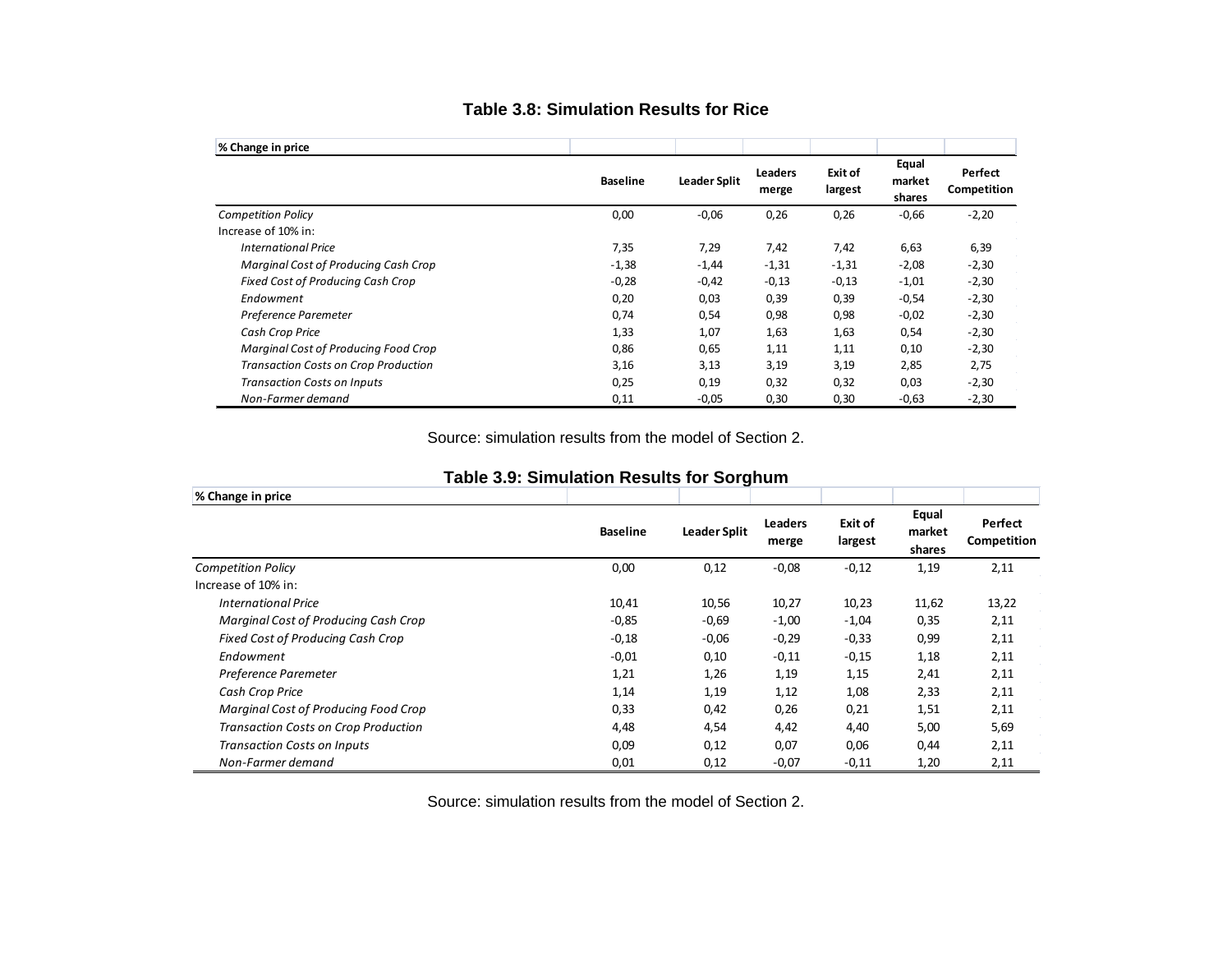#### **3.4. Welfare impacts**

We end our analysis for Burkina Faso with a discussion of the poverty impacts of the comparative static results presented above. Ultimately, we are interested in the role of the supply chain in agriculture on household well-being, on whether the poor are affected more or less than the non-poor, and on whether the complementarities between the structure of markets and household constraints can inform policy about ways to boost or ameliorate those poverty impacts. This is the goal of this section.

The analysis is done using standard techniques in the literature. We adopt the first order approximation analysis of Deaton (1989, 1997). This implies we can approximate the impact of a price change using income shares and budget shares as measures of exposure. The first order approximation works well if the price changes are small and if there are limited supply and consumption responses. It is, in general, a very powerful and useful tool to evaluate the welfare effects of price changes.

The welfare impacts of the price changes are reported in Tables 3.10 to 3.15 for the cases of cotton, livestock, maize, poultry, rice and sorghum. We show the impacts of shocks to the market structure. To illustrate the complementarities, we show results for a combination of shocks to market structure and international prices (we comment on the results for other complementarities at the end). We also report average results for the total population, the poor, and the non-poor, and separate results for producers.

Some regularities can be detected in the simulation results. Increased competition and complementary policies in cotton show positive welfare impacts across households. The impacts are obviously larger for cotton producers. Competition among exporters in a cash export crop implies higher farm-gate prices and, consequently, higher farm income from cotton production. Since raw cotton is only produced and not consumed directly by the households, real farm income is in the end higher. Increases in competition and international prices in livestock have overall positive welfare impacts in Burkina Faso, with the effect being larger for non-poor households. Even though there is net production of sorghum, competition and higher prices create (small) welfare losses because of the distribution of consumption shares among both producers and consumers. In addition, higher maize and rice prices (due to lower competition in the supply chain) create welfare losses because these are staple crops.

To a large extent, the welfare impacts are small for all groups of households. For most crops, shocks, and affected population, the welfare impacts of the proposed simulations are less than 1 percent of total household expenditures. The only exception is the impact on livestock and on cotton producers where some sizeable impacts can be established.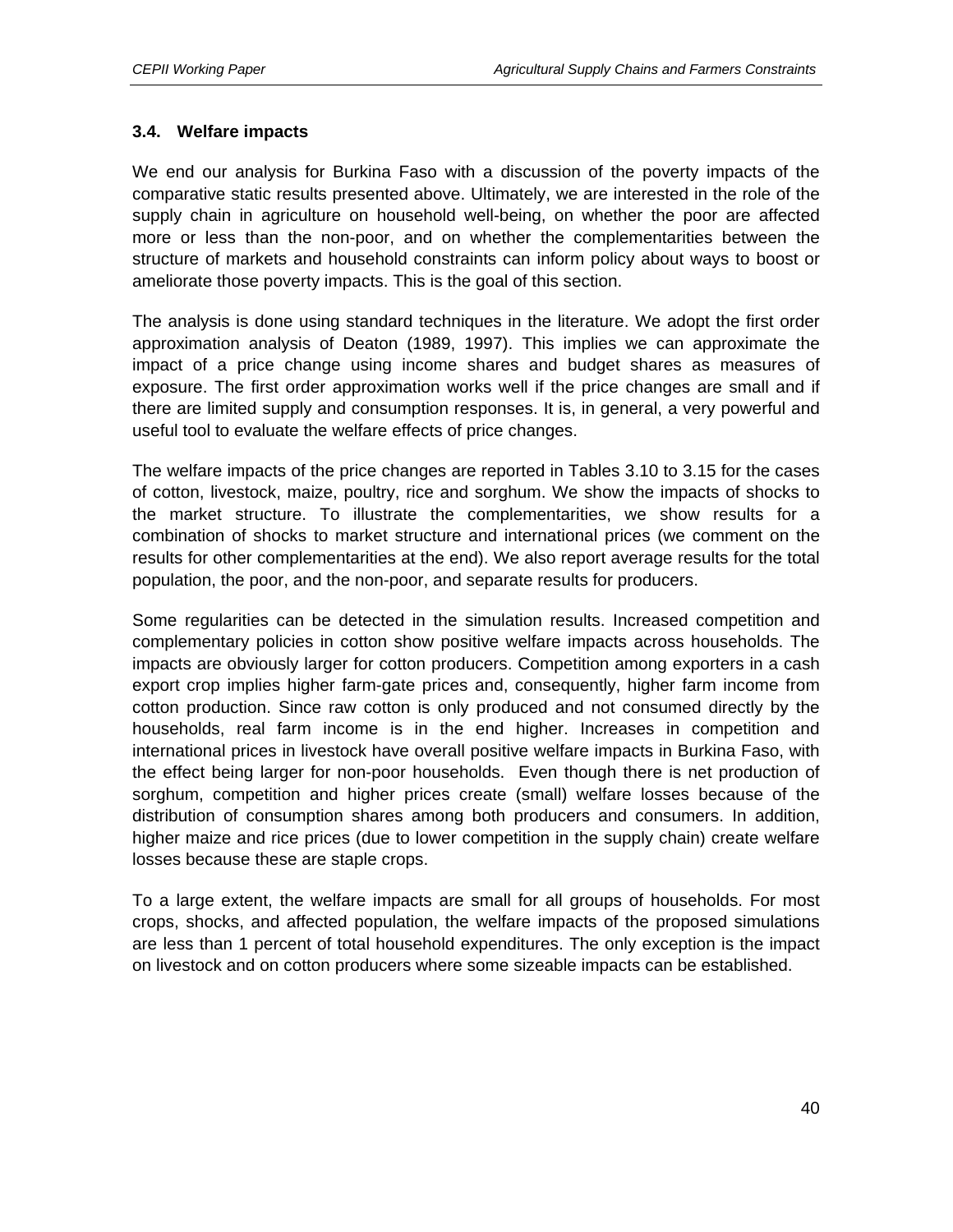| % Change in Household Welfare | <b>Baseline</b> | <b>Leader Split</b> | <b>Leaders</b><br>merge | Exit of<br>largest | Equal<br>market<br>shares | Perfect<br>Competition |
|-------------------------------|-----------------|---------------------|-------------------------|--------------------|---------------------------|------------------------|
| Total                         |                 |                     |                         |                    |                           |                        |
| <b>Competition Policy</b>     | 0,00            | 0,20                | $-0.03$                 | $-0,22$            | 0,34                      | 0,73                   |
| <b>International Price</b>    | 0,90            | 1,12                | 0,79                    | 0,52               | 1,31                      | 1,81                   |
| Poor                          |                 |                     |                         |                    |                           |                        |
| <b>Competition Policy</b>     | 0,00            | 0,15                | $-0.02$                 | $-0,16$            | 0,25                      | 0,53                   |
| <b>International Price</b>    | 0,66            | 0,81                | 0,57                    | 0,38               | 0,96                      | 1,32                   |
| Non Poor                      |                 |                     |                         |                    |                           |                        |
| <b>Competition Policy</b>     | 0,00            | 0,28                | $-0.04$                 | $-0.31$            | 0,48                      | 1,02                   |
| <b>International Price</b>    | 1,27            | 1,57                | 1,11                    | 0,73               | 1,85                      | 2,55                   |
| Producers                     |                 |                     |                         |                    |                           |                        |
| <b>Competition Policy</b>     | 0,00            | 1,79                | $-0.25$                 | $-1,96$            | 3,04                      | 6,52                   |
| <b>International Price</b>    | 8,10            | 10,03               | 7,05                    | 4,64               | 11,80                     | 16,27                  |

## **Table 3.10: Cotton Price Changes and Household Welfare**

Note: first order impact on household welfare.

| Table J.T. LiveStock File Changes and HouseHold Wellard |                     |                  |                           |                           |                        |
|---------------------------------------------------------|---------------------|------------------|---------------------------|---------------------------|------------------------|
| <b>Baseline</b>                                         | <b>Leader Split</b> | Leaders<br>merge | <b>Exit of</b><br>largest | Equal<br>market<br>shares | Perfect<br>Competition |
|                                                         |                     |                  |                           |                           |                        |
| 0,00                                                    | 0,49                | $-0,30$          | $-0.68$                   | 1,18                      | 3,26                   |
| 4,30                                                    | 5,05                | 3,62             | 3,22                      | 5,39                      | 9,61                   |
|                                                         |                     |                  |                           |                           |                        |
| 0,00                                                    | 0,39                | $-0,24$          | $-0,54$                   | 0,93                      | 2,58                   |
| 3,41                                                    | 4,00                | 2,87             | 2,56                      | 4,27                      | 7,63                   |
|                                                         |                     |                  |                           |                           |                        |
| 0,00                                                    | 0,64                | $-0,39$          | $-0.88$                   | 1,54                      | 4,27                   |
| 5,63                                                    | 6,61                | 4,74             | 4,22                      | 7,05                      | 12,59                  |
|                                                         |                     |                  |                           |                           |                        |
| 0,00                                                    | 0,42                | $-0,25$          | $-0,58$                   | 1,00                      | 2,78                   |
| 3,67                                                    | 4,31                | 3,09             | 2,75                      | 4,60                      | 8,21                   |
|                                                         |                     |                  |                           |                           |                        |

**Table 3.11: Livestock Price Changes and Household Welfare**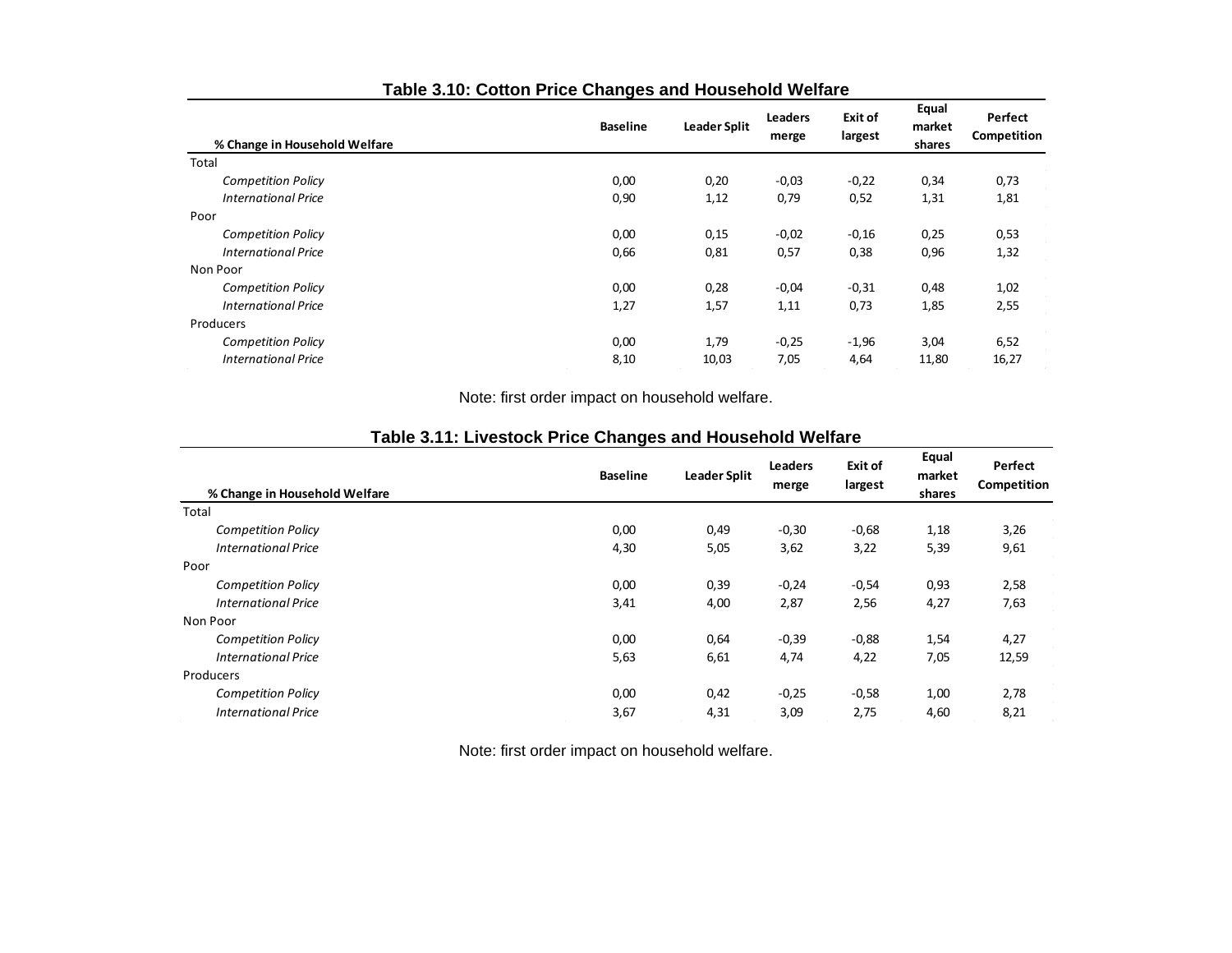| % Change in Household Welfare | <b>Baseline</b> | <b>Leader Split</b> | Leaders<br>merge | Exit of<br>largest | Equal<br>market<br>shares | Perfect<br>Competition |
|-------------------------------|-----------------|---------------------|------------------|--------------------|---------------------------|------------------------|
| Total                         |                 |                     |                  |                    |                           |                        |
| <b>Competition Policy</b>     | 0,00            | 0,00                | 0,00             | 0,00               | $-0.01$                   | $-0,03$                |
| <b>International Price</b>    | $-0,14$         | $-0,14$             | $-0,14$          | $-0,14$            | $-0,16$                   | $-0,18$                |
| Poor                          |                 |                     |                  |                    |                           |                        |
| <b>Competition Policy</b>     | 0,00            | 0,00                | 0,00             | 0,00               | $-0.01$                   | $-0,02$                |
| International Price           | $-0,13$         | $-0,13$             | $-0,13$          | $-0,13$            | $-0,14$                   | $-0,16$                |
| Non Poor                      |                 |                     |                  |                    |                           |                        |
| <b>Competition Policy</b>     | 0,00            | 0,00                | 0,00             | 0,00               | $-0.02$                   | $-0,03$                |
| International Price           | $-0,16$         | $-0,16$             | $-0,16$          | $-0,16$            | $-0.18$                   | $-0,20$                |
| Producers                     |                 |                     |                  |                    |                           |                        |
| <b>Competition Policy</b>     | 0,00            | 0,02                | $-0.02$          | $-0.03$            | 0,24                      | 0,42                   |
| International Price           | 2,38            | 2,41                | 2,34             | 2,34               | 2,61                      | 2,99                   |

# **Table 3.12: Maize Price Changes and Household Welfare**

Note: first order impact on household welfare.

| Table 3.13: Poultry Price Changes and Household Welfare |
|---------------------------------------------------------|
|---------------------------------------------------------|

| % Change in Household Welfare | <b>Baseline</b> | <b>Leader Split</b> | <b>Leaders</b><br>merge | Exit of<br>largest | Equal<br>market<br>shares | Perfect<br>Competition |
|-------------------------------|-----------------|---------------------|-------------------------|--------------------|---------------------------|------------------------|
| Total                         |                 |                     |                         |                    |                           |                        |
| <b>Competition Policy</b>     | 0,00            | $-0.01$             | 0,00                    | 0,02               | $-0,05$                   | $-0,09$                |
| International Price           | 0,18            | 0,17                | 0,18                    | 0,19               | 0,14                      | 0,13                   |
| Poor                          |                 |                     |                         |                    |                           |                        |
| <b>Competition Policy</b>     | 0,00            | $-0.01$             | 0,00                    | 0,01               | $-0.03$                   | $-0,05$                |
| International Price           | 0,10            | 0,10                | 0,10                    | 0,11               | 0,08                      | 0,08                   |
| Non Poor                      |                 |                     |                         |                    |                           |                        |
| <b>Competition Policy</b>     | 0,00            | $-0.02$             | 0,01                    | 0,04               | $-0.08$                   | $-0,15$                |
| International Price           | 0,30            | 0,29                | 0,29                    | 0,32               | 0,22                      | 0,22                   |
| Producers                     |                 |                     |                         |                    |                           |                        |
| <b>Competition Policy</b>     | 0,00            | $-0.07$             | 0,02                    | 0,11               | $-0.21$                   | $-0.41$                |
| <b>International Price</b>    | 0,84            | 0,80                | 0,81                    | 0,89               | 0,62                      | 0,62                   |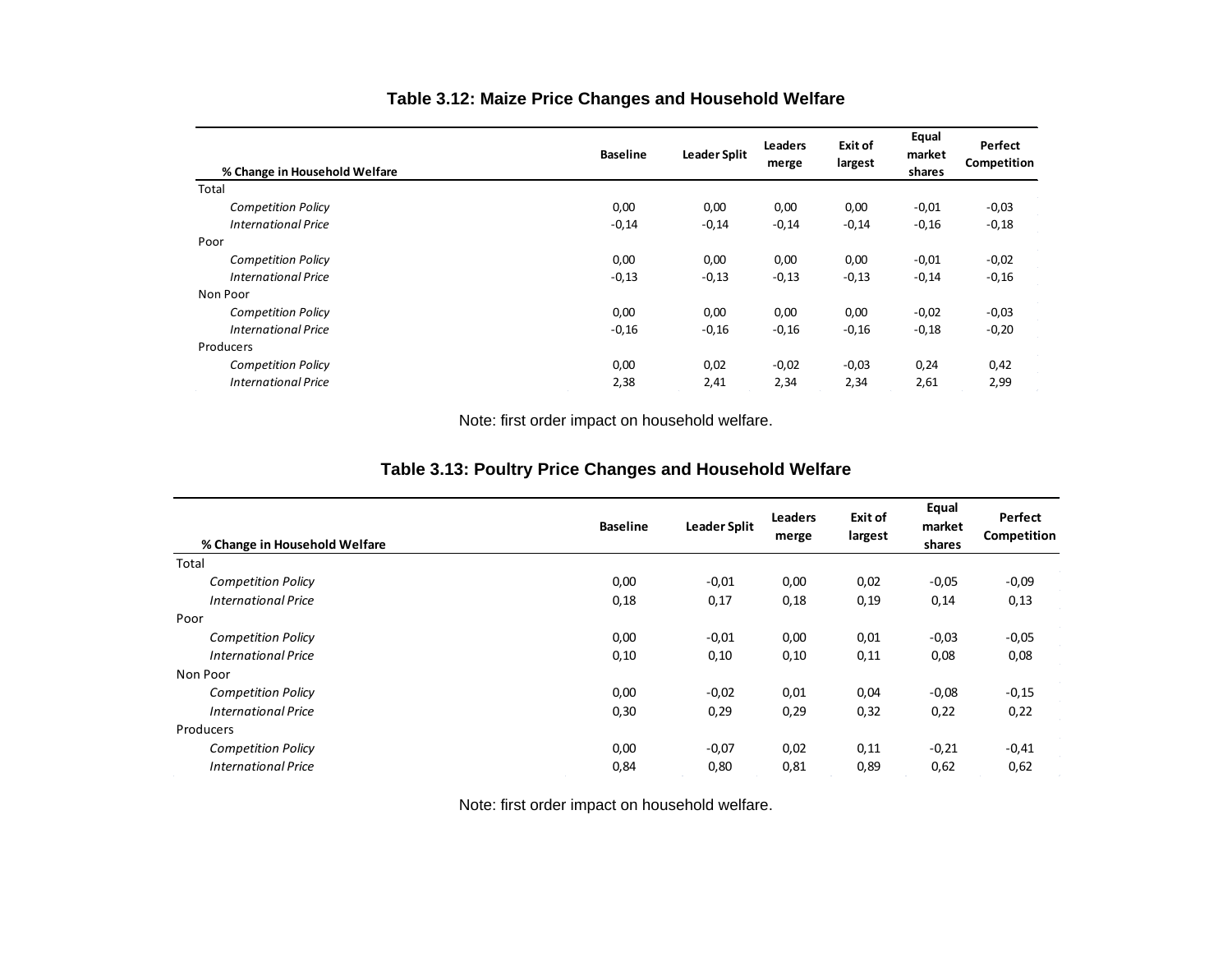| % Change in Household Welfare | <b>Baseline</b> | <b>Leader Split</b> | <b>Leaders</b><br>merge | Exit of<br>largest | Equal<br>market<br>shares | Perfect<br>Competition |
|-------------------------------|-----------------|---------------------|-------------------------|--------------------|---------------------------|------------------------|
| Total                         |                 |                     |                         |                    |                           |                        |
| <b>Competition Policy</b>     | 0,00            | 0,00                | $-0.01$                 | $-0.01$            | 0,02                      | 0,06                   |
| <b>International Price</b>    | $-0.21$         | $-0,21$             | $-0,21$                 | $-0,21$            | $-0,19$                   | $-0,18$                |
| Poor                          |                 |                     |                         |                    |                           |                        |
| <b>Competition Policy</b>     | 0,00            | 0,00                | $-0.01$                 | $-0.01$            | 0,02                      | 0,07                   |
| International Price           | $-0,25$         | $-0,25$             | $-0,25$                 | $-0,25$            | $-0,23$                   | $-0,22$                |
| Non Poor                      |                 |                     |                         |                    |                           |                        |
| <b>Competition Policy</b>     | 0,00            | 0,00                | $-0.01$                 | $-0.01$            | 0,01                      | 0,05                   |
| <b>International Price</b>    | $-0.15$         | $-0.15$             | $-0,16$                 | $-0,16$            | $-0,14$                   | $-0,13$                |
| Producers                     |                 |                     |                         |                    |                           |                        |
| <b>Competition Policy</b>     | 0,00            | $-0.01$             | 0,05                    | 0,05               | $-0,12$                   | $-0,40$                |
| International Price           | 1,32            | 1,31                | 1,34                    | 1,34               | 1,19                      | 1,15                   |

## **Table 3.14: Rice Price Changes and Household Welfare**

Note: first order impact on household welfare.

## **Table 3.15: Sorghum Price Changes and Household Welfare**

| % Change in Household Welfare | <b>Baseline</b> | <b>Leader Split</b> | <b>Leaders</b><br>merge | <b>Exit of</b><br>largest | Equal<br>market<br>shares | Perfect<br>Competition |
|-------------------------------|-----------------|---------------------|-------------------------|---------------------------|---------------------------|------------------------|
| Total                         |                 |                     |                         |                           |                           |                        |
| <b>Competition Policy</b>     | 0,00            | 0,00                | 0,00                    | 0,00                      | $-0.02$                   | $-0,03$                |
| <b>International Price</b>    | $-0,16$         | $-0,16$             | $-0,15$                 | $-0,15$                   | $-0,17$                   | $-0,20$                |
| Poor                          |                 |                     |                         |                           |                           |                        |
| <b>Competition Policy</b>     | 0,00            | 0,00                | 0,00                    | 0,00                      | $-0.02$                   | $-0,03$                |
| International Price           | $-0,17$         | $-0.17$             | $-0.17$                 | $-0,17$                   | $-0.19$                   | $-0,21$                |
| Non Poor                      |                 |                     |                         |                           |                           |                        |
| <b>Competition Policy</b>     | 0,00            | 0,00                | 0,00                    | 0,00                      | $-0.01$                   | $-0,03$                |
| <b>International Price</b>    | $-0,13$         | $-0,13$             | $-0,13$                 | $-0,13$                   | $-0,15$                   | $-0,17$                |
| Producers                     |                 |                     |                         |                           |                           |                        |
| <b>Competition Policy</b>     | 0,00            | 0,01                | $-0,01$                 | $-0.01$                   | 0,13                      | 0,22                   |
| <b>International Price</b>    | 1,11            | 1,13                | 1,10                    | 1,09                      | 1,24                      | 1,41                   |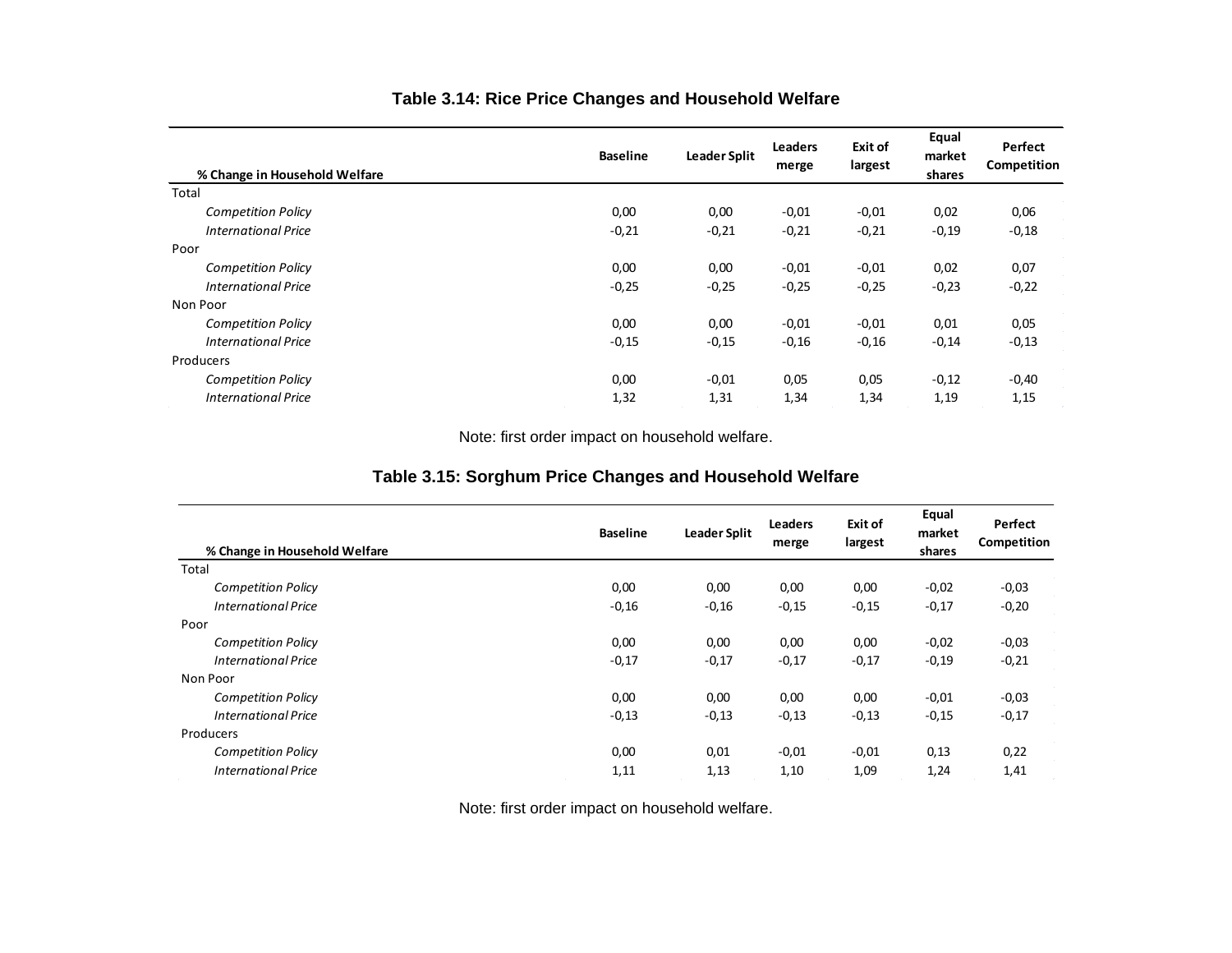These results are expected, given the nature of the exercised considered here, and they are also comparable to the literature on the topic (see the review in Lederman and Porto, 2014). There are various elements that need to be taken into account. First, the income shares and budget shares used in the first order approximation are typically small (recall the household survey analysis of Section 3.1). Some crops are relevant separately on both the production side and on the consumption side. But a price change affects households as consumers and as producers, and thus the net effect tends to be small in general. Second, in some of the crops considered here, the market was already characterized by some degree of competition, thus leaving small room for sizeable price changes. The combination of small price changes with small net benefit ratios (Deaton, 1997) implies small impacts.

The fact that the impacts are typically small does not mean they are not important. As we argued above, small results are expected in this literature. They are expected given the context (household survey data and baseline market structure) but are reasonable. We are just assessing the short-run impacts of price changes caused by changes in exporters' market power and the combination with complementary factors. It is important to note that the complementary factors have an independent effect on household welfare that we are not attempting the measure here. If, for instance, the cost of crop production declines due to improvement in infrastructure, access to cheaper and better inputs, access to knowledge or credit, etc., there will be a direct impact on welfare and an indirect one via the combination with changes in market structure. Here, we are measuring this additional impact only. It turns out that these additional impacts are small but, since they do not carry additional costs (for example fiscal costs if the complementarities are funded by the government), they only generate benefits.

## **4. Welfare effects of domestic market structure and household constraints: The case of Ghana**

#### **4.1. The Household Survey Data**

The household data in the analysis comes from the 2005 "Ghana Living Standard Survey 5". The dataset contains information on 8,687 households. Households residing in rural areas accounted for 58.7%. The results show that Ghana's population is still young. Children under 15 years account for about 40 percent of the population, while the aged persons (65 years and older) form 4.7 percent. Based on this structure, the survey reveals a dependency ratio of 82 compared to 96 as per the GLSS 4 survey. The proportion of children in rural areas (43.3%) is higher than in Accra (30.7%) and other urban (36.4%).Females form 51.5 percent of the population. Almost 30 percent of the households are headed by females. On average, household size is 4 members per family compared to 5.1 in 2000. As expected, households in rural areas are bigger than in urban areas (4.4 versus 3.4 members per family respectively). Self-employed are almost half of the sample (49.84 percent) followed by those declaring to be family worker (31.8 percent)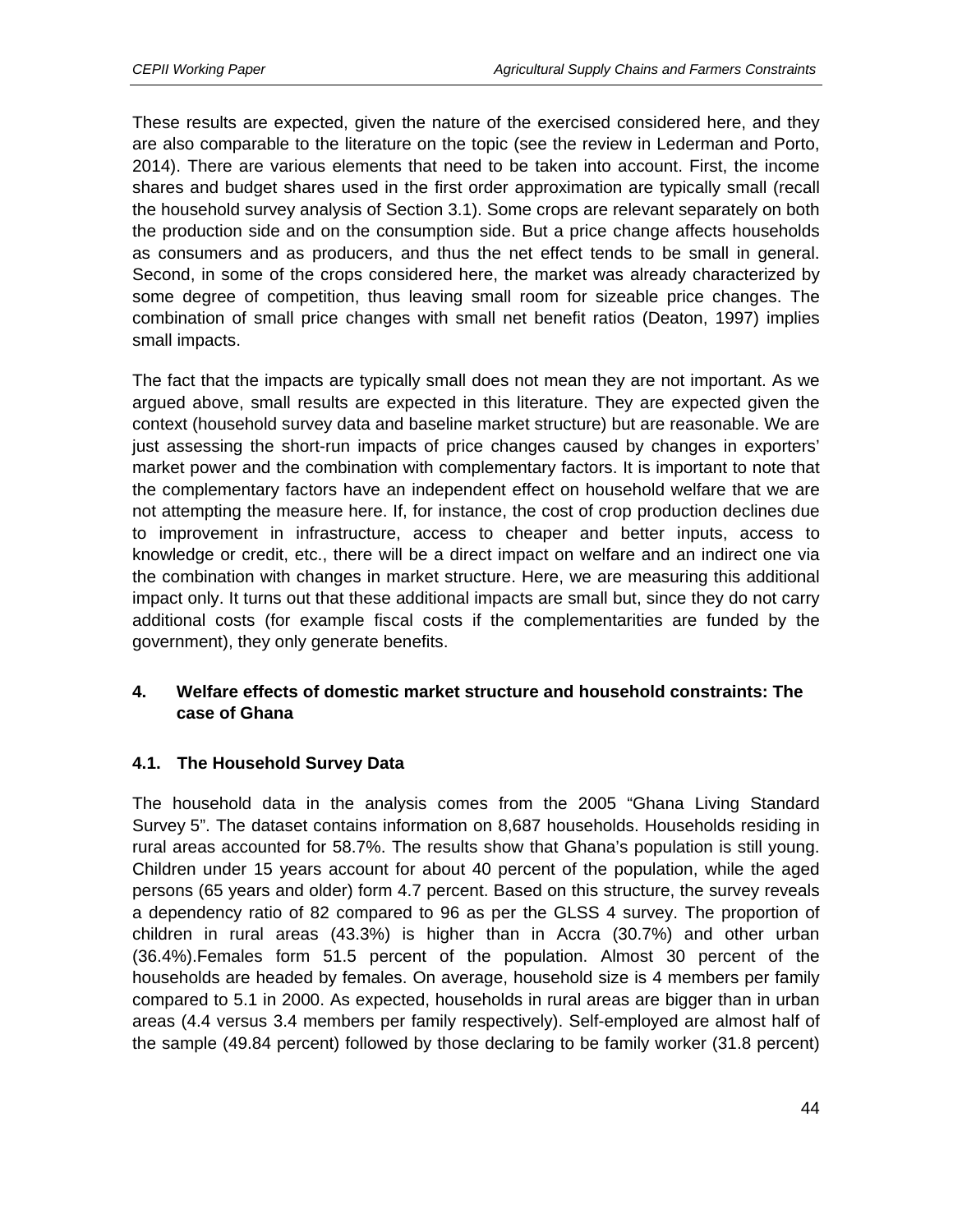and wage earners (14.81 percent). People working in agriculture are 60.6 percent of the sample.

Figure 4.1 shows the distribution of income. The graph shows the estimated density function of the logarithm of household per capita expenditure at the national level and for urban and rural regions separately. As expected, the density for urban areas lies to the right of the density for rural areas, thus indicating that urban households enjoy, on average, a higher level of expenditure per capita than the rural households.



# **Figure 4.1: The Distribution of Income Density of (log) per capita household expenditure**

Source: Ghana Living Standard Survey 5 (2005).

We turn now to a description of sources of income and patterns of consumption across households. In Table 4.1, we report consumption patterns for urban and rural households in Ghana. We report cash expenditures and the value of auto-consumption, as a share of total expenditures. As expected, the share of auto-consumption is much larger in rural areas than in urban areas. In fact, for urban households, 92.8 percent of their expenditure is cash spending. For rural households, cash expenditures account for 66.9 percent of the total budget, while home-produced expenditures account for the remaining 33.1 percent. Since we are interested in food consumption, we can take a close look at aggregate food expenditure. At the national level, 58.6 percent of the average Ghanaian household budget is spent on food. This share is larger for rural households (65.1 percent) than for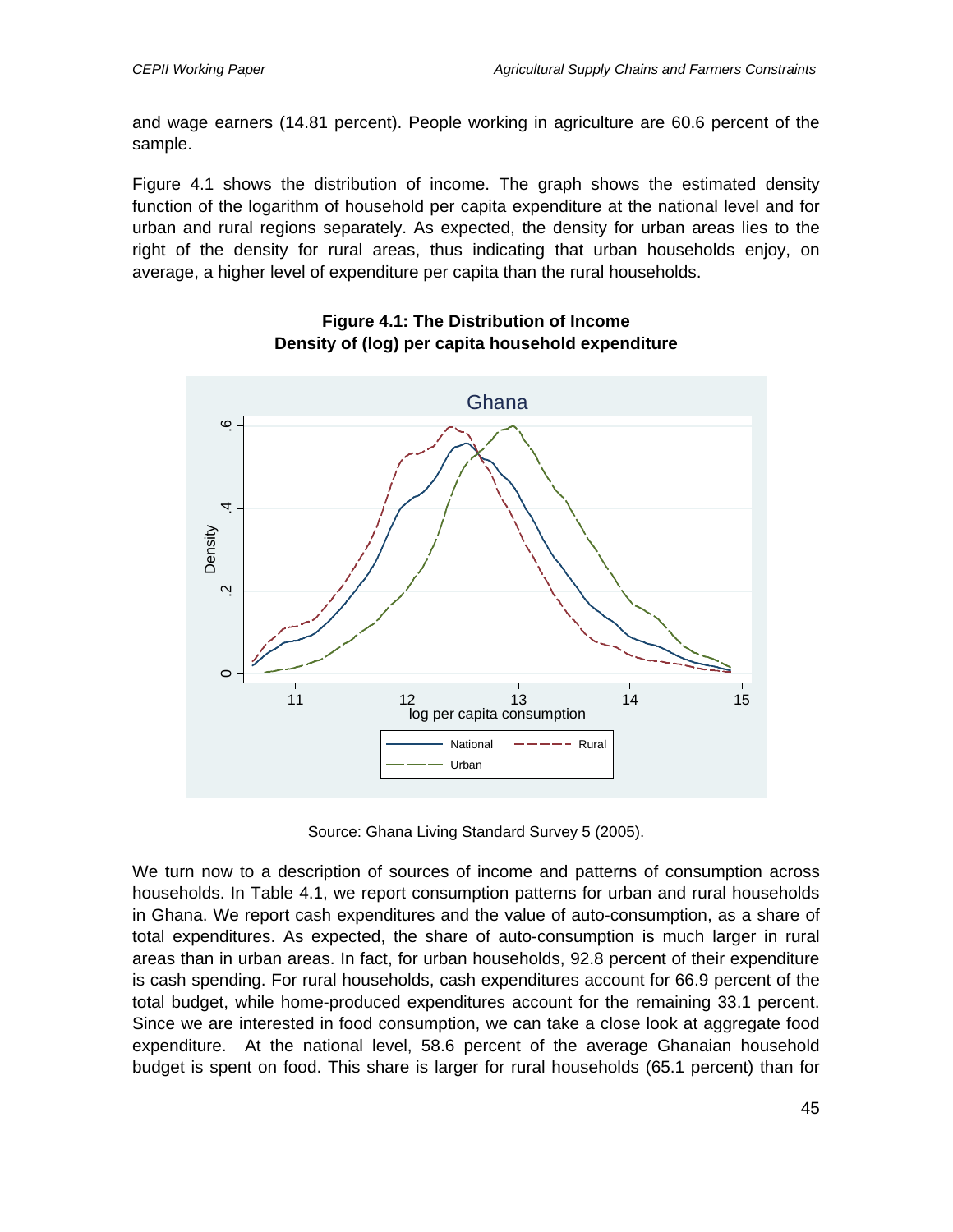urban households (46.5 percent). This observation fits with the idea that urban people are richer, who thus spend more on other goods and services than on food. Among food item, the most significant crops in consumption are maize, yam, cassava, and rice. On average, maize represents 6 percent of Ghanaian household expenditure (7.5 percent of rural expenditure and 3.3 percent of urban expenditure). Yam and cassava account for 4 percent of the budget each with larger incidence in rural than in urban areas. Rice (3.5) and livestock (3.1) are also important food staples in Ghana, in particular in urban areas where they account for 3.9 and 4.3 percent of the average household.

| Ghana                               | <b>Total</b> | <b>Rural</b> | Urban |
|-------------------------------------|--------------|--------------|-------|
| <b>Total consumption per capita</b> | 100,0        | 100,0        | 100,0 |
| <b>Expenditures</b>                 | 75,9         | 66,9         | 92,8  |
| Food                                | 35,9         | 33,3         | 40,9  |
| Manufactures                        | 19,4         | 17,2         | 23,6  |
| <b>Services</b>                     | 16,4         | 12,9         | 23,0  |
| <b>Others</b>                       | 4,2          | 3,6          | 5,3   |
| Auto-consumption                    | 24,1         | 33,1         | 7,2   |
| Auto-consumption food               | 22,7         | 31,8         | 5,6   |
| Auto-consumption others             | 1,4          | 1,3          | 1,6   |
| <b>Total Food consumption</b>       | 58,6         | 65,1         | 46,5  |
| Total crops                         | 26,1         | 30,2         | 18,4  |
| Maize                               | 6,0          | 7,5          | 3,3   |
| <b>Rice</b>                         | 3,5          | 3,2          | 3,9   |
| Poultry                             | 1,5          | 1,6          | 1,3   |
| Livestock                           | 3,1          | 2,5          | 4,3   |
| Cassava                             | 4,0          | 4,8          | 2,5   |
| Sorghum                             | 1,6          | 2,4          | 0,2   |
| Millet                              | 1,8          | 2,7          | 0,2   |
| Cowpea                              | 0,5          | 0,6          | 0,3   |
| Yam                                 | 4,0          | 4,9          | 2,4   |
| Cocoa                               | 0,0          | 0,0          | 0,0   |

#### **Table 4.1: Budget Shares**

Source: Ghana Living Standard Survey 5 (2005).

In Table 4.2, we show different sources of income for Ghanaian households. As expected, rural households have lower shares of cash income (66.9 percent), because a significant part of their income comes from auto-consumption. On the other hand, urban cash income represents 89.5 percent of total income of which one tenth is associated with agricultural income. Looking at agriculture income, maize, cassava, and yam are the most important source of income in rural areas. These three crops taken together account for almost one fifth of all income in rural areas but less than 6 percent for household in urban areas. Sales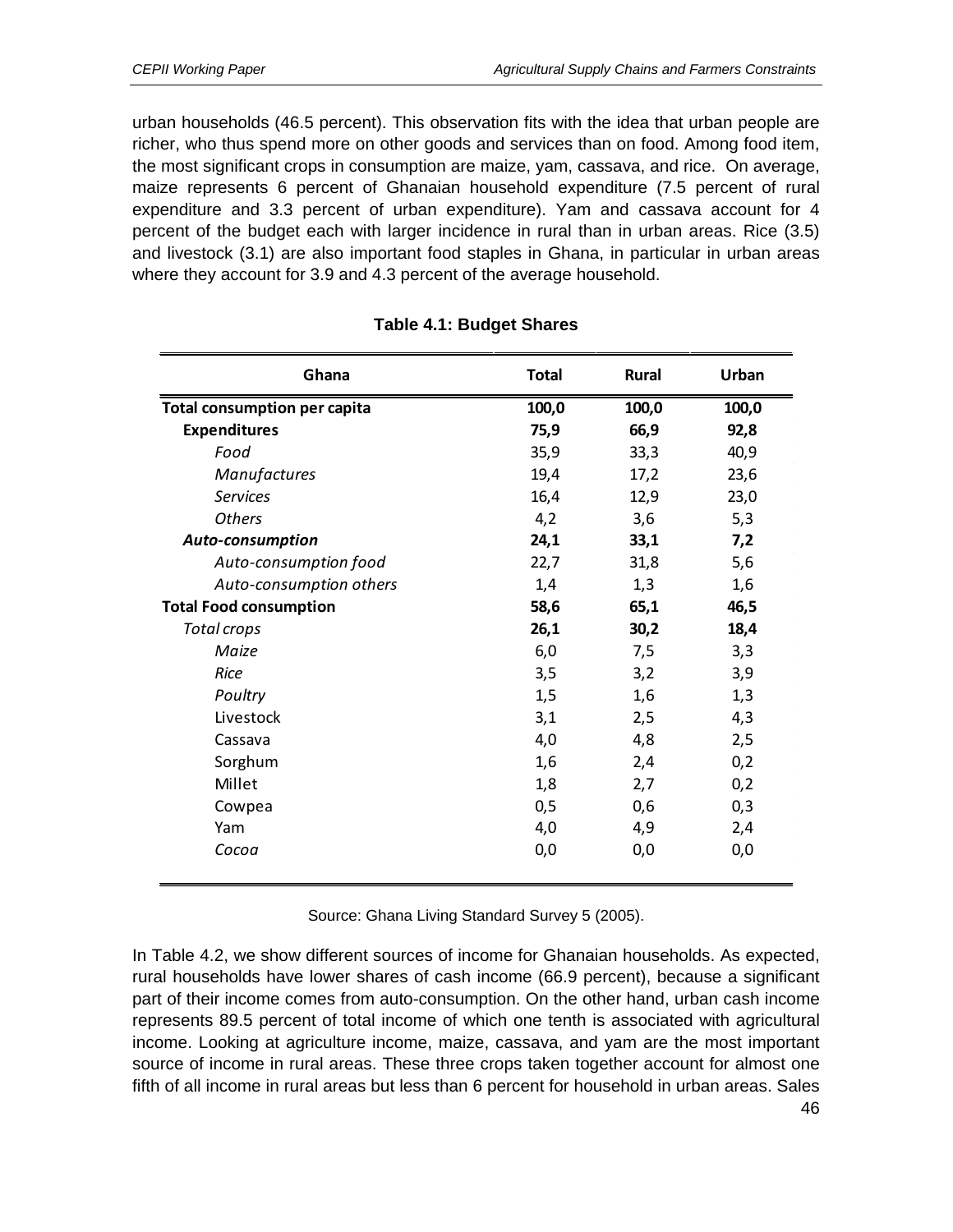of cocoa account for only 2.9 percent of rural income but its incidence may be higher when we consider wages paid in the sector.

| Ghana                           | <b>Total</b> | Rural | Urban |
|---------------------------------|--------------|-------|-------|
| Total Income per capita         | 100,0        | 100,0 | 100,0 |
| <b>Incomes</b>                  | 72,3         | 63,3  | 89,5  |
| Food (agriculture)              | 27,0         | 36,8  | 8,2   |
| Wage                            | 14,6         | 6,9   | 29,1  |
| Enterprises                     | 25,0         | 15,7  | 42,6  |
| <b>Transfers</b>                | 5,8          | 3,8   | 9,5   |
| Auto-consumption                | 27,7         | 36,7  | 10,5  |
| Auto-consumption food           | 25,3         | 34,9  | 7,3   |
| Auto-consumption others         | 2,3          | 1,9   | 3,2   |
| <b>Total Food income and AC</b> | 52,3         | 71,7  | 15,5  |
| <b>Total crops</b>              | 24,8         | 33,9  | 7,6   |
| Maize                           | 6,3          | 8,2   | 2,6   |
| Rice                            | 1,0          | 1,4   | 0,2   |
| Poultry                         | 0,9          | 1,2   | 0,2   |
| Livestock                       | 1,6          | 2,1   | 0, 5  |
| Wheat                           | 0,0          | 0,0   | 0,0   |
| Cassava                         | 4,7          | 6,2   | 1,8   |
| Sorghum                         | 1,8          | 2,6   | 0,2   |
| Millet                          | 2,2          | 3,3   | 0,1   |
| Cowpea                          | 0, 5         | 0,8   | 0,1   |
| Yam                             | 3,8          | 5,0   | 1,4   |
| Cocoa                           | 2,1          | 2,9   | 0,6   |

|  | Table 4.2: Income Shares |
|--|--------------------------|
|--|--------------------------|

Source: Ghana Living Standard Survey 5 (2005).

The objective of this study is to explore the poverty and welfare impacts of changes in the prices of agricultural commodities. For that reason it is important to describe first the patterns of income sources of expenditure shares across the income distribution. We characterize the distribution of income with the (log) of per capita household expenditure (log pce) and we plot estimates of non-parametric regressions of food income and budget shares on the log pce.

We begin in Figures 4.2 and 4.3 with average share of food expenditure (cash expenditure plus auto-consumption) and share of income food (cash agricultural plus autoconsumption). The food budget share profile slopes steeply downward for urban household and smoothly declines in the case of rural households. In effect, at the bottom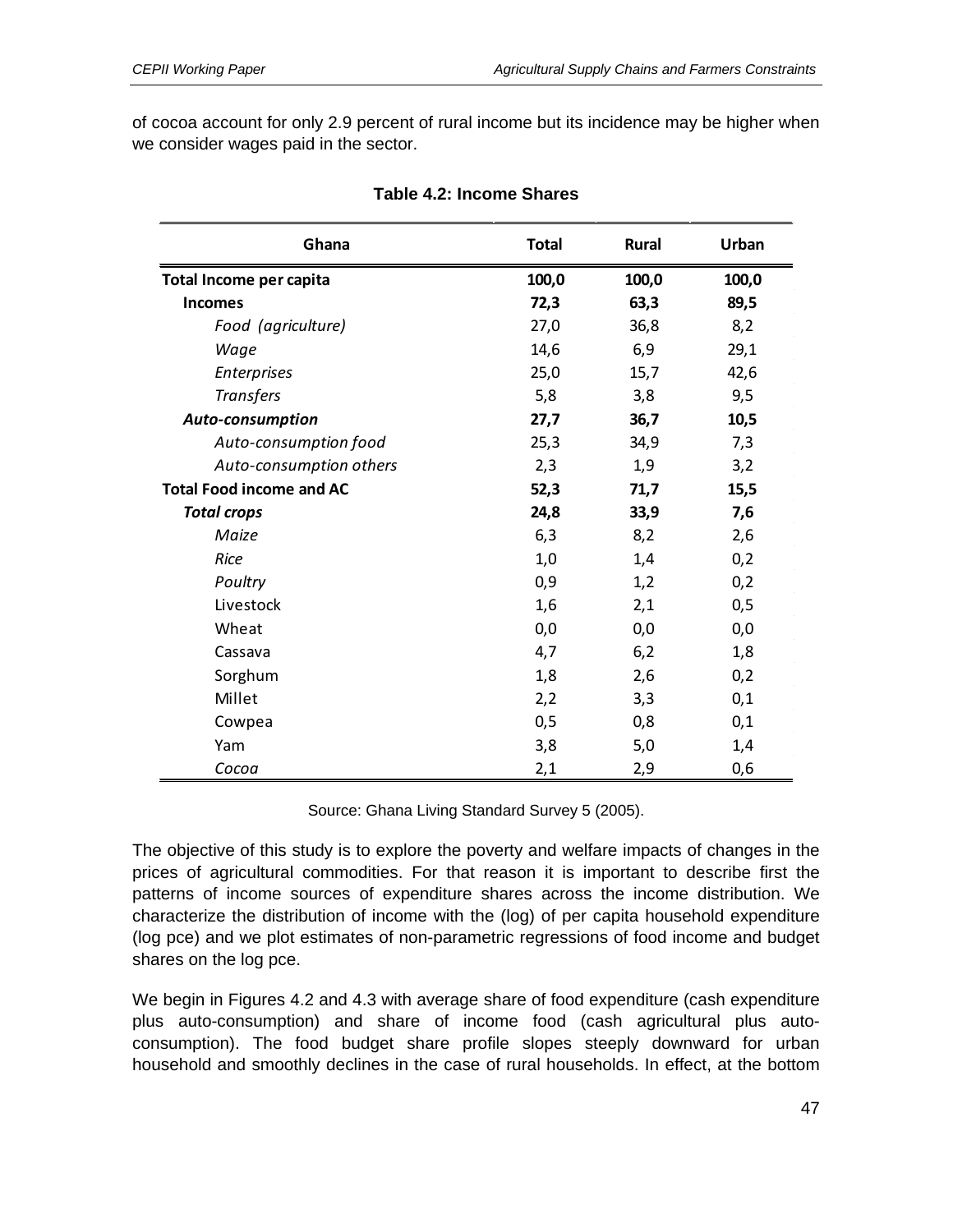of the distribution, more than 70 percent of the budget is allocated to food, while at the top, only about 40 percent is allocated to food. The fact that the curves in Figure 4.2 slope downward is no more than a manifestation of Engel´s law, or its food equivalent that the share of the budget spent on food declines as living standards rise. The proportion of food expenditures is larger for rural than urban households across the whole income distribution. This gap increases with the level of livelihood in Ghana, the opposite to what we saw in the case of Burkina Faso where as the households get richer, these shares converge.



**Figure 4.2: Total Food Budget Share across the Income Distribution**

Source: Ghana Living Standard Survey 5 (2005).

Figure 4.3 shows the shares of food production in total income on the logarithm of household per capita expenditure. The income share of rural agricultural production is always greater than the urban share and the difference seems to increase with the level of per capita expenditure of the household. The income shares increase first with the level of livelihood to up to almost 80% for rural households and 25 percent for the urban houses to later decrease. From these two figures, we can draw preliminary conclusions about the welfare effects of food price changes. Looking at consumption patterns, price declines will improve welfare conditions relatively more for poor people in urban areas than those in rural areas. In rural the price change of food staples may have an ambiguous effect as agricultural products are both an important source of income and expenditure for the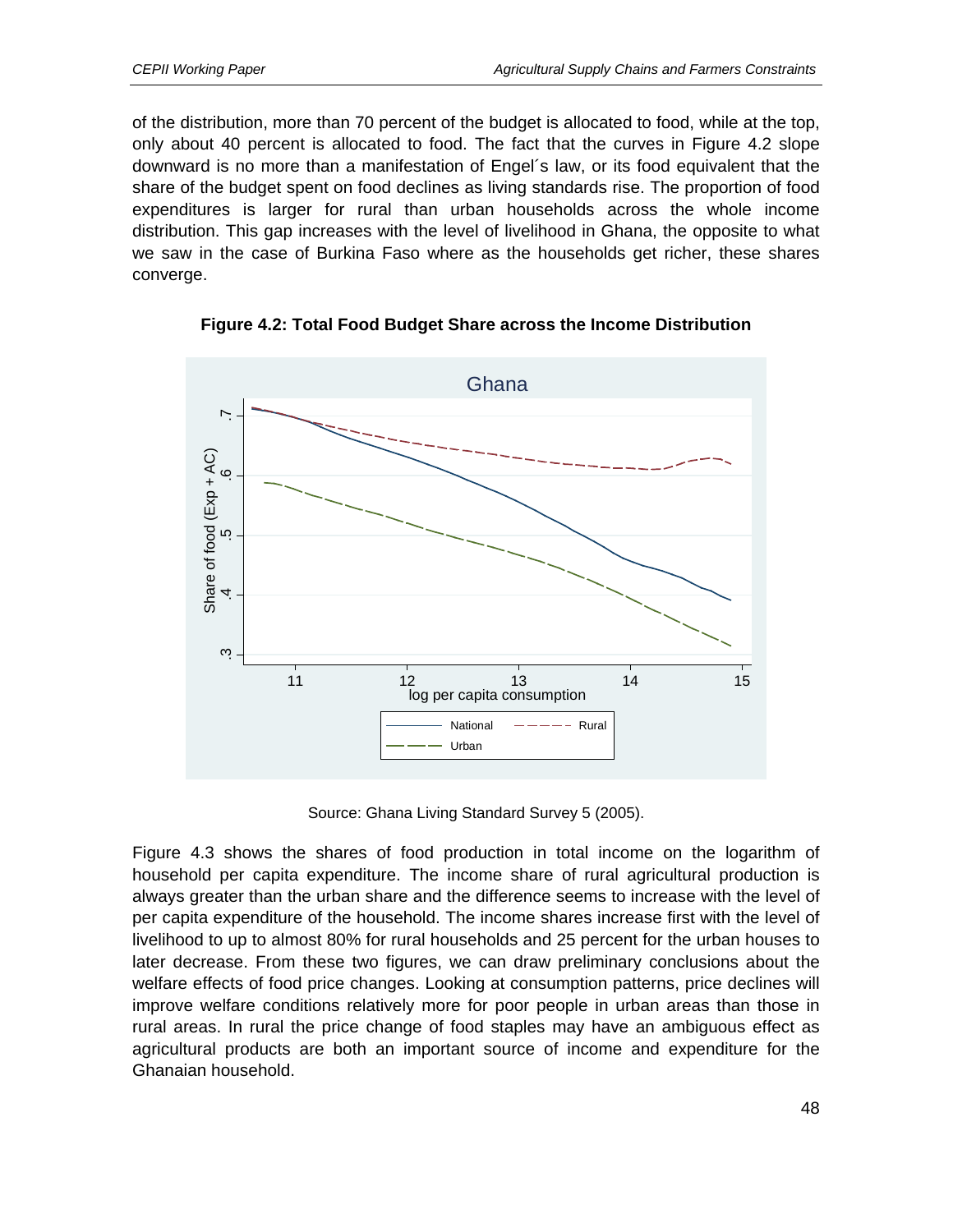

**Figure 4.3: Total Food Income Share across the Income Distribution**

Source: Ghana Living Standard Survey 5 (2005).

We now take a closer look at the patterns of income and budget shares across the income distribution for three of the crops under study in Ghana (Figures 4.4-4.9).

Figure 4.4 and 4.5 show the non parametric regression of cassava budget and income shares with respect to log per capita income for household in urban and rural areas in Ghana. The similarity of the level and the relationship with the level of livelihood for budget and income shares of cassava suggests a strong auto-consumption component for this crop. For poorer household the budget and income shares of cassava is larger for urban than rural households. However, while these shares smoothly decline with the level of income for urban households, it increases significantly for rural households. In rural areas the richest households on average spend (earn) up to 20 percent of their budget (income) while the poorest only spend (earn) around 2 percent in cassava.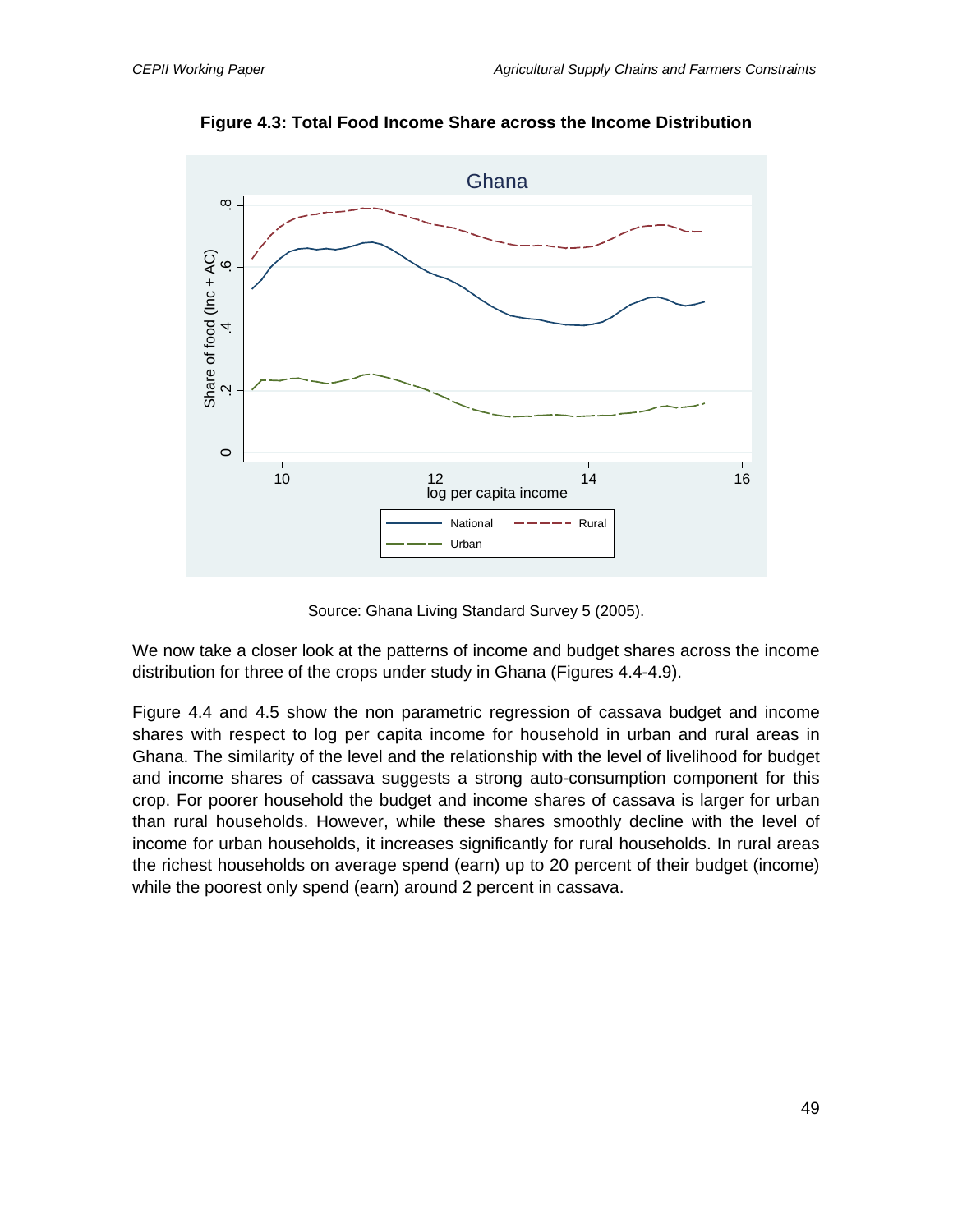

**Figure 4.4: Cassava Budget Share across the Income Distribution**

Source: Ghana Living Standard Survey 5 (2005).



**Figure 4.5: Cassava Income Share across the Income Distribution**

Source: Ghana Living Standard Survey 5 (2005).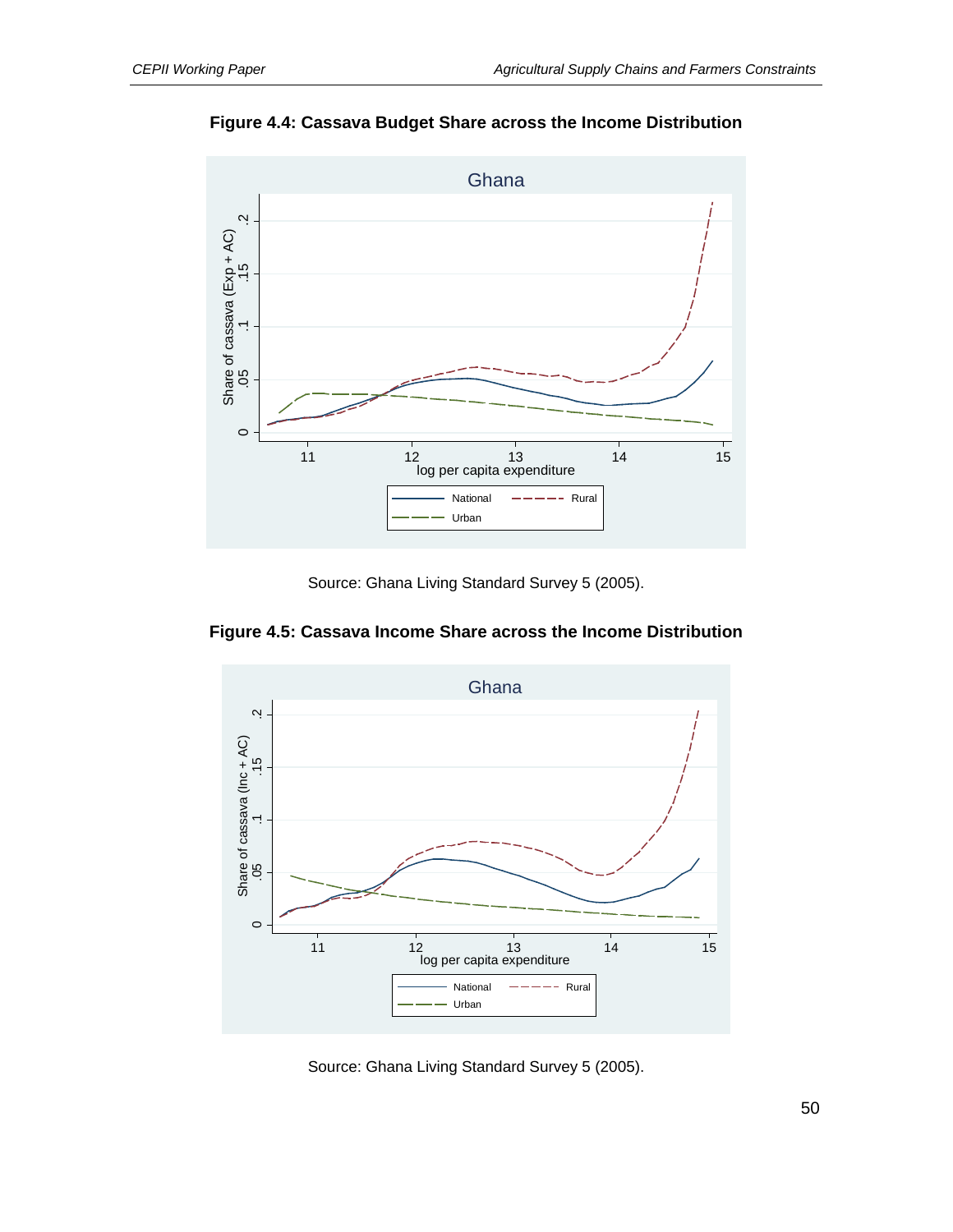

**Figure 4.6: Maize Budget Share across the Income Distribution**

Source: Ghana Living Standard Survey 5 (2005).



**Figure 4.7: Maize Income Share across the Income Distribution**

Source: Ghana Living Standard Survey 5 (2005).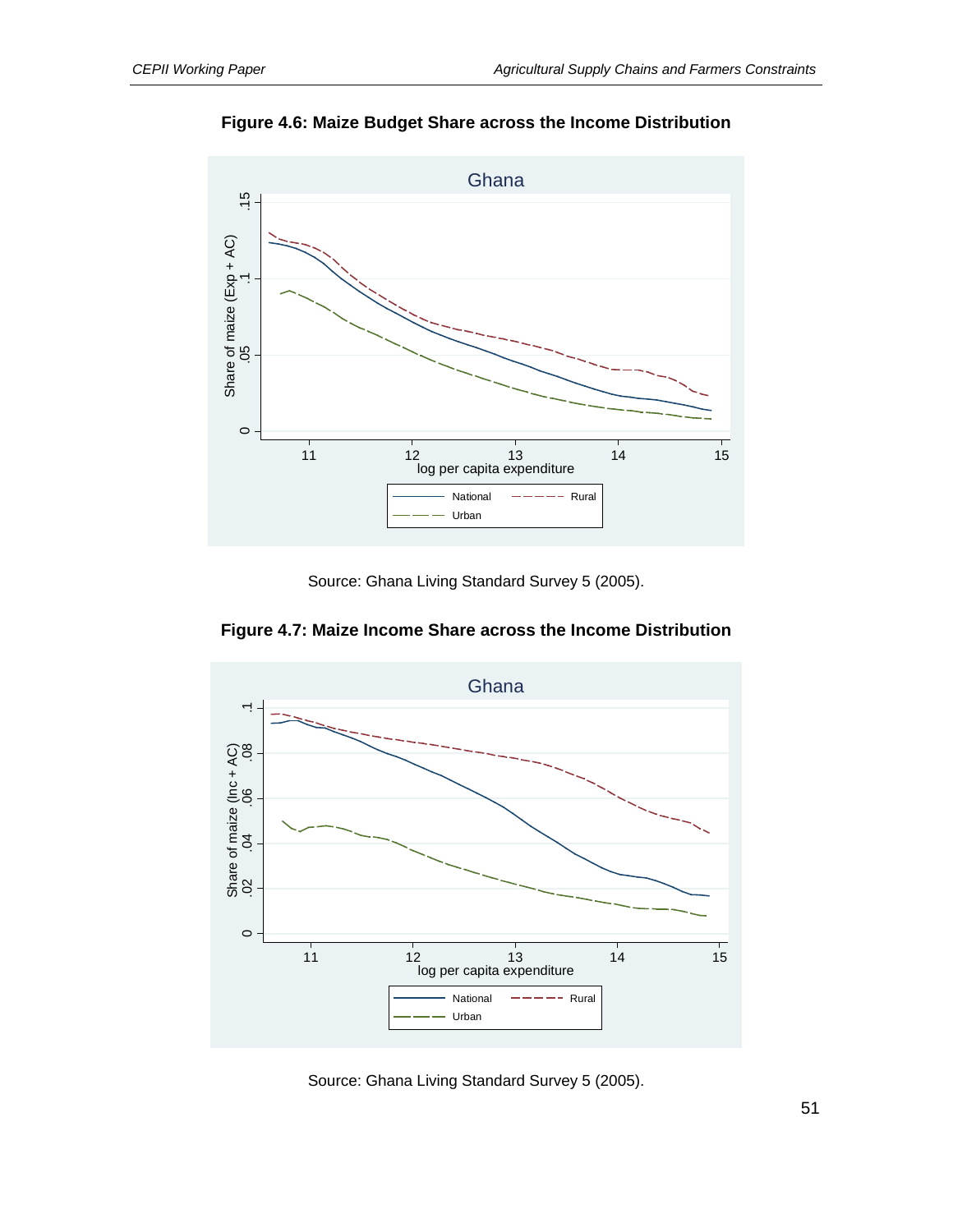The relationship with maize budget share and the level of livelihood of Ghanaian household is display in figure 4.6. The importance of maize in the households' budget declines with the level of income both for rural and urban households, with the incidence larger on average for rural households for all levels of per capita expenditure. While the poorest rural households spend almost 14 percent of their income on maize, the poorest urban households spend around 9 percent. These shares decline to around 3 and 1 percent for the richest rural and urban households respectively. The income share of maize (Figure 4.7) also declines with the level of livelihood and we would expect it is larger for rural than urban households. While auto consumption seems also important in the case of maize, the comparison of both figures shows that maize is also widely traded in Ghana.

Finally, Figures 4.8 and 4.9 show the relationship between budget and income shares of rice with the level of livelihood. Rice is widely consumed in Ghana and local production often satisfies less than 50 percent of local demand with the deficit been covered by imports. Except for the richest households, the incidence of rice on households' budget is larger for urban than rural households. The share of rice on expenditures first increases with income, to later decrease (except for the wealthiest rural households). Rice income shares show a similar pattern with urban households declaring a smaller share of their income coming from rice than farmers, except again for the wealthiest farmers.





Source: Ghana Living Standard Survey 5 (2005).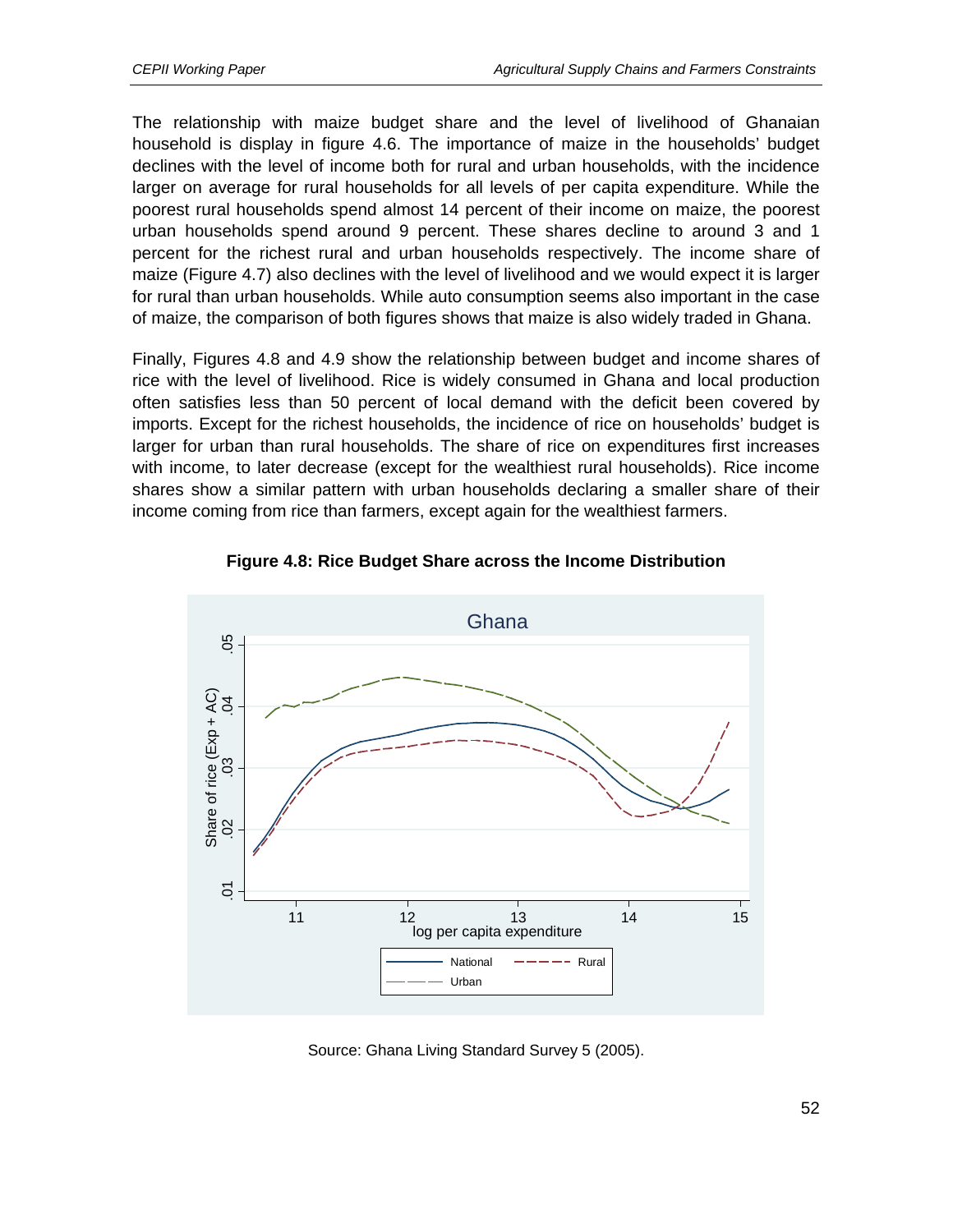

**Figure 4.9: Rice Income Share across the Income Distribution**

Source: Ghana Living Standard Survey 5 (2005).

## **4.2. Cash and Food Crops and Poultry in Ghana**

The relative importance of the agricultural sector in Ghana in the country´s GDP has been declined as it accounted for 60 percent of GDP in 1980, 39.4% in 2000 and 22.7% in 2012. Despite this decline, the sector is one of the main sources of employment and it is of particular importance for food security. The main staple crops produced in Ghana are maize, cassava, yam, and plantain. In general, these crops are produced and consumed across the country. Farming is dominated by smallholder production, estimated to contribute over 90 percent of national food production with the majority of these smallholder producers being among the poorest households in Ghana.

Maize is one of the most important cereal crops in Ghana and the major staple crop. It is grown by the vast majority of rural households in all parts of the country except for the Sudan savannah zone of the far north. It is an important source of carbohydrate in the tropics and a major staple crop for most inhabitants in Ghana in addition to being an important poultry feed and for industrial uses (Morris, 2001; Pingali and Pandey, 2001; FAO, 2007). Accordingly to estimates, more than 70 percent of the maize produced in Ghana is reportedly either consumed at the farm level or informally traded. The local production often satisfies the domestic demand with small surpluses been exported and any deficit due to a bad crop covered by regional imports.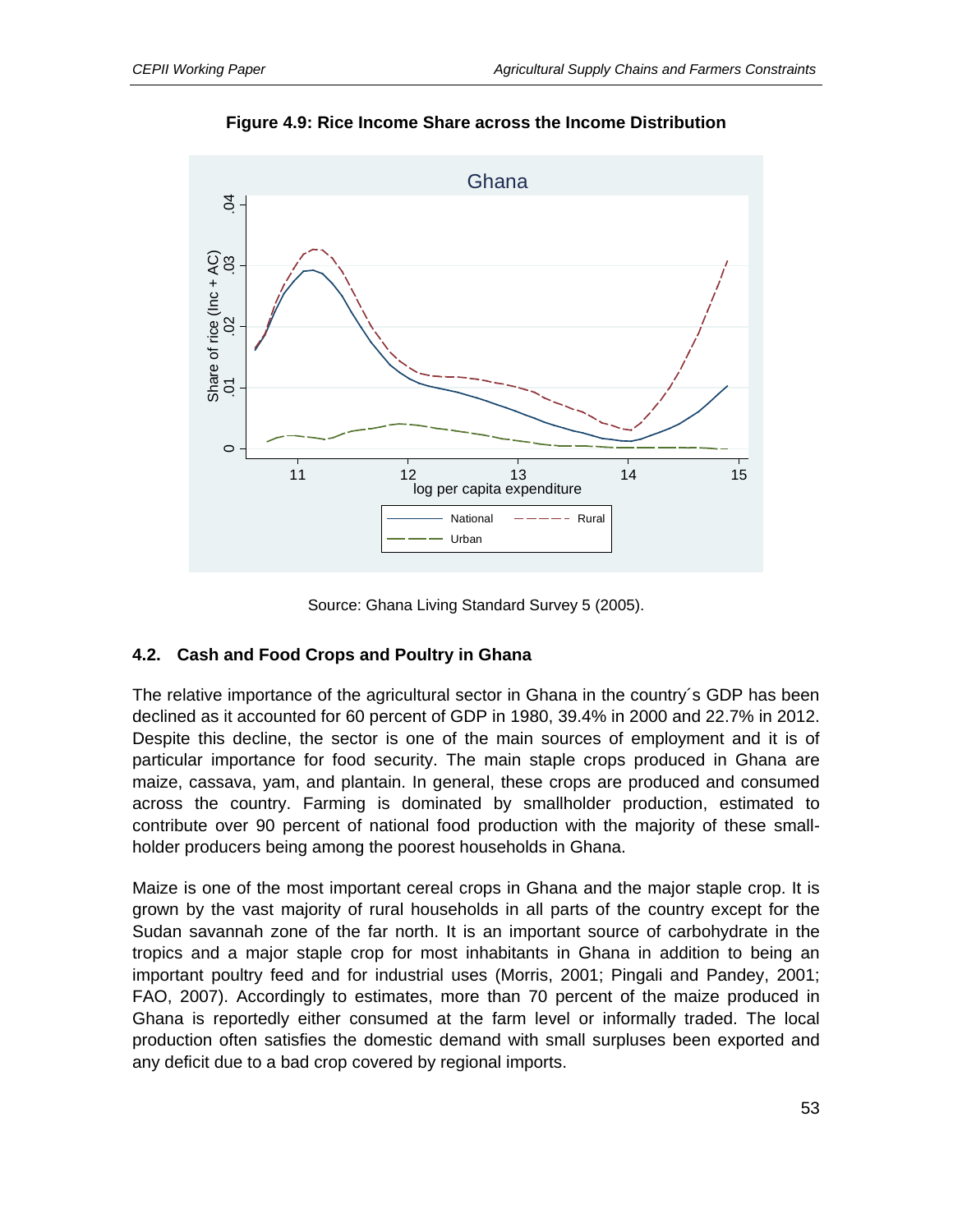Cassava, which can grow well on marginal lands, is one of the most important staple foods in Ghana. The majority of cassava is grown by small-scale farmers with small landholdings. At that scale production, harvesting, and post-harvest handling are carried out with limited chemical and technical inputs. It is grown in all regions of Ghana but is particularly abundant in Central, Eastern, Brong Ahafo, Volta, and Ashanti regions. Cassava has traditionally been regarded as 'poor man's food' but increasingly its utilities as a cash crop are being recognized. Opportunities exist for earning incomes from processed cassava products, but significant constraints also continue to place restrictions on some opportunities. For instance traditional processing methods are time-consuming and labor intensive and the technology for processing modern industrial cassava products are often not available to most low income cassava producers and processors. All the domestic production is consumed domestically. There have been plans to add value to cassava by exporting starch to the international market but so far the results have been modest.

Rice has become a major staple food in Ghana and consumption of the commodity is increasing. Rice is cultivated in Ghana both as a food crop and a cash crop and it is undertaken in three different ecologies: lowland rain-fed ecology, which includes rice planted in the receding waters of the Volta and other rivers accounts for 78 percent of production; upland rain-fed ecology (6 percent), and irrigated ecology (16 percent). The greater part of local rice production is cultivated in the Upper East, Northern, and Volta Regions of Ghana which account for about 70 percent of production with 30 percent going to the rest of the seven regions. Rice consumption largely surpassed domestic demand with the surplus covered by imports. The importers tend to purchase through the international trade, but they may also deal direct with mills in Thailand. There are a large number of smaller importers who will bring in rice by the container load as the opportunity arises.

Poultry meat is also important in the Ghanaian diet. However the domestic sector is not competitive, in particular in broiler meat where imported poultry products tend to be 30-40 percent cheaper than locally produced chicken. This is due primarily to the high cost of production (feed, drugs), inefficient production methods, limited knowledge of modern poultry management, and lack of processing facilities. Commercial poultry production in Ghana can be categorized into large-scale (over 10,000 birds), medium-scale (5,000- 10,000 birds) and small-scale (50-5,000) enterprises. Currently there are less than twenty large-scale commercial poultry operators, producing mainly eggs with limited production of broilers (meat). Broiler birds produced by some commercial poultry farmers are targeted at festive seasons (Christmas, Easter), when Ghanaians would normally buy live chickens. The large commercial poultry farms are privately owned by individuals or a family. Most operate their own feed-mills. There are over 1,500 small- to medium-scale poultry producers comprising over 95 percent of the poultry sector and they rely on hatcheries for their day-old chicks and on feed mills for their feed. The medium-scale category also produces primarily eggs. The small-scale category (including backyard poultry producers) mainly produces broiler birds.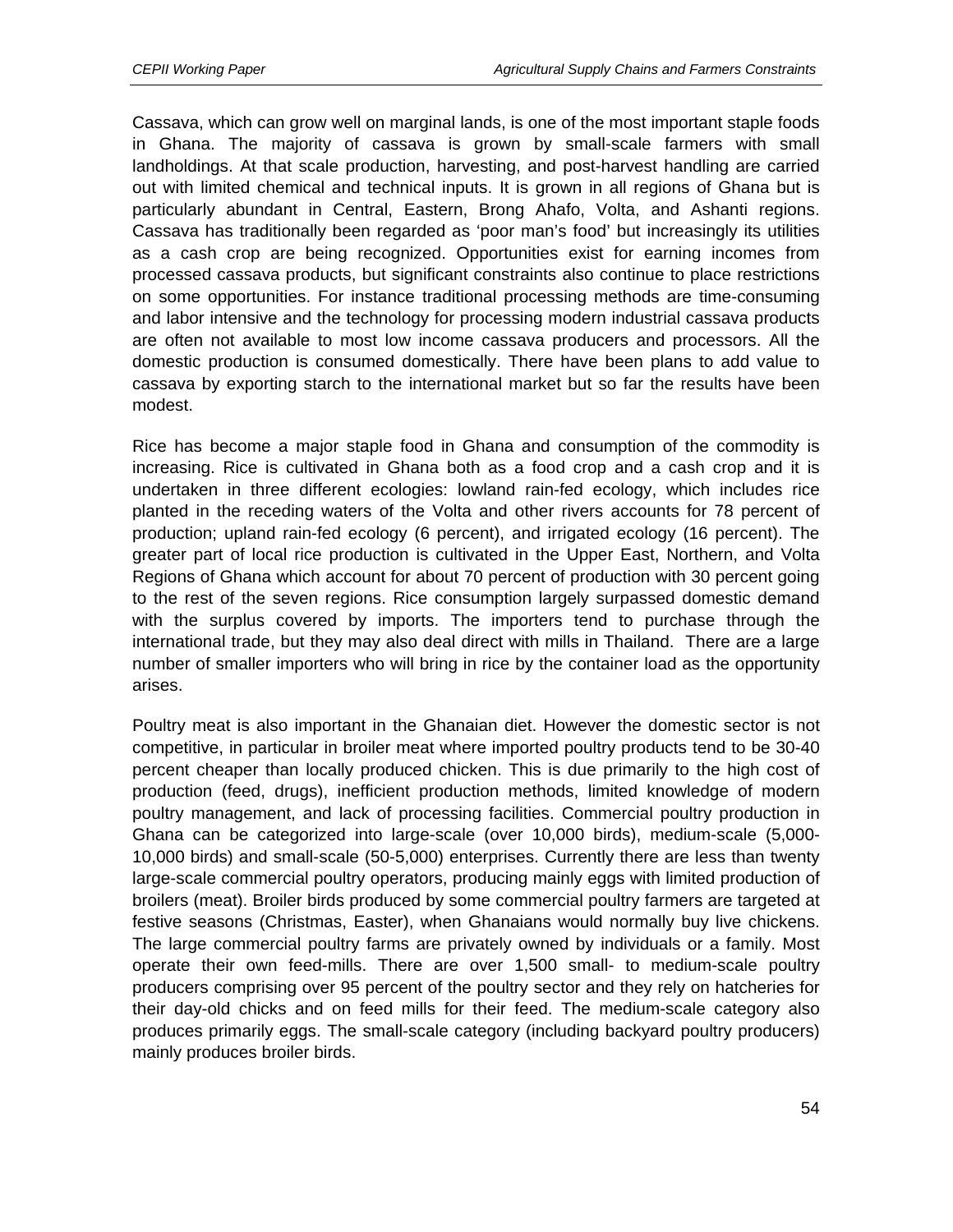The last crop we cover for Ghana is cocoa. The country is the second largest producers of cocoa beans after its neighbor Ivory Coast, and captures about 20% of the \$9 billion international cocoa beans market. Cocoa is a significant crop for the Ghanaian economy, accounting for about 10% of GDP, generating about 25% of total export earnings, and generating employment for about 800,000 smallholder farms. Cocoa production in Ghana occurs in the forested areas of the country, namely the Ashanti, Brong-Ahafo, Central, Eastern, Western and Volta Regions. Since 2001, the volume of cocoa produced in the country has grown at unprecedented rates (at a yearly average of about 11 per cent between 1994 and 1999 and 16 per cent in the following 2000–03 interval). Many actors involved in the sector have attributed this production boom to the increase in fertilizer use and the introduction of a government sponsored mass-spraying exercise beginning in 2001. Today, Ghana cocoa production is slightly below 700,000 MT of cocoa beans per year, of which almost all is exported.



**Figure 4.10: Crops and Poultry Production and Net Exports in Ghana (in tons, 2011)**



The cassava and poultry market are relatively free with supply and demand establishing the market price. In the case of cassava there are many small processing units with any of them holding a significant share of the market (Table 4.3). The largest one, DATCO processing, holds 8.45 percent of the market. Instead for poultry meat, the two largest companies (Servistar and Silver Platter) hold 50 percent of the market, and the largest four companies account for 81 percent of the market. For rice and maize, the Ghana buffer stock company guarantees a minimum price to farmers and therefore market forces do not always determine the effective transaction price. The Ghanaian rice market is increasingly segmented and dominated by high priced premium rice which is mostly served by imports. There are, however, a few major buyers of local rice who sell under various brand names. It is believed that these distributors have contract farming arrangements with famers to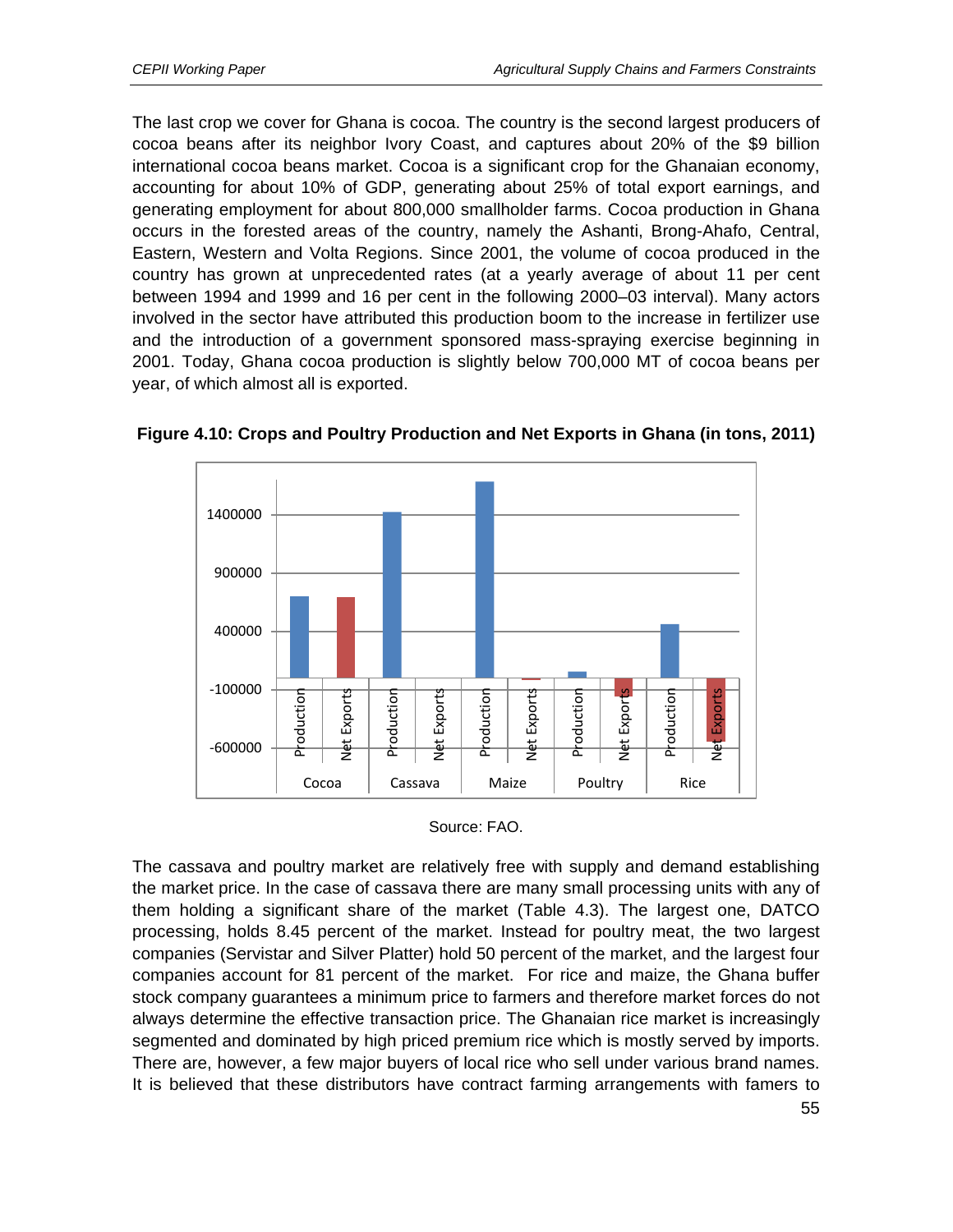produce to their specification. Locally produced improved aromatic varieties are sold through traders and wholesalers into Accra and Kumasi to compete with imported rice. The maize processing industry is rather competitive with the two main processors controlling together only around 11 percent of the processing capacity as illustrated in table 4.3. The rest is controlled by a large number of small scale hammer and motorized mill scattered around the country.

The cocoa beans sector in Ghana is heavily regulated. COCOBOD plays a key role across the Ghanaian supply chain, providing subsidized inputs and guaranteeing purchase prices to farmers, and directly managing all exports through its wholly owned subsidiary, the Cocoa Marketing Company (CMC). COCOBOD grants licenses to companies to buy cocoa beans from producers at no less than announced prices and deliver them to Cocoa Marketing Company Limited (CMC), while adhering to quality standards that are stipulated by the Quality Control Company (QCC). These Licensed Buying Companies (LBCs) can be divided into four groups. The first category comprises the former subsidiary of COCOBOD, the PBC who controls 32.82% of the market. The second category of LBCs consists of domestically owned companies and control 44.76% of the market. The third type of companies is the farmer-based fair trade cooperative KuapaKokoo who controls 5.91% of the market share. The last category of LBCs comprises the two international companies, Olam and Armajaro who control 16.41% of the market. As a result of the regulations, Ghanaian farmers have far more price stability than in free-market oriented regimes such as Cote d'Ivoire, although recent producer prices as a share of the world spot price appear comparable.

#### **4.3. Simulation results**

In this section, we use the model to perform various simulations. These simulations are in fact comparative static results that stem from the model. Among the parameters of the model, we consider two sets of exercises. The first exercise is to shock the market structure of the supply chain. To this end, we consider (arbitrary) changes in the number of firms and in their market shares to capture both increases and decreases in the extent of competition in the supply chain. We also consider comparative static results from changes in key parameters affecting the production decision of the farmers. We explore (arbitrary) changes international prices, costs of production, endowments, risk and food security aversion.

We investigate five case studies for Ghana: cocoa, cassava, maize, poultry, and rice. Cocoa is a cash crop that is mostly exported. Cassava and maize are produced for the domestic market with little international trade. On the other hand, rice and poultry are both produced domestically and heavily imported. As before, given the complexity of the scenarios, we simplify the analysis by working with a sequence of partial equilibrium models so that each case study is dealt with separately.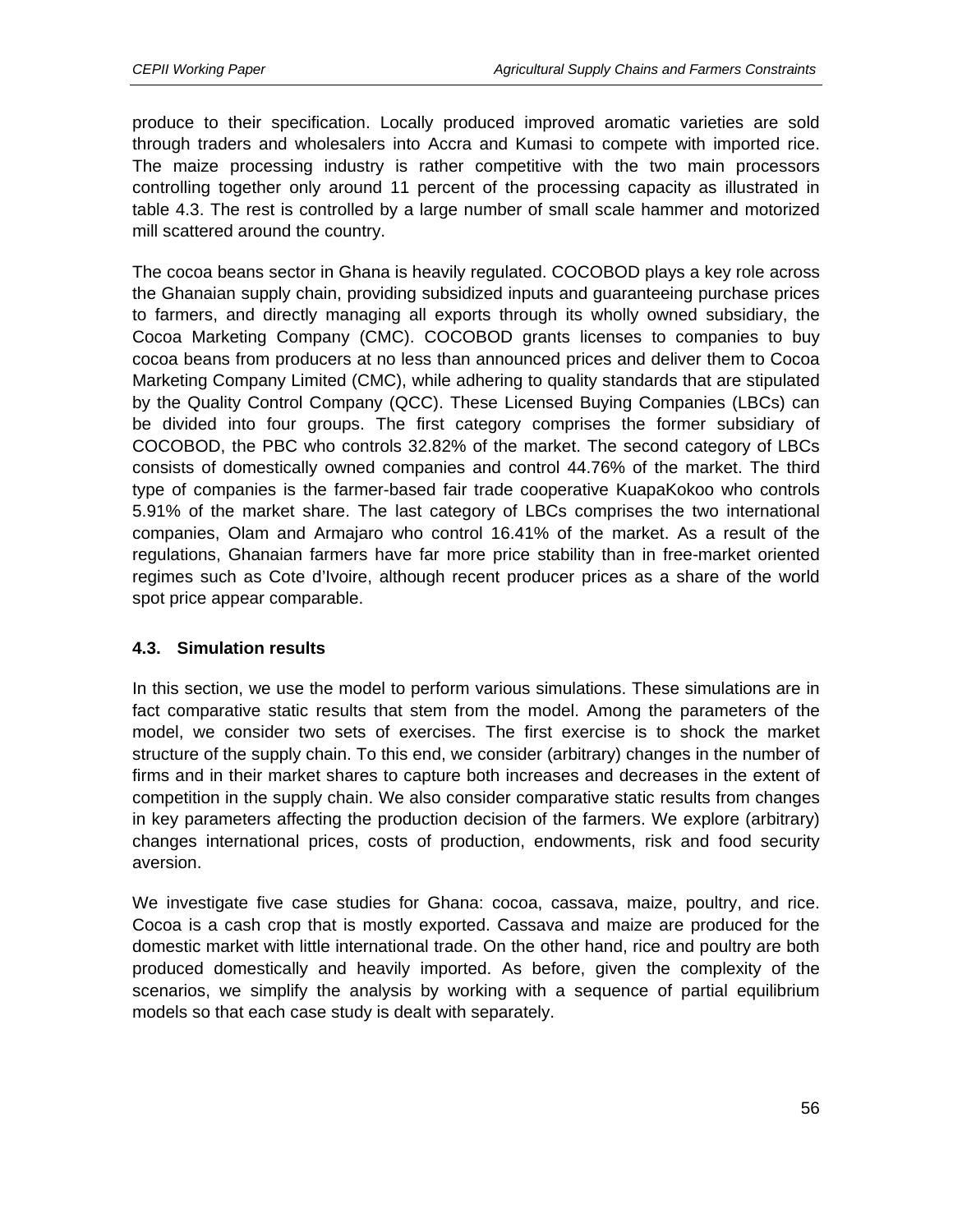| Cocoa          |               | Cassava                                                    |               | Maize                          |               |
|----------------|---------------|------------------------------------------------------------|---------------|--------------------------------|---------------|
| Company        | <b>Shares</b> | Company                                                    | <b>Shares</b> | Company                        | <b>Shares</b> |
| <b>PBC</b>     | 32.83%        | St. Bassa Processing                                       | 1.69%         | Premium Food                   | 10%           |
| Akuapo         | 11.97%        | Caltech Ghana Ltd                                          | 1.13%         | Yedent Agro Food Processing    | 1.1%          |
| Olam           | 10.71%        | JosmaGari Processing                                       | 1.35%         | Others (>100 small scale ones) | 88.9%         |
| Adwumapa       | 8.62%         | Ayensu Starch company                                      | 5.41%         |                                |               |
| Fed            | 7.04%         | DATCO processing                                           | 8.45%         |                                |               |
| KuapaKokoo     | 5.91%         | Praise Export Ghana Limited                                | 0.28%         |                                |               |
| Transroyal     | 5.72%         | Processing Associations (>30)                              | 33.80%        |                                |               |
| Armajaro       | 5.70%         | Small Scale Artisanal Processors (>50)                     | 56.34%        |                                |               |
| Coco Gh        | 3.17%         |                                                            |               |                                |               |
| Diaby          | 2.70%         |                                                            |               |                                |               |
| Others         | 5.63%         |                                                            |               |                                |               |
|                |               |                                                            |               |                                |               |
|                |               |                                                            |               |                                |               |
| Poultry        |               | <b>Rice</b>                                                |               |                                |               |
| Company        | <b>Shares</b> | Company                                                    | <b>Shares</b> |                                |               |
| Silver Platter | 22%           | Prairie Volta                                              | 13.48%        |                                |               |
| Servistar      | 28%           | <b>Brazil Agro</b>                                         | 6.96%         |                                |               |
| Francopat Co   | 17%           | Worawora                                                   | 2.61%         |                                |               |
| Succatrde Ltd  | 14%           | Nasia                                                      | 3.91%         |                                |               |
| Cocas Impex    | 7%            | Lolandi                                                    | 2.17%         |                                |               |
| Swift Com      | 5%            | Avnash                                                     | 29.5%         |                                |               |
| AdomMbroso     | 3%            | Amsig                                                      | 1.3%          |                                |               |
| K.R. Ent       | 3%            | Kpong Irrigation Project                                   | 1.56%         |                                |               |
| Other          | 1%            | Small scale mills (more than 100 scattered around country) | 38.51%        |                                |               |

# **Table 4.3: Market Shares in Ghana**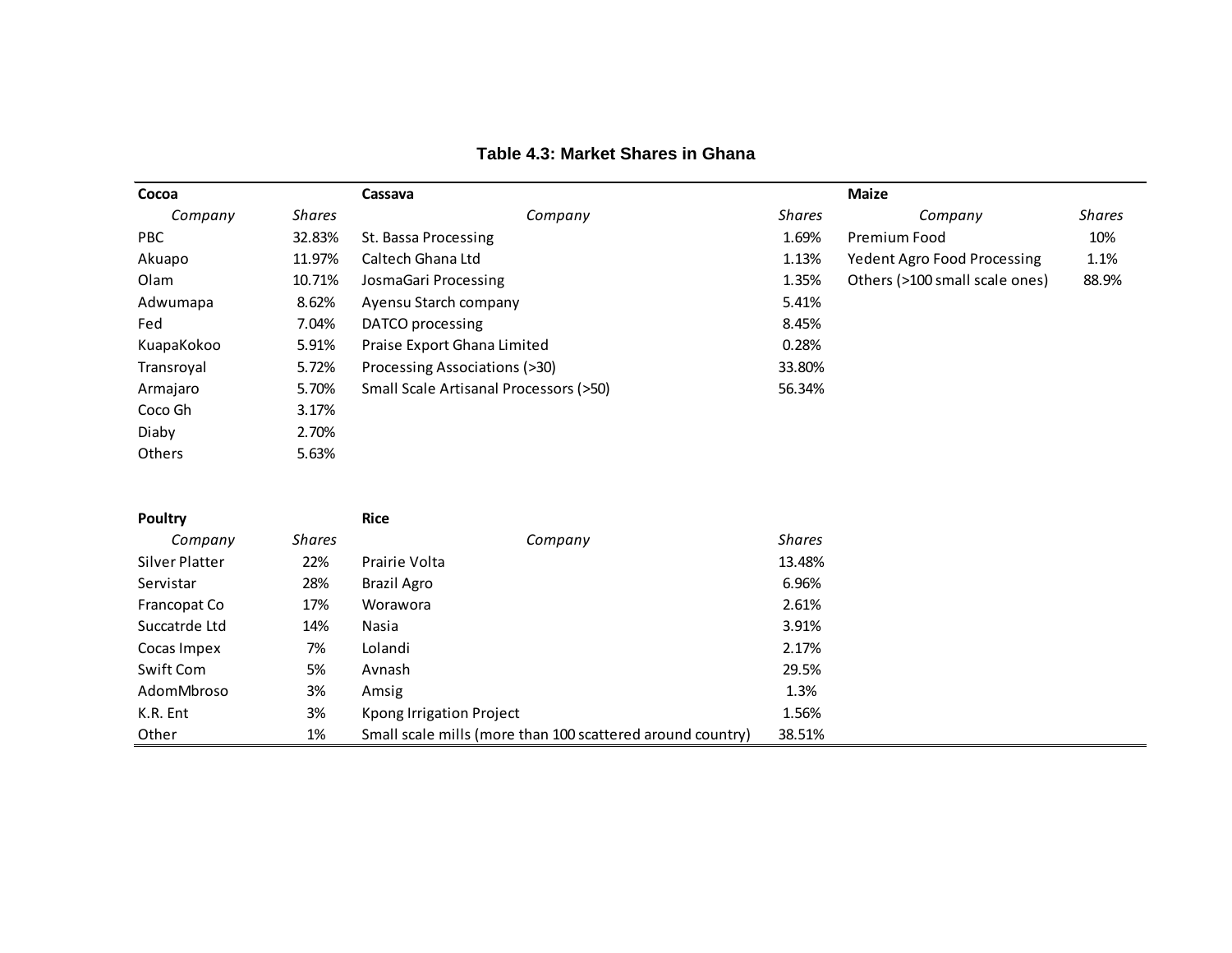We first consider the case of cocoa displayed in Table 4.4. As expected increases in competition would increase the price paid to the farmers and reduction in competition will decreased it (row 1). However, the effect is only large when we consider the limit cases of equal market shares (farm gate prices would increase 17.91 percent) and perfect competition (prices would increase 27.34 percent). In column 1, starting in row 2 we can see the effects of shocks to the farmers constraint. As it was the case in other cash crops, we find that the pass through of the international price to the farmers is more than 100 percent. An increase of ten percent in either the marginal and fixed cost of producing cocoa would contract the supply of cocoa but the price received by farmers would only increase 0.38 and 0.36 percent respectively in the baseline scenario. An increase of 10% in the endowment of the farmer (row 5) would increase the resources available for both food and cash crops and the increase in the supply of cocoa would reduce the price paid to the farmer by slightly more than 1 percent point. The model also predicts that increases in household risks that lead to higher demands for food security positive affect equilibrium cocoa prices (row 6). We can also study the spillovers and interrelationships between cash crop production and food markets. In the cocoa export model, Ghanaian farmers take the prices of competing marketable foods as given, but the level of these prices clearly affects production and consumption decision. Similarly, the marginal cost of producing food can also affect cocoa production choices. In our simulations, we find that increases in the prices of competing food crop prices marginally increases the price paid to cocoa farmers (row 7). Alternatively, an increase in the cost of producing those goods would lead to no change in cocoa prices (row 8). These feedbacks that are rather small in the case of cocoa can be sizeable as we will shown later in other simulations. On the other hand, a 10 percent increase in the transaction cost associated with the production of cocoa beans will have a 5 percent increase in its farm gate price (row 9).

Another interesting feature of our model is that we can examine complementarities between shocks to the structure of competition among exporters and processing companies and shocks to household constraints. The idea is to uncover potential synergies between different types of policies or shocks. Our approach here is to simulate the impacts of the joint shocks and to compare these numbers with the sum of the impacts of each individual shock (competition policies shocks in row 1 and complementary policy results column 1). Complementarities show up when the joint effect is larger than the sum of the separate effects. For instance, an increase of international price of cocoa of 10 percent and an increase in competition where all the processing cocoa firms have the same market share would lead to a price increase of 29.95 percent when the sum of the individual effects would amount to 29.65 percent. On the other hand, if we consider the combination of an increase of the food crop and equal market shares, the joint effect on the price of cocoa (17.94 percent) is lower than the sum of the individual effects (18.09). In this case, the two policies are substitutes.

We turn now to the analysis of the simulations for the case of cassava displayed in Table 4.5. In the last decade Ghana has imported some cassava and therefore we decided to model the sector as an importing food crop even though almost all domestic demand is satisfied by local production. This implies that the domestic price is the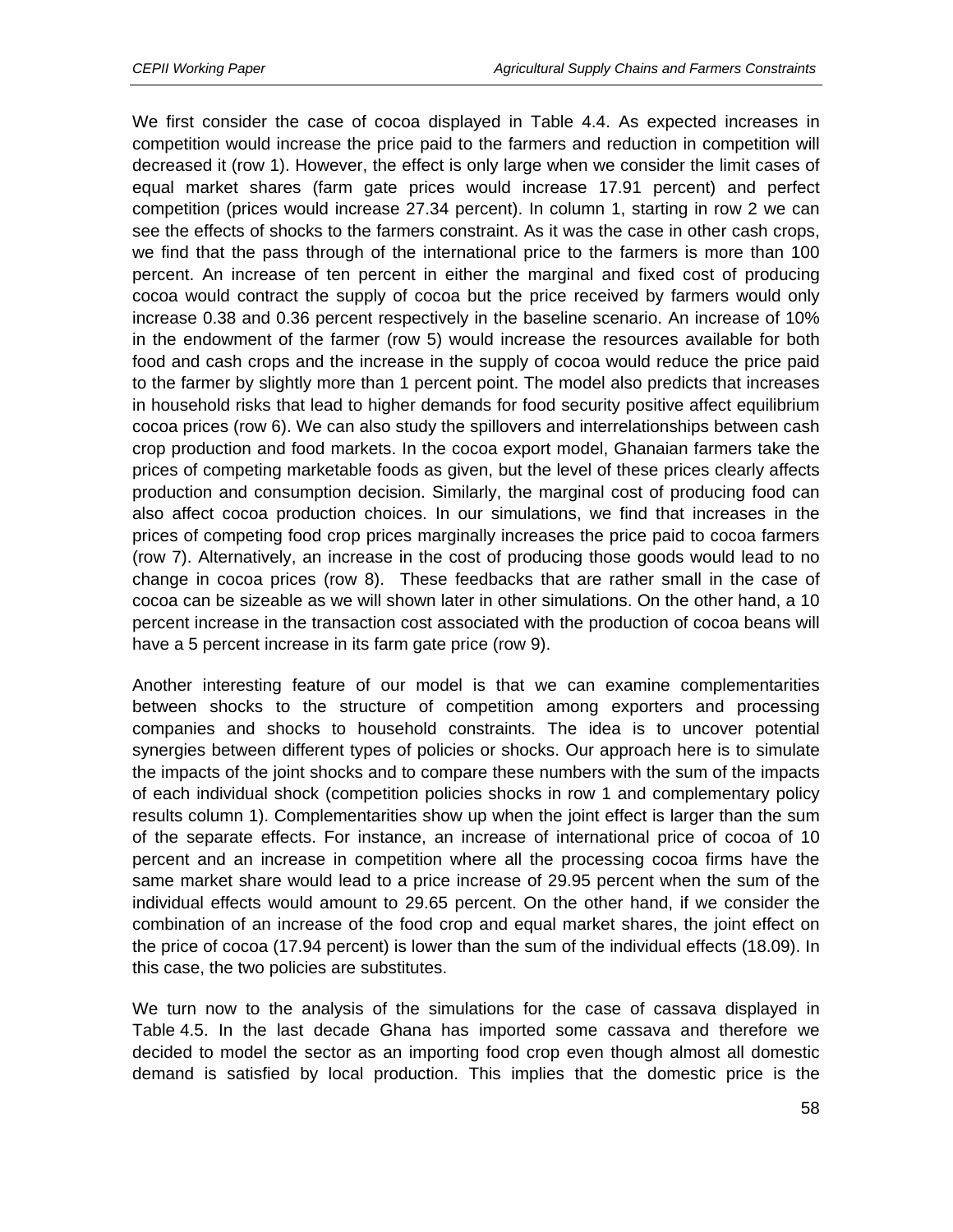international price plus a domestic markup and therefore more competition will reduce the domestic price. Unsurprisingly, given that there is already a lot of competition in this market, the effects of competition policy shocks are very small. Only the extreme case of perfect competition among cassava importers would reduce cassava farm gate prices by 6.75 percent. On the other hand, changes in the constraint affecting farmers have relatively important effects on the price of cassava. For instance, increases in the production costs of the cash crop generate reduction in the price of cassava because cash some crop farmers would switch to cassava and increase its supply. The magnitudes are not irrelevant. The impact of changes in marginal costs is -3.22 percent (row 3) and the impact of changes in fixed costs is -1.17 percent (row 4). An increase of ten percent in the price of the cash crop, in turn raises cassava prices by 4.37 percent (row 7) because it induces farms to produce more cash crop and supply less cassava.

Factors that affect cassava production directly have relatively small impacts on the cassava farm gate price. In row 8, for instance, a 10 percent increase in the marginal cost of producing cassava raises cassava equilibrium prices by only 1 percent. Similarly, changes in household risks that raise autoconsumption have a positive effect on cassava prices but the effect is small (0.65 percent). An increase of 10 percent in transaction cost of cassava would increase its farm gate price by almost 3 percent because of its negative effect on supply (row 9). An interesting result is that an increase in the endowment does not reduce the price of cassava but increases it. A higher endowment allows households to produce more of all crops, including cassava. Ceteris paribus, this should lead to price declines because of a larger supply. However, the price of cassava increases 1.35 percent. This could happen if the increase in household resources is such that cash crop production becomes, at the margin, profitable to a larger number of farmers and this creates incentives to move some resources out of cassava and into the export cash crop.

Maize, poultry, and rice are also modeled as food importing sectors. Maize imports are relatively small but poultry meat and rice imports are often larger than domestic production. The market for maize processing is relatively competitive and therefore the price impacts of changes in the level of competition are rather modest. For instance, in the case of leader split, the price of maize would decrease by only 0.10 percent, while the same simulation in poultry and rice would decrease their prices 0.42 and 0.50 percent respectively. As in cassava, the international to domestic price pass through is incomplete. A ten percent increase in the international price of the food crop would increase the domestic farm gate price of maize, poultry meat, and rice by 3.57, 4.48, and 1.85 percent respectively. An increase of 10 percent in the marginal cost of the competing export cash crop sector would only reduce the price of maize and poultry meat by less than 1 percent but it would reduce the price of rice by 3.62 percent. The rice price is also more sensitive to changes in the price of the export cash crop. An increase in ten percent in the cash crop would switch resources away from rice what would imply an increase in its price of around 4.5 percent. Changes in the endowment have positive but small price effect in the three food staples. Variations in transaction costs both for the final product and production inputs seem to have a minor farm gate price effect.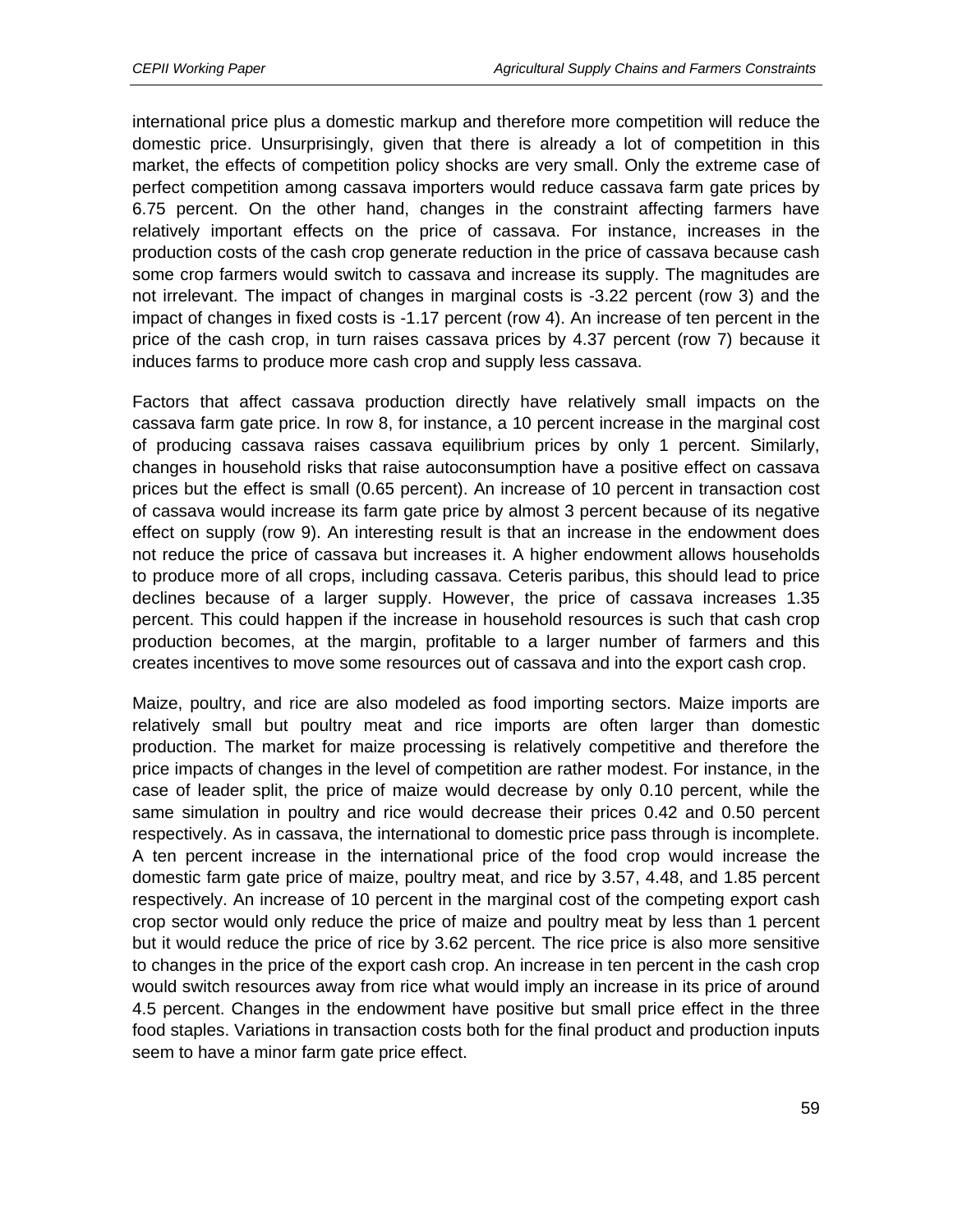| % Change in price                           |                 |                     |                         |                    |                           |                        |
|---------------------------------------------|-----------------|---------------------|-------------------------|--------------------|---------------------------|------------------------|
|                                             | <b>Baseline</b> | <b>Leader Split</b> | <b>Leaders</b><br>merge | Exit of<br>largest | Equal<br>market<br>shares | Perfect<br>Competition |
| <b>Competition Policy</b>                   | 0,00            | 2,04                | $-0.83$                 | $-2,38$            | 17,91                     | 27,34                  |
| Increase of 10% in:                         |                 |                     |                         |                    |                           |                        |
| International Price                         | 11,74           | 13,90               | 10,70                   | 9,12               | 29,95                     | 40,32                  |
| <b>Marginal Cost of Producing Cash Crop</b> | 0,38            | 2,40                | $-0,48$                 | $-1,99$            | 18,11                     | 27,34                  |
| <b>Fixed Cost of Producing Cash Crop</b>    | 0,36            | 2,43                | -0,48                   | $-2,00$            | 18,23                     | 27,34                  |
| Endowment                                   | $-1,17$         | 0,94                | $-2,15$                 | $-3,63$            | 16,48                     | 27,34                  |
| Preference Paremeter                        | 1,35            | 3,48                | 0,59                    | $-0.96$            | 19,27                     | 27,34                  |
| <b>Food Crop Price</b>                      | 0,18            | 2,20                | $-0,66$                 | $-2,17$            | 17,94                     | 27,34                  |
| <b>Marginal Cost of Producing Food Crop</b> | 0,00            | 2,03                | $-0.85$                 | $-2,39$            | 17,91                     | 27,34                  |
| <b>Transaction Costs on Crop Production</b> | 5,05            | 5,98                | 4,60                    | 3,92               | 12,88                     | 17,34                  |
| <b>Transaction Costs on Inputs</b>          | 0,11            | 0,70                | $-0,14$                 | $-0,58$            | 5,25                      | 27,34                  |
| Non-Farmer demand                           | 0,00            | 2,04                | $-0,83$                 | $-2,38$            | 17,91                     | 27,34                  |

#### **Table 4.4: Simulation Results for Cocoa**

Source: simulation results from the model of Section 2.

| % Change in price                           |                 |                     |                         |                           |                           |                        |
|---------------------------------------------|-----------------|---------------------|-------------------------|---------------------------|---------------------------|------------------------|
|                                             | <b>Baseline</b> | <b>Leader Split</b> | <b>Leaders</b><br>merge | <b>Exit of</b><br>largest | Equal<br>market<br>shares | Perfect<br>Competition |
| <b>Competition Policy</b>                   | 0,00            | $-0,20$             | 0,28                    | 0,28                      | 0,00                      | $-6,75$                |
| Increase of 10% in:                         |                 |                     |                         |                           |                           |                        |
| International Price                         | 6,80            | 6,64                | 6,95                    | 6,95                      | 6,80                      | 2,34                   |
| <b>Marginal Cost of Producing Cash Crop</b> | $-3,22$         | $-3,36$             | $-3,09$                 | $-3,09$                   | $-3,22$                   | $-6,75$                |
| <b>Fixed Cost of Producing Cash Crop</b>    | $-1,17$         | $-1,36$             | $-0.95$                 | $-0.95$                   | $-1,17$                   | $-6,75$                |
| Endowment                                   | 1,35            | 1.03                | 1,68                    | 1,68                      | 1,35                      | $-6,75$                |
| Preference Paremeter                        | 0,65            | 0,40                | 0,93                    | 0,93                      | 0,65                      | $-6,75$                |
| Cash Crop Price                             | 4,37            | 3,97                | 4,84                    | 4,84                      | 4,37                      | $-6,75$                |
| <b>Marginal Cost of Producing Food Crop</b> | 1,00            | 0,70                | 1,30                    | 1,30                      | 1,00                      | $-6,75$                |
| <b>Transaction Costs on Crop Production</b> | 2,92            | 2,85                | 2,99                    | 2,99                      | 2,92                      | 1,00                   |
| <b>Transaction Costs on Inputs</b>          | 0,29            | 0,20                | 0,38                    | 0,38                      | 0,29                      | $-6,75$                |
| Non-Farmer demand                           | 0.49            | 0,22                | 0,77                    | 0,77                      | 0,49                      | $-6,75$                |

#### **Table 4.5: Simulation Results for Cassava**

Source: simulation results from the model of Section 2.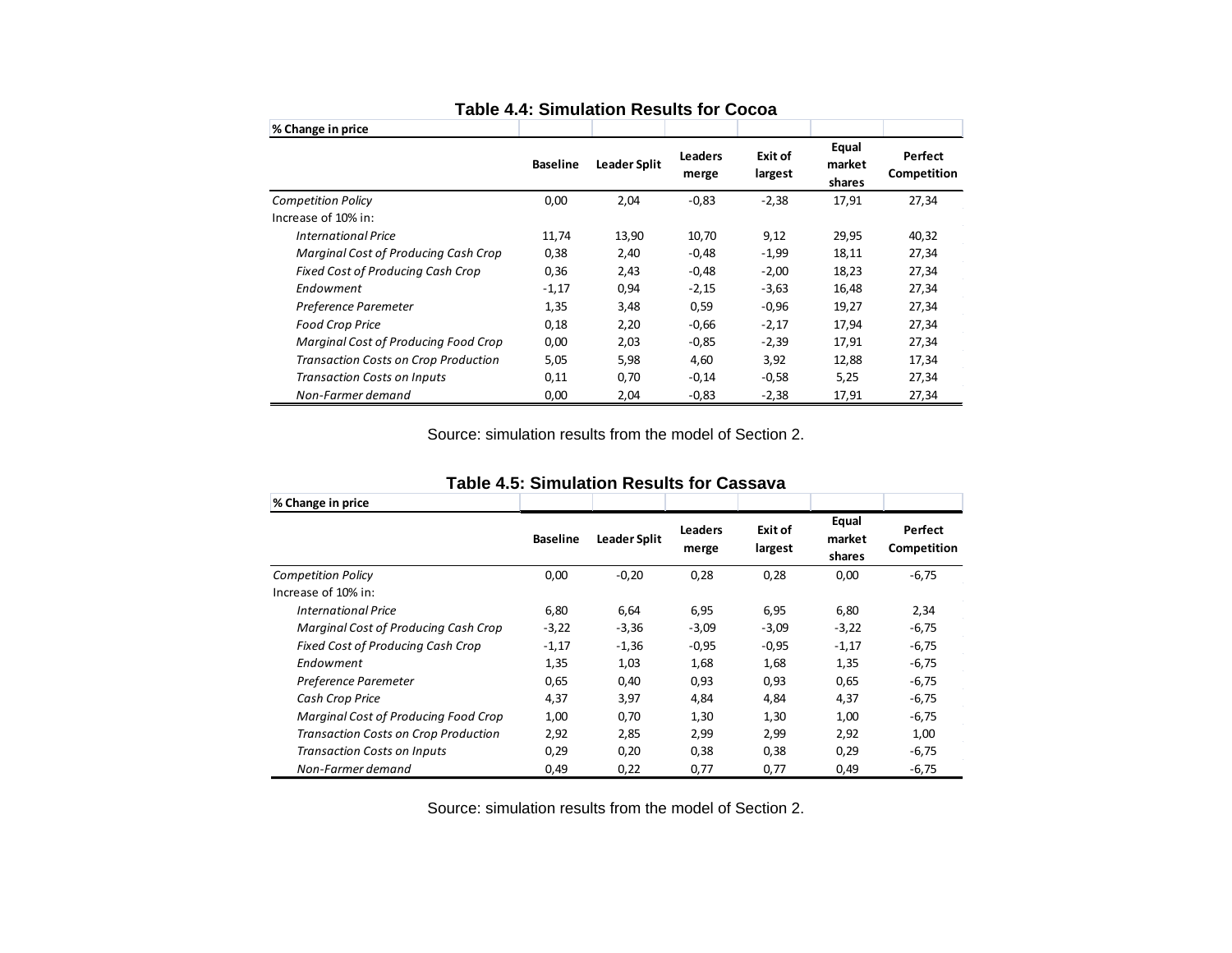| % Change in price                           |                 |                     |                  |                    |                           |                        |
|---------------------------------------------|-----------------|---------------------|------------------|--------------------|---------------------------|------------------------|
|                                             | <b>Baseline</b> | <b>Leader Split</b> | Leaders<br>merge | Exit of<br>largest | Equal<br>market<br>shares | Perfect<br>Competition |
| <b>Competition Policy</b>                   | 0,00            | $-0,10$             | 0,11             | 0,11               | 0,00                      | $-2,30$                |
| Increase of 10% in:                         |                 |                     |                  |                    |                           |                        |
| International Price                         | 3,57            | 3,49                | 3,66             | 3,66               | 3,57                      | 1,70                   |
| <b>Marginal Cost of Producing Cash Crop</b> | $-0.95$         | $-1,00$             | $-0.88$          | $-0.88$            | $-0.95$                   | $-2,30$                |
| <b>Fixed Cost of Producing Cash Crop</b>    | $-0.68$         | $-0,75$             | $-0.61$          | $-0.61$            | $-0.68$                   | $-2,30$                |
| Endowment                                   | 0,66            | 0,53                | 0,80             | 0,80               | 0,66                      | $-2,30$                |
| Preference Paremeter                        | 0,46            | 0,35                | 0,59             | 0,59               | 0,46                      | $-2,30$                |
| Cash Crop Price                             | 1,86            | 1,68                | 2,06             | 2,06               | 1,86                      | $-2,30$                |
| <b>Marginal Cost of Producing Food Crop</b> | 0,14            | 0,04                | 0,26             | 0,26               | 0,14                      | $-2,30$                |
| <b>Transaction Costs on Crop Production</b> | 1,54            | 1,50                | 1,57             | 1,57               | 1,54                      | 0,73                   |
| <b>Transaction Costs on Inputs</b>          | 0,04            | 0,01                | 0,07             | 0,07               | 0,04                      | $-2,30$                |
| Non-Farmer demand                           | 0,17            | 0,06                | 0,29             | 0,29               | 0,17                      | $-2,30$                |

#### **Table 4.6: Simulation Results for Maize**

Source: simulation results from the model of Section 2.

| % Change in price                           |                 |                     |                         |                           |                           |                        |
|---------------------------------------------|-----------------|---------------------|-------------------------|---------------------------|---------------------------|------------------------|
|                                             | <b>Baseline</b> | <b>Leader Split</b> | <b>Leaders</b><br>merge | <b>Exit of</b><br>largest | Equal<br>market<br>shares | Perfect<br>Competition |
| <b>Competition Policy</b>                   | 0,00            | $-0,42$             | 0,46                    | 0,60                      | $-0.89$                   | $-3,30$                |
| Increase of 10% in:                         |                 |                     |                         |                           |                           |                        |
| International Price                         | 4,48            | 4,29                | 4,60                    | 4,73                      | 3,59                      | 2,95                   |
| <b>Marginal Cost of Producing Cash Crop</b> | $-0,70$         | $-1,02$             | $-0,39$                 | $-0.31$                   | $-1,59$                   | $-3,30$                |
| <b>Fixed Cost of Producing Cash Crop</b>    | $-0.53$         | $-0.88$             | $-0,19$                 | $-0.08$                   | $-1,43$                   | $-3,30$                |
| Endowment                                   | 0,59            | 0,11                | 1,14                    | 1,26                      | $-0,32$                   | $-3,30$                |
| Preference Paremeter                        | 1,15            | 0,58                | 1,73                    | 1,85                      | 0,23                      | $-3,30$                |
| Cash Crop Price                             | 2,96            | 2,16                | 4,02                    | 4,13                      | 2,05                      | $-3,30$                |
| <b>Marginal Cost of Producing Food Crop</b> | 0,70            | 0,14                | 1,24                    | 1,36                      | $-0,28$                   | $-3,30$                |
| <b>Transaction Costs on Crop Production</b> | 1,93            | 1,85                | 1,98                    | 2,03                      | 1,54                      | 1,27                   |
| <b>Transaction Costs on Inputs</b>          | 0,20            | 0,04                | 0,36                    | 0,40                      | $-0.08$                   | $-3,30$                |
| Non-Farmer demand                           | 0,20            | $-0,24$             | 0,73                    | 0,87                      | $-0.71$                   | $-3,30$                |

## **Table 4.7: Simulation Results for Poultry**

Source: simulation results from the model of Section 2.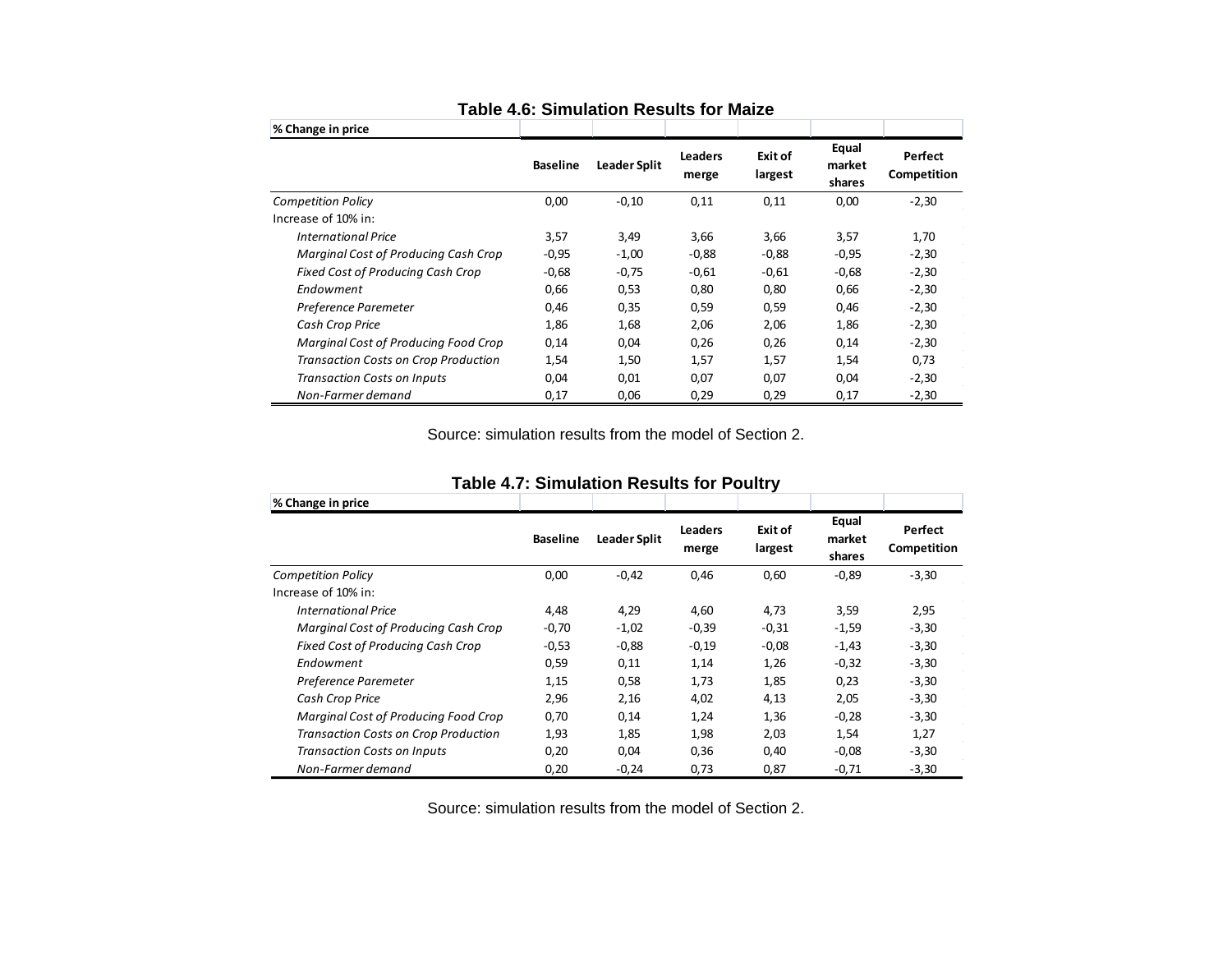| % Change in price                           |                 |                     |                  |                           |                           |                        |
|---------------------------------------------|-----------------|---------------------|------------------|---------------------------|---------------------------|------------------------|
|                                             | <b>Baseline</b> | <b>Leader Split</b> | Leaders<br>merge | <b>Exit of</b><br>largest | Equal<br>market<br>shares | Perfect<br>Competition |
| <b>Competition Policy</b>                   | 0,00            | $-0,50$             | 0,40             | 0,56                      | $-3,22$                   | $-6,14$                |
| Increase of 10% in:                         |                 |                     |                  |                           |                           |                        |
| International Price                         | 1,85            | 1,40                | 2,21             | 2,37                      | $-1,36$                   | $-3,71$                |
| <b>Marginal Cost of Producing Cash Crop</b> | $-3,62$         | $-3,79$             | $-3,54$          | $-3,39$                   | $-6,66$                   | $-6,14$                |
| <b>Fixed Cost of Producing Cash Crop</b>    | $-0,64$         | $-1,10$             | $-0.29$          | $-0,14$                   | $-3,88$                   | $-6,14$                |
| Endowment                                   | 0,40            | $-0,10$             | 0,84             | 1,01                      | $-2,78$                   | $-6,14$                |
| Preference Paremeter                        | 1,98            | 1,29                | 2,60             | 2,78                      | $-1,48$                   | $-6,14$                |
| Cash Crop Price                             | 4,51            | 3,61                | 5,40             | 5,56                      | 1,11                      | $-6,14$                |
| <b>Marginal Cost of Producing Food Crop</b> | 0.67            | 0,12                | 1,17             | 1,33                      | $-2,59$                   | $-6,14$                |
| <b>Transaction Costs on Crop Production</b> | 0,80            | 0,60                | 0,95             | 1,02                      | $-0,58$                   | $-1,59$                |
| <b>Transaction Costs on Inputs</b>          | 0,19            | 0,03                | 0,34             | 0,39                      | $-0,75$                   | $-6,14$                |
| Non-Farmer demand                           | 0,27            | $-0,24$             | 0,69             | 0,82                      | $-2,97$                   | $-6,14$                |

#### **Table 4.8: Simulation Results for Rice**

Source: simulation results from the model of Section 2.Welfare impacts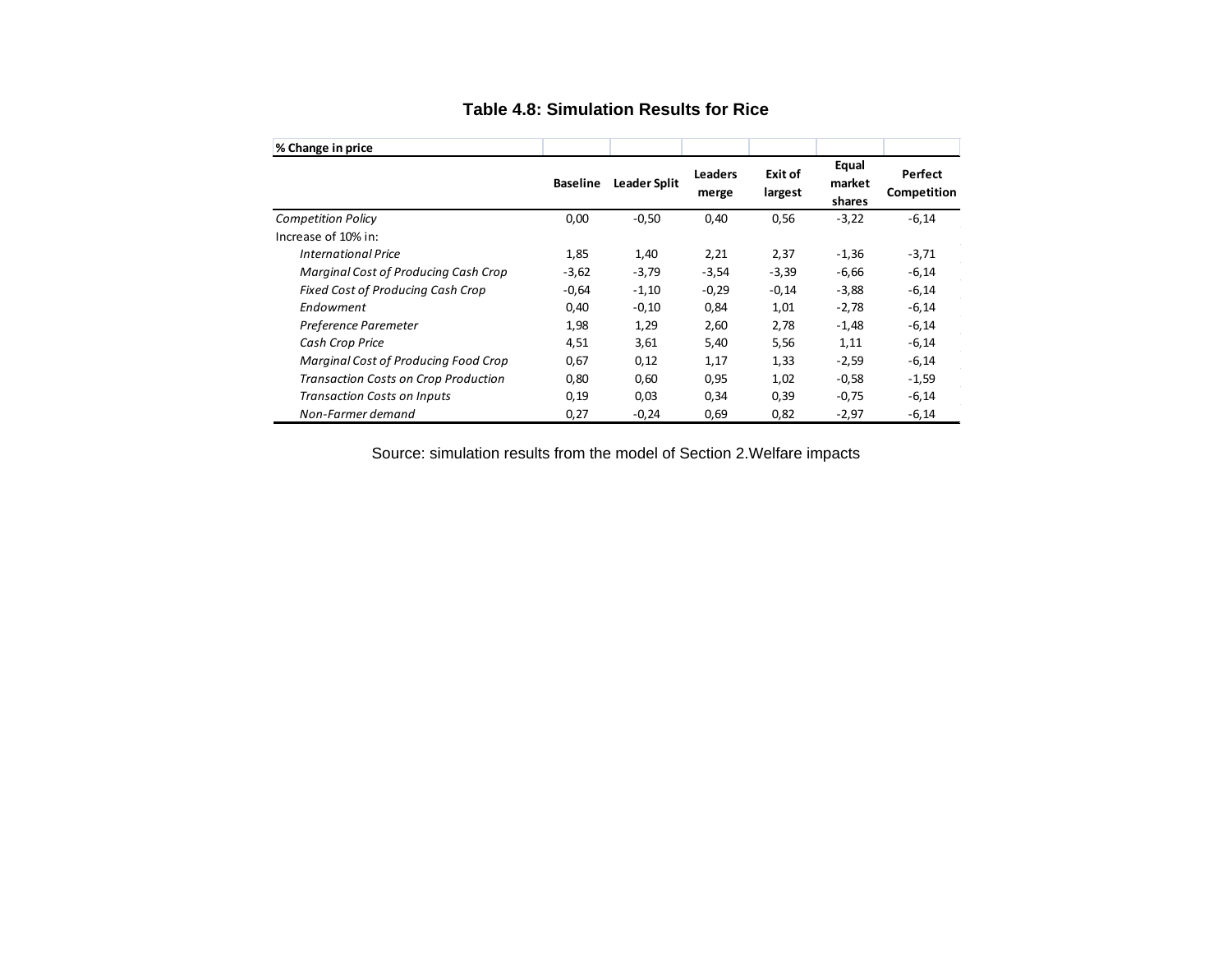We conclude the analysis for Ghana with an analysis of the poverty impacts resulting from the price simulations of the previous section. The analysis is done using the standard first order approximation analysis of Deaton (1989, 1997). This implies we can approximate the impact of a price change using income shares and budget shares as measures of exposure. The first order approximation works well if the price changes are small and if there are limited supply and consumption responses.

The welfare impacts of the price changes are reported in Tables 4.9 to 4.13 for the cases of cocoa, cassava, maize, poultry, and rice. We show the impacts of shocks to the market structure in the first row and to illustrate the role played by complementarities, we show results for a combination of shocks to market structure and international prices. We show average results for the total population, the poor, and the non-poor, and separate results for household that declare to be a producer of the crop under consideration.

Some regularities can be detected in the simulation results. Increased competition and complementary policies in cocoa show positive welfare impacts across households. The impacts are obviously larger for cocoa producers but are overall modest except for extreme cases such as moving to perfect competition. Competition among exporters in a cash export crop implies higher farm-gate prices and, consequently, higher farm income from cocoa production. Since cocoa is only produced and not consumed directly by the households, real farm income is in the end higher. For the food crops, the overall welfare effects are very small because the net benefit ratios are very small (income shares are compensated by expenditure shares of the same order of magnitude). The overall effect of more competition is not clear as household (in particular in rural areas) tend to be both producers and consumers of food staples.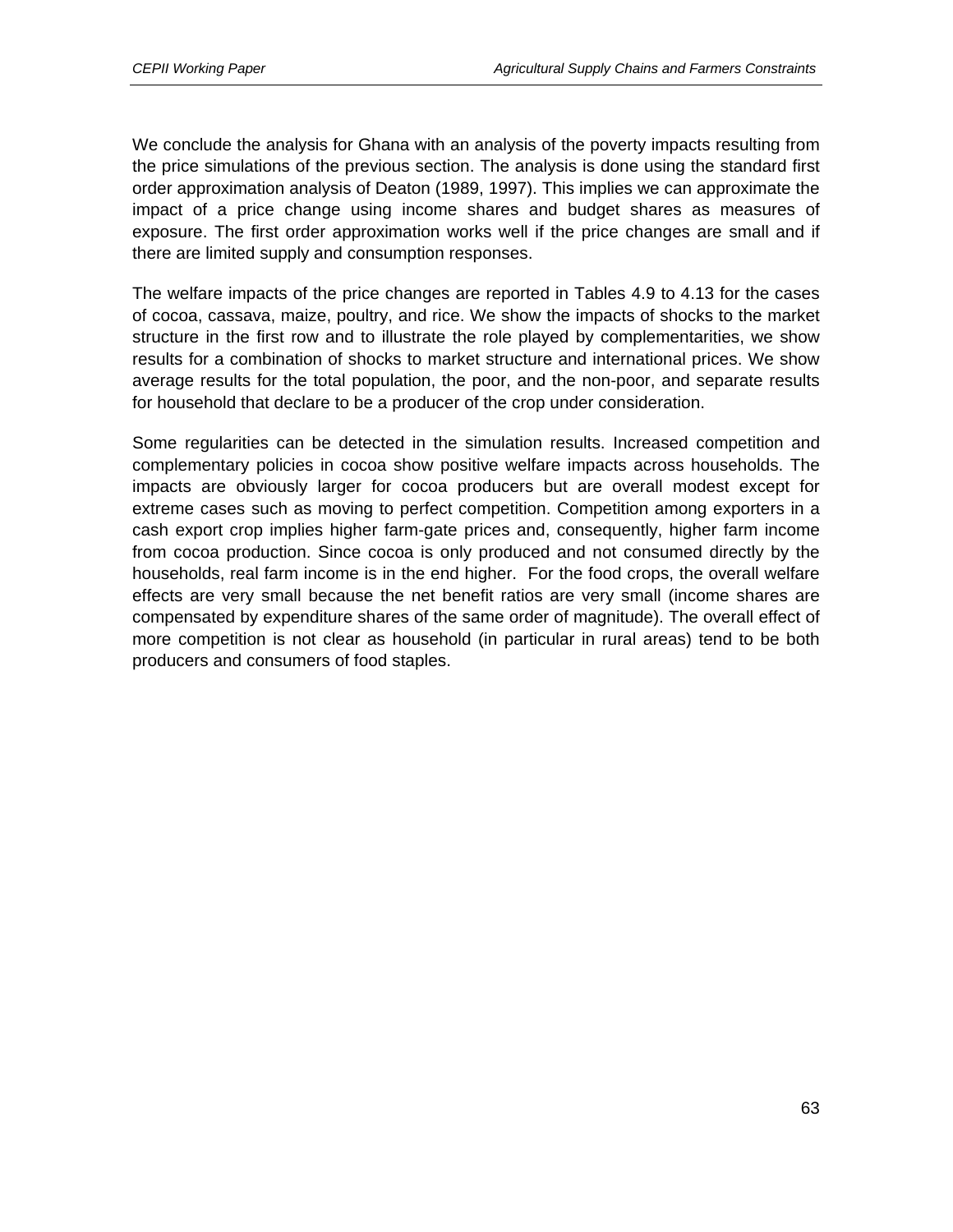| % Change in Household Welfare | <b>Baseline</b> | <b>Leader Split</b> | Leaders merge | <b>Exit of largest</b> | <b>Equal market</b><br>shares | Perfect<br>Competition |
|-------------------------------|-----------------|---------------------|---------------|------------------------|-------------------------------|------------------------|
| Total                         |                 |                     |               |                        |                               |                        |
| <b>Competition Policy</b>     | 0,00            | 0,07                | $-0.03$       | $-0.08$                | 0,58                          | 0,89                   |
| International Price           | 0,38            | 0,45                | 0,35          | 0,30                   | 0,97                          | 1,31                   |
| Poor                          |                 |                     |               |                        |                               |                        |
| <b>Competition Policy</b>     | 0,00            | 0,07                | $-0.03$       | $-0.08$                | 0,64                          | 0,97                   |
| International Price           | 0,42            | 0,50                | 0,38          | 0,33                   | 1,07                          | 1,44                   |
| Non Poor                      |                 |                     |               |                        |                               |                        |
| <b>Competition Policy</b>     | 0,00            | 0,06                | $-0.02$       | $-0,07$                | 0,50                          | 0.76                   |
| International Price           | 0,33            | 0,39                | 0,30          | 0,25                   | 0,83                          | 1,12                   |
| Producers                     |                 |                     |               |                        |                               |                        |
| <b>Competition Policy</b>     | 0,00            | 0,38                | $-0,16$       | $-0.45$                | 3,36                          | 5,12                   |
| <b>International Price</b>    | 2,20            | 2,61                | 2,01          | 1,71                   | 5,61                          | 7,56                   |

## **Table 4.9: Cocoa Price Changes and Household Welfare**

Note: first order impact on household welfare.

# **Table 4.10: Cassava Price Changes and Household Welfare**

| % Change in Household Welfare | <b>Baseline</b> | <b>Leader Split</b> | Leaders merge | <b>Exit of largest</b> | Equal market<br>shares | Perfect<br>Competition |
|-------------------------------|-----------------|---------------------|---------------|------------------------|------------------------|------------------------|
| Total                         |                 |                     |               |                        |                        |                        |
| <b>Competition Policy</b>     | 0,00            | $-0.01$             | 0,01          | 0,01                   | 0,00                   | $-0,28$                |
| International Price           | 0,28            | 0,28                | 0,29          | 0,29                   | 0,28                   | 0,10                   |
| Poor                          |                 |                     |               |                        |                        |                        |
| <b>Competition Policy</b>     | 0,00            | 0,00                | 0,01          | 0,01                   | 0,00                   | $-0,16$                |
| <b>International Price</b>    | 0,16            | 0,16                | 0,17          | 0,17                   | 0,16                   | 0,06                   |
| Non Poor                      |                 |                     |               |                        |                        |                        |
| <b>Competition Policy</b>     | 0,00            | $-0.01$             | 0,02          | 0,02                   | 0,00                   | $-0.46$                |
| <b>International Price</b>    | 0,46            | 0,45                | 0,47          | 0,47                   | 0,46                   | 0,16                   |
| Producers                     |                 |                     |               |                        |                        |                        |
| <b>Competition Policy</b>     | 0,00            | $-0.03$             | 0,04          | 0,04                   | 0,00                   | $-1,01$                |
| <b>International Price</b>    | 1,02            | 0,99                | 1,04          | 1,04                   | 1,02                   | 0,35                   |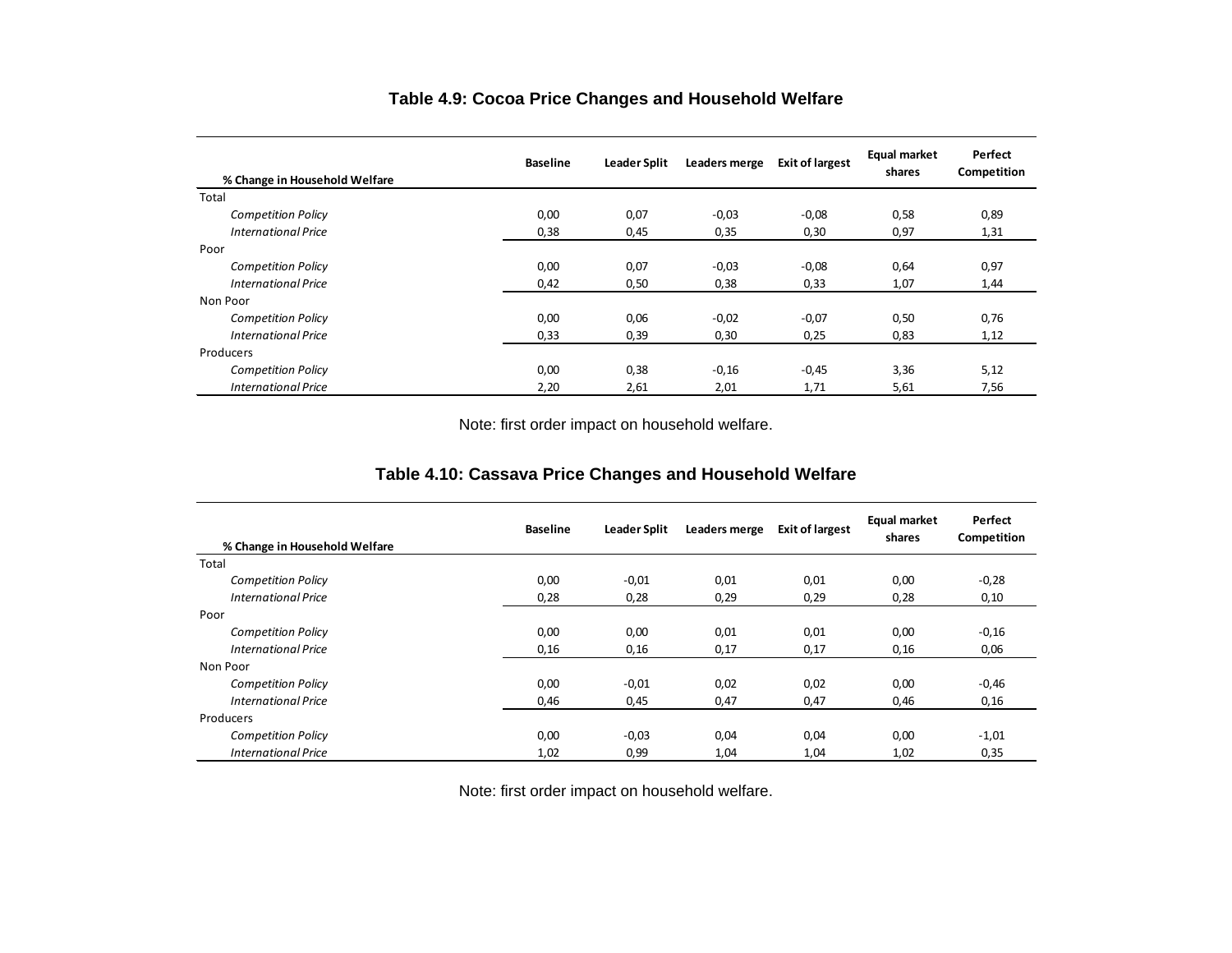| % Change in Household Welfare | <b>Baseline</b> | <b>Leader Split</b> | Leaders merge | <b>Exit of largest</b> | Equal market<br>shares | Perfect<br>Competition |
|-------------------------------|-----------------|---------------------|---------------|------------------------|------------------------|------------------------|
| Total                         |                 |                     |               |                        |                        |                        |
| <b>Competition Policy</b>     | 0,00            | 0,00                | 0,00          | 0,00                   | 0,00                   | $-0,07$                |
| International Price           | 0,11            | 0,11                | 0,11          | 0,11                   | 0,11                   | 0,05                   |
| Poor                          |                 |                     |               |                        |                        |                        |
| <b>Competition Policy</b>     | 0,00            | $-0.01$             | 0,01          | 0,01                   | 0,00                   | $-0,12$                |
| International Price           | 0,19            | 0,18                | 0,19          | 0,19                   | 0,19                   | 0,09                   |
| Non Poor                      |                 |                     |               |                        |                        |                        |
| <b>Competition Policy</b>     | 0,00            | 0,00                | 0,00          | 0,00                   | 0,00                   | 0,00                   |
| International Price           | 0,00            | 0,00                | 0,00          | 0,00                   | 0,00                   | 0,00                   |
| Producers                     |                 |                     |               |                        |                        |                        |
| <b>Competition Policy</b>     | 0,00            | $-0.01$             | 0,01          | 0,01                   | 0,00                   | $-0.13$                |
| <b>International Price</b>    | 0,21            | 0,20                | 0,21          | 0,21                   | 0,21                   | 0,10                   |

## **Table 4.11: Maize Price Changes and Household Welfare**

Note: first order impact on household welfare.

# **Table 4.12: Poultry Price Changes and Household Welfare**

| % Change in Household Welfare | <b>Baseline</b> | <b>Leader Split</b> | Leaders merge | <b>Exit of largest</b> | Equal market<br>shares | Perfect<br>Competition |
|-------------------------------|-----------------|---------------------|---------------|------------------------|------------------------|------------------------|
| Total                         |                 |                     |               |                        |                        |                        |
| <b>Competition Policy</b>     | 0,00            | 0,00                | 0,00          | 0,00                   | 0,01                   | 0,02                   |
| International Price           | $-0.03$         | $-0.03$             | $-0.03$       | $-0.03$                | $-0.02$                | $-0,02$                |
| Poor                          |                 |                     |               |                        |                        |                        |
| <b>Competition Policy</b>     | 0,00            | 0,00                | 0,00          | $-0.01$                | 0,01                   | 0,03                   |
| <b>International Price</b>    | $-0.04$         | $-0.04$             | $-0.04$       | $-0.04$                | $-0.03$                | $-0,03$                |
| Non Poor                      |                 |                     |               |                        |                        |                        |
| <b>Competition Policy</b>     | 0,00            | 0,00                | 0.00          | 0.00                   | 0.00                   | 0,01                   |
| International Price           | $-0.01$         | $-0.01$             | $-0.01$       | $-0,01$                | $-0,01$                | $-0,01$                |
| Producers                     |                 |                     |               |                        |                        |                        |
| <b>Competition Policy</b>     | 0,00            | 0,00                | 0,00          | 0,01                   | $-0.01$                | $-0.03$                |
| <b>International Price</b>    | 0,04            | 0,04                | 0,04          | 0,05                   | 0,03                   | 0,03                   |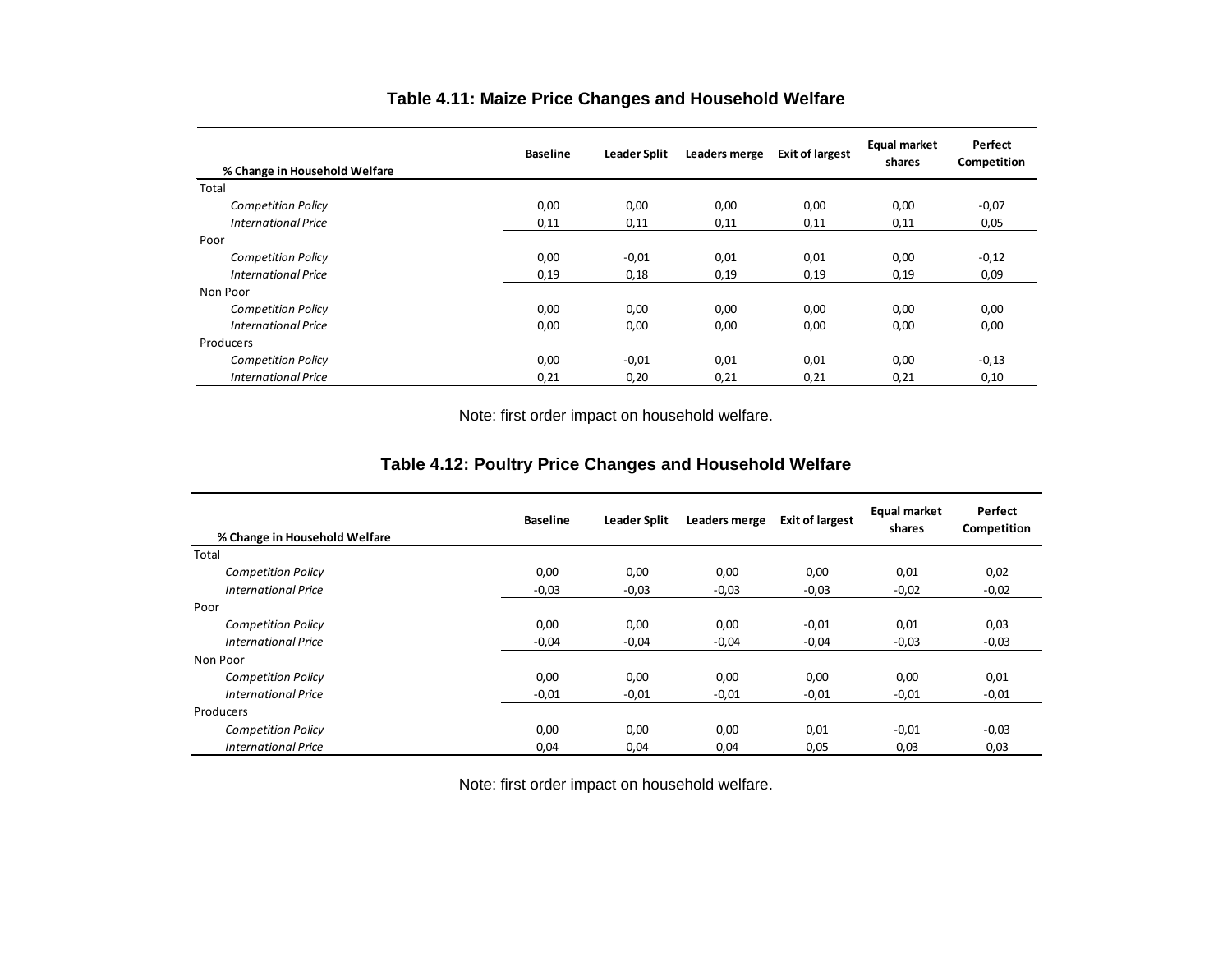| % Change in Household Welfare | <b>Baseline</b> |         | Leader Split Leaders merge | <b>Exit of largest</b> | <b>Equal market</b><br>shares | Perfect<br>Competition |
|-------------------------------|-----------------|---------|----------------------------|------------------------|-------------------------------|------------------------|
| Total                         |                 |         |                            |                        |                               |                        |
| <b>Competition Policy</b>     | 0,00            | 0,00    | 0,00                       | 0,00                   | $-0.01$                       | $-0.01$                |
| International Price           | 0,00            | 0,00    | 0,00                       | 0,00                   | 0,00                          | $-0,01$                |
| Poor                          |                 |         |                            |                        |                               |                        |
| <b>Competition Policy</b>     | 0,00            | 0.01    | $-0.01$                    | $-0.01$                | 0,06                          | 0,11                   |
| International Price           | $-0.03$         | $-0.02$ | $-0.04$                    | $-0.04$                | 0,02                          | 0,06                   |
| Non Poor                      |                 |         |                            |                        |                               |                        |
| <b>Competition Policy</b>     | 0,00            | $-0.01$ | 0,01                       | 0,02                   | $-0,10$                       | $-0,18$                |
| International Price           | 0,06            | 0,04    | 0,07                       | 0,07                   | $-0.04$                       | $-0,11$                |
| Producers                     |                 |         |                            |                        |                               |                        |
| <b>Competition Policy</b>     | 0,00            | $-0.03$ | 0,02                       | 0,03                   | $-0.18$                       | $-0.35$                |
| International Price           | 0,10            | 0,08    | 0,12                       | 0,13                   | $-0.08$                       | $-0,21$                |

# **Table 4.13: Rice Price Changes and Household Welfare**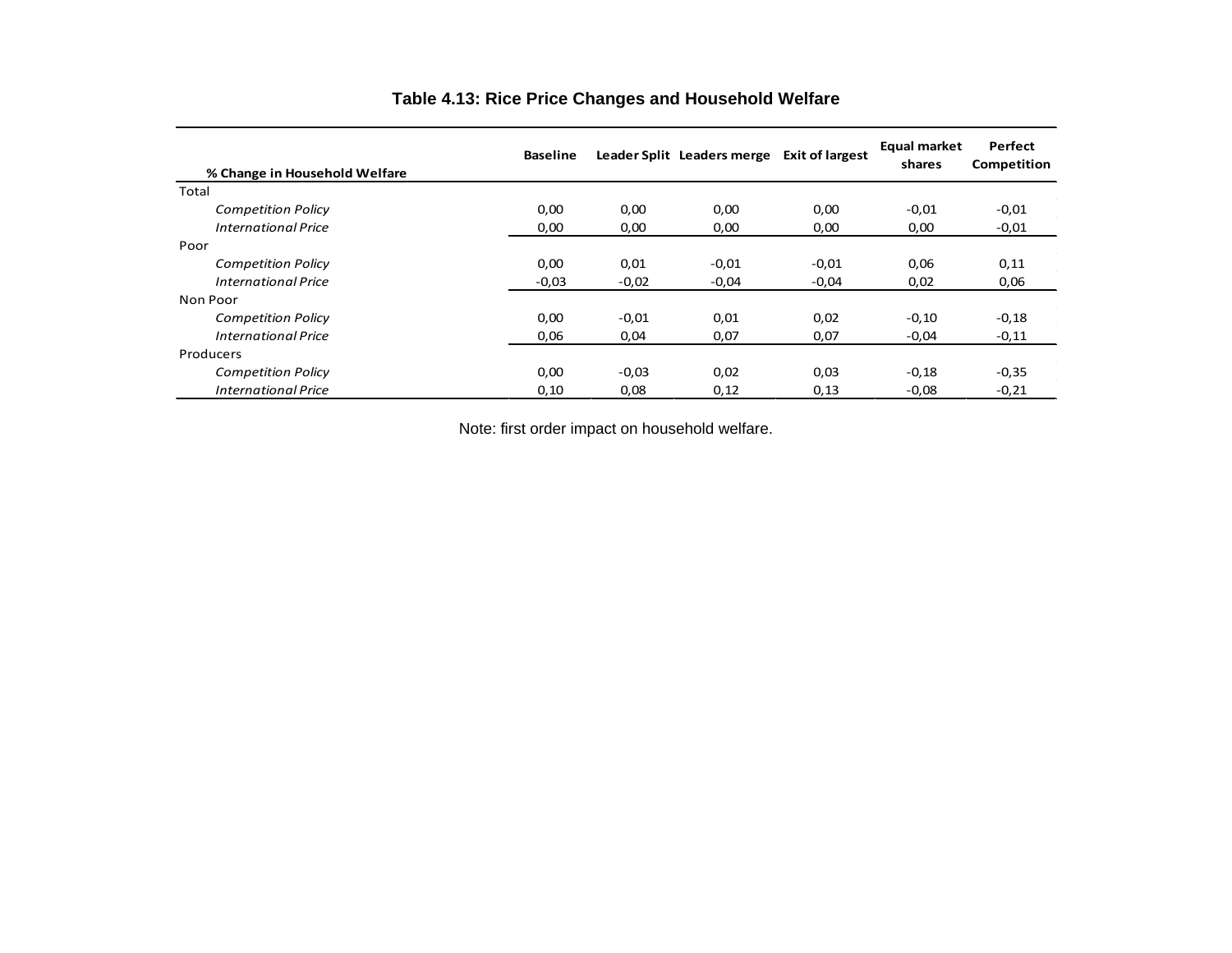## **5. Welfare effects of domestic market structure and household constraints: The case of Nigeria**

## **5.1. The Household Survey Data**

The household data in the analysis comes from the 2003-2004 "Nigeria Living Standards Survey". This survey is a stratified clustered survey with a sample size that allows representative statistics at state level; although the design sample size was somewhat larger, there are usable data on 19,158 households. The NLSS 2004 survey reveals that poverty in Nigeria is largely a rural phenomenon. There is a 20 percentage point gap between the poverty incidence of the urban and rural households. While 43 percent of urban households are poor, 63.8 percent of the rural households are poor. Further investigation of the poverty profile in the rural area reveals that about 44.4 percent cannot meet the food expenditure requirements while 19.38 percent of the households, although could meet the food expenditure requirements are unable to meet the minimum expenditure to cover other basic needs. The survey also shows that children constitute about half the population of Nigeria and female headed households are 15.9 percent of the total. Self-employed people are 47.04 percent of the sample, family workers 33.55 percent, and wage earners 16.2 percent. Almost half the people in the sample work in agriculture (48.9 percent).

The distribution of income in Nigeria is displayer in Figure 5.1 for the national level and for urban and rural regions separately. The density for urban areas lies to the right of the density for rural areas as on average they enjoy a higher level of expenditure per capita than the rural households.

Important determinants of living conditions of households and their members will be the economic activities in which they are engaged and the returns they are able to reap there from. For many households in Nigeria, especially in the rural areas, agriculture is the main activity, and previous and current analysis of poverty has shown that poverty is disproportionately concentrated among households whose primary livelihood lie in agricultural activities. For that reason we use household survey data to discuss the importance of agriculture and food both as a source of income and as expenditure for the households in Nigeria. In Table 5.1, we report consumption patterns for urban and rural households in Nigeria. The share of auto-consumption is much larger in rural areas than in urban areas but the auto-consumption shares are lower than we observe in other Sub-Saharan African countries. For urban households, 86 percent of their expenditure is cash spending. For rural households, cash expenditures account for 71.8 percent of the total budget, while home-produced expenditures account for the remaining 28.2 percent. Since we are interested in food consumption, we can take a close look at aggregate food expenditure. The incidence of food expenditures in the budget is very large. In fact, accordingly to the survey, 72.9 percent of the average Nigerian household budget is spent on food. This share is slightly larger for rural households (74.4 percent) than for urban households (70.9 percent). This observation fits with the idea that urban people are richer,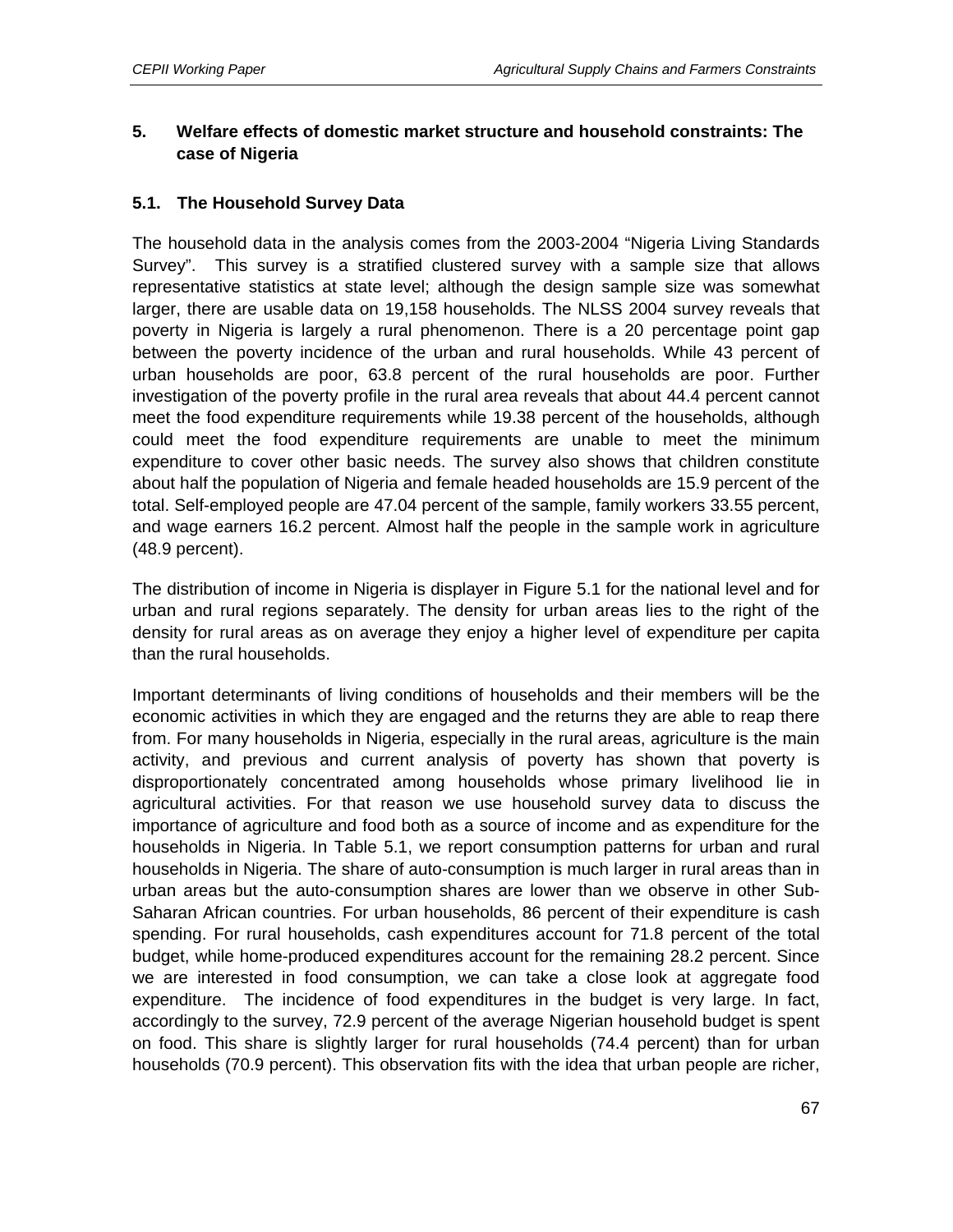who thus spend more on other goods and services than on food. Among food item, the most significant crops in consumption are rice, yam, livestock, and millet. On average, rice represents 6.8 percent of Nigerian household expenditure while yam accounts for 5.9 percent, millet for 5.7 percent, and livestock 5.2 percent. The pattern of expenditures on food in urban and rural areas is similar except for some cereals like wheat (predominantly urban) and sorghum (with higher incidence in rural areas).



**Figure 5.1: The Distribution of Income Density of (log) per capita household expenditure**

Source: Nigeria Living Standards Survey (2003).

In Table 5.2, we show different sources of income for urban and rural households in Nigeria. As anticipated, urban households have larger shares of cash income (90 percent), because a significant part of their income comes from wages and enterprises (often self employment in the informal sector). In contrast, rural cash income represents 58.7 percent of total income of which almost 60 percent is associated with agricultural income. Looking at agriculture income, sorghum, millet, maize, and cassava are the most important source of income in rural areas, followed by yam and livestock. Rice and wheat that were important in consumption are less so as a source of income as there two crops are heavily imported.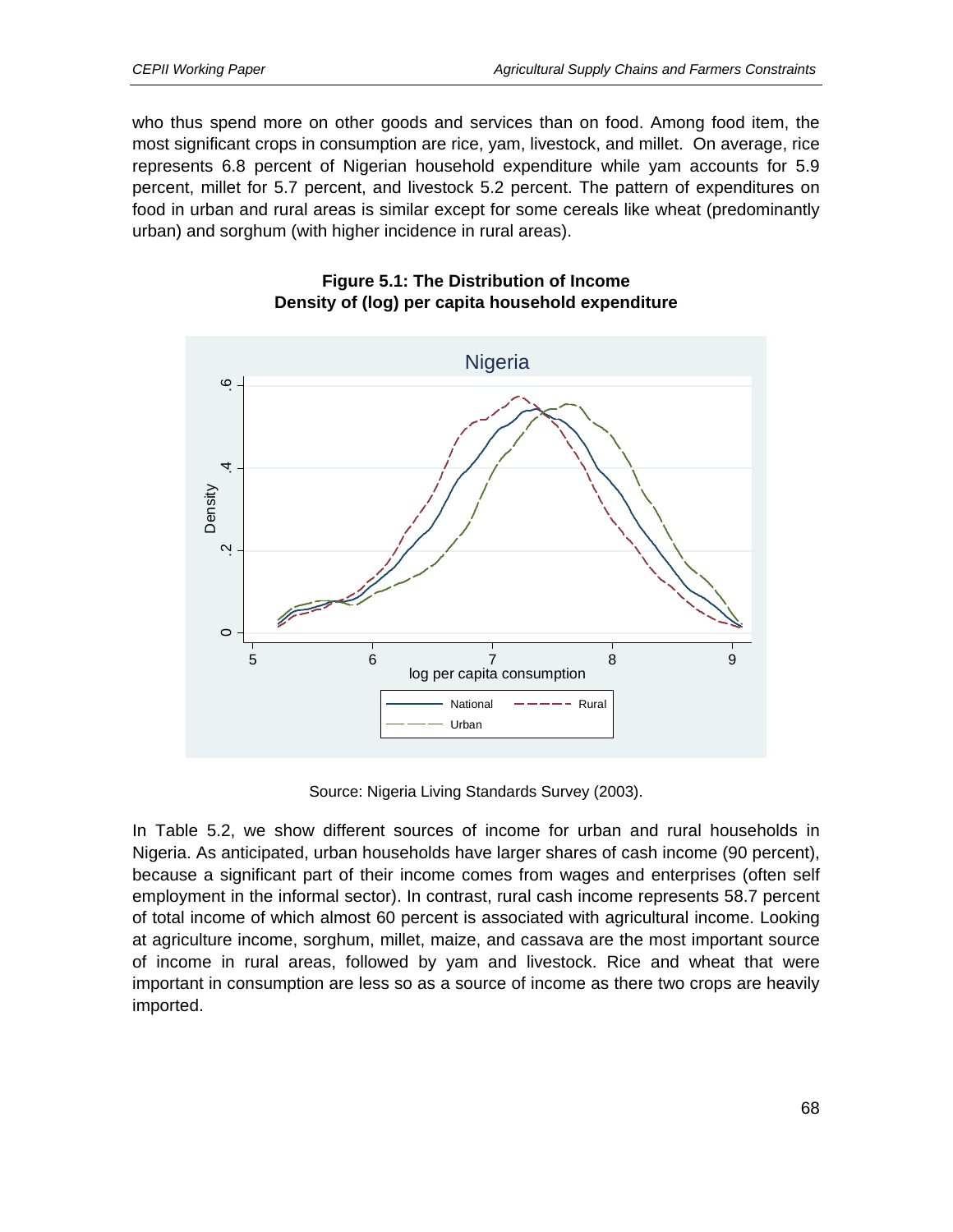| <b>Nigeria</b>                      | <b>Total</b> | <b>Rural</b> | Urban |
|-------------------------------------|--------------|--------------|-------|
| <b>Total consumption per capita</b> | 100,0        | 100,0        | 100,0 |
| <b>Expenditures</b>                 | 78,0         | 71,8         | 86,0  |
| Food                                | 50,9         | 46,2         | 56,9  |
| Manufactures                        | 17,8         | 17,6         | 18,0  |
| <b>Services</b>                     | 8,9          | 7,8          | 10,2  |
| <b>Others</b>                       | 0,4          | 0,1          | 0,8   |
| <b>Auto-consumption</b>             | 22,0         | 28,2         | 14,0  |
| Auto-consumption food               | 22,0         | 28,2         | 14,0  |
| Auto-consumption others             | 0,0          | 0,0          | 0,0   |
| <b>Total Food consumption</b>       | 72,9         | 74,4         | 70,9  |
| Total crops                         | 37,5         | 37,6         | 37,3  |
| Maize                               | 3,5          | 3,5          | 3,4   |
| <b>Rice</b>                         | 6,8          | 6,3          | 7,5   |
| Poultry                             | 0,6          | 0,7          | 0,4   |
| Livestock                           | 5,2          | 5,2          | 5,3   |
| Wheat                               | 3,0          | 1,9          | 4,5   |
| Cassava                             | 1,9          | 2,6          | 1,0   |
| Sorghum                             | 3,4          | 5,0          | 1,3   |
| Millet                              | 5,7          | 5,5          | 6,0   |
| Cowpea                              | 1,5          | 1,3          | 1,7   |
| Yam                                 | 5,9          | 5,6          | 6,2   |

# **Table 5.1: Budget Shares**

Source: Nigeria Living Standards Survey (2003).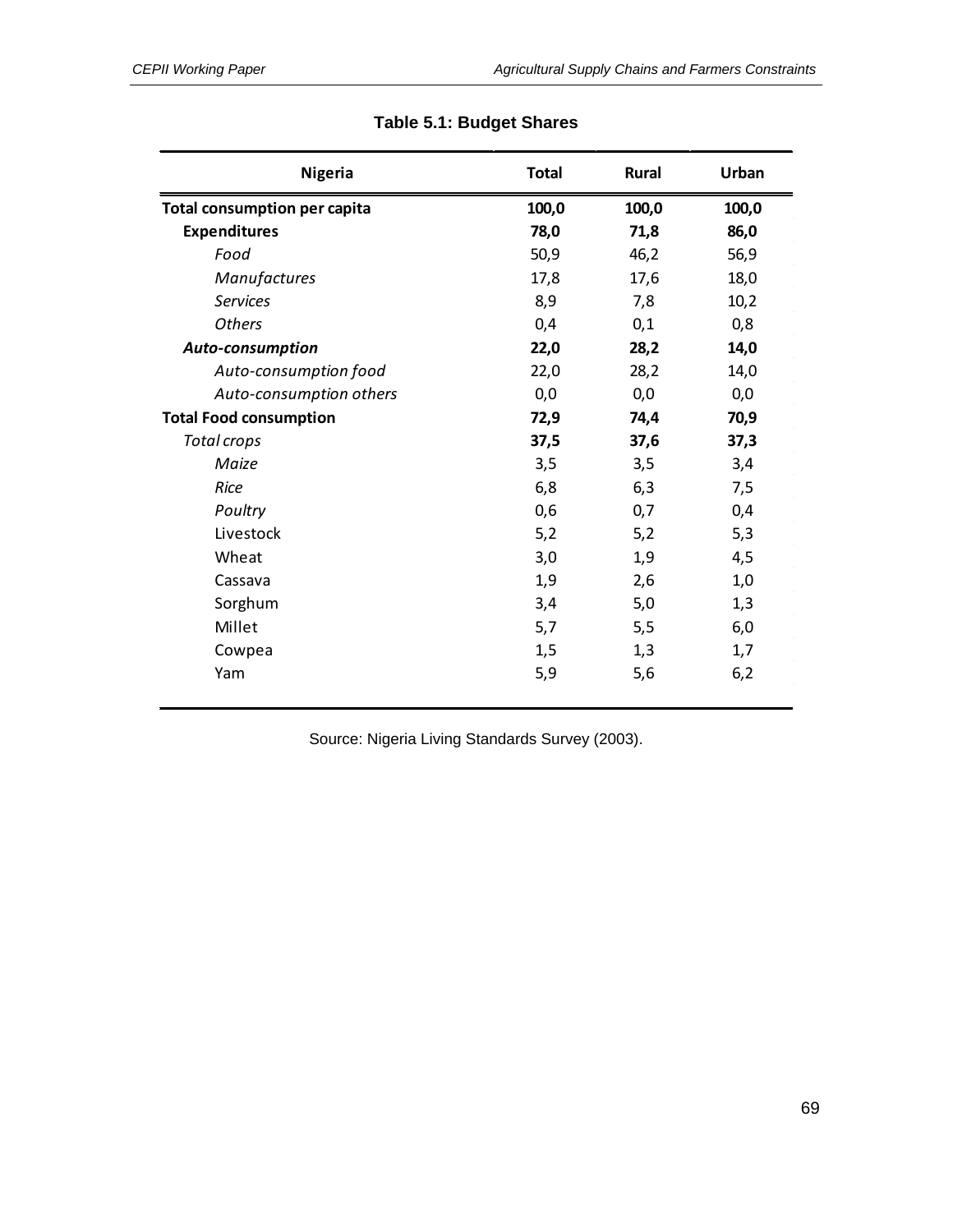| <b>Nigeria</b>                  | <b>Total</b> | <b>Rural</b> | Urban |
|---------------------------------|--------------|--------------|-------|
| Total Income per capita         | 100,0        | 100,0        | 100,0 |
| <b>Incomes</b>                  | 72,1         | 58,7         | 90,0  |
| Food (agriculture)              | 24,4         | 34,3         | 11,2  |
| Wage                            | 19,0         | 9,2          | 32,2  |
| Enterprises                     | 24,0         | 11,0         | 41,4  |
| <b>Transfers</b>                | 4,6          | 4,2          | 5,2   |
| Auto-consumption                | 27,9         | 41,3         | 10,0  |
| Auto-consumption food           | 27,9         | 41,3         | 10,0  |
| Auto-consumption others         | 0,0          | 0,0          | 0,0   |
| <b>Total Food income and AC</b> | 52,3         | 75,6         | 21,2  |
| <b>Total crops</b>              | 30,5         | 45,9         | 9,9   |
| Maize                           | 4,8          | 7,0          | 1,8   |
| <b>Rice</b>                     | 2,1          | 3,3          | 0,6   |
| Poultry                         | 0,9          | 1,3          | 0,4   |
| Livestock                       | 2,9          | 4,5          | 0,8   |
| Wheat                           | 0,1          | 0,1          | 0,1   |
| Cassava                         | 4,3          | 6,5          | 1,4   |
| Sorghum                         | 6,3          | 9,8          | 1,5   |
| Millet                          | 5,8          | 8,5          | 2,2   |
| Cowpea                          | 0,2          | 0,2          | 0,2   |
| Yam                             | 3,1          | 4,6          | 1,1   |

## **Table 5.2: Income Shares**

Source: Nigeria Living Standards Survey (2003).

We are interested in the poverty and distributional impact of changes in agricultural prices and therefore we need to describe the patterns of expenditure and income sources related to agriculture across the income distribution. In Figures 5.2 and 5.3 we plot estimates of non-parametric regressions of food budget share and income food shares on the logarithm of per capita expenditure of the households for the national sample and for households in rural and urban areas separately. The food budget share profile slopes steeply downward for poor urban household, then it smoothly declines for the urban household in the middle and upper part of the distribution. On the other hand, the share spent on food by rural households' declines moderately with the level of per capita expenditure. At the bottom of the distribution, urban households allocate more than 95 percent of their budget to food, while rural households spend around 85 percent. This clearly shows that extreme poverty and food safety is a concern for the Nigerian households in the bottom of the distribution. For households in the middle of the income distribution; the proportion of food expenditures is larger for rural than urban households and this gap increases with the level of livelihood in Nigeria. The richest urban households spend less than 50 percent of their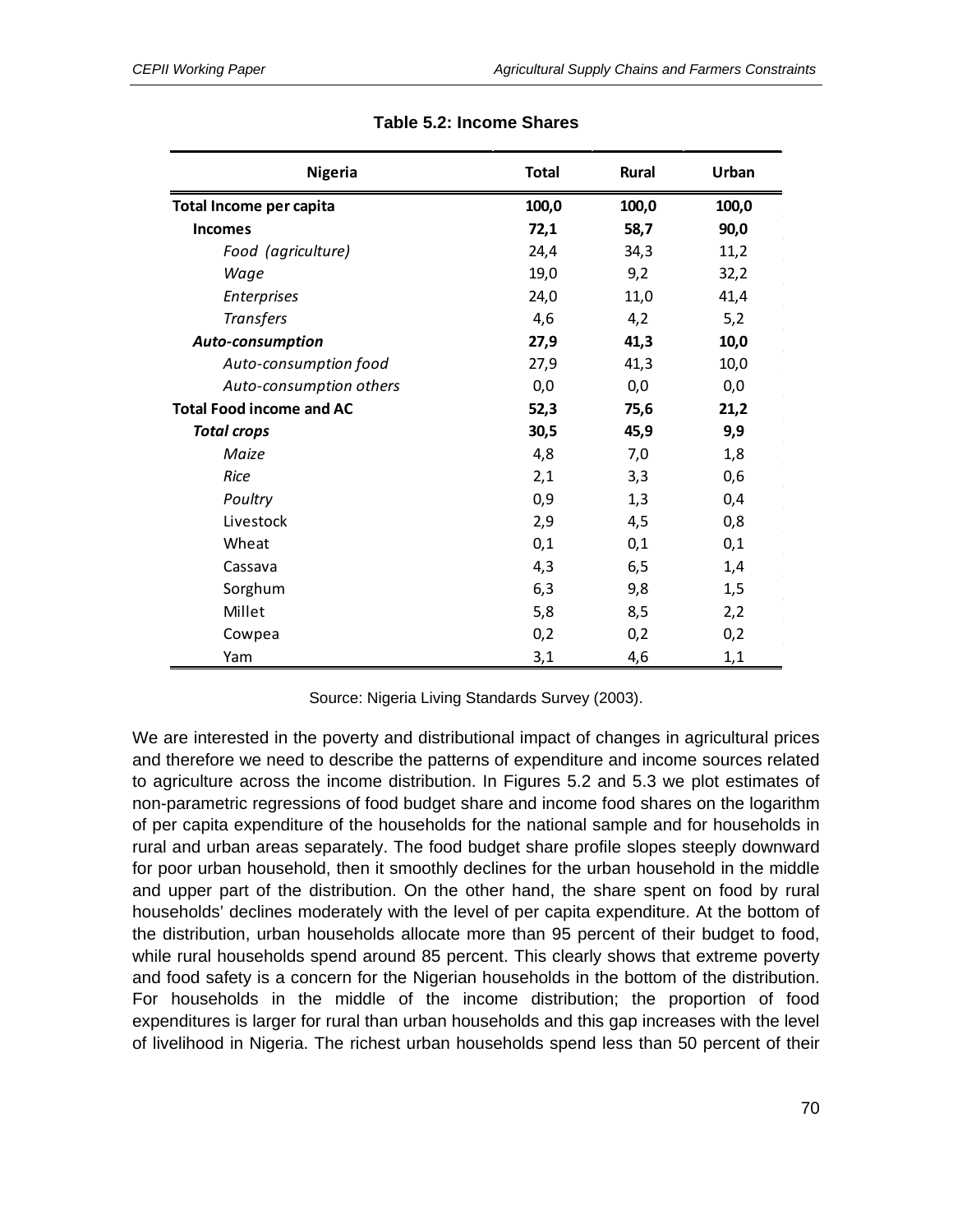budget on food, while their rural counterparts spend close to two third of their budget on food.



**Figure 5.2: Total Food Budget Share across the Income Distribution**

Source: Nigeria Living Standards Survey (2003).

Figure 5.3 shows the shares of food production in total income on the logarithm of household per capita expenditure. The income share of rural agricultural production is always greater than the urban share but the difference decreases for the upper section of the distribution where urban households get on average 60 percent of their income from agriculture against slightly more than 70 percent of the richest rural households. For rural households, the incidence of agriculture on total income oscillates between 82 and 60 percent, with the largest incidence observed for low and middle income rural households. From this figures, we can find the same pattern we found in Ghana for the likely welfare effect of a price change in agricultural commodities, price declines will improve welfare conditions relatively more for poor people in urban areas than those in rural areas. In rural the price change of food staples may have an ambiguous effect as agricultural products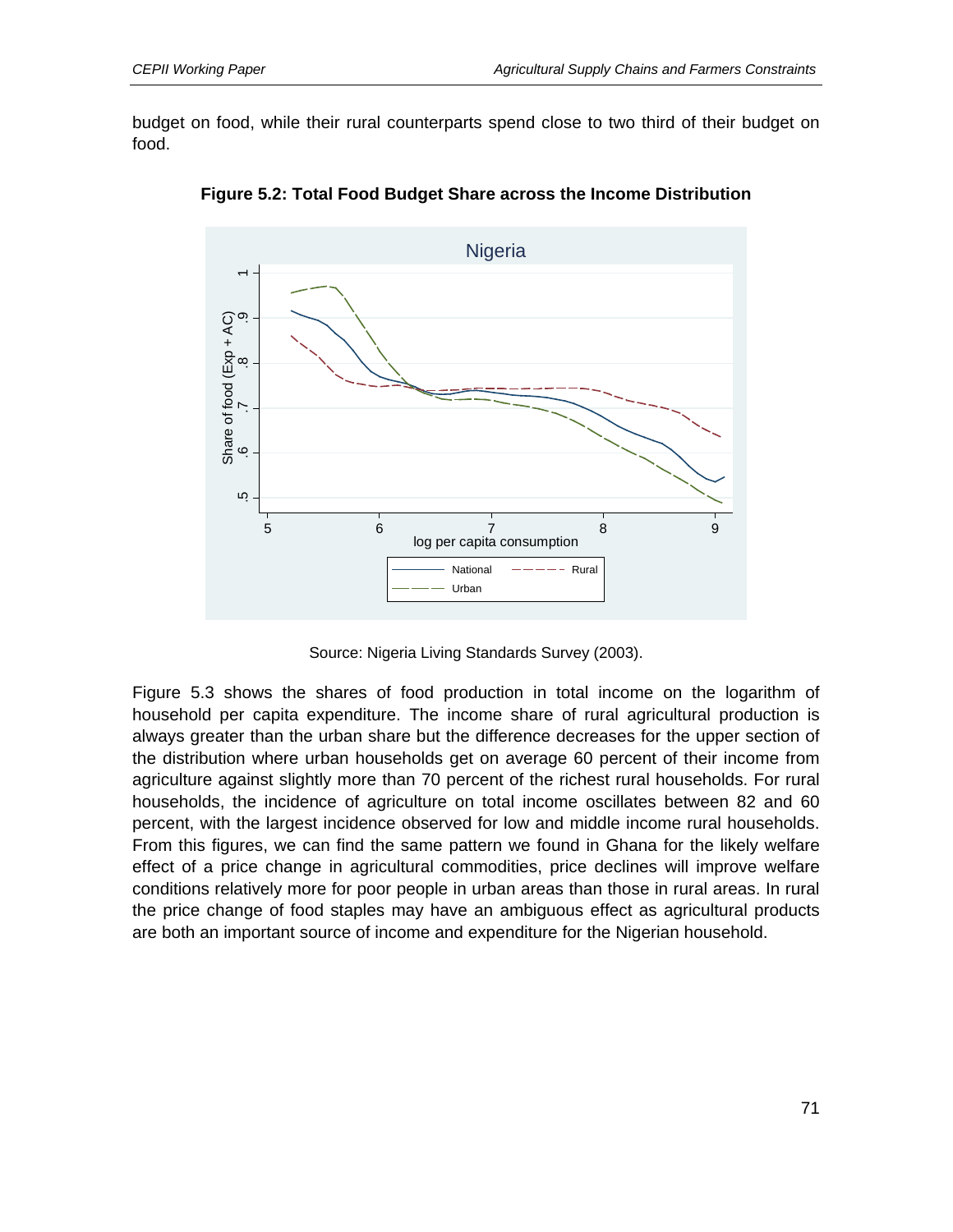

**Figure 5.3: Total Food Income Share across the Income Distribution**

Source: Nigeria Living Standards Survey (2003).

We now reproduce the same analysis for three of the individual crops in the study, namely millet, rice, and sorghum. Figure 5.4 and 5.5 show the non parametric regression of millet budget and income shares with respect to log per capita income for household in Nigeria. The shape and levels in the two graphs are similar, suggesting a non negible autoconsumption component for millet. For household in the bottom of the distribution, the budget and income shares of millet are larger for urban than for rural households. However, these shares declines abruptly with the level of income for urban households, while it does less so for rural households. The richest households both in rural and urban areas seem to not consume millet. In rural areas while the richest households do not produce millet, those in the middle of the distribution get on average 10 percent of their income from millet, and the poorest one 20 percent.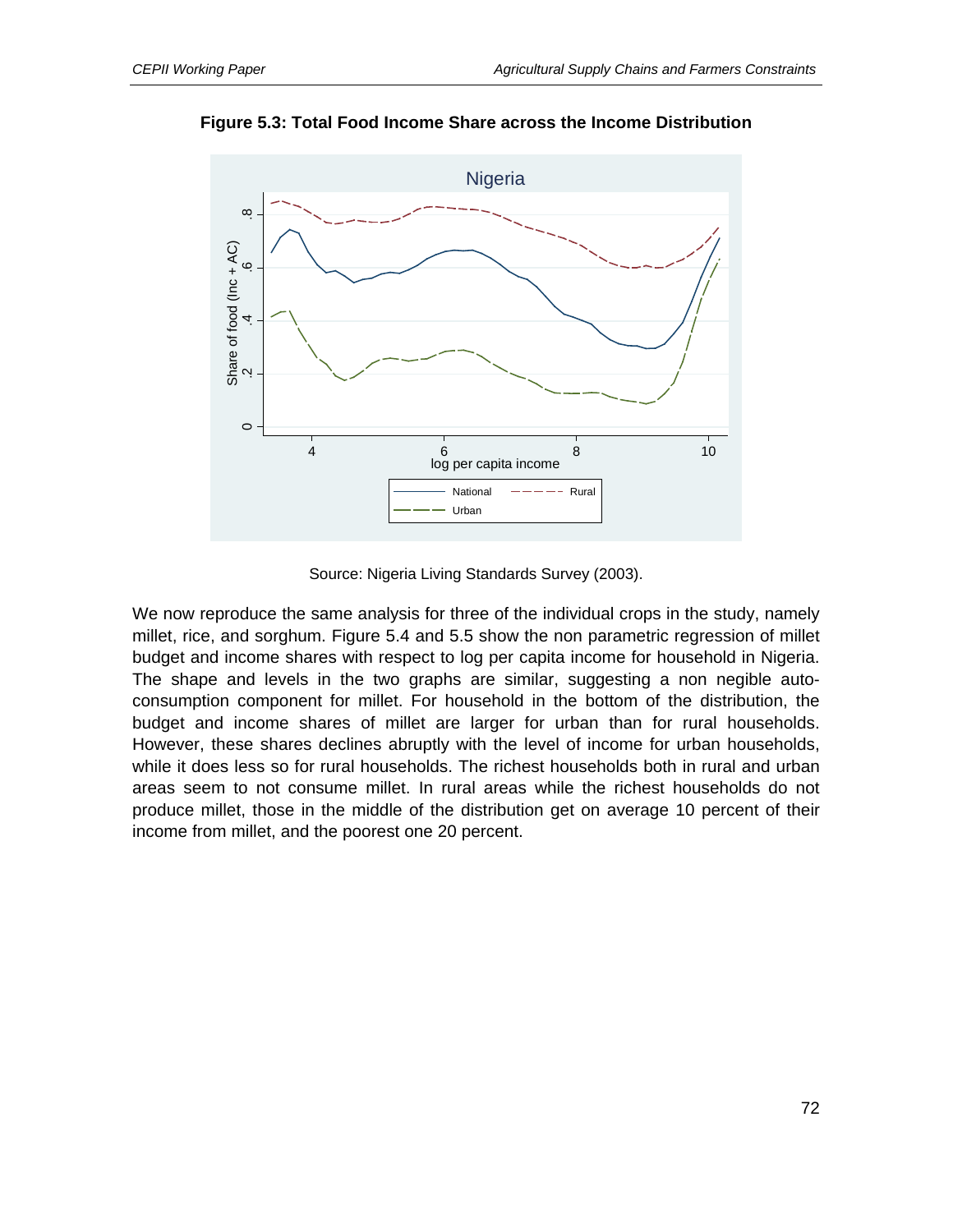

**Figure 5.4: Millet Budget Share across the Income Distribution**

Source: Nigeria Living Standards Survey (2003).



**Figure 5.5: Millet Income Share across the Income Distribution**

Source: Nigeria Living Standards Survey (2003).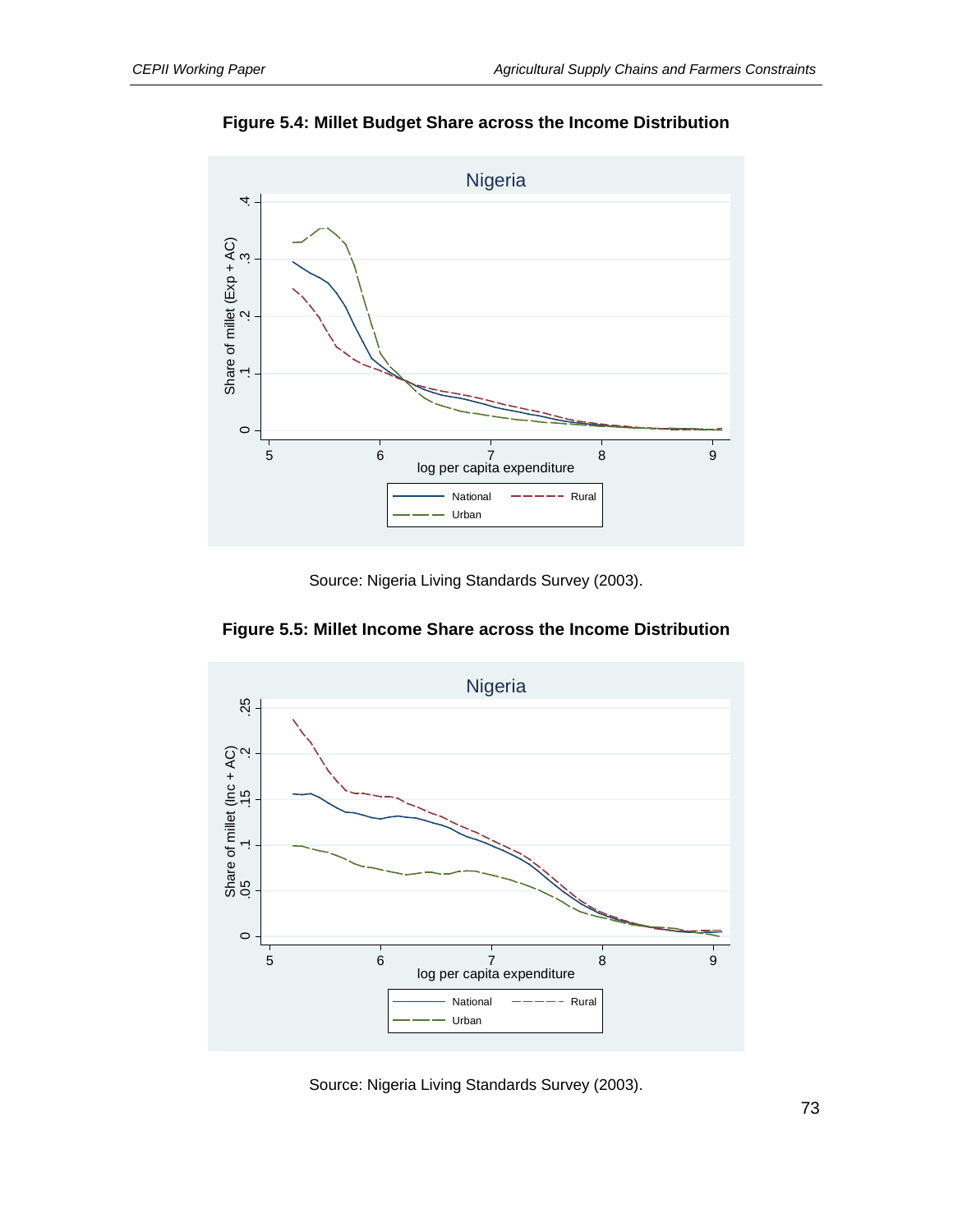Figures 5.6 and 5.7 show the non parametric regression of rice budget and income shares with the level of livelihood in Nigeria. Rice is widely consumed in Nigeria, in particular by households in the middle and upper part of the income distribution. While local rice production is important and supported by the government, it often does not satisfy local demand. There is also a demand for premium rice that is satisfied by imports. Except for the poorest households, the incidence of rice on households' budget is larger for urban than rural households. The poorest urban households do not consume much rice (close to 0 percent of their budget is spent on rice), but the incidence of rice increases with the level of livelihood to above 8 percent of the total budget. In rural areas, the incidence of rice in the budget also increases with the level of income from around 2 percent to 7 percent for those in the middle of the distribution and 6 percent for those in the upper part. Households in urban areas have a larger share of their income coming from rice, except for the poorest household where the opposite is true. For rural household the importance of rice as a source of income first smoothly increases from 2 percent with the level of livelihood reaching 4 percent on average for households in the middle of the distribution and later decreases to below 2 percent. Smaller shares are generally reported in urban areas.



**Figure 5.6: Rice Budget Share across the Income Distribution**

Source: Nigeria Living Standards Survey (2003).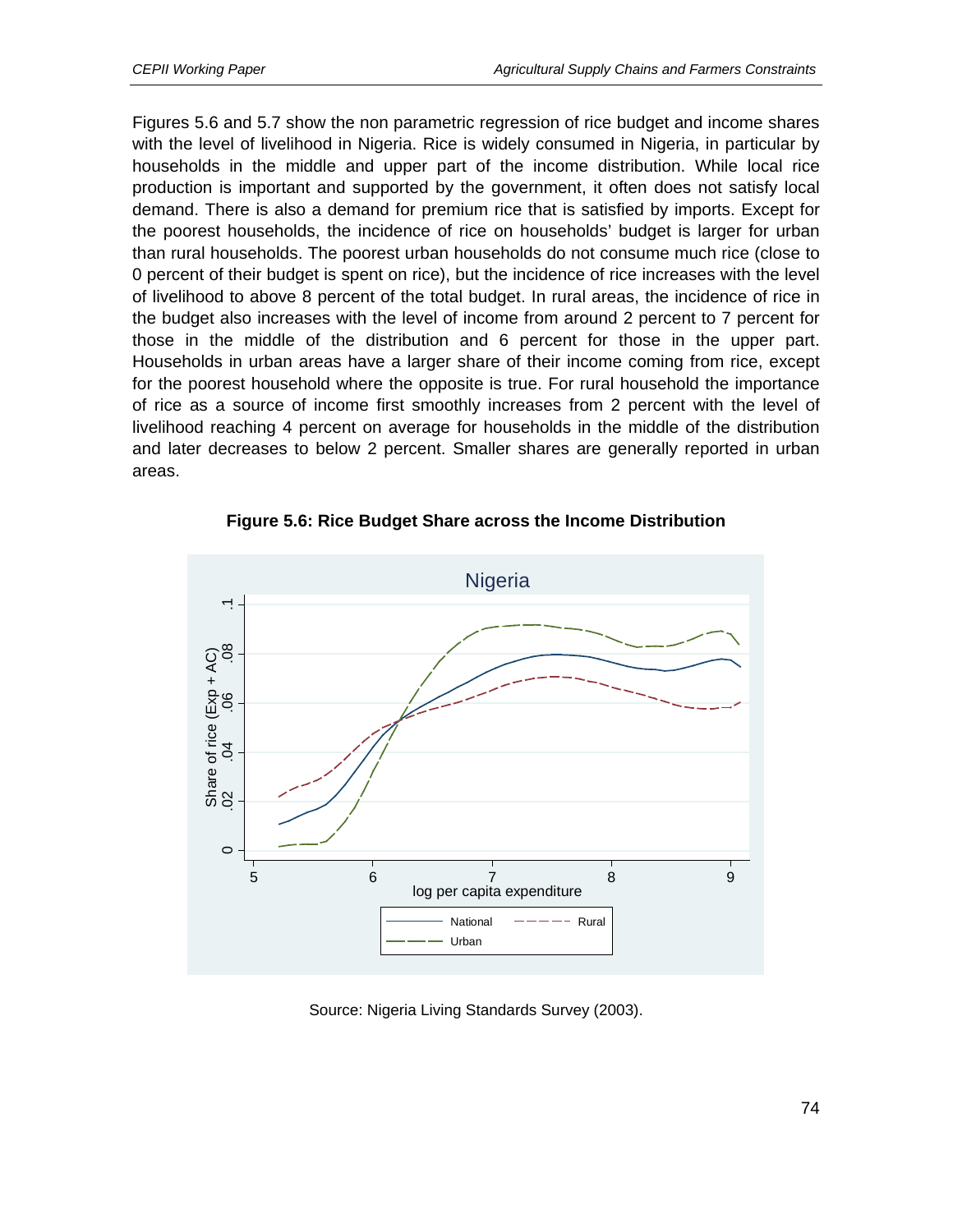

**Figure 5.7: Rice Income Share across the Income Distribution**

Source: Nigeria Living Standards Survey (2003).

Finally, we analyze the relationship between sorghum consumption and income shares with the level of livelihood. As we showed before, sorghum in Nigeria is an important source of income, in particular in rural areas, but it is less important as a consumption crop. This is reflected in Figure 5.8 and 5.9 below where the level of income shares is higher than those of the budget shares. Both figures show a similar dynamics, sorghum is more important in rural than in urban areas both in consumption and income and its incidence first increases with income and later declines.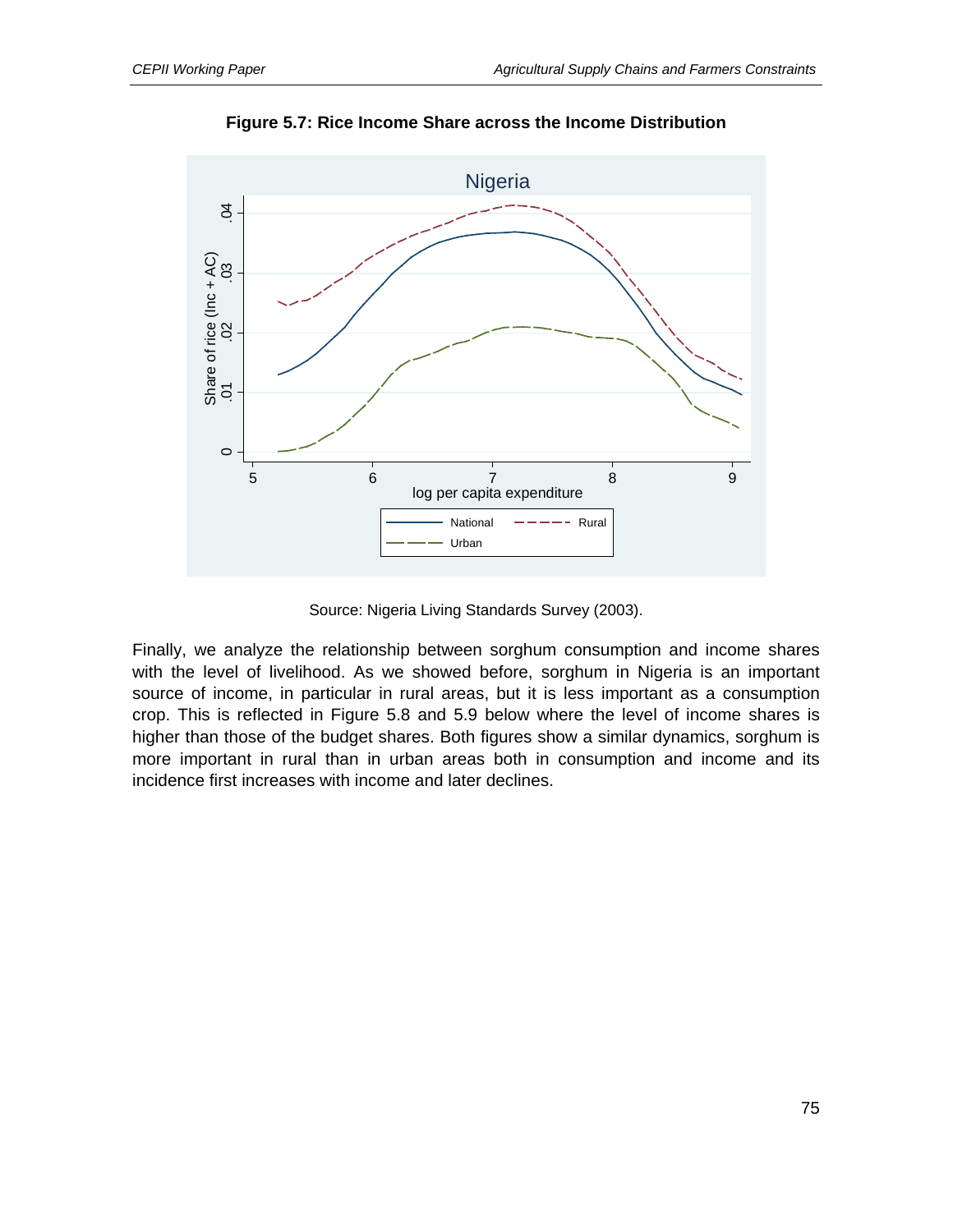

**Figure 5.8: Sorghum Budget Share across the Income Distribution**

Source: Nigeria Living Standards Survey (2003).



**Figure 5.9: Sorghum Income Share across the Income Distribution**

Source: Nigeria Living Standards Survey (2003).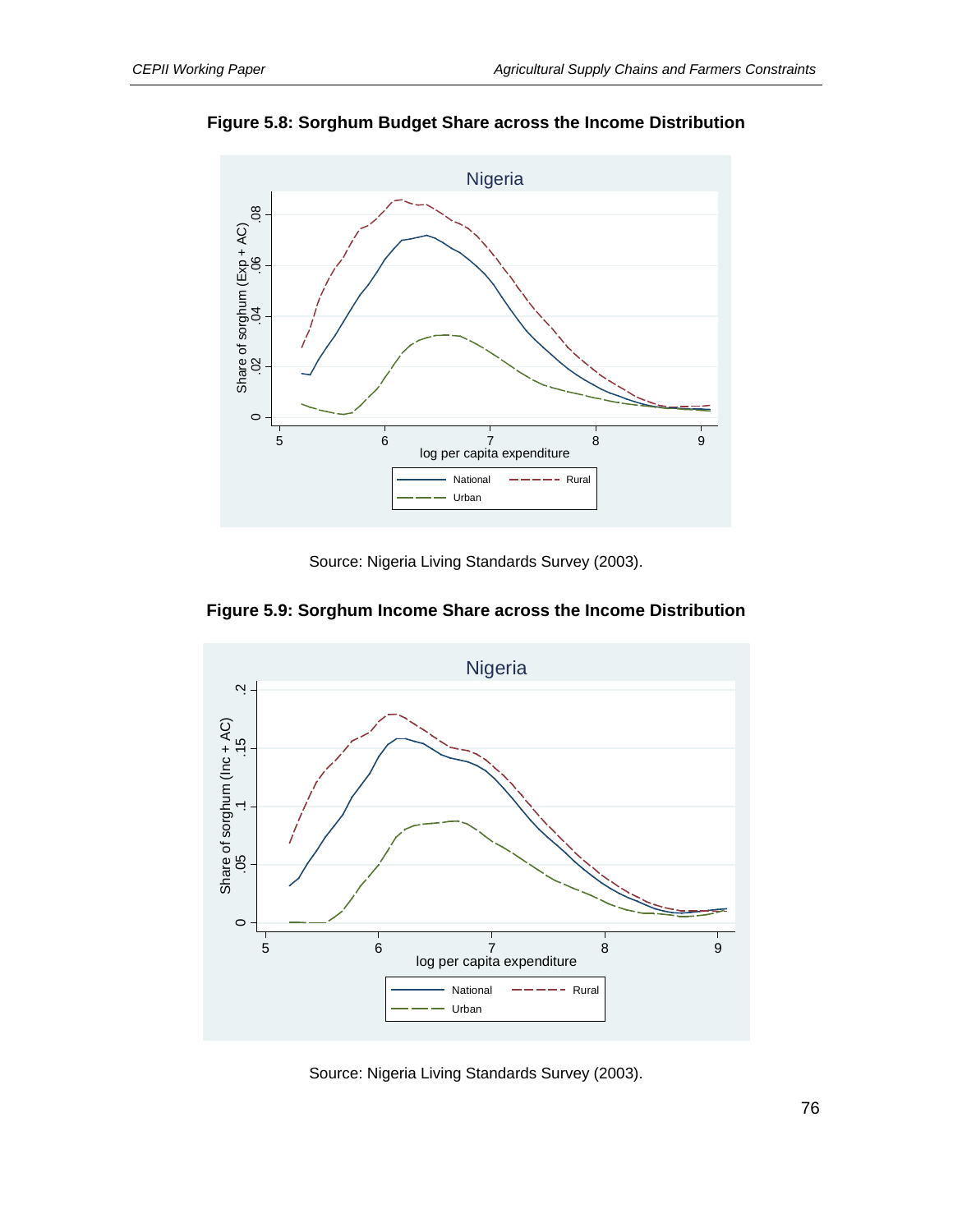# **5.2. Food Crops in Nigeria**

In terms of employment, agriculture is by far the most important sector of Nigeria's economy, engaging about 70% of the labor force. Agricultural holdings are generally small and scattered; farming is often of the subsistence variety, characterized by simple tools and shifting cultivation. These small farms produce about 80% of the total food. About 30.7 million hectares (76 million acres), or 33% of Nigeria's land area, are under cultivation. Nigeria's diverse climate, from the tropical areas of the coast to the arid zone of the north, make it possible to produce virtually all agricultural products that can be grown in the tropical and semitropical areas of the world. The economic benefits of large-scale agriculture are recognized, and the government favors the formation of cooperative societies and settlements to encourage industrial agriculture. Large-scale agriculture, however, is not common. Despite an abundant water supply, a favorable climate, and wide areas of arable land, productivity is restricted owing to low soil fertility in many areas and inefficient methods of cultivation. Agriculture contributed 33.1% to GDP in 2012. However the predominance of oil in the economy has often diverted Nigeria policies' attention away from agriculture. Nigeria's became a net food importer in the late 1970's after petroleum oil became a main component of its exports. Over the past 15 years, food trade deficit has been growing by an average rate of 17.5 per cents per year.

Nigeria is the largest world producer of cassava accounting for almost one fifth of global output. Production reached 54 million tons in 2011 of which almost everything is processed and consumed domestically. The crop is produced and consumed mostly in the southern part of the country. Cassava is grown throughout the year, making it preferable to seasonal crops such as grains, peas and beans and other crops for food security. It displays an exceptional ability to adapt to climate change, with a tolerance to low soil fertility, resistance to drought conditions, pests and diseases, and suitability to store its roots for long periods. The requirements of labor and inputs are low compared to other crops. Cassava is rich in carbohydrates especially starch and consequently has a multiplicity of end uses including flour, starch, glucose, and animal feed. While there are well-established multiplication and processing techniques for food products and cattle feed from cassava, coordinating harvest and transport for large quantities of commercial grade cassava remain the greatest challenge for Nigeria to further increase processing of cassava. The government has been trying to promote the production and consumption of cassava over rice and wheat both promoting innovation in cassava production and through trade restrictions on competing crops.

Maize it is produced and consumed across the six geo-political zones of Nigeria but the major producing areas remain in the central region. Nigeria produced 9 million tons of maize in 2011. In the same years, imports of maize totaled only 800 tons despite the fact import ban on maize was lifted in 2008 and imports are now allowed at 5 percent tariff. Even though the import ban was removed, potential maize importers fear that Nigeria's customs agency would likely block maize imports in support of local producers. For many importers, the status of import ban on maize seems uncertain and no shipment of large quantity maize into the country has been recorded in the last few years (USDA, 2013).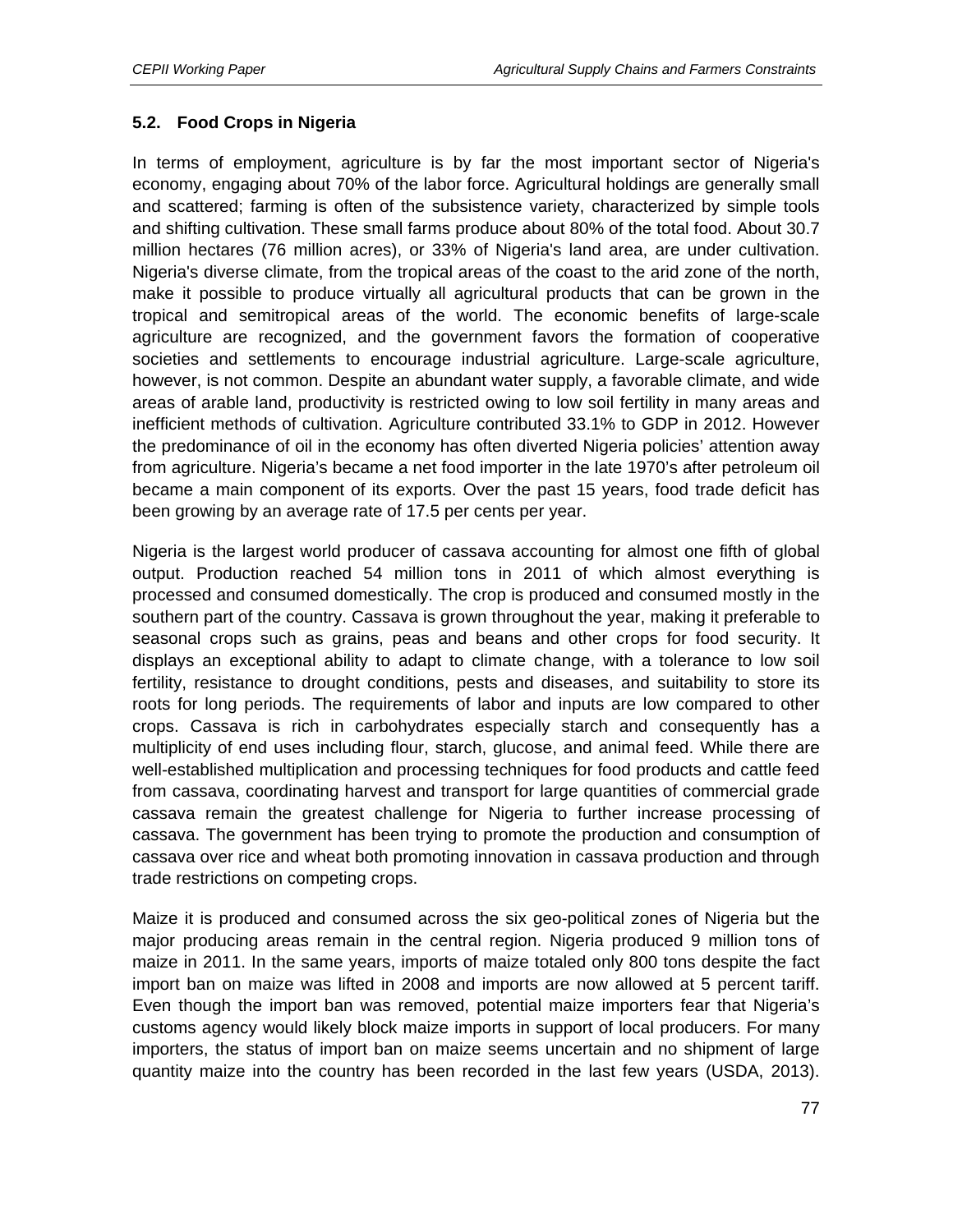Smaller shipments cross in informal trade in many border locations. Potential buyers have been unusually hesitant about exploring this opportunity. Unofficial sources comment the reason for no major imports to be political reasons. Around 60% of Nigeria's production of maize is consumed by the industrial sector for production of flour, beer, malt drink, corn flakes, starch, syrup, dextrose and animal feeds.

Millet is predominantly produced and consumed in northern Nigeria made up of three geopolitical zones including North-east, North-West and North-central. Nigeria is the second largest producer of millet in the world, accounting for 10 to 15 percent of global production depending the year. Most of the production is consumed locally as food and livestock feed with a small surplus exported to neighboring countries.

Rice is produced and consumed widely across Nigeria and the government has listed rice as one of the five commodities to attract special focus to increase domestic production. Among the government measures to boost production there is an import duty of up to 110 percent on imported rice. Rice importation remains restricted to the sea ports and importation of rice over land borders is prohibited, although it still occurs. The government took this decision in order to reduce smuggling and evasion of duty payments. In principle, Nigeria's fertile land and rich agro-climatic conditions provides enormous potential to feed its population, generate jobs and income for its people. However, the country's local rice production still accounts for less than 50 to 70 percent of its total consumption and the demand gap has been filled by rice imported mostly from India, Thailand, and Brazil. The lack of infrastructure and low private sector investment in the rice sector value chain cannot support the large increase in production that self-sufficiency would require. Population growth, urbanization and rising incomes are expanding rice consumption in Nigeria. Urban consumers prefer long grain, polished and de-stoned imported rice over local varieties. Imported parboiled rice also competes effectively against other basic food staples while domestic production supplements the input supply.

Nigeria is the largest producer of sorghum in West Africa accounting for about 71% of the total regional sorghum output. The country is the third largest world producer of sorghum after the United States and India but while these two countries use almost all its output for animal feed, in Nigeria most of the sorghum is for human consumption. Sorghum is the primary food crop in virtually all northern Nigeria. There are two uses for sorghum in Nigeria: traditional and industrial uses. The traditional uses include a variety of foods, beverages and drinks. Moreover, sorghum is traditionally used for thatching of roofs and fencing of compounds. Regarding the industrial production, the cereal is used for brewing. Most of the production in Nigeria is for the local market. Minimal amounts are exported and imported informally to and from the neighboring countries.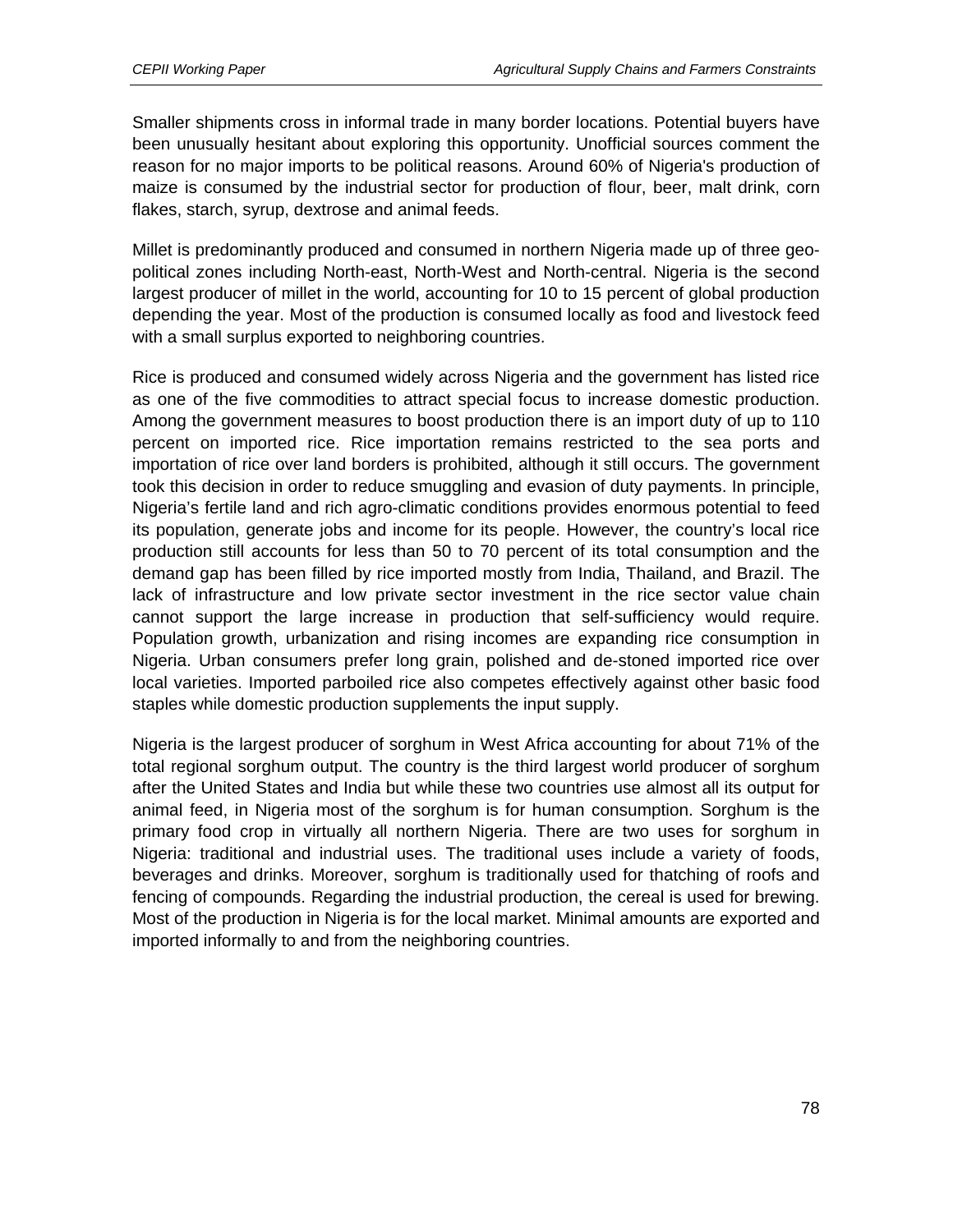

**Figure 5.10: Crops Production and Net Exports in Nigeria (in tons, 2011)**

#### Source: FAO.

For the five crops under study in Nigeria, markets are relatively free with supply and demand establishing the market and farm gate prices. The only major restrictions affecting the crop prices are those related to import duties and bans affecting from time to time rice and maize as it was previously discussed. Most markets are heavily contested, except perhaps for maize where a single wholesaler has a market share of around 43 percent (Table 5.3).

## **5.3. Simulation results**

We use the model of section 2 to study how changes in domestic competition among processors and wholesalers and changes in several constraints affecting agricultural production affects farm gate prices. We investigate five food crops in Nigeria: cassava, maize, millet, rice, and sorghum. Except for rice that is heavily imported, all other crops are produced for the domestic market with little international trade. We use the export food model for cassava and millet and the import food model for maize, rice and sorghum. As before, given the complexity of the scenarios, we simplify the analysis by working with a sequence of partial equilibrium models so that each case study is dealt with separately.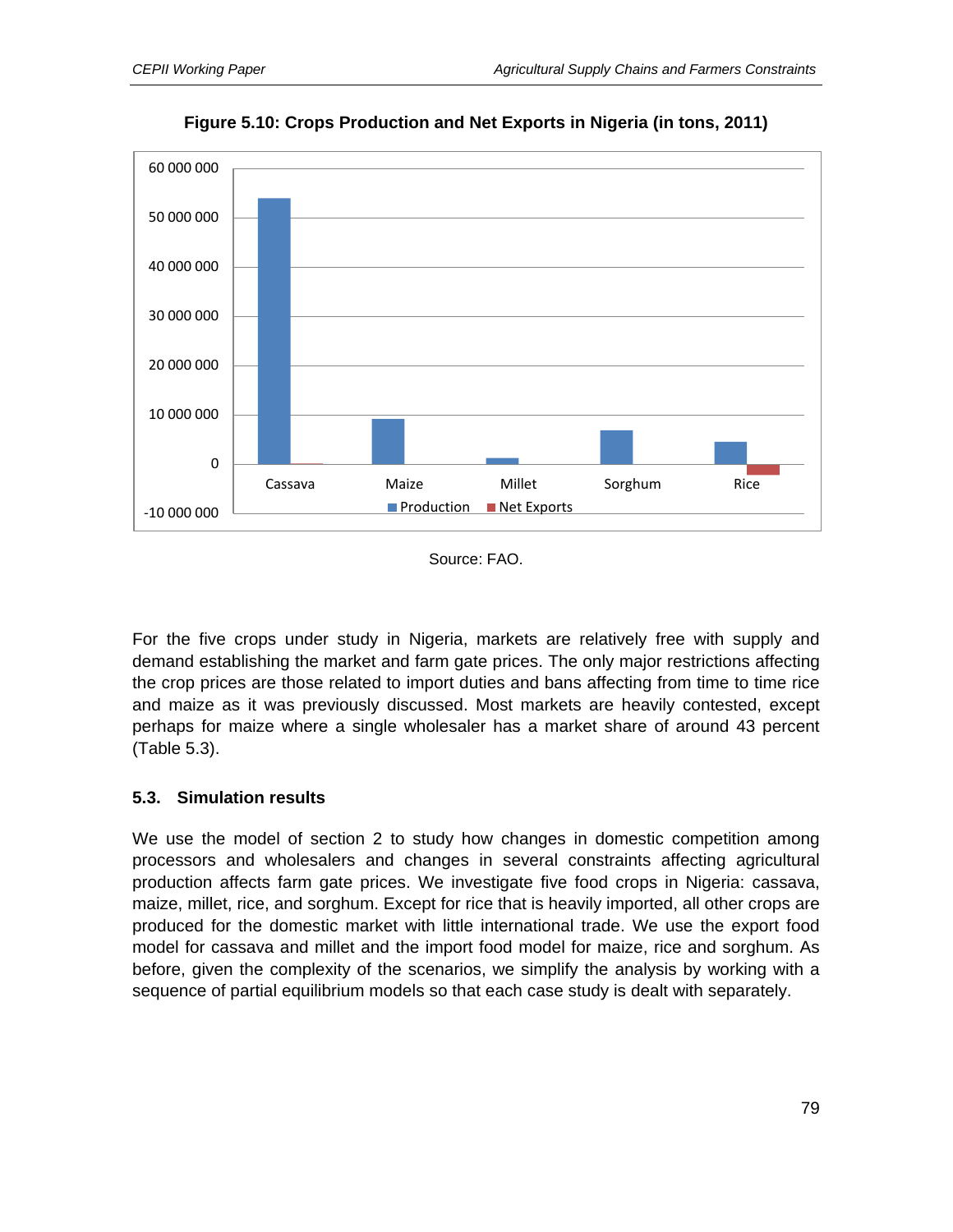# **Table 5.3: Market Shares in Nigeria**

| Cassava                    |        | Maize                  |        | <b>Millet</b>              |        |
|----------------------------|--------|------------------------|--------|----------------------------|--------|
| Company                    | Share  | Company                | Share  | Company                    | Share  |
| <b>BLESSING CASSAVA</b>    | 15.20% | ALH OLADIPUPO          | 43.78% | ALH ISMAILA ISA            | 11.91% |
| CHINYERE CASSAVA SHOP      | 15.20% | ALH LAWALI SAHABI      | 6.13%  | ALH LADAN ASARE            | 10.42% |
| OLUCHI CASSAVA             | 11.40% | ALH AHMADU DANCHIFFO   | 5.95%  | ALH UBA DANKOLI            | 9.68%  |
| <b>TOCHI GARRI</b>         | 11.40% | ALHAJI MUKTI MOMO      | 4.93%  | <b>GUINESS NIGERIA PLC</b> | 9.38%  |
| MARIA CASSAVA SHOP         | 11.40% | ALH MUFTAU ADISA YUSUF | 4.38%  | SAIDO INVESTMENT           | 9.30%  |
| OTHERS COMBINED            | 35.39% | OTHERS (COMBINED)      | 34.83% | OTHERS COMBINED            | 49.31% |
|                            |        |                        |        |                            |        |
| <b>Rice</b>                |        | Sorghum                |        |                            |        |
| Company                    | Share  | Company                | Share  |                            |        |
| <b>IKEDI VENTURES</b>      | 9.12%  | ALH BALA FARU          | 13.07% |                            |        |
| D.N KEKE                   | 8.12%  | SAIDO INVESTMENT       | 11.44% |                            |        |
| <b>JOHNISCO ENTERPRISE</b> | 7.19%  | ALH MUSTAPHA KALLE     | 10.46% |                            |        |
| ALH ABU KOFA               | 6.99%  | ALH SIDDI SHUNI        | 9.15%  |                            |        |
| <b>SALIU OGUNGBADE</b>     | 5.12%  | ALH MODE YARTUKUWA     | 7.84%  |                            |        |
| OTHERS (COMBINED)          | 61.5%  | ALH SHAIBU MAKAFI      | 7.84%  |                            |        |
|                            |        | OTHERS COMBINED        | 40.19% |                            |        |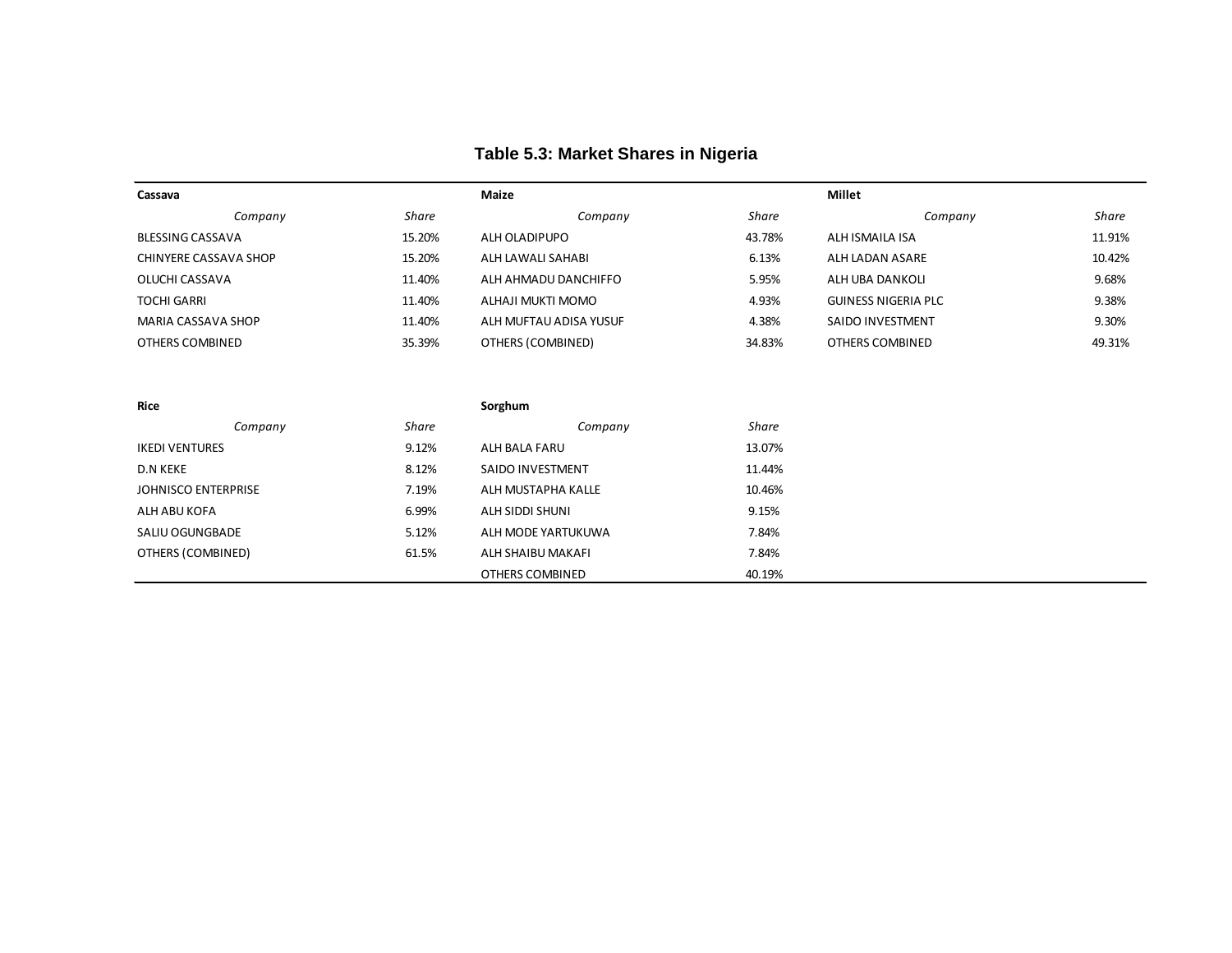We present the results of the simulations for cassava in Table 5.4. As the status quo shows already a much contested market, small changes in the level of competition would have negligible changes in farm gate prices for cassava (row 1). Even in the limit case of perfect competition, farm gate prices would increase around 1 percent. Going to changes in constraints affecting farm production, (row 1) we observe significant effects on prices only in two cases. An increase of 10 percent in the international price would increase farm gate prices by 20 percent (row 2). This large elasticity is due mainly to the poor supply response from cassava farmers following the shock. The other simulation were the effect on prices is sizeable is in the case of transaction cost of cassava production. A 10 percent increase in those costs will reduce the supply of cassava and increase farm gate prices by 8.7 percent (row 9). The spillover effects on cassava prices from cash crop production costs (row 2 and 3) and its price (row 7) are very small. An increase in the preference parameter associated with food security will increase the demand for cassava and consequently its price albeit modestly (row 6). The joint effect of an international price increase and moving to perfect competition would increase farm gate prices for cassava 24 percent. This joint effect is higher than the sum of their individual effect highlighting the importance of considering the degree of complementarity of policies.

Millet (Table 5.6) is the other crop for which we use the food export model. As in the case of cassava, the effects of change in competition among wholesalers and processors are very small because the market is already very competitive. In the leader split simulation (column 2, row 1) famgate price would increase only 0.09 percent and if the most efficient firm were to leave the market (column 4, row 1) farm gate prices would decrease only 0.10 percent. On the other hand, a 10 percent increase in the international price for millet would increase farm gate prices by 30 percent accordingly to the model (row 2). Transaction costs on millet production have as well a large effect on farm gate prices. If those costs were to increase by ten percent that would translate in equilibrium in almost a 13 percent increase in the price paid to the millet producer.

Maize (Table 5.5), rice (Table 5.7), and sorghum (Table 5.8) are the imported food crops in Nigeria. In particular rice is heavily imported despite the restrictions imposed by the government. In this model an increase in competition among importers will reduce the mark up on the imported commodity putting downward pressure in the price paid to local producers of that commodity. The simulations show however that this effect would be small because there is already a lot of competition among importers in these three crops. In all cases, the limit case of perfect competition would reduce the farm gate price as little as 0.86 percent (rice) and as much as 2.05 percent (in the case of maize). An increase in the international price of these commodities will not be fully transmitted to farmers. For instance, when the international price of rice increases 10 percent, the model predicts that local farmers producing rice would see the price their receive increase by 4.2 percent. In the case of maize this increase would be of 6.1 percent and in the case of sorghum 7.1 percent. It is interesting to see that the same model offers qualitatively different results for different crops. For instance, the increase in the endowment has a negative effect on the price of rice because farmers produce more rice but has a positive effect in the price of sorghum and maize because farmers switch to the more profitable cash crop. Similarly, an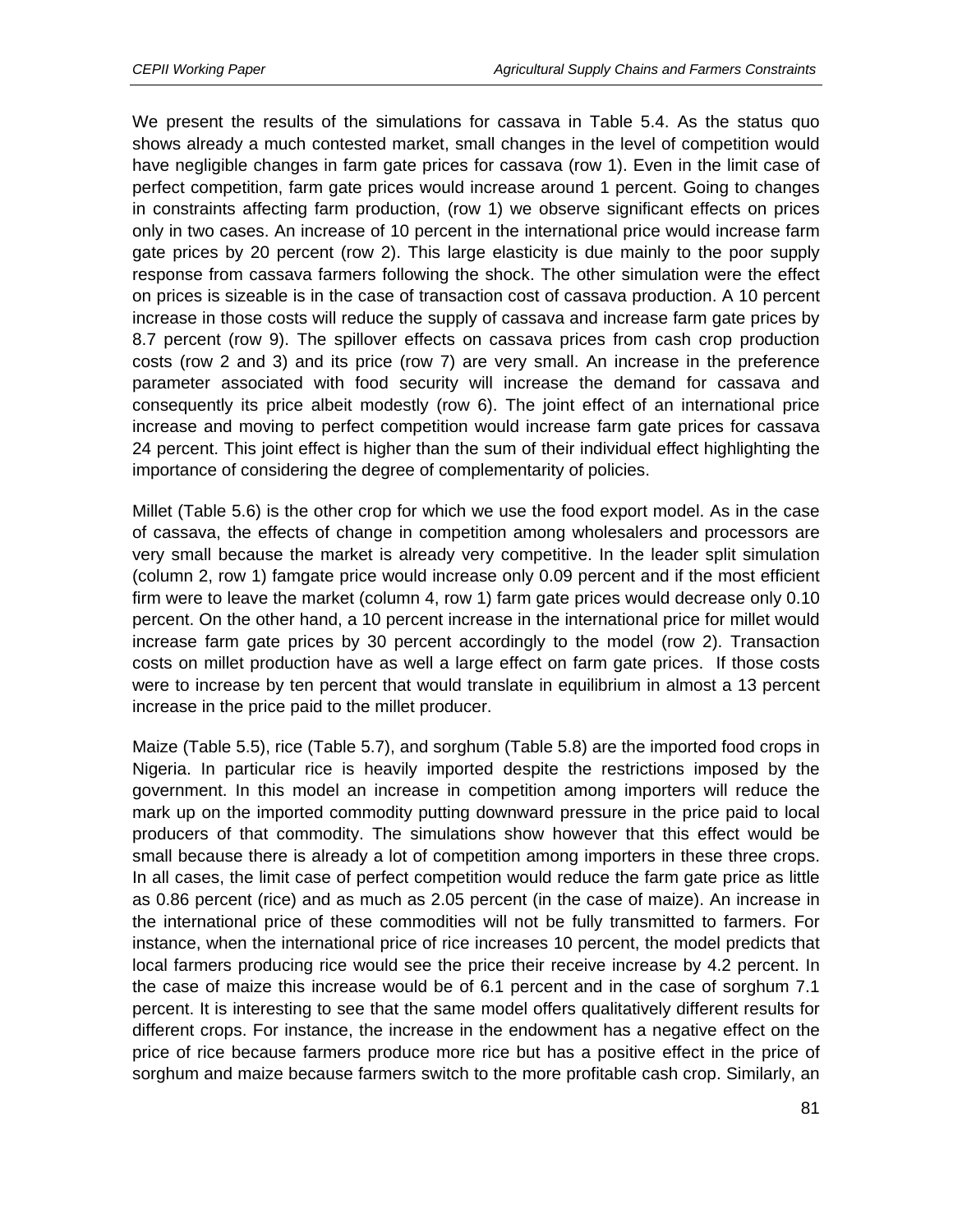increase in the parameter associated with the preference for auto-consumption increases the price of maize and rice but reduces the price of sorghum.

## **5.4. Welfare impacts**

As in the previous cases, we conclude the analysis for Nigeria with an assessment of the poverty impacts of the price changes discussed in the previous session. The welfare impacts of the price changes are reported in Tables 5.9 to 5.13 for the cases of cassava, maize, millet, rice, and sorghum. We show the impacts of shocks to the market structure in the first row and to illustrate the role played by complementarities, we show results for a combination of shocks to market structure and international prices. We show average results for the total population, the poor, and the non-poor, and separate results for household that declare to be a producer of the crop under consideration.

We expect this first order effect to be small in the case of competition policy for two reasons. The first one is that in the five crops under studies in Nigeria there is already a healthy level of competition among processors and wholesalers and therefore the effect on farm gate prices in the simulation was modest, even for the limit case of perfect competition. The second reason is that many households, in particular those in rural areas, are both consumer and producer of the commodity and therefore their net position is very small. An inspection of the welfare results in the five tables confirms this expectation. In all cases the first order welfare effects are close to zero.

On the other hand, in the case of an increase of the international price we saw that the effect on farm gate prices was large for the crops where Nigeria is an exporter (cassava and millet) and modest for those commodity where the country is an importer (maize, rice, and sorghum). However, it is not clear that an increase in farm gate prices will translate on welfare improvement as households in rural areas tend to be both producers and consumers of food staples but those in urban areas are in general net consumer of agricultural products. An increase of ten percent in the international price of cassava will be welfare improving for the average household in Nigeria (Table 5.9). This effect is larger for poor (1.13 percent) than non poor household (0.96 percent). Obviously, the effect would be even larger if we consider only those households producing cassava as they would see their initial income increased by 5.14 percent following the increase in international prices. A similar effect with a lower overall impact on welfare is observed in the case of millet. However, in this case, non poor (0.28 percent) would benefit more than poor households (0.12 percent). In the case of rice, the increase in international prices would have on average a welfare negative effect as Nigerian households are net consumers of rice and the negative impact would be larger for poor than for non poor households. Only rice producers would benefit from the increase in the international price but their gains are not enough to compensate the welfare loses of the population.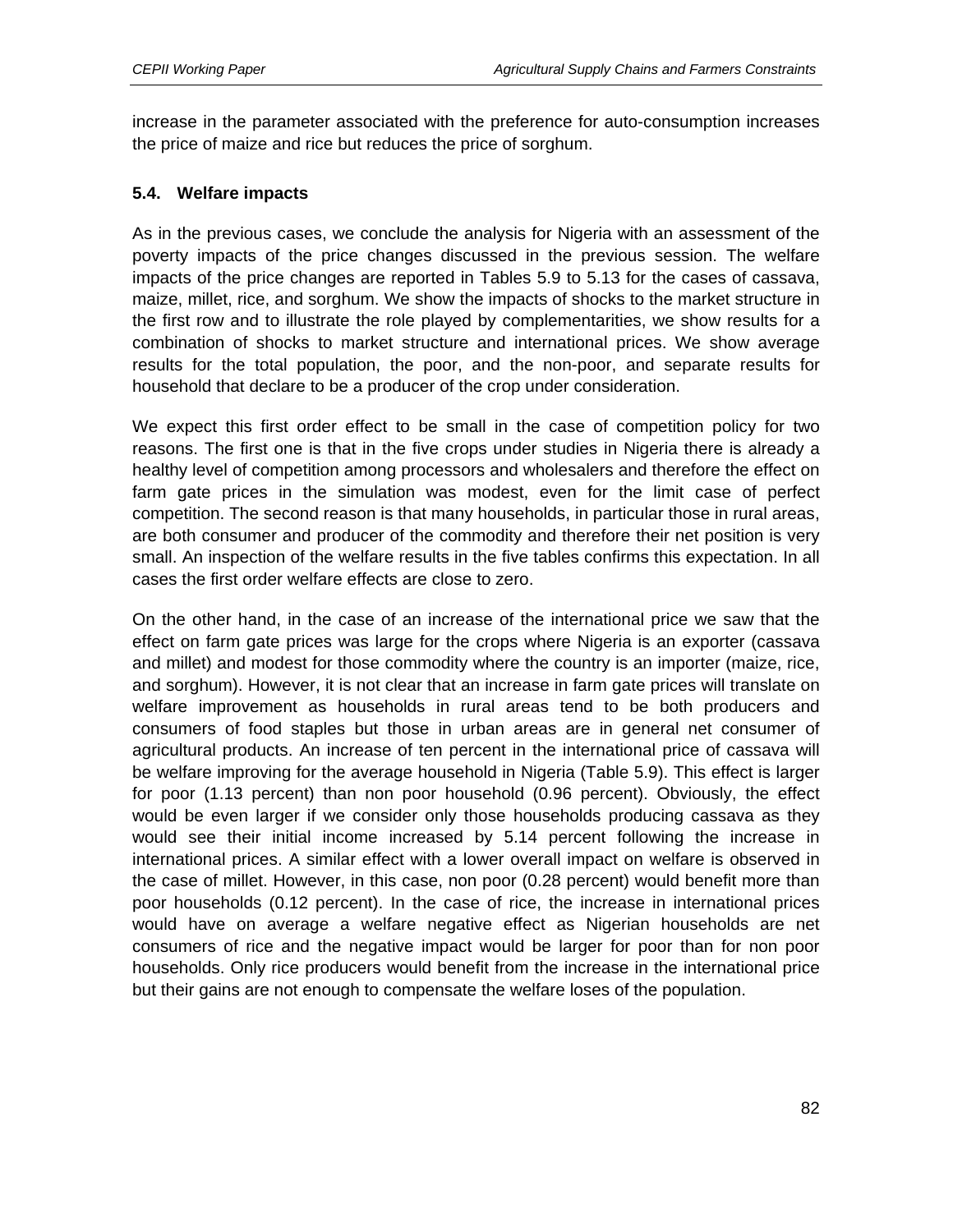| % Change in price                           |                 |                     |                         |                    |                           |                        |
|---------------------------------------------|-----------------|---------------------|-------------------------|--------------------|---------------------------|------------------------|
|                                             | <b>Baseline</b> | <b>Leader Split</b> | <b>Leaders</b><br>merge | Exit of<br>largest | Equal<br>market<br>shares | Perfect<br>Competition |
| <b>Competition Policy</b>                   | 0,00            | 0,08                | $-0,09$                 | $-0,10$            | 0,50                      | 1,17                   |
| Increase of 10% in:                         |                 |                     |                         |                    |                           |                        |
| <b>International Price</b>                  | 20,20           | 20,41               | 19,98                   | 19,97              | 20,57                     | 24,00                  |
| Marginal Cost of Producing Cash Crop        | $-0,33$         | $-0,22$             | $-0,46$                 | $-0,46$            | 0,16                      | 1,17                   |
| <b>Fixed Cost of Producing Cash Crop</b>    | $-0,07$         | 0,02                | $-0,17$                 | $-0,17$            | 0,43                      | 1,17                   |
| Endowment                                   | $-0.06$         | 0,03                | $-0,16$                 | $-0,16$            | 0,43                      | 1,17                   |
| Preference Paremeter                        | 0,78            | 0,81                | 0,75                    | 0,75               | 1,31                      | 1,17                   |
| Cash Crop Price                             | 0,54            | 0,58                | 0,49                    | 0,48               | 1,04                      | 1,17                   |
| <b>Marginal Cost of Producing Food Crop</b> | 0,48            | 0,52                | 0,42                    | 0,42               | 0,97                      | 1,17                   |
| <b>Transaction Costs on Crop Production</b> | 8,69            | 8,78                | 8,59                    | 8,59               | 8,85                      | 10,32                  |
| <b>Transaction Costs on Inputs</b>          | 0,14            | 0,15                | 0,12                    | 0,12               | 0,28                      | 1,17                   |
| Non-Farmer demand                           | 0,03            | 0,11                | $-0,06$                 | $-0,06$            | 0,53                      | 1,17                   |

## **Table 5.4: Simulation Results for Cassava**

Source: simulation results from the model of Section 2.

|  | <b>Table 5.5: Simulation Results for Maize</b> |  |  |
|--|------------------------------------------------|--|--|
|--|------------------------------------------------|--|--|

| % Change in price                           |                 |                     |                         |                    |                           |                        |
|---------------------------------------------|-----------------|---------------------|-------------------------|--------------------|---------------------------|------------------------|
|                                             | <b>Baseline</b> | <b>Leader Split</b> | <b>Leaders</b><br>merge | Exit of<br>largest | Equal<br>market<br>shares | Perfect<br>Competition |
| <b>Competition Policy</b>                   | 0,00            | $-0,14$             | 0,05                    | 0,21               | $-1,46$                   | $-2,05$                |
| Increase of 10% in:                         |                 |                     |                         |                    |                           |                        |
| International Price                         | 6,11            | 6,02                | 6,05                    | 6,20               | 4,74                      | 4,97                   |
| <b>Marginal Cost of Producing Cash Crop</b> | $-0,63$         | $-0,74$             | $-0,66$                 | $-0,51$            | $-2,01$                   | $-2,07$                |
| <b>Fixed Cost of Producing Cash Crop</b>    | $-0.07$         | $-0,22$             | $-0,05$                 | 0,10               | $-1,54$                   | $-2,07$                |
| Endowment                                   | 0,02            | $-0,13$             | 0,05                    | 0,20               | $-1,44$                   | $-2,07$                |
| Preference Paremeter                        | 0,35            | 0,16                | 0,41                    | 0,58               | $-1,23$                   | $-2,07$                |
| Cash Crop Price                             | 0,67            | 0,45                | 0,76                    | 0,92               | $-0.88$                   | $-2,07$                |
| <b>Marginal Cost of Producing Food Crop</b> | 0,53            | 0,32                | 0,61                    | 0,78               | $-1,03$                   | $-2,07$                |
| <b>Transaction Costs on Crop Production</b> | 2,63            | 2,59                | 2,60                    | 2,67               | 2,04                      | 2,14                   |
| <b>Transaction Costs on Inputs</b>          | 0,15            | 0,09                | 0,18                    | 0,23               | $-0,30$                   | $-2,07$                |
| Non-Farmer demand                           | 0,07            | $-0,09$             | 0,11                    | 0,26               | $-1,41$                   | $-2,07$                |

Source: simulation results from the model of Section 2.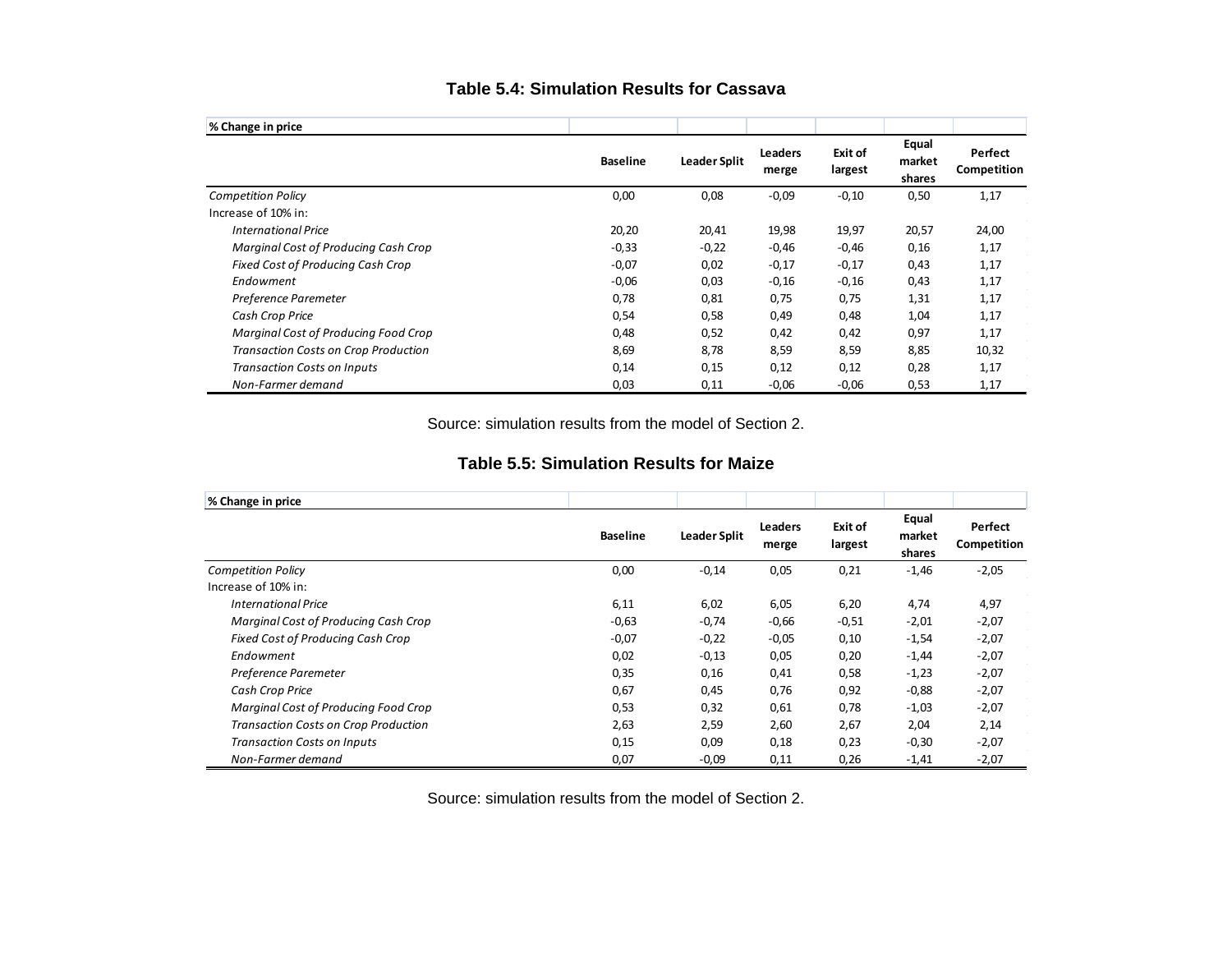| % Change in price                           |                 |                     |                         |                    |                           |                        |
|---------------------------------------------|-----------------|---------------------|-------------------------|--------------------|---------------------------|------------------------|
|                                             | <b>Baseline</b> | <b>Leader Split</b> | <b>Leaders</b><br>merge | Exit of<br>largest | Equal<br>market<br>shares | Perfect<br>Competition |
| <b>Competition Policy</b>                   | 0,00            | 0,09                | $-0.08$                 | $-0,10$            | 0,60                      | 1,49                   |
| Increase of 10% in:                         |                 |                     |                         |                    |                           |                        |
| International Price                         | 30,15           | 30,43               | 29,84                   | 29,83              | 30,72                     | 35,16                  |
| <b>Marginal Cost of Producing Cash Crop</b> | $-0,26$         | $-0,16$             | $-0,35$                 | $-0,37$            | 0,34                      | 1,49                   |
| <b>Fixed Cost of Producing Cash Crop</b>    | $-0,14$         | $-0,05$             | $-0,23$                 | $-0,25$            | 0,48                      | 1,49                   |
| Endowment                                   | $-0.01$         | 0,08                | $-0.09$                 | $-0.11$            | 0,57                      | 1,49                   |
| Preference Paremeter                        | 0,88            | 0,92                | 0,87                    | 0,85               | 1,49                      | 1,49                   |
| Cash Crop Price                             | 0,80            | 0,84                | 0,77                    | 0,75               | 1,41                      | 1,49                   |
| Marginal Cost of Producing Food Crop        | 0,45            | 0,51                | 0,40                    | 0,38               | 1,05                      | 1,49                   |
| <b>Transaction Costs on Crop Production</b> | 12,96           | 13,09               | 12,83                   | 12,83              | 13,21                     | 15,12                  |
| <b>Transaction Costs on Inputs</b>          | 0,13            | 0,15                | 0,12                    | 0,11               | 0,30                      | 1,49                   |
| Non-Farmer demand                           | 0,08            | 0,16                | 0,00                    | $-0,01$            | 0,68                      | 1,49                   |

# **Table 5.6: Simulation Results for Millet**

Source: simulation results from the model of Section 2.

| Table 5.7: Simulation Results for Rice |  |
|----------------------------------------|--|
|                                        |  |

| % Change in price                           |                 |                     |                  |                           |                           |                        |
|---------------------------------------------|-----------------|---------------------|------------------|---------------------------|---------------------------|------------------------|
|                                             | <b>Baseline</b> | <b>Leader Split</b> | Leaders<br>merge | <b>Exit of</b><br>largest | Equal<br>market<br>shares | Perfect<br>Competition |
| <b>Competition Policy</b>                   | 0,00            | $-0.04$             | 0,04             | 0,04                      | $-0.31$                   | $-0,86$                |
| Increase of 10% in:                         |                 |                     |                  |                           |                           |                        |
| <b>International Price</b>                  | 4,20            | 4,19                | 4,22             | 4,22                      | 3,95                      | 3,84                   |
| <b>Marginal Cost of Producing Cash Crop</b> | $-0,64$         | $-0,65$             | $-0,64$          | $-0,63$                   | $-0,85$                   | $-0,86$                |
| <b>Fixed Cost of Producing Cash Crop</b>    | $-0.04$         | $-0.08$             | 0,00             | 0,00                      | $-0,33$                   | $-0,86$                |
| Endowment                                   | $-0,11$         | $-0,15$             | $-0,08$          | $-0.07$                   | $-0,40$                   | $-0,86$                |
| Preference Paremeter                        | 0,53            | 0,45                | 0,60             | 0,61                      | 0,20                      | $-0,86$                |
| Cash Crop Price                             | 0,50            | 0,43                | 0,57             | 0,57                      | 0,20                      | $-0,86$                |
| <b>Marginal Cost of Producing Food Crop</b> | 0,41            | 0,35                | 0,48             | 0,48                      | 0,10                      | $-0,86$                |
| <b>Transaction Costs on Crop Production</b> | 1,81            | 1,80                | 1,81             | 1,82                      | 1,70                      | 1,65                   |
| <b>Transaction Costs on Inputs</b>          | 0,12            | 0,10                | 0,14             | 0,14                      | 0,03                      | $-0,86$                |
| Non-Farmer demand                           | 0,11            | 0,06                | 0,16             | 0,17                      | $-0,19$                   | $-0,86$                |

Source: simulation results from the model of Section 2.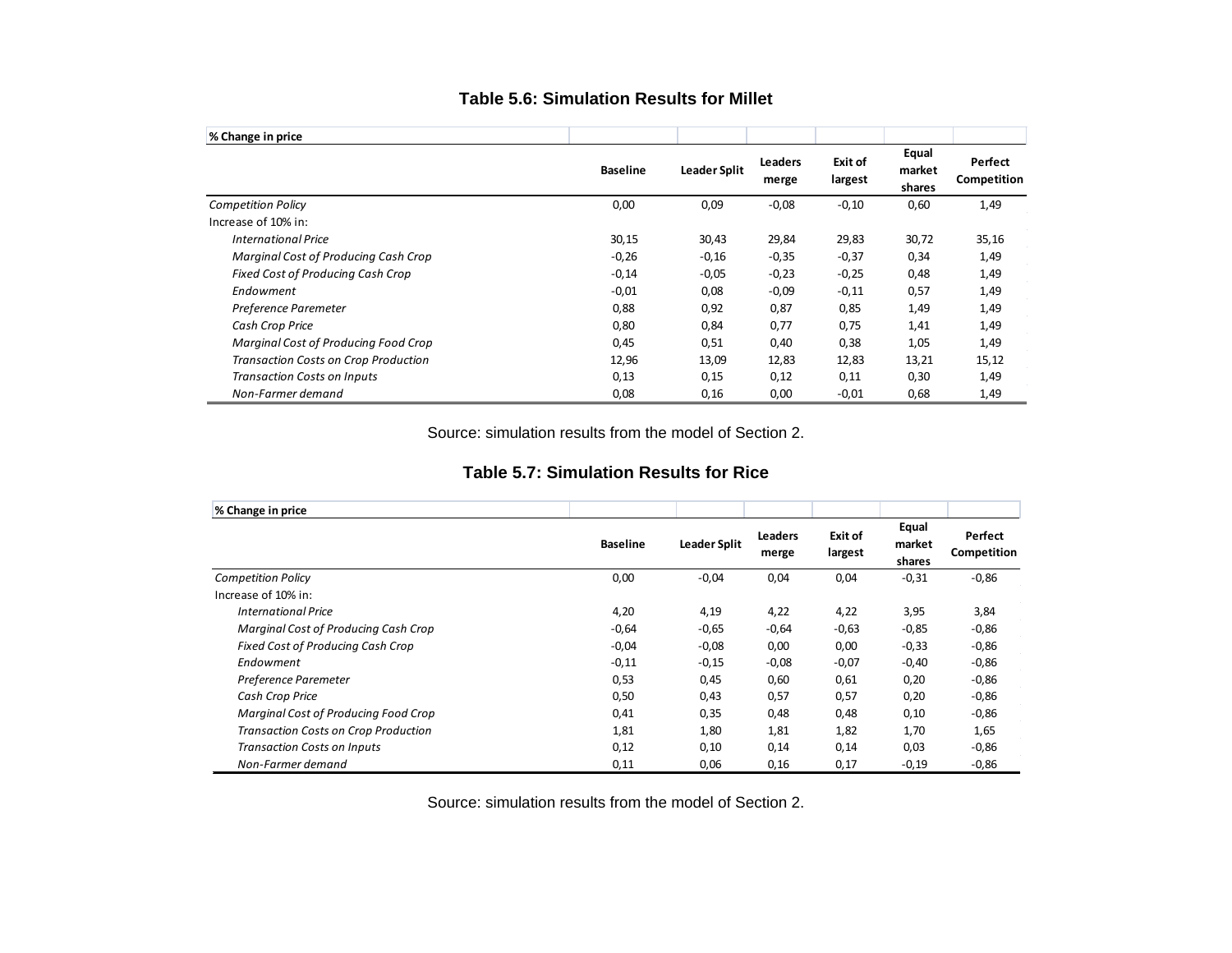| % Change in price                           |                 |                     |                         |                    |                           |                        |
|---------------------------------------------|-----------------|---------------------|-------------------------|--------------------|---------------------------|------------------------|
|                                             | <b>Baseline</b> | <b>Leader Split</b> | <b>Leaders</b><br>merge | Exit of<br>largest | Equal<br>market<br>shares | Perfect<br>Competition |
| <b>Competition Policy</b>                   | 0,00            | $-0.09$             | 0,10                    | 0,11               | $-0,62$                   | $-1,54$                |
| Increase of 10% in:                         |                 |                     |                         |                    |                           |                        |
| <b>International Price</b>                  | 7,10            | 7,06                | 7,12                    | 7,13               | 6,50                      | 6,53                   |
| <b>Marginal Cost of Producing Cash Crop</b> | $-0.44$         | $-0,50$             | $-0,38$                 | $-0,37$            | $-1,04$                   | $-1,54$                |
| <b>Fixed Cost of Producing Cash Crop</b>    | $-0,15$         | $-0,24$             | $-0,07$                 | $-0.07$            | $-0,78$                   | $-1,54$                |
| Endowment                                   | 0,18            | 0,08                | 0,29                    | 0,30               | $-0,44$                   | $-1,54$                |
| Preference Paremeter                        | $-0,03$         | $-0,13$             | 0,07                    | 0,08               | $-0,70$                   | $-1,54$                |
| Cash Crop Price                             | 0,76            | 0,62                | 0,91                    | 0,92               | 0,12                      | $-1,54$                |
| <b>Marginal Cost of Producing Food Crop</b> | 0,43            | 0,30                | 0,56                    | 0,57               | $-0,22$                   | $-1,54$                |
| <b>Transaction Costs on Crop Production</b> | 3,05            | 3,04                | 3,06                    | 3,07               | 2,79                      | 2,81                   |
| <b>Transaction Costs on Inputs</b>          | 0,12            | 0,09                | 0,16                    | 0,16               | $-0,06$                   | $-1,54$                |
| Non-Farmer demand                           | 0,06            | $-0,04$             | 0,16                    | 0,17               | $-0,56$                   | $-1,54$                |

#### **Table 5.8: Simulation Results for Sorghum**

Source: simulation results from the model of Section 2.

| % Change in Household Welfare | <b>Baseline</b> | <b>Leader Split</b> | Leaders merge | <b>Exit of largest</b> | <b>Equal market</b><br>shares | Perfect<br>Competition |
|-------------------------------|-----------------|---------------------|---------------|------------------------|-------------------------------|------------------------|
| Total                         |                 |                     |               |                        |                               |                        |
| <b>Competition Policy</b>     | 0,00            | 0,00                | 0,00          | $-0.01$                | 0,03                          | 0,06                   |
| International Price           | 1,06            | 1,07                | 1,05          | 1,05                   | 1,08                          | 1,26                   |
| Poor                          |                 |                     |               |                        |                               |                        |
| <b>Competition Policy</b>     | 0,00            | 0,00                | $-0.01$       | $-0.01$                | 0,03                          | 0,07                   |
| <b>International Price</b>    | 1,13            | 1,14                | 1,11          | 1,11                   | 1,15                          | 1,34                   |
| Non Poor                      |                 |                     |               |                        |                               |                        |
| <b>Competition Policy</b>     | 0,00            | 0,00                | 0,00          | 0,00                   | 0,02                          | 0,06                   |
| International Price           | 0,96            | 0,97                | 0,95          | 0,95                   | 0,98                          | 1,14                   |
| Producers                     |                 |                     |               |                        |                               |                        |
| <b>Competition Policy</b>     | 0,00            | 0,02                | $-0.02$       | $-0.02$                | 0,13                          | 0,30                   |
| International Price           | 5,14            | 5,19                | 5,08          | 5,08                   | 5,23                          | 6,11                   |

# **Table 5.9: Cassava Price Changes and Household Welfare**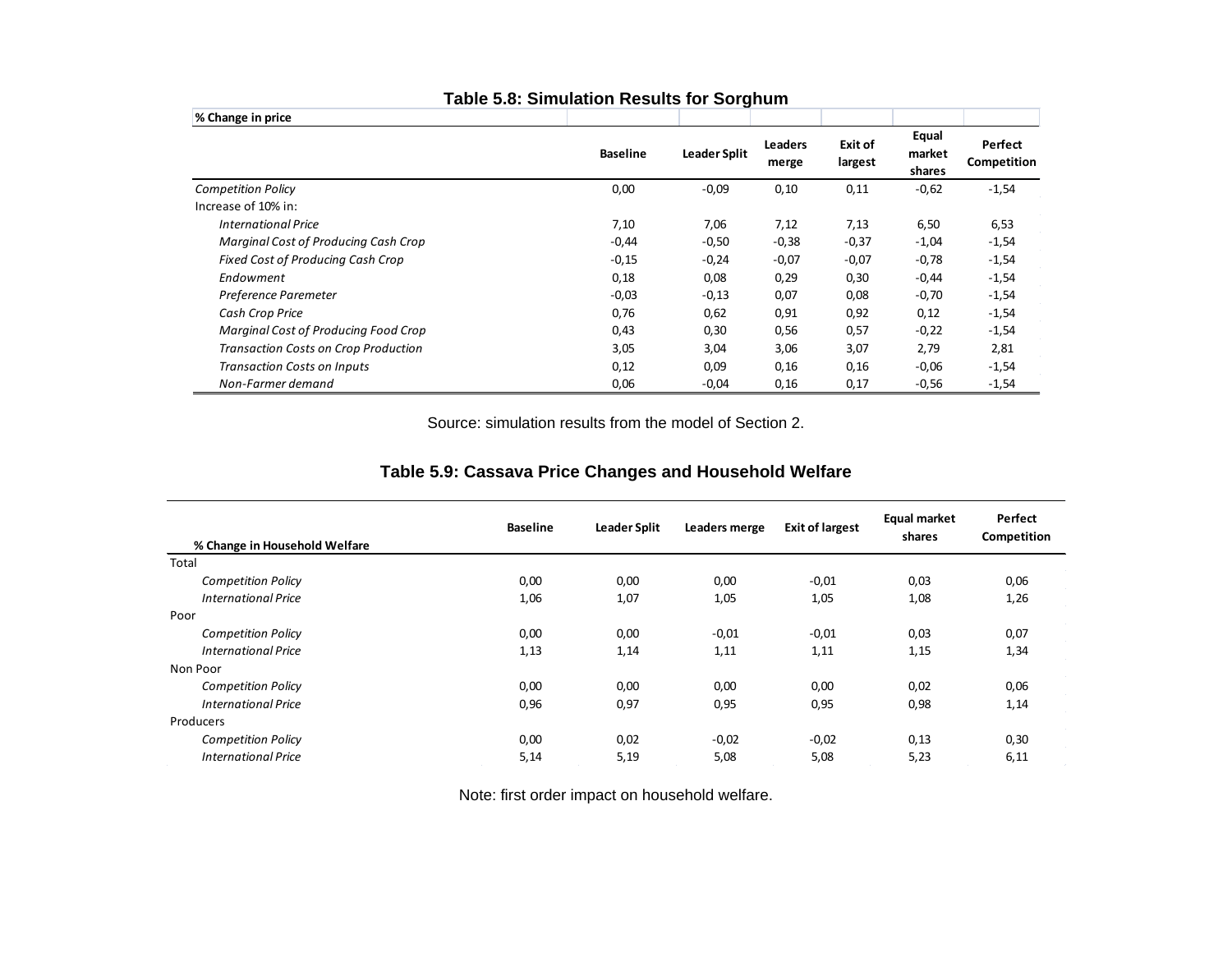| % Change in Household Welfare | <b>Baseline</b> | <b>Leader Split</b> | Leaders merge | <b>Exit of largest</b> | Equal market<br>shares | Perfect<br>Competition |
|-------------------------------|-----------------|---------------------|---------------|------------------------|------------------------|------------------------|
| Total                         |                 |                     |               |                        |                        |                        |
| <b>Competition Policy</b>     | 0,00            | 0,00                | 0,00          | 0,00                   | $-0.03$                | $-0.04$                |
| International Price           | 0,11            | 0,11                | 0,11          | 0,11                   | 0,09                   | 0,09                   |
| Poor                          |                 |                     |               |                        |                        |                        |
| <b>Competition Policy</b>     | 0,00            | 0,00                | 0,00          | 0,00                   | $-0.03$                | $-0.04$                |
| International Price           | 0,10            | 0,10                | 0,10          | 0,11                   | 0,08                   | 0,09                   |
| Non Poor                      |                 |                     |               |                        |                        |                        |
| <b>Competition Policy</b>     | 0,00            | 0,00                | 0,00          | 0,00                   | $-0.03$                | $-0.04$                |
| International Price           | 0,12            | 0,12                | 0,12          | 0,12                   | 0,09                   | 0,10                   |
| Producers                     |                 |                     |               |                        |                        |                        |
| <b>Competition Policy</b>     | 0,00            | $-0.01$             | 0,00          | 0,01                   | $-0.11$                | $-0,15$                |
| <b>International Price</b>    | 0,44            | 0,43                | 0,43          | 0,45                   | 0,34                   | 0,36                   |

# **Table 5.10: Maize Price Changes and Household Welfare**

Note: first order impact on household welfare.

# **Table 5.11: Millet Price Changes and Household Welfare**

| % Change in Household Welfare | <b>Baseline</b> | <b>Leader Split</b> | Leaders merge | <b>Exit of largest</b> | Equal market<br>shares | Perfect<br>Competition |
|-------------------------------|-----------------|---------------------|---------------|------------------------|------------------------|------------------------|
| Total                         |                 |                     |               |                        |                        |                        |
| <b>Competition Policy</b>     | 0,00            | 0,00                | 0,00          | 0,00                   | 0,00                   | 0,01                   |
| <b>International Price</b>    | 0,18            | 0,19                | 0,18          | 0,18                   | 0,19                   | 0,22                   |
| Poor                          |                 |                     |               |                        |                        |                        |
| <b>Competition Policy</b>     | 0,00            | 0,00                | 0,00          | 0,00                   | 0,00                   | 0,01                   |
| <b>International Price</b>    | 0,12            | 0,12                | 0,12          | 0,12                   | 0,13                   | 0,14                   |
| Non Poor                      |                 |                     |               |                        |                        |                        |
| <b>Competition Policy</b>     | 0,00            | 0,00                | 0,00          | 0,00                   | 0,01                   | 0,01                   |
| <b>International Price</b>    | 0,28            | 0,28                | 0,28          | 0,28                   | 0,28                   | 0,32                   |
| Producers                     |                 |                     |               |                        |                        |                        |
| <b>Competition Policy</b>     | 0,00            | 0,01                | $-0.01$       | $-0.01$                | 0,06                   | 0,16                   |
| <b>International Price</b>    | 3,19            | 3,22                | 3,16          | 3,16                   | 3,25                   | 3,72                   |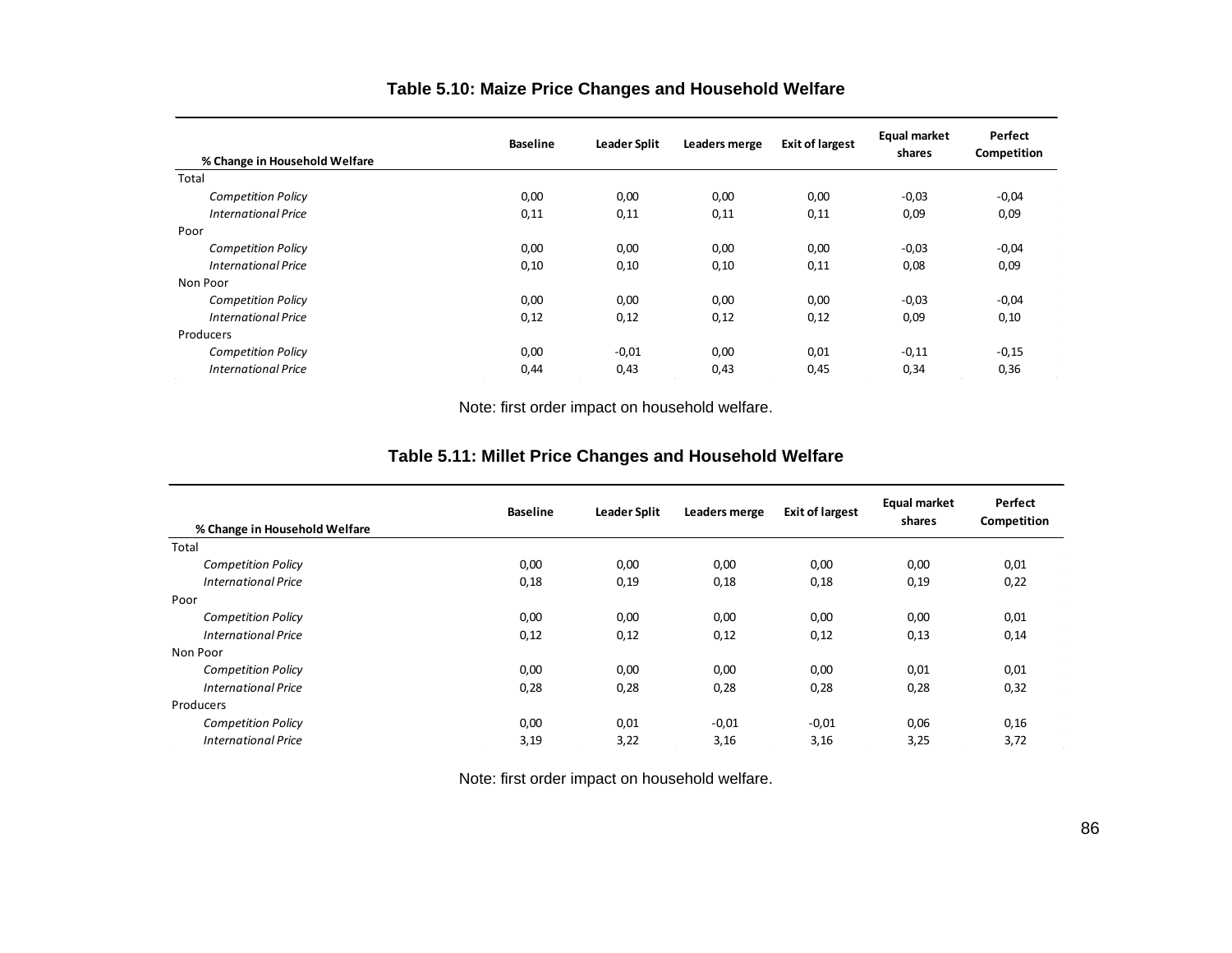| % Change in Household Welfare | <b>Baseline</b> | <b>Leader Split</b> | Leaders merge | <b>Exit of largest</b> | Equal market<br>shares | Perfect<br>Competition |
|-------------------------------|-----------------|---------------------|---------------|------------------------|------------------------|------------------------|
| Total                         |                 |                     |               |                        |                        |                        |
| <b>Competition Policy</b>     | 0,00            | 0,00                | 0,00          | 0,00                   | 0,01                   | 0,02                   |
| <b>International Price</b>    | $-0,09$         | $-0,09$             | $-0,09$       | $-0,09$                | $-0,09$                | $-0,08$                |
| Poor                          |                 |                     |               |                        |                        |                        |
| <b>Competition Policy</b>     | 0,00            | 0,00                | 0,00          | 0,00                   | 0,01                   | 0,03                   |
| International Price           | $-0,14$         | $-0,14$             | $-0,14$       | $-0,14$                | $-0,13$                | $-0,12$                |
| Non Poor                      |                 |                     |               |                        |                        |                        |
| <b>Competition Policy</b>     | 0,00            | 0,00                | 0,00          | 0,00                   | 0,00                   | 0,01                   |
| International Price           | $-0.03$         | $-0.03$             | $-0.03$       | $-0.03$                | $-0.02$                | $-0,02$                |
| Producers                     |                 |                     |               |                        |                        |                        |
| <b>Competition Policy</b>     | 0,00            | $-0.01$             | 0,01          | 0,01                   | $-0.04$                | $-0,12$                |
| <b>International Price</b>    | 0,61            | 0,61                | 0,61          | 0,61                   | 0,57                   | 0,55                   |

# **Table 5.12: Rice Price Changes and Household Welfare**

Note: first order impact on household welfare.Table 5.13: Sorghum Price Changes and Household Welfare

| % Change in Household Welfare | <b>Baseline</b> | <b>Leader Split</b> | Leaders merge | <b>Exit of largest</b> | Equal market<br>shares | Perfect<br>Competition |
|-------------------------------|-----------------|---------------------|---------------|------------------------|------------------------|------------------------|
| Total                         |                 |                     |               |                        |                        |                        |
| <b>Competition Policy</b>     | 0,00            | 0,00                | 0,00          | 0,00                   | $-0.01$                | $-0,02$                |
| International Price           | 0,08            | 0,08                | 0,08          | 0,08                   | 0,07                   | 0,07                   |
| Poor                          |                 |                     |               |                        |                        |                        |
| <b>Competition Policy</b>     | 0,00            | 0,00                | 0,00          | 0,00                   | 0,00                   | $-0,01$                |
| International Price           | 0,05            | 0,05                | 0,06          | 0,06                   | 0,05                   | 0,05                   |
| Non Poor                      |                 |                     |               |                        |                        |                        |
| <b>Competition Policy</b>     | 0,00            | 0,00                | 0,00          | 0,00                   | $-0.01$                | $-0,03$                |
| International Price           | 0,12            | 0,12                | 0,12          | 0,12                   | 0,11                   | 0,11                   |
| Producers                     |                 |                     |               |                        |                        |                        |
| <b>Competition Policy</b>     | 0,00            | $-0.01$             | 0,01          | 0,01                   | $-0,06$                | $-0,16$                |
| International Price           | 0,72            | 0,72                | 0,73          | 0,73                   | 0,66                   | 0,67                   |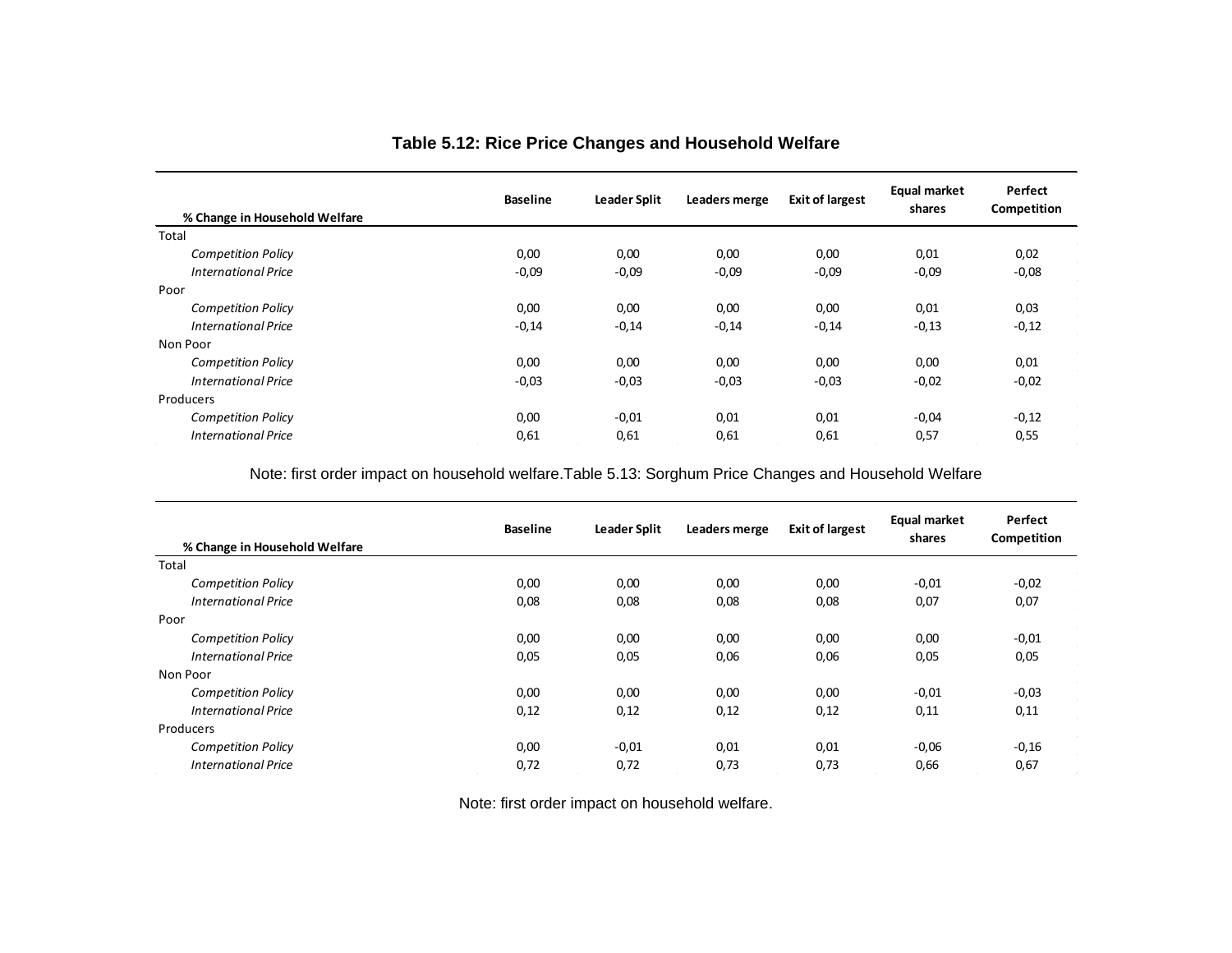# **6. Welfare effects of domestic market structure and household constraints: The case of Senegal**

## **6.1. The Household Survey Data**

The household survey used in the case of Senegal is the "Enquête de Suivi de la Pauvreté au Sénégal" of 2011. The survey covers 5,953 households of which 48.5 percent are in rural areas. Female headed households are 24.3 percent of the sample, 15.5 percent in rural areas and 35.9 in urban areas. Of the countries in the analysis, Senegal has the largest proportion of wage earners with 48.67 percent declaring to receive a salary. As expected, this proportion is larger in urban (67.1 percent) than in rural areas (37.9 percent). Senegal is also the country in the analysis that has the lowest share of people working in agriculture with 31.4 percent for the total sample, 46.2 percent for the households in rural areas and 6.2 percent for those in urban areas.

Figure 6.1 shows the distribution of income in Senegal. The graph shows the estimated density function of the logarithm of household per capita expenditure at the national level and for urban and rural regions separately. As expected, the density for urban areas lies to the right of the density for rural areas, thus indicating that urban households enjoy, on average, a higher level of expenditure per capita than the rural households. This difference seems to be very important in the case of Senegal.



# **Figure 6.1: The Distribution of Income Density of (log) per capita household expenditure**

Source: Enquête de Suivi de la Pauvreté au Sénégal (2011).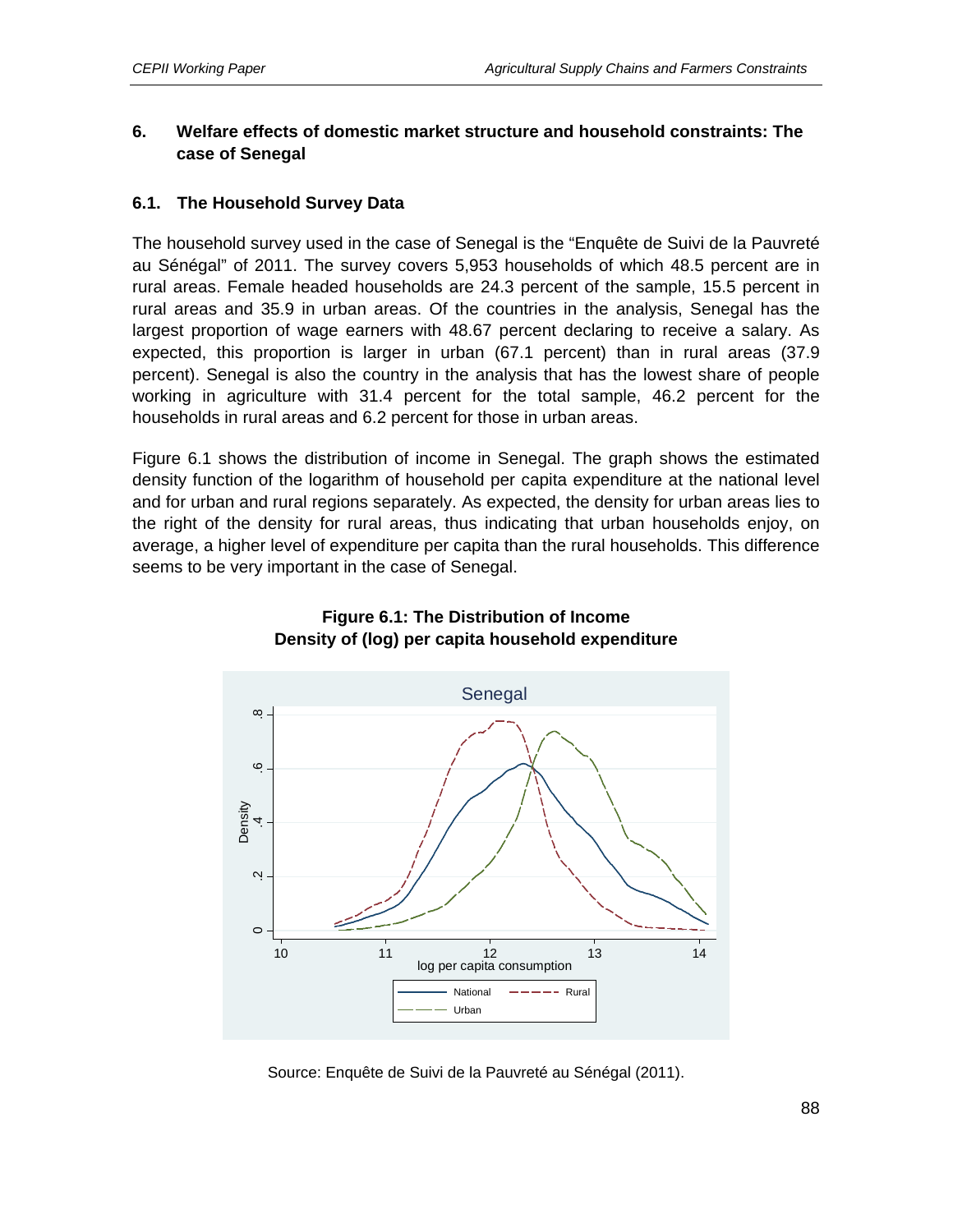We turn now to a description of sources of income and patterns of consumption across households. In Table 6.1, we present the budget shares for the total, rural and urban population. Auto-consumption in Senegal is relatively very small. This is consistent with a lower share of rural population and those declaring to depend from agriculture and with the observer larger share of wage earners. Only 7.3 percent of average Senegalese household is from auto-consumption (12.5 percent for rural households and 0.4 percent for urban households). Almost half the budget is spent on food (49.1 percent) with this share been larger for rural than urban households (52.4 versus 44.8 percent). The most important crop in the budget is rice both for urban and rural households (10.8 percent of the budget). This is followed by millet and cowpea (more important in rural areas) and livestock (more important for urban households). Other traditional crops such as maize, cassava, and sorghum have much lower shares than it the other countries in the analysis.

| <b>Senegal</b>                      | <b>Total</b> | <b>Rural</b> | Urban |
|-------------------------------------|--------------|--------------|-------|
| <b>Total consumption per capita</b> | 100,0        | 100,0        | 100,0 |
| <b>Expenditures</b>                 | 92,7         | 87,5         | 99,6  |
| Food                                | 49,1         | 52,4         | 44,8  |
| Manufactures                        | 19,3         | 15,4         | 24,6  |
| <b>Services</b>                     | 10,2         | 8,7          | 12,3  |
| <b>Others</b>                       | 14,0         | 11,1         | 17,9  |
| <b>Auto-consumption</b>             | 7,3          | 12,5         | 0,4   |
| Auto-consumption food               | 7,3          | 12,5         | 0,4   |
| Auto-consumption others             | 0,0          | 0,0          | 0,0   |
| <b>Total Food consumption</b>       | 56,4         | 64,8         | 45,2  |
| Total crops                         | 22,8         | 30,8         | 12,2  |
| <b>Rice</b>                         | 10,8         | 13,4         | 7,4   |
| Maize                               | 1,5          | 2,4          | 0,3   |
| Sorghum                             | 0,4          | 0,7          | 0,0   |
| Millet                              | 5,2          | 8,4          | 1,0   |
| Cassava                             | 0, 5         | 0, 5         | 0,5   |
| Cowpea                              | 2,4          | 3,8          | 0,4   |
| Livestock                           | 2,0          | 1,5          | 2,7   |

## **Table 6.1: Budget Shares**

Source: Enquête de Suivi de la Pauvreté au Sénégal (2011).

In Table 6.2, we show different sources of income for Senegalese households. Consistent with the previous description, cash income (91 percent) is more important than autoconsumption (9 percent). Agriculture is responsible for about one third of total income for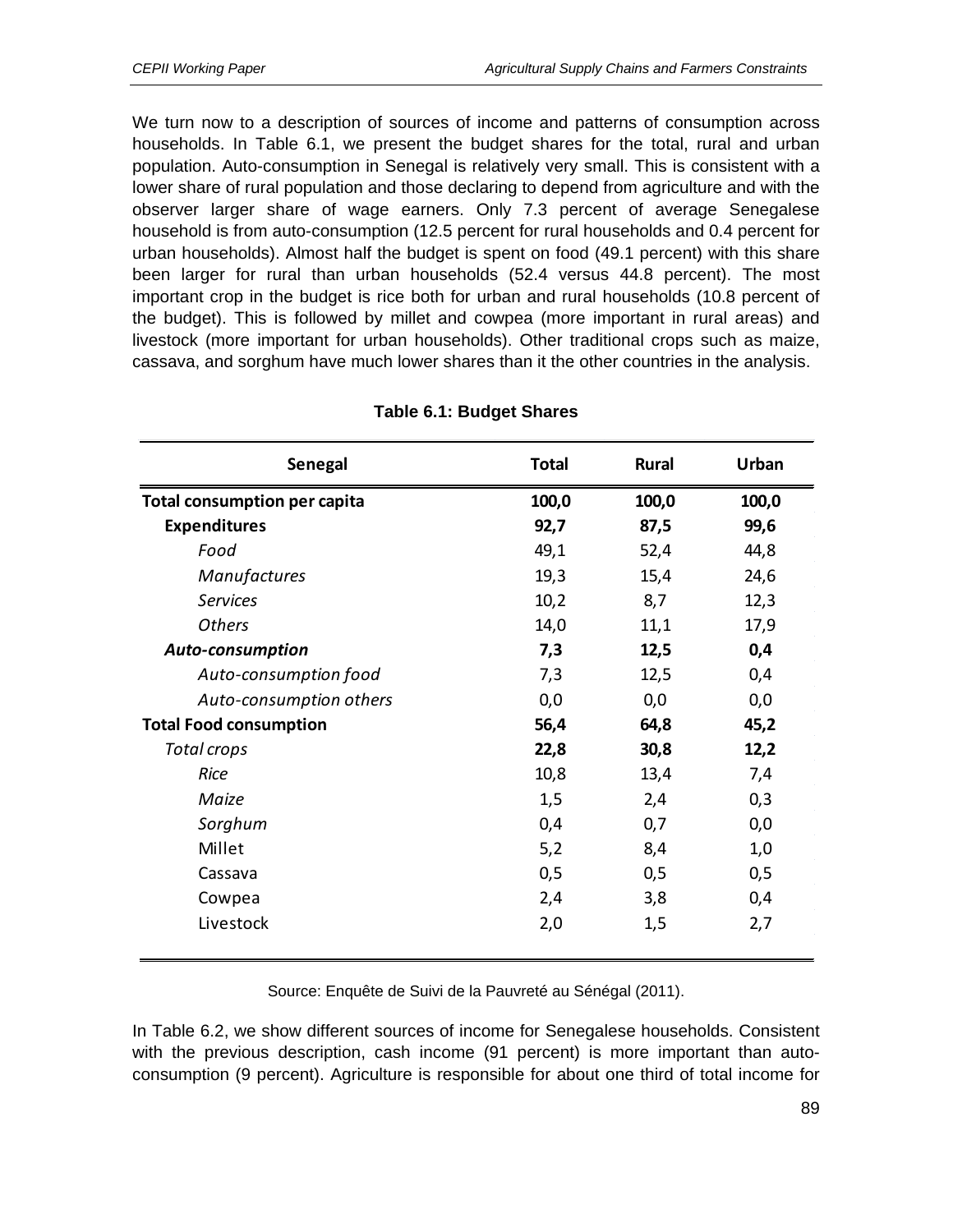the total sample and more than fifty percent when we consider only rural households. Livestock, cowpea, and millet are each responsible for 3.6 percent of total income. Rice generates on average 1.2 percent of the income and maize 0.8 percent. If we consider rural households only, millet is the most important source of income with 6.2 percent, followed by cowpea with 6.1 percent, and livestock with 5.7 percent.

| Senegal                         | <b>Total</b> | <b>Rural</b> | Urban |
|---------------------------------|--------------|--------------|-------|
| Total Income per capita         | 100,0        | 100,0        | 100,0 |
| <b>Incomes</b>                  | 91,0         | 84,9         | 99,1  |
| Food (agriculture)              | 23,6         | 37,0         | 5,9   |
| Wage                            | 26,2         | 20,4         | 33,8  |
| <b>Enterprises</b>              | 12,1         | 10,5         | 14,3  |
| <b>Transfers</b>                | 29,1         | 17,0         | 45,2  |
| Auto-consumption                | 9,0          | 15,1         | 0,9   |
| Auto-consumption food           | 9,0          | 15,1         | 0,9   |
| Auto-consumption others         | 0,0          | 0,0          | 0,0   |
| <b>Total Food income and AC</b> | 32,6         | 52,1         | 6,7   |
| <b>Total crops</b>              | 13,3         | 22,3         | 1,4   |
| Rice                            | 1,2          | 2,1          | 0,0   |
| Maize                           | 0,8          | 1,3          | 0,1   |
| Sorghum                         | 0,3          | 0,6          | 0,0   |
| Millet                          | 3,6          | 6,2          | 0,3   |
| Cassava                         | 0,2          | 0,3          | 0,0   |
| Cowpea                          | 3,6          | 6,1          | 0,3   |
| Livestock                       | 3,6          | 5,7          | 0,7   |

#### **Table 6.2: Income Shares**

Source: Enquête de Suivi de la Pauvreté au Sénégal (2011).

Figure 6.2 below shows households' food shares as a function of the level of per capita consumption of the household. In the case of Senegal, it does not display the downward schedule we observed in other cases. The share households spend on food in Senegal first increases with the level of income from 50 percent to around 65 percent and later declines to less than 40 percent. On average, rural households spend more on food than urban households for all levels of livelihood.

The importance of food as a source of income has a similar pattern than the one observed for the budget shares. It first increases with the level of livelihood and then declines. We can only see for the graphs that agriculture has only a marginal contribution to the income of the urban households.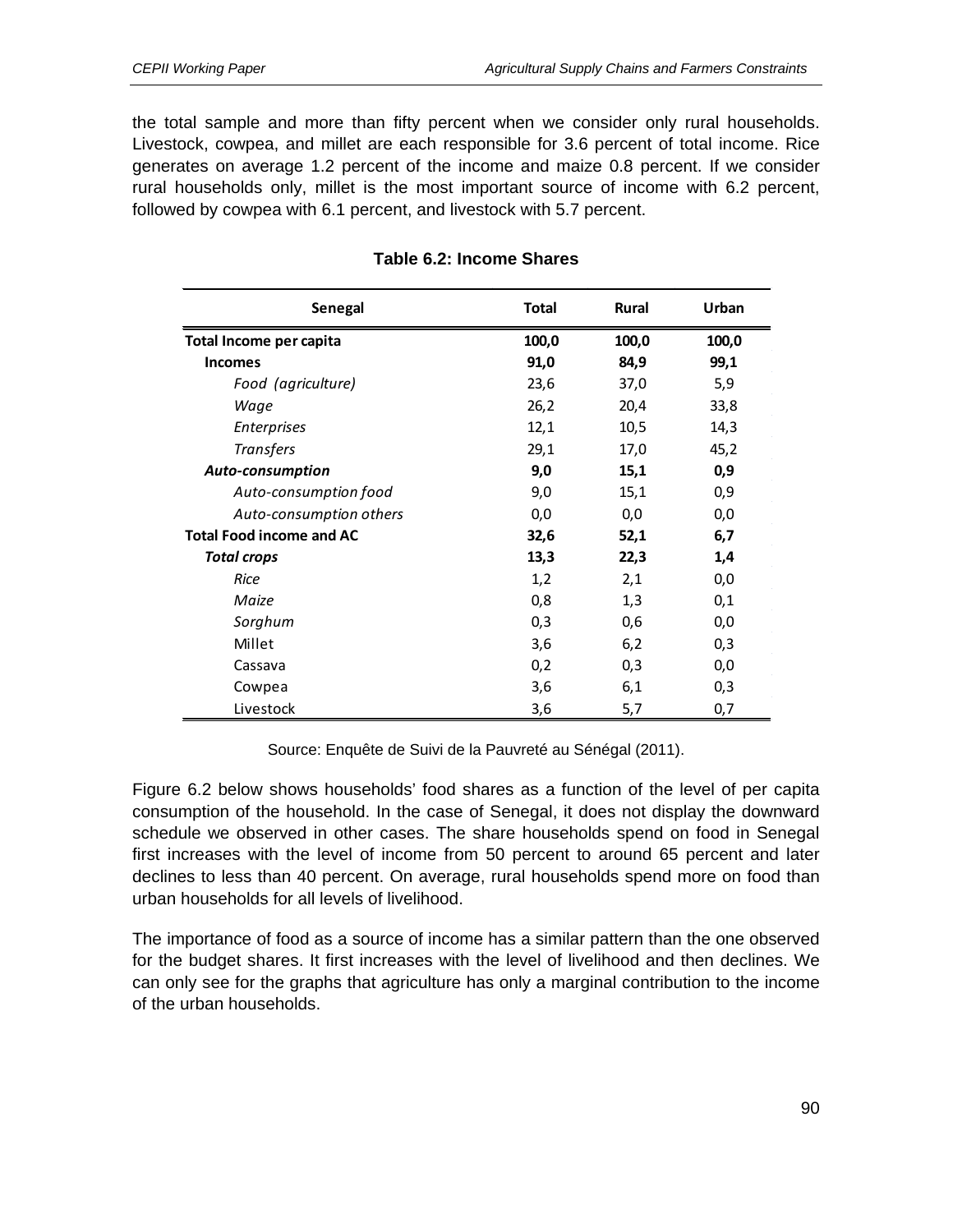

**Figure 6.2: Total Food Budget Share across the Income Distribution**

Source: Enquête de Suivi de la Pauvreté au Sénégal (2011).



**Figure 6.3: Total Food Income Share across the Income Distribution**

Source: Enquête de Suivi de la Pauvreté au Sénégal (2011).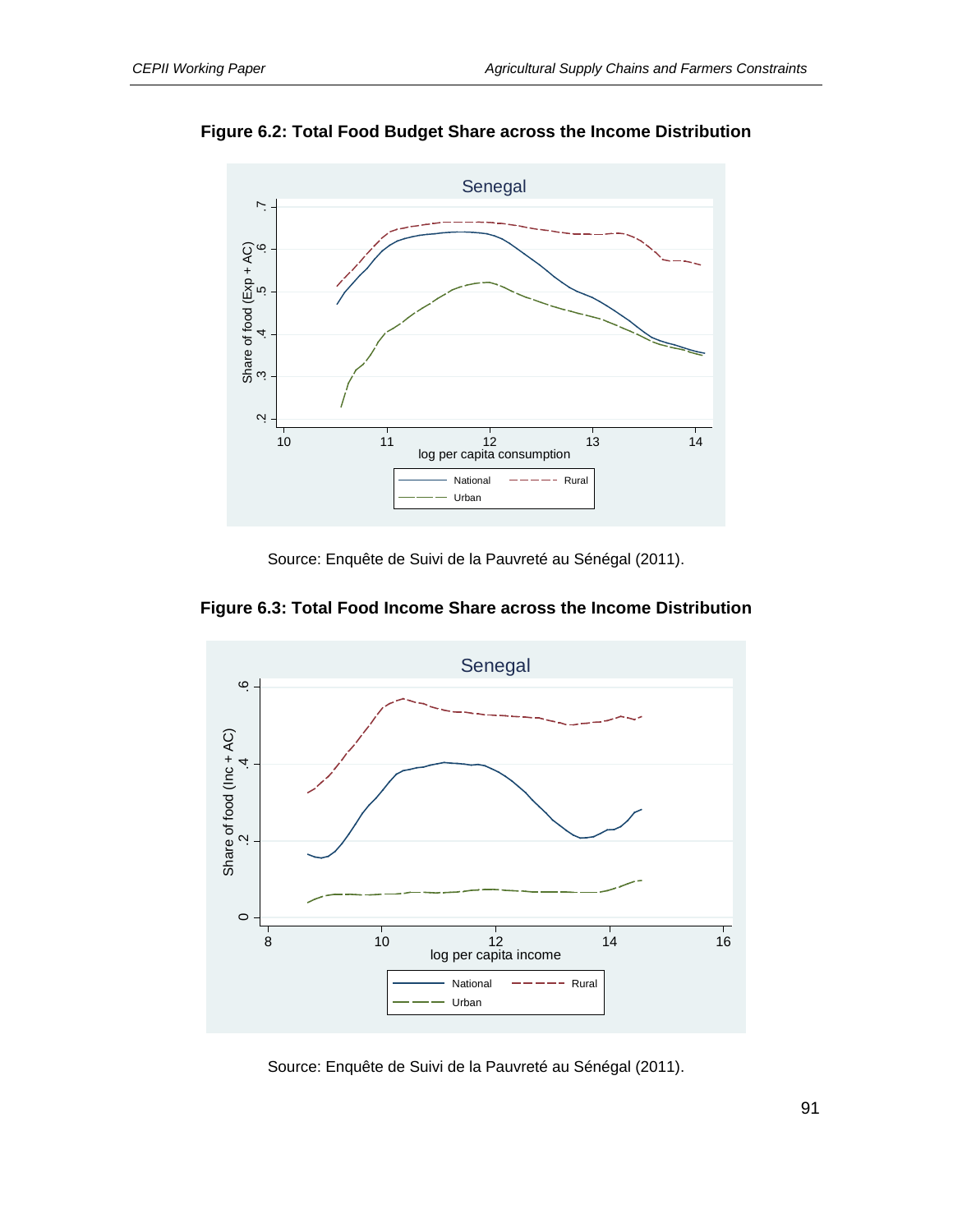We now take a closer look at the patterns of income and budget shares across the income distribution for three of the crops under study in Senegal (Figures 6.4-6.9), namely cowpea, millet and rice.

In Figure 6.4 we display the budget share of cowpea with respect to the level of livelihood of Senegalese households. The importance of cowpea in the budget decreases with the level of per capita consumption. The poorest households spend around 6 percent of their income in cowpea while the richest spend close to zero. Cowpea seems to be only important in the budget of rural households as the figures for budget shares of cowpea are meager for urban households. The share of income from cowpea (Figure 6.5) shows a similar pattern to the expenditures shares as cowpea has an important auto-consumption component with small rural to urban trade.



**Figure 6.4: Cowpea Budget Share across the Income Distribution**

Source: Enquête de Suivi de la Pauvreté au Sénégal (2011).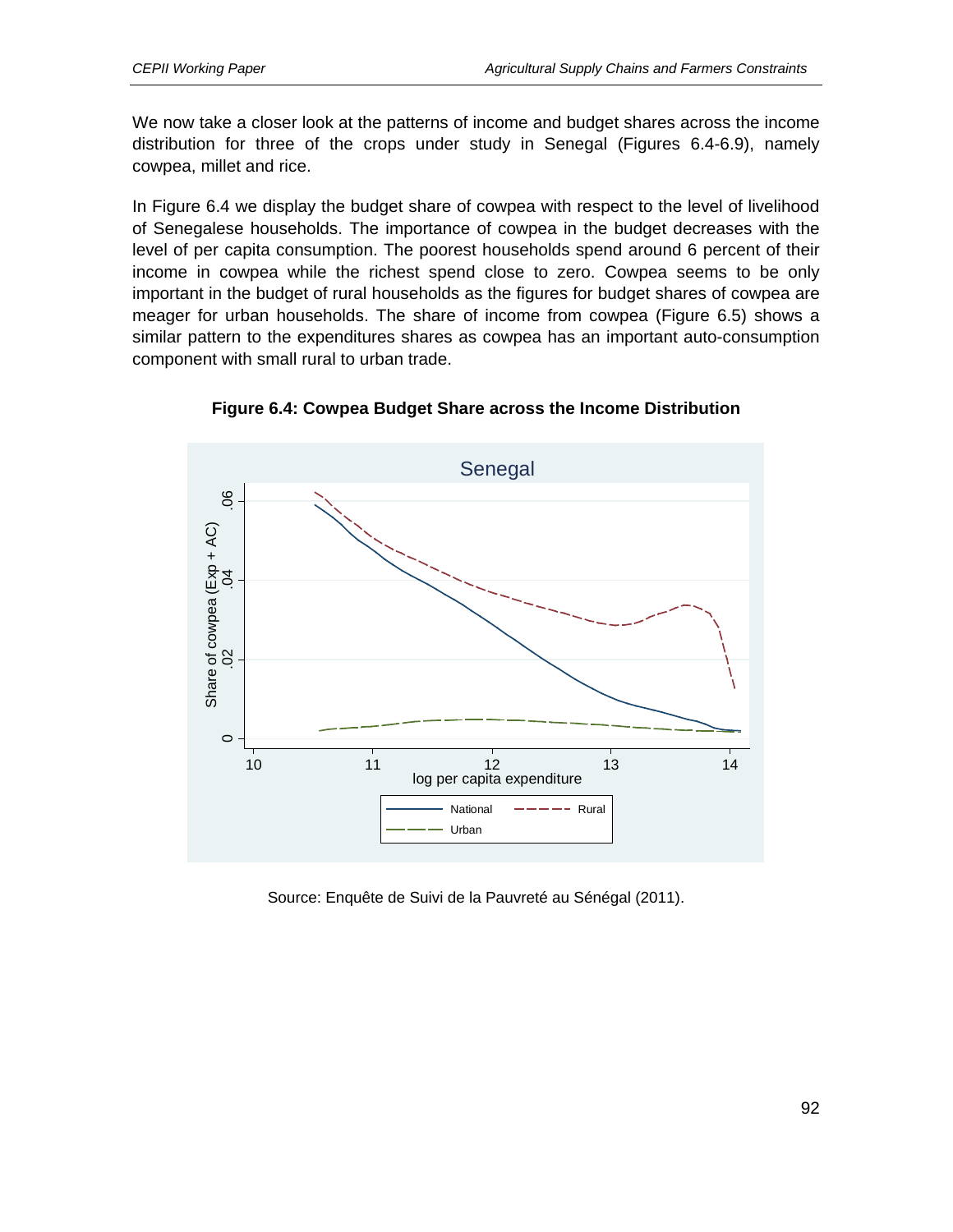

**Figure 6.5: Cowpea Income Share across the Income Distribution**

Source: Enquête de Suivi de la Pauvreté au Sénégal (2011).

Millet is an important component of the budget of rural poor households (Figure 6.6). The poorest households spend around 10 percent of their budget on millet. The incidence of this crop declines with the level of livelihood with the richest rural households spending less than 4 percent of their income on millet. On the other hand, for urban households millet is not as important with the poorest urban households spending less than 3 percent of their income on this crop. The graph of millet as a source of income (Figure 6.7) shows different levels and dynamics what suggest that there is an important trade component for this crop. While the incidence of millet as a source of income is always larger on average for rural than urban households, the relationship between millet income and household per capita expenditure is similar for both urban and rural households. It first increases with the level of livelihood and it later declines.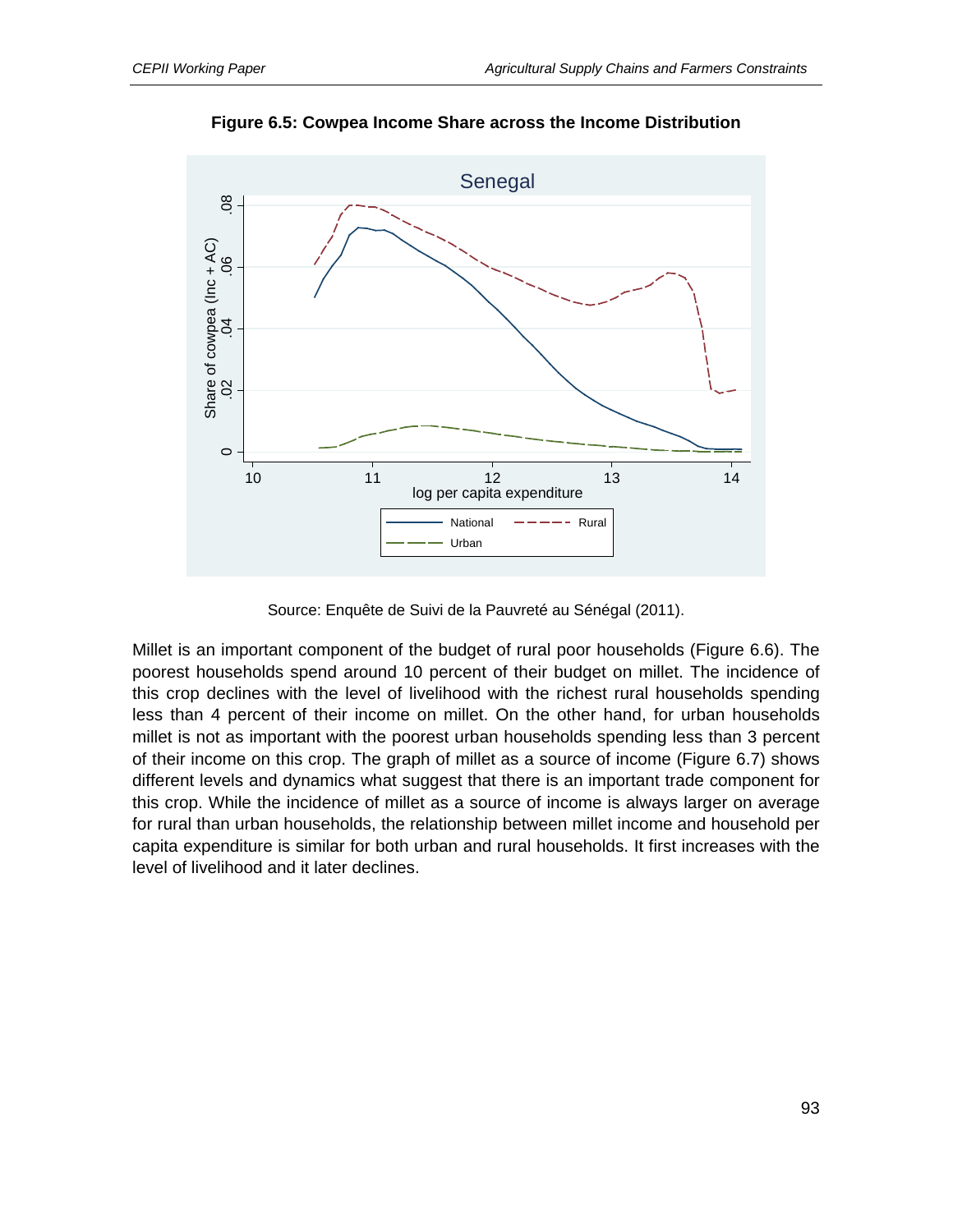

**Figure 6.6: Millet Budget Share across the Income Distribution**

Source: Enquête de Suivi de la Pauvreté au Sénégal (2011)



**Figure 6.7: Millet Income Share across the Income Distribution**

Source: Enquête de Suivi de la Pauvreté au Sénégal (2011).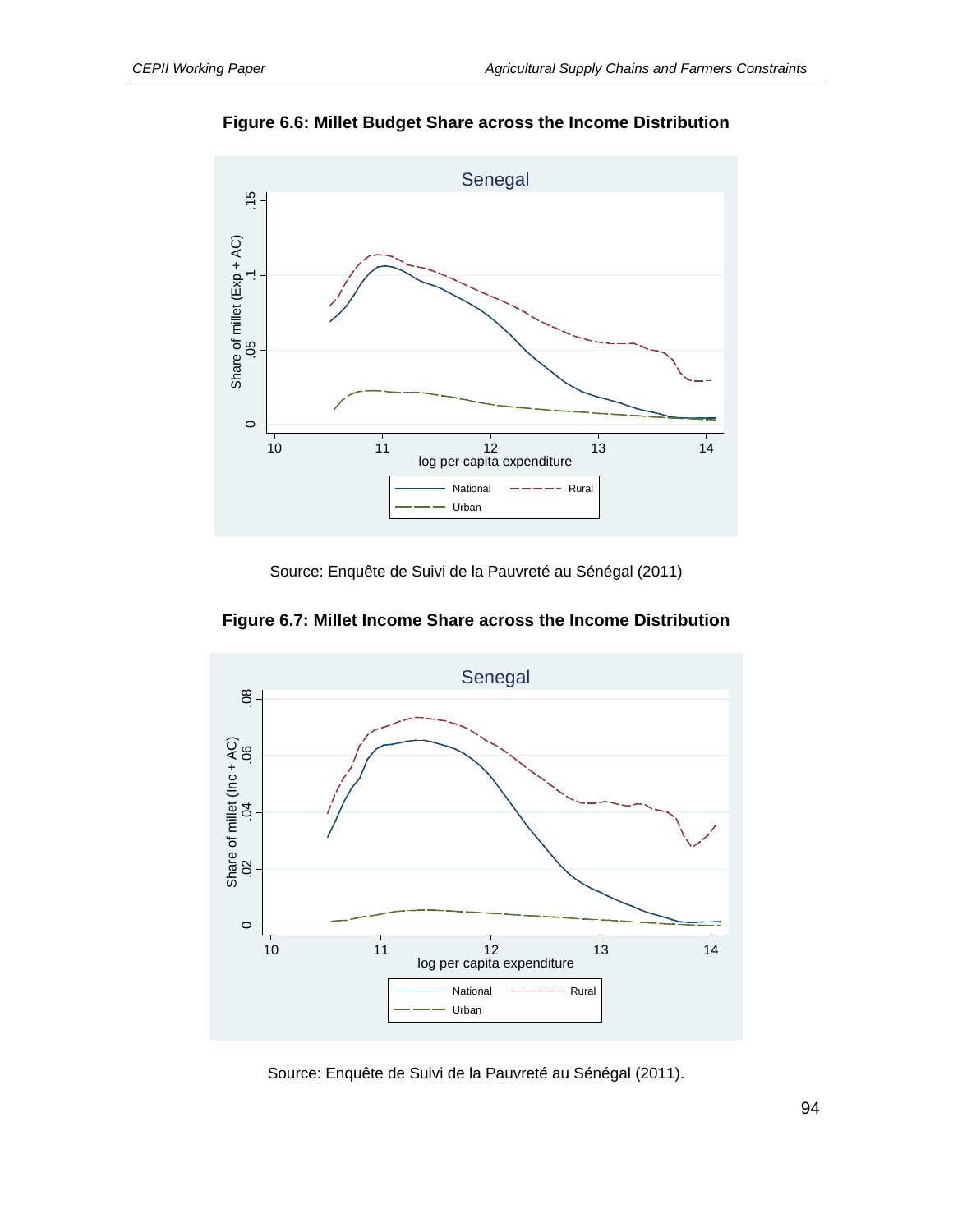Finally, Figures 6.8 and 6.9 show the relationship between rice budget and income shares with the level of livelihood. Figure 6.8 shows that rice has a larger incidence in the budget of rural than urban households for all levels of income. For instance, the poorest rural households spend around 17 percent of their income on rice while their urban counterpart spends around 10 percent. Rice budget shares declines with the level of income, with the richest household spending less than 5 percent of their income on this crop. Virtually no income is derived from rice in urban areas.



**Figure 6.8: Rice Budget Share across the Income Distribution**

Source: Enquête de Suivi de la Pauvreté au Sénégal (2011).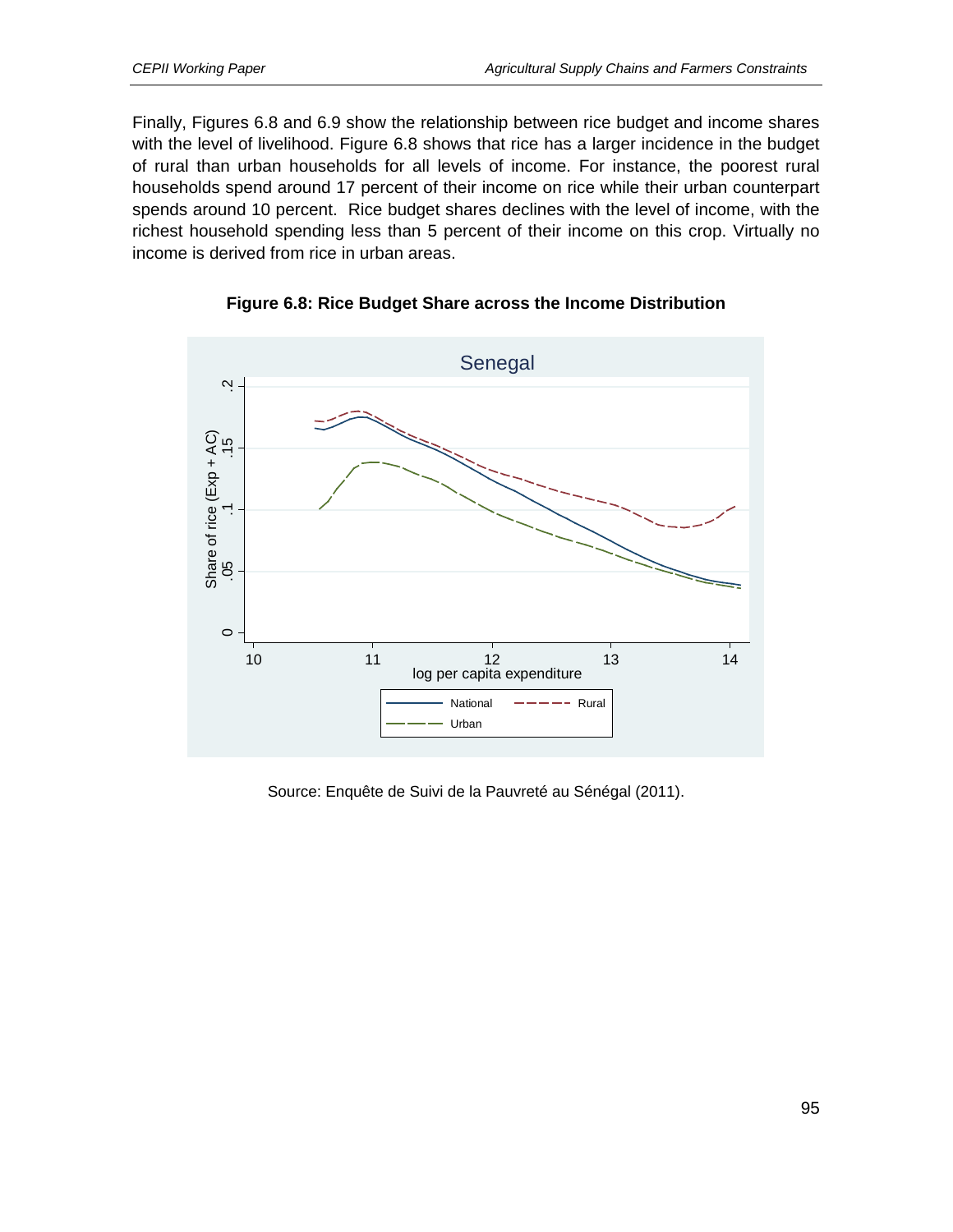

**Figure 6.9: Rice Income Share across the Income Distribution**

Source: Enquête de Suivi de la Pauvreté au Sénégal (2011).

# **6.2. Food Crops in Senegal**

Most of Senegal lies within the drought-prone Sahel region, with irregular rainfall and generally poor soils. Only about 5% of the land is irrigated and therefore crops heavily rely on rain fed cultivation, which often produces large fluctuations in production. Only 10-15 percent of the land is cultivated in the country. Agriculture (including forestry, livestock, and fisheries) accounted for 16.7% of GDP in 2012. Most Senegalese farms are small and about 60% are in the so-called Peanut Basin, east of Dakar. Much of the agricultural land is still tribally owned. The country was a net food exporter until the late 1970's. From the 1980s food trade balance quickly deteriorated until recently when the government started to invest heavily in agriculture following the 2009 Comprehensive Africa Agriculture Development Programme (CAADP) Investment Plan. In terms of value the most important agricultural products in Senegal are groundnuts, rice, cattle, and millet.

Cowpea is the most important food legume produced in Senegal and it is well suited for the agro-climatic-edaphic, technological and socioeconomic situations in Senegal. Two thirds of the production takes place in the northern regions of Louga and St Louis. Production in 2012 amounted to 55,000 metric tons. The export market for cow peas is concentrated in Europe, France in particular.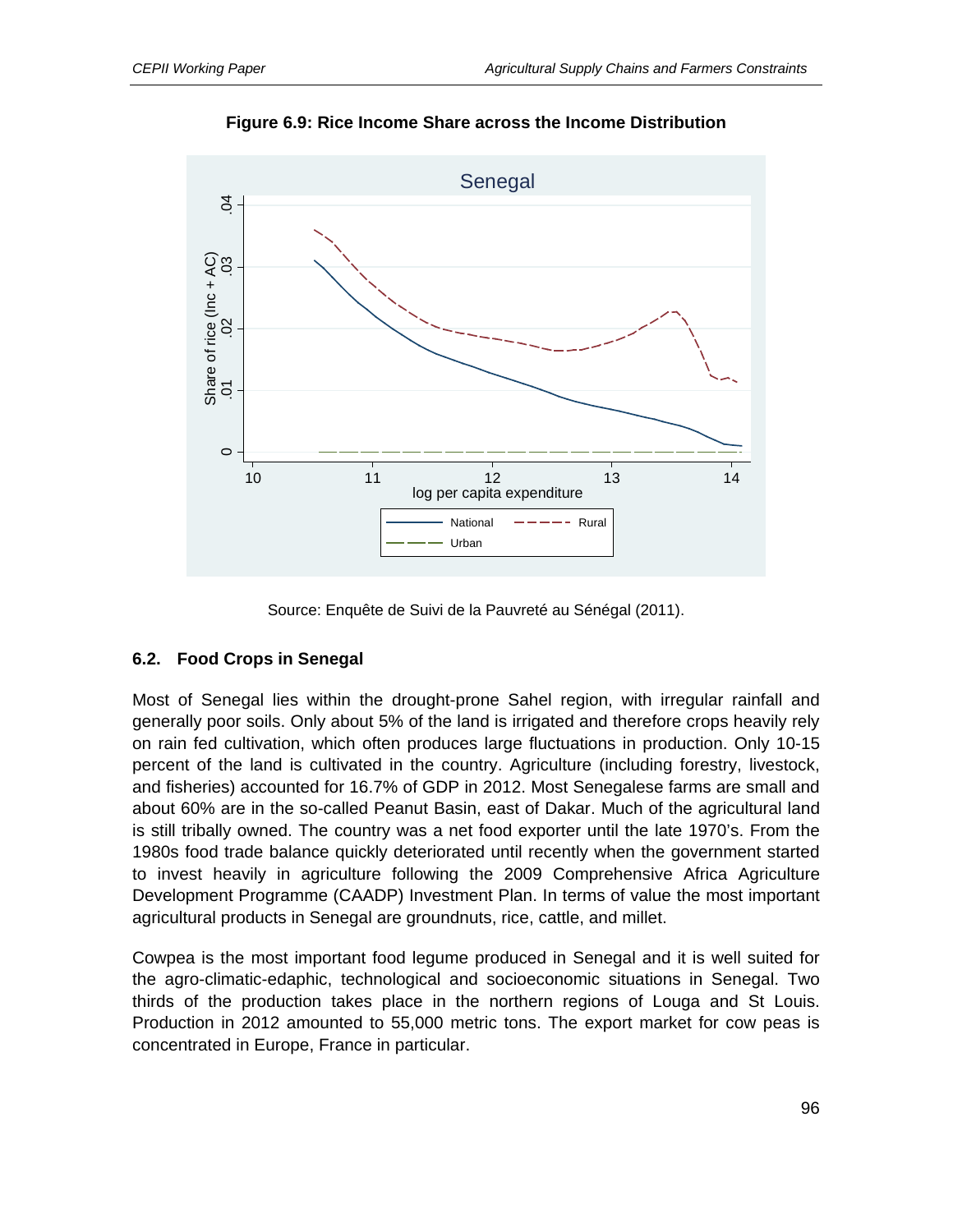Maize is produced and consumed in areas around Kaolack, Tambacounda, and the Senegal River Valley. The local production does not cover local consumption and imports of maize (in particular from South America) have been growing since 2000. Senegal's smallholders are up against sophisticated cereal production, storage and trading systems and therefore tend to favor other crops over maize. However, with a growing poultry local industry and the possibility of producing locally bouillon and infant cereal food, there are opportunities to increase the local production of maize if some of the weakness in the value chain (such as average farm size less than 5 hectares, no industry scale production, low average yields, and poor quality and inconsistent supply lines) can be addressed.

Millet is the most important crop in Senegal. About 1.0 million hectares or one-third of Senegal's arable land is devoted to this crop. Millet is preferred by farmers over rice or sorghum because of its resistance to droughts. Most of the millet is produced in the Senegalese regions of Kaolack, Kaffrine and Fatick jointly with peanuts, typically on sandy soil. In fact, millet is interchanged with peanuts from one year to the next. This relationship is vital as peanuts help fix nitrogen into the soil. Besides agronomic reasons, millet is nutritious and it has deep cultural roots. When local production of millet does not satisfy the demand, Senegal imports millet from India or with informal trade from neighboring Mali and even Burkina Faso.

The principal zones of production of rice in Senegal are in the Senegal River Valley for irrigated rice and the Casamance region for rain-fed cultivation. Irrigated rice represents 70 percent of national production. Farmers produce rice predominantly for subsistence and consumption smoothing, and not so much for commercialization. The West African region depends heavily on international imports of rice and Senegal is not the exemption. Rice is a core staple of the Senegalese diet, averaging as much as 93 kg per capita per year. In fact, with a population of only 13 million, Senegal is the world's tenth largest rice importer making the country vulnerable to price spikes and supply shortages. Because of this, the government has targeted measures to increase the local production of rice and greater consumer access to domestically produced rice.

Agricultural markets are mostly deregulated in Senegal, with the government intervening only in case of food crisis. Markets for cowpea and millet are very competitive with many players in the value chain. Maize and rice markets are more concentrated but have anyway a healthy level of competition among local processors and importers.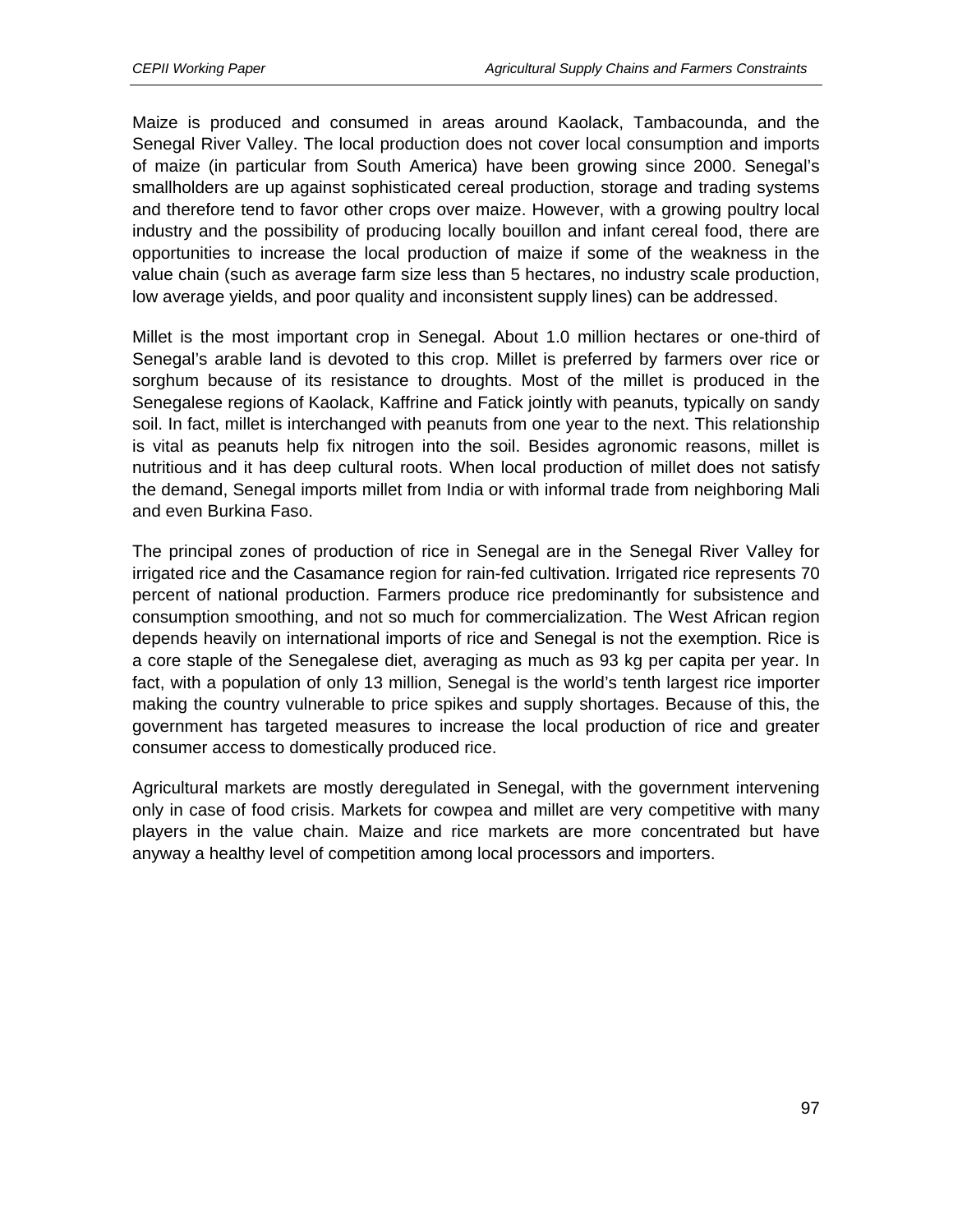

**Figure 6.10: Crops Production and Net Exports in Senegal (in tons[3](#page-95-0) , 2011)**

Source: FAO.

#### **Table 6.3: Market Shares in Senegal**

| Cowpea            |              | <b>Maize</b>     |       |
|-------------------|--------------|------------------|-------|
| Company           | <b>Share</b> | Company          | Share |
| <b>KEBE SALL</b>  | 8%           | <b>SAER KANE</b> | 15%   |
| SEUR DIOUF        | 5%           | SIDI SILLA       | 12%   |
| <b>TOURE IBRA</b> | 5%           | <b>KEBE SALL</b> | 8%    |
| Others            | 72%          | <b>Others</b>    | 65%   |

| Millet        |         |       | <b>Rice</b>                                |       |
|---------------|---------|-------|--------------------------------------------|-------|
|               | Company | Share | Company                                    | Share |
| SAER KANE     |         | 10%   | Moustapha TALL                             | 25%   |
| SIDI SILLA    |         | 7%    | Compagnie d'Investissement Céréalier (CIC) | 10%   |
| MOUDOU SEIDOU |         | 5%    | AGRIZ produit alimentaire                  | 7%    |
| <b>Others</b> |         | 78%   | Others                                     | 58%   |

<span id="page-95-0"></span> <sup>3</sup> Trade data for cowpea is not available from FAOStat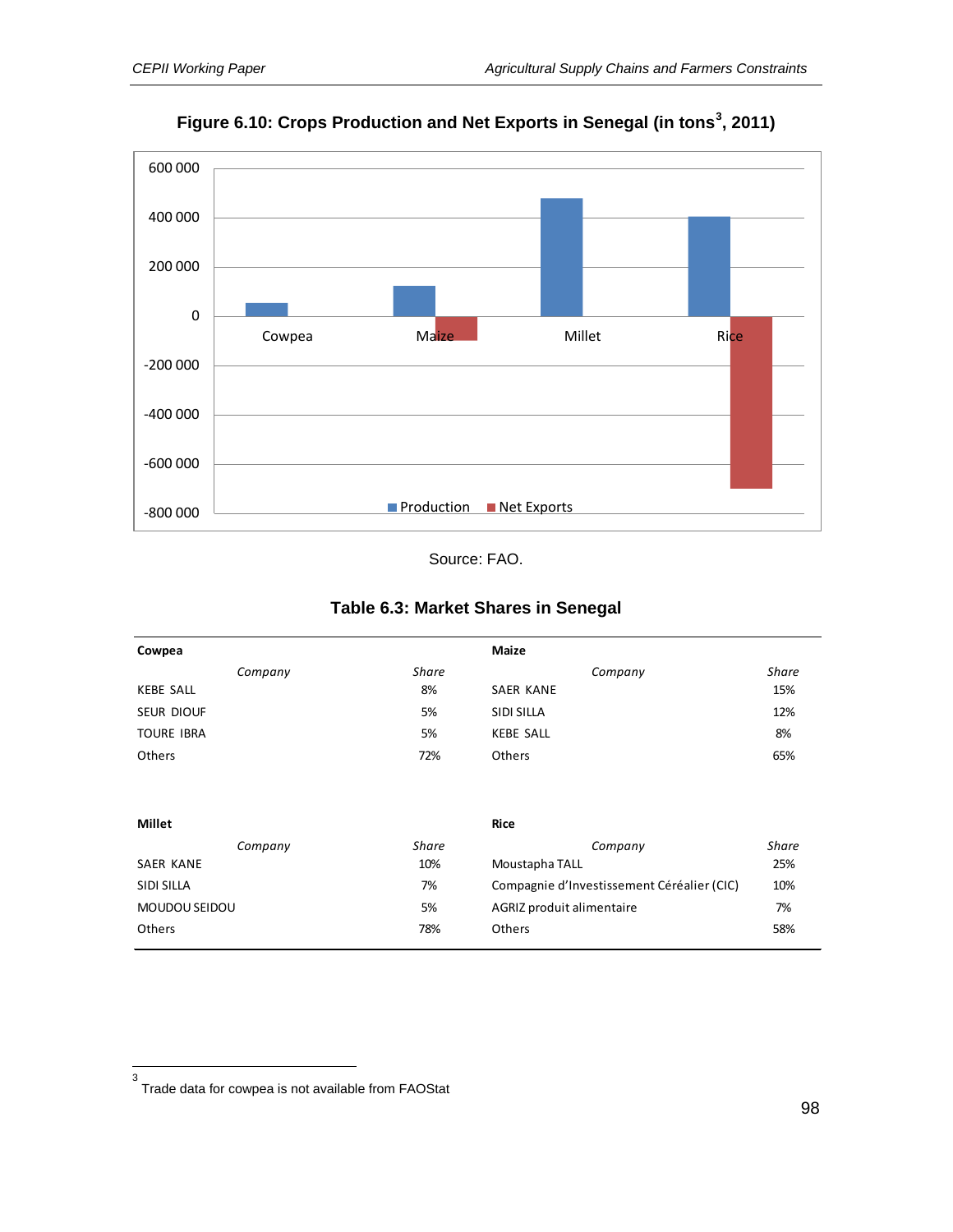## **6.3. Simulation results**

In this section, we use the model to perform various simulations. We are interested both in changes to the level of domestic competition among processors, exporters and importers, and on changes in some of the constraints affecting the decision of the farmers. We investigate four case studies for Senegal: cowpeas, maize, millet, and rice.

Table 6.4 displays the simulation results for cowpeas in Senegal. Row 1 presents the changes in cowpea farm gate prices arising from changes in the level of competition among cowpea wholesalers and exporters. This is a contested market and small changes in the level of competition do not have important effect on farm gate prices of cowpeas. For example, the leader split simulation predicts an increase in farm gate price of 0.24 percent and the leaders merge a decrease of 0.13 percent. Only sizeable changes in competition like in the case of perfect competition we would observe significant changes in prices (5.16 percent in this case). Starting in row 2, we have in column 1 the predicted effect of changes in complementary factors. The model predicts that the farm gate price elasticity with respect to international prices is 1.1. While a 10 percent increase in transaction costs in inputs would have a very low effect on cowpea farm gate prices, the same increase in transaction cost for the final product would increase its price 4.72 percent. Also important are some of the spillover effects from the cash crop (groundnuts) in Senegal on farm gate prices for cowpeas. A 10 percent increase in the price of cash crops in Senegal would increase the farm gate price of cowpeas by 2.16 percent because of its reduced supply in equilibrium. On the other hand, the effect coming from increased in the marginal (-0.61 percent) and fixed cost (-0.54 percent) of the cash crop is not as important as the direct price effect.

Table 6.5 shows maize simulations. This is treated as an importable food crop in the model. Consequently, increases in competition tend to reduce farm-gate maize prices, while an increase in firms' market power tends to increase crop prices. However, given the structure of the market and the initial status quo, the magnitudes of the effects on prices are generally small. Changes in international prices would be transmitted to the local economy, although the elasticity is lower than 1. In the baseline, a 10 percent price increase would push farm-gate prices up by 7.10 percent. Spillovers from the cash crop are also present in the simulations. For instance, a 10 percent increase in groundnut prices would induce groundnut adoption and thus would create supply shortages of maize, leading to higher prices by around 1.4 percent.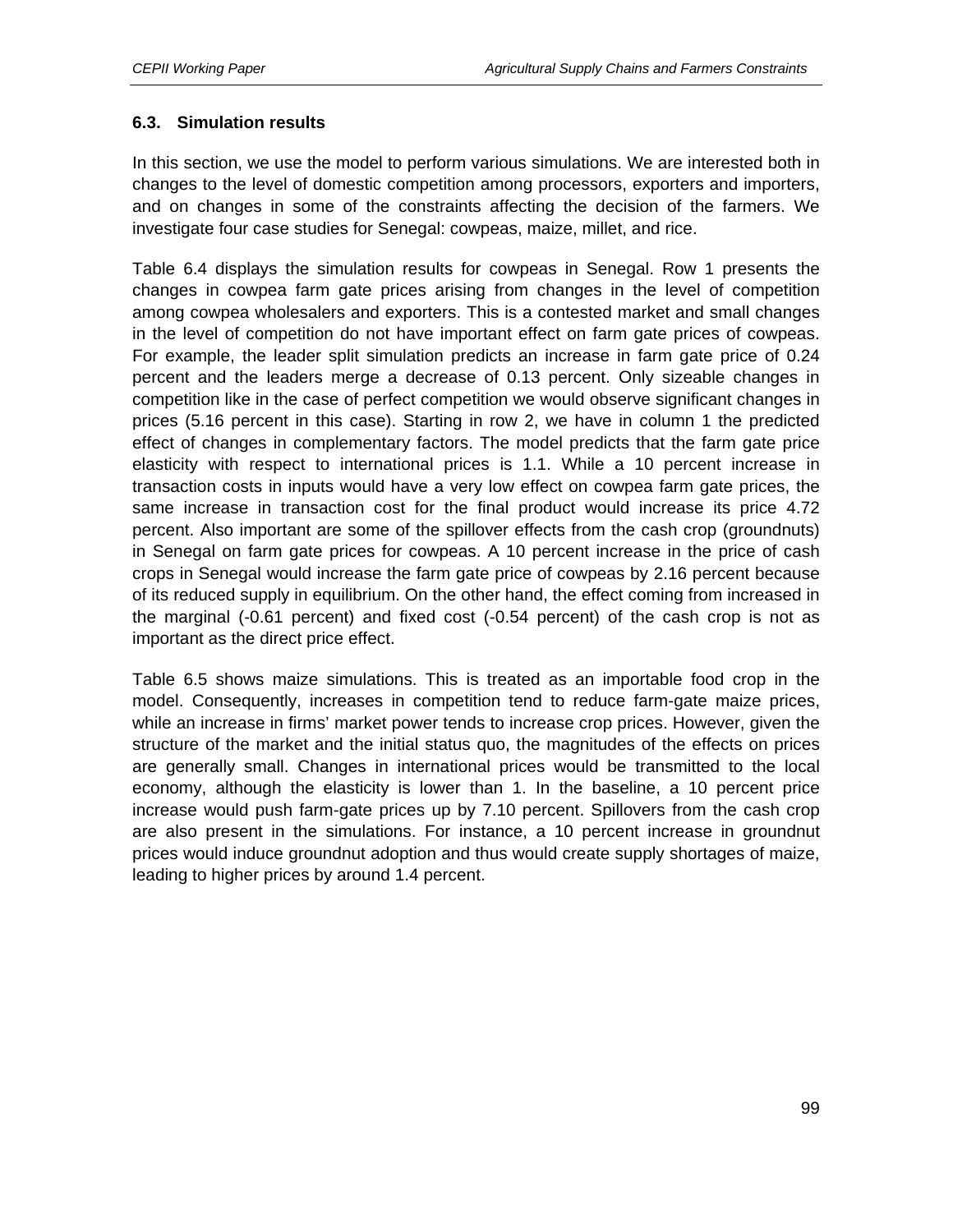| % Change in price                           |                 |                     |                         |                           |                           |                        |
|---------------------------------------------|-----------------|---------------------|-------------------------|---------------------------|---------------------------|------------------------|
|                                             | <b>Baseline</b> | <b>Leader Split</b> | <b>Leaders</b><br>merge | <b>Exit of</b><br>largest | Equal<br>market<br>shares | Perfect<br>Competition |
| <b>Competition Policy</b>                   | 0,00            | 0,24                | $-0,13$                 | $-0,26$                   | 2,14                      | 5,16                   |
| Increase of 10% in:                         |                 |                     |                         |                           |                           |                        |
| <b>International Price</b>                  | 10,98           | 11,28               | 10,78                   | 10,66                     | 12,96                     | 17,92                  |
| <b>Marginal Cost of Producing Cash Crop</b> | $-0.61$         | $-0,36$             | $-0,77$                 | $-0.91$                   | 1,57                      | 5,16                   |
| <b>Fixed Cost of Producing Cash Crop</b>    | $-0,54$         | $-0,27$             | $-0,69$                 | $-0,82$                   | 1,62                      | 5,16                   |
| Endowment                                   | 0,43            | 0,63                | 0,33                    | 0,21                      | 2,48                      | 5,16                   |
| Preference Paremeter                        | 0,61            | 0,82                | 0,51                    | 0,38                      | 2,72                      | 5,16                   |
| Cash Crop Price                             | 2,16            | 2,30                | 2,14                    | 2,00                      | 4,25                      | 5,16                   |
| <b>Marginal Cost of Producing Food Crop</b> | 0,61            | 0,81                | 0,53                    | 0,42                      | 2,68                      | 5,16                   |
| <b>Transaction Costs on Crop Production</b> | 4,72            | 4,85                | 4,64                    | 4,58                      | 5,57                      | 7,70                   |
| <b>Transaction Costs on Inputs</b>          | 0,18            | 0,23                | 0,15                    | 0,12                      | 0,78                      | 5,16                   |
| Non-Farmer demand                           | 0,04            | 0,28                | $-0,09$                 | $-0,22$                   | 2,17                      | 5,16                   |

# **Table 6.4: Simulation Results for Cowpeas**

Source: simulation results from the model of Section 2.

| % Change in price                           |                 |                     |                         |                    |                           |                        |
|---------------------------------------------|-----------------|---------------------|-------------------------|--------------------|---------------------------|------------------------|
|                                             | <b>Baseline</b> | <b>Leader Split</b> | <b>Leaders</b><br>merge | Exit of<br>largest | Equal<br>market<br>shares | Perfect<br>Competition |
| <b>Competition Policy</b>                   | 0.00            | $-0.28$             | 0.25                    | 0.31               | $-2.71$                   | $-5.36$                |
| Increase of 10% in:                         |                 |                     |                         |                    |                           |                        |
| <b>International Price</b>                  | 7.10            | 6.89                | 7.28                    | 7.35               | 4.46                      | 2.91                   |
| Marginal Cost of Producing Cash Crop        | $-0.11$         | $-0.36$             | 0.11                    | 0.17               | $-2.81$                   | $-5.36$                |
| <b>Fixed Cost of Producing Cash Crop</b>    | $-0.70$         | $-0.94$             | $-0.52$                 | $-0.45$            | $-3.40$                   | $-5.36$                |
| Endowment                                   | 0.69            | 0.39                | 0.98                    | 1.04               | $-2.06$                   | $-5.36$                |
| Preference Paremeter                        | 0.55            | 0.26                | 0.82                    | 0.87               | $-2.12$                   | $-5.36$                |
| Cash Crop Price                             | 1.40            | 1.05                | 1.72                    | 1.79               | $-1.32$                   | $-5.36$                |
| Marginal Cost of Producing Cash Crop        | 0.37            | 0.06                | 0.64                    | 0.69               | $-2.38$                   | $-5.36$                |
| <b>Transaction Costs on Crop Production</b> | 3.05            | 2.96                | 3.13                    | 3.16               | 1.92                      | 1.25                   |
| <b>Transaction Costs on Inputs</b>          | 0.11            | 0.02                | 0.19                    | 0.20               | $-0.69$                   | $-5.36$                |
| Non-Farmer demand                           | 0.26            | $-0.03$             | 0.53                    | 0.58               | $-2.44$                   | $-5.36$                |

# **Table 6.5: Simulation Results for Maize**

Source: simulation results from the model of Section 2.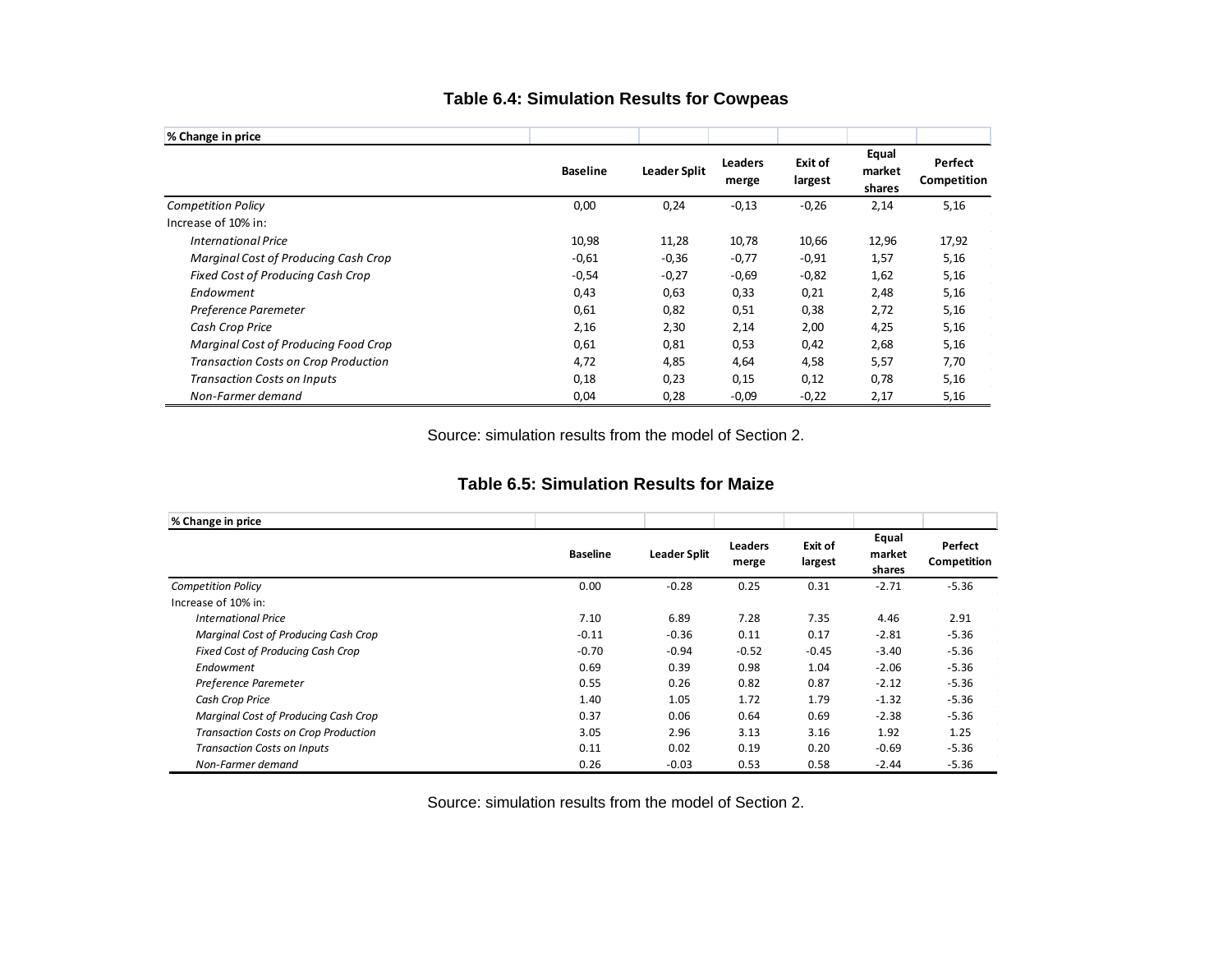The simulation results for the case of millet are summarized in Table 6.6. The results are similar to those found for the case of cowpeas. In particular, given the status quo, only important changes in the level of competition would increase farm gate prices for millet (6.72 percent in the case of perfect competition). Increases in international prices, transaction costs of production, and in the competing cash crop would have large effects in the price paid for millet to the smallholder. The model predicts that an increase in production factors available for agricultural production would not reduce the equilibrium price of millet. Instead, this increase would make some millet producers to switch to the production of the more profitable cash crop, increasing the cereal price in equilibrium (0.64 percent). An increase in the risk food parameter would also increase the price of millet in equilibrium (0.78 percent).

Table 6.7 shows the simulation results for the case of rice, another food importable. While the magnitude change a bit, the basic findings from the previous maize case study emerge. More competition depresses rice prices, while less competition boosts it. The impacts are, however, small. International prices and border costs do have sizeable impacts on rice farm-gate prices. There are also relatively important spillovers from incentives to cash crop production. This reveals, once again, the relevance of general equilibrium considerations that our model can accommodate.

## **6.4. Welfare impacts**

We conclude the analysis for Senegal with an analysis of the poverty impacts resulting from the price simulations of the previous section.

The welfare impacts of the price changes are reported in Tables 6.8 to 6.11 for the cases of cowpeas, maize, millet, and rice. We show the impacts of shocks to the market structure in the first row and to illustrate the role played by complementarities, we show results for a combination of shocks to market structure and international prices. We show average results for the total population, the poor, and the non-poor, and separate results for household that declare to be a producer of the crop under consideration.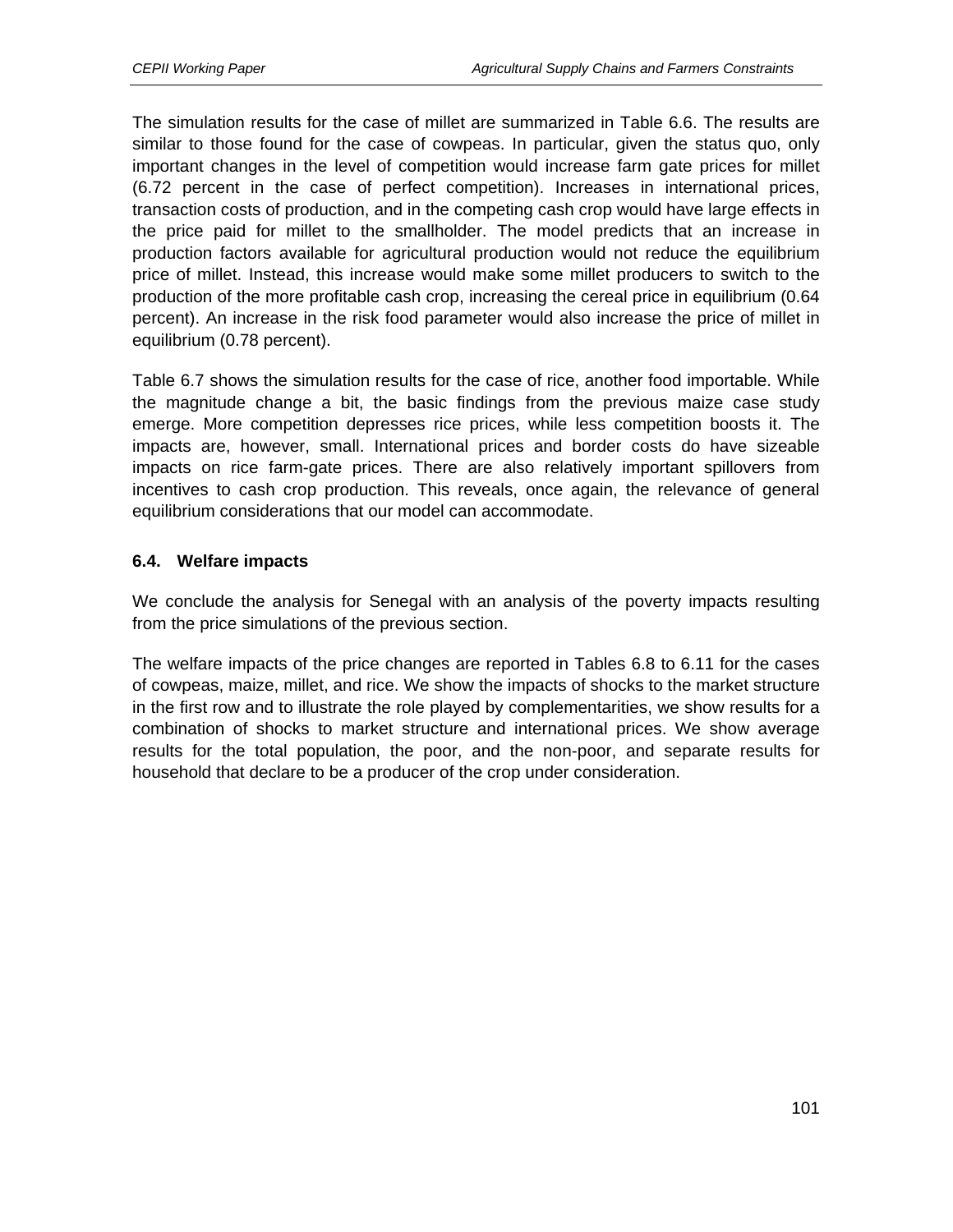| % Change in price                           |                 |              |                  |                           |                           |                        |
|---------------------------------------------|-----------------|--------------|------------------|---------------------------|---------------------------|------------------------|
|                                             | <b>Baseline</b> | Leader Split | Leaders<br>merge | <b>Exit of</b><br>largest | Equal<br>market<br>shares | Perfect<br>Competition |
| <b>Competition Policy</b>                   | 0,00            | 0,33         | $-0,20$          | $-0,30$                   | 3,11                      | 6,72                   |
| Increase of 10% in:                         |                 |              |                  |                           |                           |                        |
| International Price                         | 10,81           | 11,22        | 10,49            | 10,38                     | 13,80                     | 19,56                  |
| <b>Marginal Cost of Producing Cash Crop</b> | $-0,16$         | 0,16         | $-0,38$          | $-0,48$                   | 2,91                      | 6,72                   |
| <b>Fixed Cost of Producing Cash Crop</b>    | $-0,81$         | $-0,48$      | $-1,06$          | $-1,18$                   | 2,28                      | 6,72                   |
| Endowment                                   | 0,64            | 0,92         | 0,48             | 0,36                      | 3,61                      | 6,72                   |
| Preference Paremeter                        | 0,78            | 1,05         | 0,61             | 0,51                      | 3,84                      | 6,72                   |
| Cash Crop Price                             | 2,14            | 2,35         | 2,04             | 1,92                      | 5,23                      | 6,72                   |
| <b>Marginal Cost of Producing Food Crop</b> | 0,42            | 0,70         | 0,23             | 0,16                      | 3,50                      | 6,72                   |
| <b>Transaction Costs on Crop Production</b> | 4,65            | 4,82         | 4,51             | 4,47                      | 5,93                      | 8,41                   |
| <b>Transaction Costs on Inputs</b>          | 0,12            | 0,20         | 0,07             | 0,05                      | 1,01                      | 6,72                   |
| Non-Farmer demand                           | 0,05            | 0,37         | $-0,16$          | $-0,26$                   | 3,16                      | 6,72                   |

#### **Table 6.6: Simulation Results for Millet**

Source: simulation results from the model of Section 2.

| % Change in price                           |                 |                     |                         |                    |                           |                        |
|---------------------------------------------|-----------------|---------------------|-------------------------|--------------------|---------------------------|------------------------|
|                                             | <b>Baseline</b> | <b>Leader Split</b> | <b>Leaders</b><br>merge | Exit of<br>largest | Equal<br>market<br>shares | Perfect<br>Competition |
| <b>Competition Policy</b>                   | 0.00            | $-0.49$             | 0.24                    | 0.56               | $-5.35$                   | $-8.07$                |
| Increase of 10% in:                         |                 |                     |                         |                    |                           |                        |
| <b>International Price</b>                  | 5.49            | 5.03                | 5.69                    | 6.01               | 0.18                      | $-2.02$                |
| Marginal Cost of Producing Cash Crop        | $-0.46$         | $-0.92$             | $-0.26$                 | 0.06               | $-5.69$                   | $-8.07$                |
| <b>Fixed Cost of Producing Cash Crop</b>    | $-0.20$         | $-0.68$             | 0.02                    | 0.34               | $-5.49$                   | $-8.07$                |
| Endowment                                   | 0.21            | $-0.30$             | 0.46                    | 0.79               | $-5.11$                   | $-8.07$                |
| Preference Paremeter                        | 0.36            | $-0.14$             | 0.62                    | 0.95               | $-4.93$                   | $-8.07$                |
| Cash Crop Price                             | 0.36            | $-0.14$             | 0.62                    | 0.95               | $-4.93$                   | $-8.07$                |
| Marginal Cost of Producing Cash Crop        | 0.74            | 0.19                | 1.03                    | 1.36               | $-4.69$                   | $-8.07$                |
| <b>Transaction Costs on Crop Production</b> | 2.36            | 2.16                | 2.45                    | 2.58               | 0.08                      | $-0.87$                |
| <b>Transaction Costs on Inputs</b>          | 0.21            | 0.06                | 0.30                    | 0.40               | $-1.36$                   | $-8.07$                |
| Non-Farmer demand                           | 0.42            | $-0.10$             | 0.68                    | 1.01               | $-4.89$                   | $-8.07$                |

# **Table 6.7: Simulation Results for Rice**

Source: simulation results from the model of Section 2.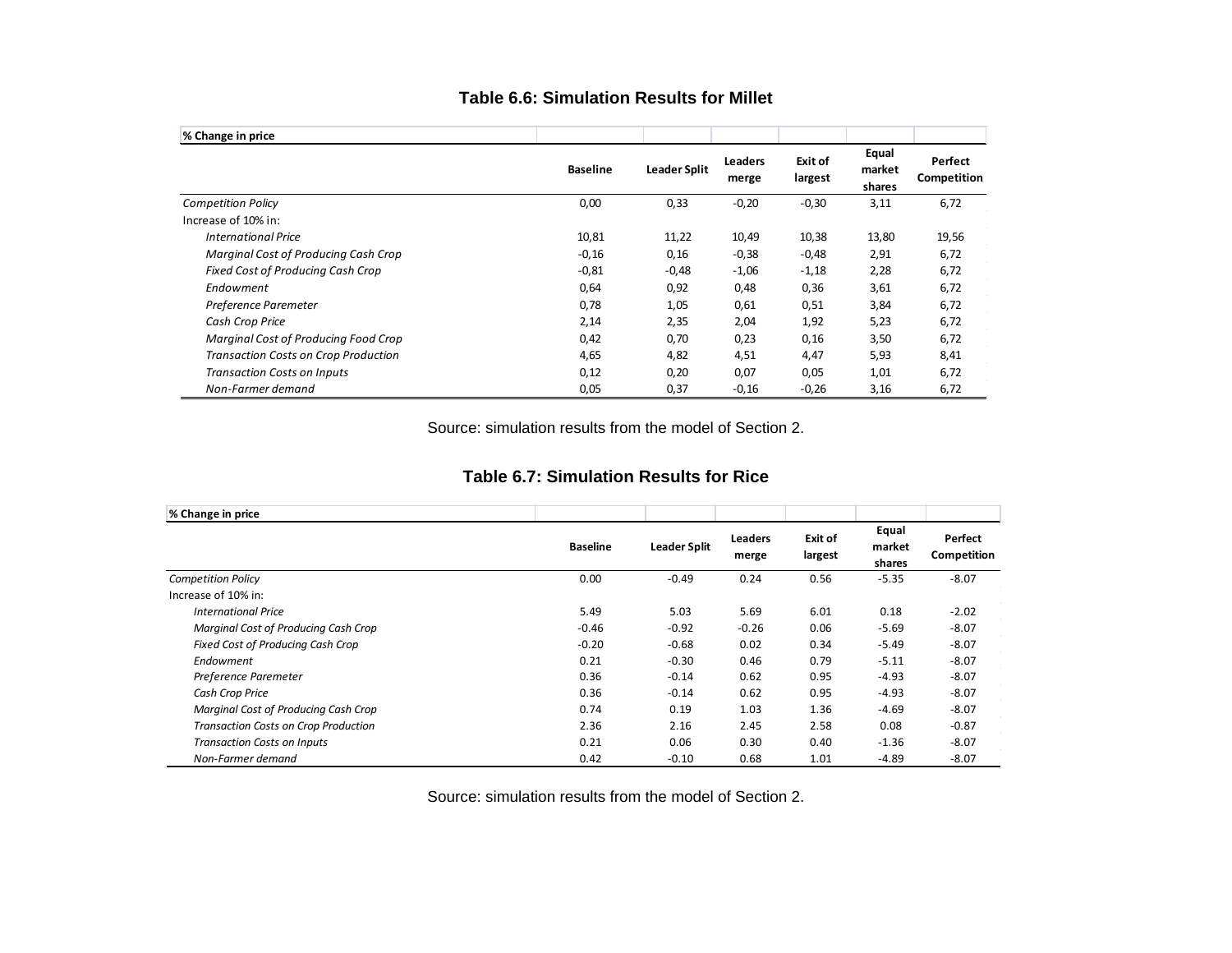In Senegal, domestic agricultural markets are competitive and therefore changes in the level of competition do not have important effects on farm gate prices, except for the limit case of perfect competition. Senegal is also the country in the analysis that has the lowest share of people working in agriculture and therefore, for a given price change, the average welfare impact would be low. This is verified in the row corresponding to competition policy for the four crops in the study and for the different segments of the population considered (national, poor, non poor, and only producers). When looking at changes in international prices the welfare effects are larger but still modest. Despite small expected effects, some patterns are worth commenting. Increases in farm gate prices, be it because of more competition or a higher international price, have positive welfare effects in the case of cowpea but negative effects in the case of millet. This is because in the first case on average households are net producers while in the second case there are net consumers. In the case of cowpea, non poor households benefit while there is no effect on poor households. While for millet, the effect is negative for both type of households but it is larger in absolute terms for non poor households. In the case of both maize and rice, higher international prices create welfare losses, while the impacts of changes in competition policies is generally very small.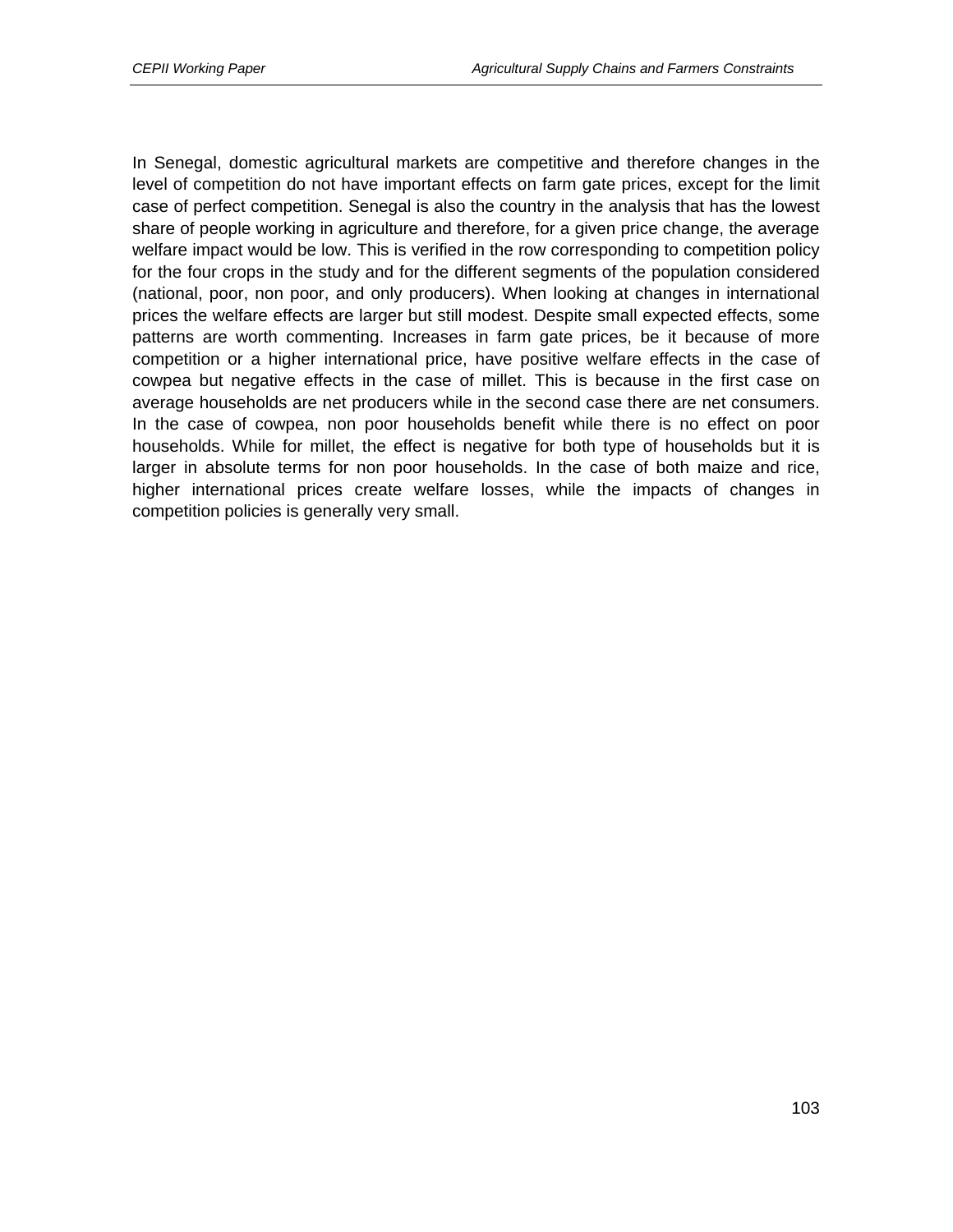| % Change in Household Welfare | <b>Baseline</b> |         | Leader Split Leaders merge | <b>Exit of largest</b> | Equal market<br>shares | Perfect<br>Competition |
|-------------------------------|-----------------|---------|----------------------------|------------------------|------------------------|------------------------|
| Total                         |                 |         |                            |                        |                        |                        |
| <b>Competition Policy</b>     | 0.00            | 0.00    | 0.00                       | 0.00                   | 0.02                   | 0.05                   |
| <b>International Price</b>    | $-0.06$         | $-0.06$ | $-0.06$                    | $-0.07$                | $-0.04$                | $-0.03$                |
| Poor                          |                 |         |                            |                        |                        |                        |
| <b>Competition Policy</b>     | 0.00            | 0.00    | 0.00                       | 0.00                   | 0.02                   | 0.04                   |
| <b>International Price</b>    | $-0.05$         | $-0.05$ | $-0.05$                    | $-0.05$                | $-0.03$                | $-0.02$                |
| Non Poor                      |                 |         |                            |                        |                        |                        |
| <b>Competition Policy</b>     | 0.00            | 0.00    | 0.00                       | 0.00                   | 0.03                   | 0.06                   |
| International Price           | $-0.08$         | $-0.08$ | $-0.08$                    | $-0.08$                | $-0.05$                | $-0.03$                |
| Producers                     |                 |         |                            |                        |                        |                        |
| <b>Competition Policy</b>     | 0.00            | 0.00    | 0.00                       | 0.00                   | 0.00                   | 0.00                   |
| <b>International Price</b>    | 0.00            | 0.00    | 0.00                       | 0.00                   | 0.00                   | 0.00                   |

# **Table 6.9: Maize Price Changes and Household Welfare**

Note: first order impact on household welfare.

# **Table 6.10: Millet Price Changes and Household Welfare**

| % Change in Household Welfare | <b>Baseline</b> | <b>Leader Split</b> | Leaders merge | <b>Exit of largest</b> | Equal market<br>shares | Perfect<br>Competition |
|-------------------------------|-----------------|---------------------|---------------|------------------------|------------------------|------------------------|
| Total                         |                 |                     |               |                        |                        |                        |
| <b>Competition Policy</b>     | 0,00            | $-0.01$             | 0,00          | 0,01                   | $-0.07$                | $-0,16$                |
| <b>International Price</b>    | $-0.25$         | $-0,26$             | $-0,25$       | $-0,24$                | $-0,33$                | $-0,46$                |
| Poor                          |                 |                     |               |                        |                        |                        |
| <b>Competition Policy</b>     | 0,00            | $-0.01$             | 0,00          | 0,00                   | $-0.05$                | $-0.11$                |
| <b>International Price</b>    | $-0.18$         | $-0,19$             | $-0,17$       | $-0.17$                | $-0.23$                | $-0,33$                |
| Non Poor                      |                 |                     |               |                        |                        |                        |
| <b>Competition Policy</b>     | 0,00            | $-0.01$             | 0,01          | 0,01                   | $-0,10$                | $-0,22$                |
| International Price           | $-0,36$         | $-0,37$             | $-0,35$       | $-0,34$                | $-0.45$                | $-0,64$                |
| Producers                     |                 |                     |               |                        |                        |                        |
| <b>Competition Policy</b>     | 0,00            | 0,00                | 0,00          | 0,00                   | $-0.05$                | $-0,10$                |
| International Price           | $-0,16$         | $-0,16$             | $-0.15$       | $-0.15$                | $-0,20$                | $-0,29$                |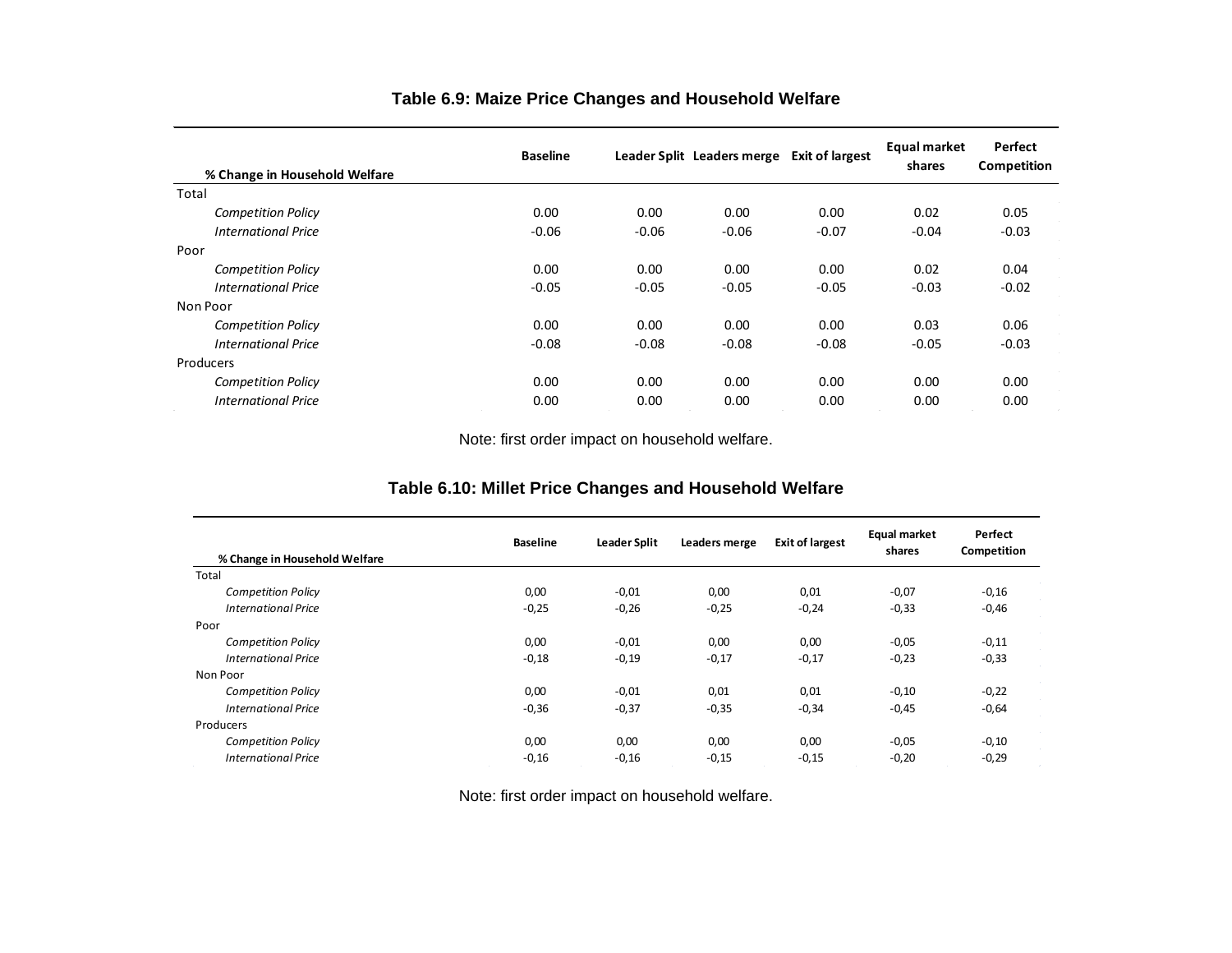| % Change in Household Welfare | <b>Baseline</b> |         | Leader Split Leaders merge | <b>Exit of largest</b> | <b>Equal market</b><br>shares | Perfect<br>Competition |
|-------------------------------|-----------------|---------|----------------------------|------------------------|-------------------------------|------------------------|
| Total                         |                 |         |                            |                        |                               |                        |
| <b>Competition Policy</b>     | 0.00            | 0.05    | $-0.02$                    | $-0.06$                | 0.55                          | 0.83                   |
| International Price           | $-0.57$         | $-0.52$ | $-0.59$                    | $-0.62$                | $-0.02$                       | 0.21                   |
| Poor                          |                 |         |                            |                        |                               |                        |
| <b>Competition Policy</b>     | 0.00            | 0.04    | $-0.02$                    | $-0.05$                | 0.44                          | 0.66                   |
| <b>International Price</b>    | $-0.45$         | $-0.41$ | $-0.46$                    | $-0.49$                | $-0.01$                       | 0.16                   |
| Non Poor                      |                 |         |                            |                        |                               |                        |
| <b>Competition Policy</b>     | 0.00            | 0.06    | $-0.03$                    | $-0.07$                | 0.71                          | 1.07                   |
| <b>International Price</b>    | $-0.73$         | $-0.67$ | $-0.75$                    | $-0.80$                | $-0.02$                       | 0.27                   |
| Producers                     |                 |         |                            |                        |                               |                        |
| <b>Competition Policy</b>     | 0.00            | 0.00    | 0.00                       | 0.00                   | 0.00                          | 0.00                   |
| <b>International Price</b>    | 0.00            | 0.00    | 0.00                       | 0.00                   | 0.00                          | 0.00                   |

# **Table 6.11: Rice Price Changes and Household Welfare**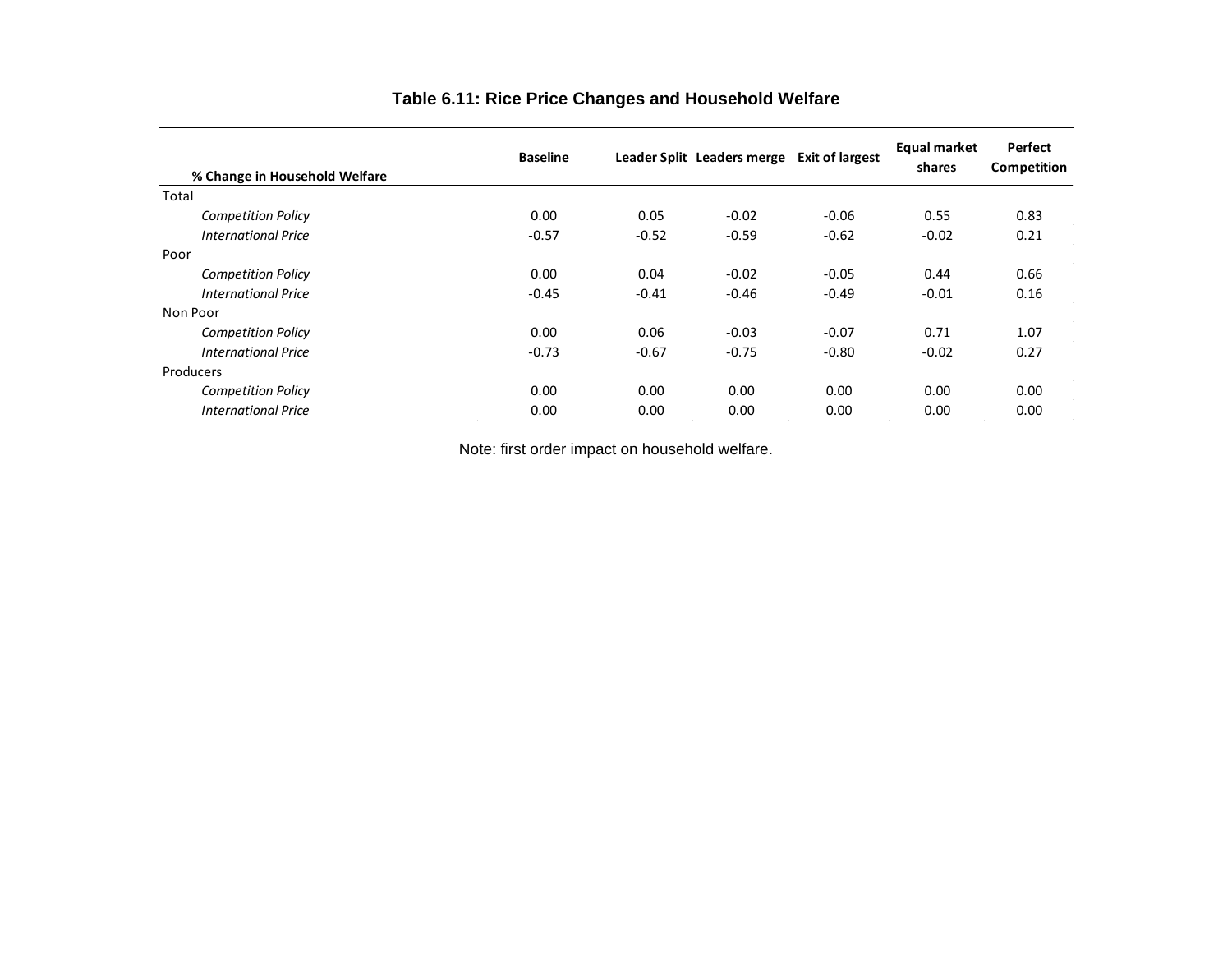#### **7. Conclusions**

In this paper we study the interplay between market structure and domestic complementary factors in the production and consumption decisions of agricultural families in Africa. We model the production allocation of factors of production to various cash and food crops and in how this allocation depends on competition along the supply chain and on the constraints faced by different types of farmers. The model describes the behavior of farms, exporters and importers in a simple partial equilibrium setting. In particular, we build three different versions of the model to deal with the three basic scenarios that we face in our empirical work: cash crop production (mostly for exports), net export of a food crop, and net import of a food crop. We study changes in market structure and in key parameters of the model that capture various household constraints and institutional access. We study how farm gate prices respond to changes in international prices, the marginal and fixed cost of producing a cash crop, the marginal cost of producing a food crops and the change in the price paid for a competing crop. We study as well the effects in the change of endowment and a preference parameter associated with food security risk. The model also allows us to study the effect on farm gate prices arising from changes in transaction costs for inputs and outputs.

We calibrate and shock our model for food and cash crops in four ECOWAS countries: Burkina Faso, Ghana, Nigeria and Senegal. We analyze the changes in real income of household caused by the hypothetical price changes of cash and food crops predicted by the models' simulations and budget and income shares from the respective household survey. In general term, the effect of more competition on farm gate prices depends on the initial level of competition in that country and crop. For many crops, in particular food crops, there is already a lot of competition and further changes in the level of competition will not affect farm gate prices much. In some other specific cases, in particular in cash crops and livestock, the initial level of competition is low and more competition is likely to have larger impact on producer prices. The effect also of competition on farm gate prices also depends on whether the country is a net exporter or a net importer of the crop. For crops where the country is an importer, increasing domestic competition will reduce importers markup putting downward pressure on farm gate prices.

In terms of the effect of complementary policy and other factors affecting the allocation decision of farmers, the largest impacts often come from an increase of international price where we often find a pass-through that is higher to one and from changes in the transaction cost on the production of the crop that increases the farm gate price in equilibrium. The magnitude and sign of the other complementary factors depend on the specific crop and country. For instance, the effect of the increase in the endowment on the price paid to food crop producing farmers is ambiguous. In some cases, the increase in the endowment increases the supply of the food crop and reduces the price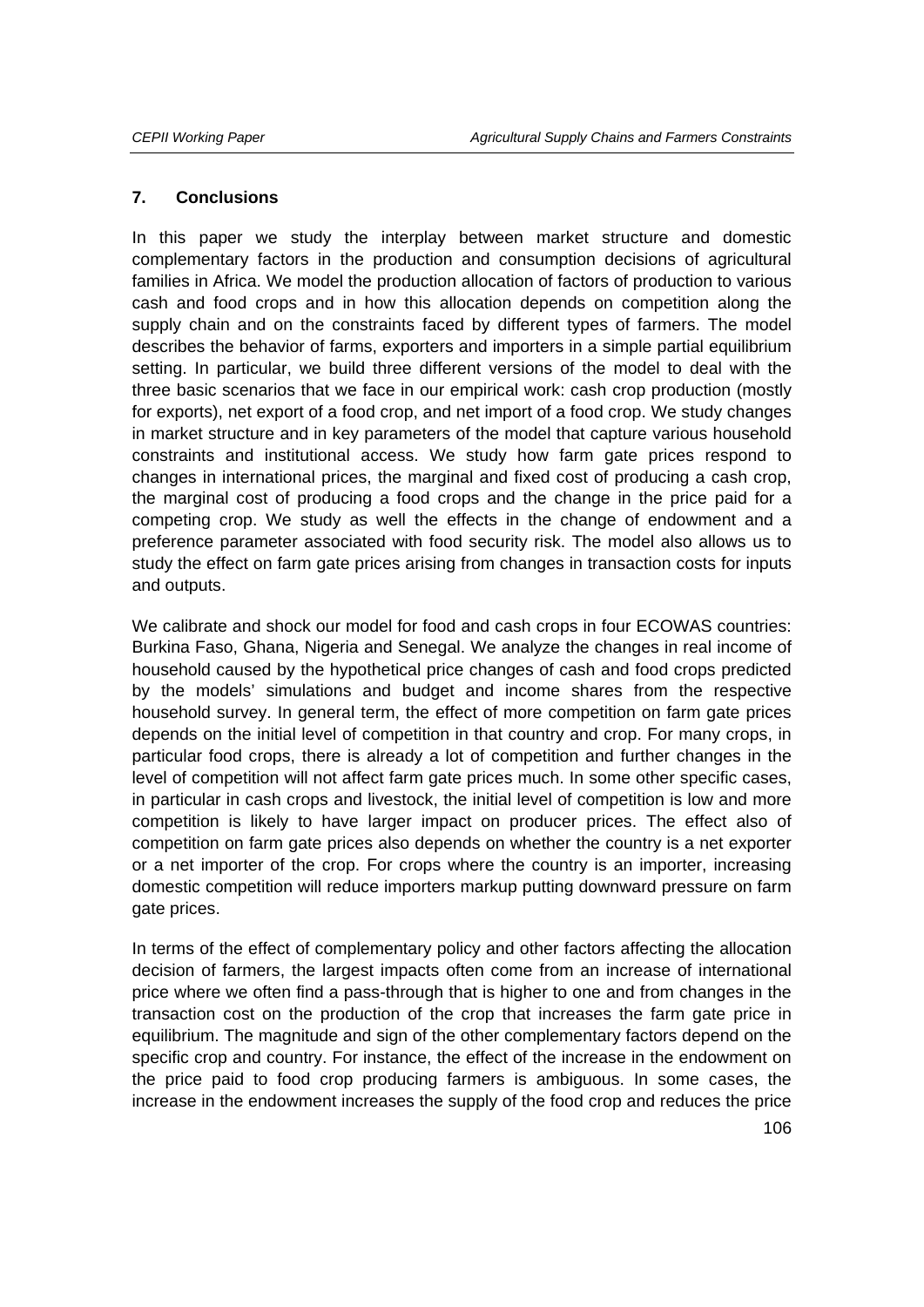in equilibrium while in other, when the endowment increases many farmers find profitable to produce the cash crop and reduce the supply of the food crop what in equilibrium increases the food crop price. Increases in the marginal cost and in the fixed cost of producing a cash crop lead to increases in farm gate prices. Higher costs imply a shift up in the farm aggregate supply and a consequent increase in equilibrium prices. However, the response of prices to this shock and others in the model is cushioned to a very large extent by the market structure. The model also predicts that increases in household risks that lead to higher demands for food security positive affect equilibrium cash crop prices but the effect on the price of the food crops is ambiguous. This result suggests that negative and unwanted shocks to food producers (in rural areas, for example) may end up benefiting cash crop producers. This may exacerbate inequality between farmers and increase relative poverty impacts, for example. The model allows us to study to some extent the spillovers and interrelationships between cash crop production and food markets. In the cash crop export model, farmers take the prices of competing marketable foods as given, but the level of these prices clearly affects production and consumption decision. Similarly, the marginal cost of producing food can also affect cash crop production choices. These feedbacks are seldom studied in the literature but our model shows they can be sizeable.

In the paper we also examine complementarities between shocks to the structure of competition among exporters and shocks to household constraints. The idea is to uncover potential synergies between different types of policies or shocks. Our model features complementarities, and substitutabilities. Complementarities show up when the joint effect is larger than the sum of the separate effects and substitutability when the joint effect is smaller than the sum of the separate effects. It is difficult to generalize the results and to find clear patterns in the results. Sometimes, shocks and policies go in the same direction, sometimes they oppose each other. Sometimes the joint effects are big, sometimes they are small. The important lesson from these exercises, beyond the quantification of the special cases considered in the simulations, is that these complementarities exist and need to be taken seriously in the design of agricultural policies.

For each country and crop we conclude our analysis with a discussion of the poverty impacts of the comparative static results. Ultimately, we are interested in the role of the supply chain in agriculture on household well-being, on whether the poor are affected more or less than the non-poor, and on whether the complementarities between the structure of markets and household constraints can inform policy about ways to boost or ameliorate those poverty impacts. The analysis is done using standard techniques in the literature. We adopt the first order approximation analysis of Deaton (1989, 1997). This implies we can approximate the impact of a price change using income shares and budget shares as measures of exposure. The first order approximation works well if the price changes are small and if there are limited supply and consumption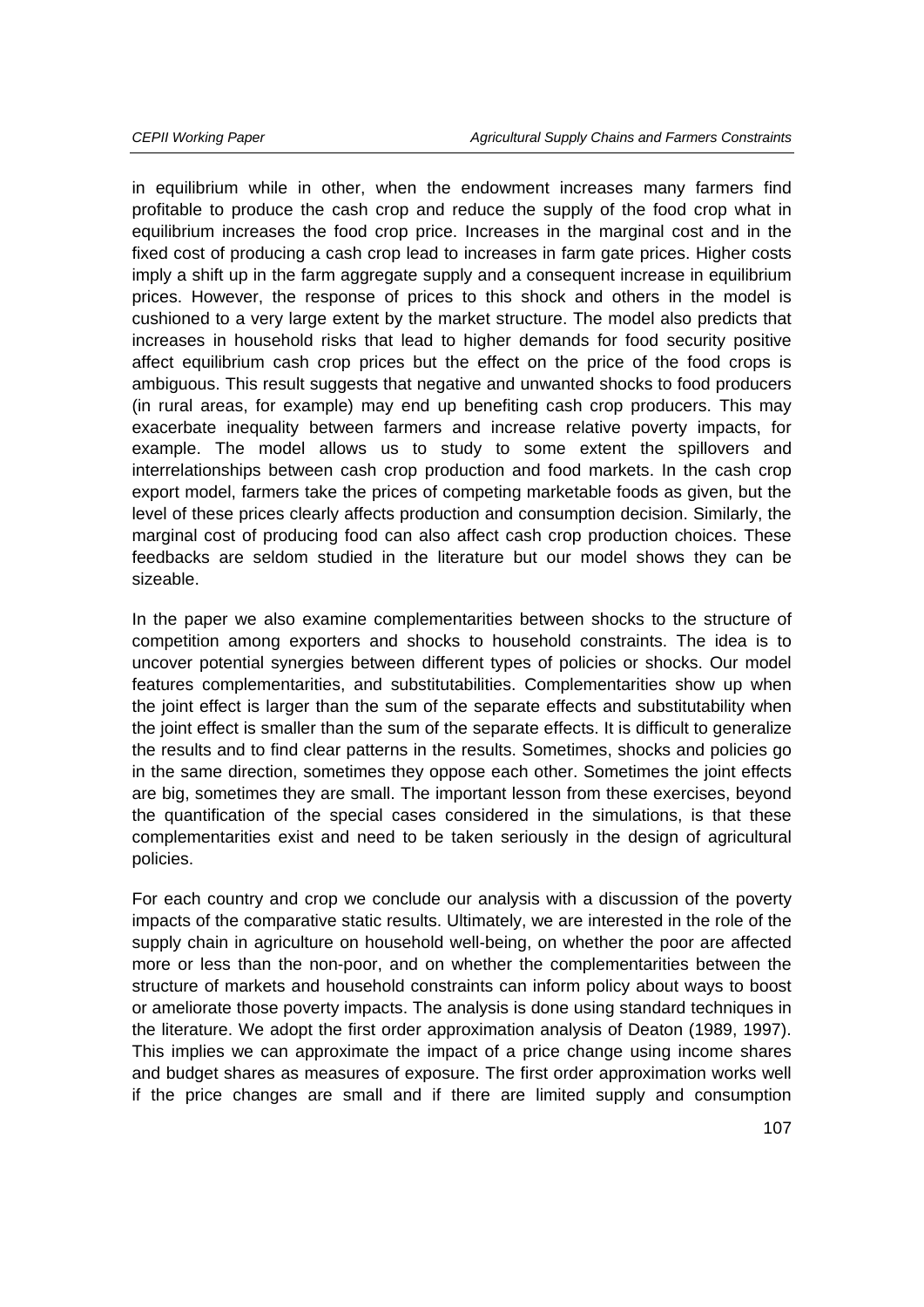responses. It is, in general, a very powerful and useful tool to evaluate the welfare effects of price changes.

To a large extent, the welfare impacts we find are small for all groups of households. For most crops, shocks, and affected population, the welfare impacts of the proposed simulations are less than 1 percent of total household expenditures. The only exception is the impact on producers where some sizeable impacts can often be established. These results are expected, given the nature of the exercised considered here, and they are also comparable to the literature on the topic (see the review in Lederman and Porto, 2014). There are various elements that need to be taken into account. First, the income shares and budget shares used in the first order approximation are typically small. Some crops are relevant separately on both the production side and on the consumption side. But a price change affects households as consumers and as producers, and thus the net effect tends to be small in general. Second, in most of the crops considered here, the market was already characterized by some degree of competition, thus leaving small room for sizeable price changes. The combination of small price changes with small net benefit ratios (Deaton, 1997) implies small impacts. The fact that the impacts are typically small does not mean they are not important. As we argued, small results are expected in this literature. They are expected given the context (household survey data and baseline market structure) but are reasonable. We are just assessing the short-run impacts of price changes caused by changes in exporters' market power and the combination with complementary factors. It is important to note that the complementary factors have an independent effect on household welfare that we are not attempting the measure here. If, for instance, the cost of crop production declines due to improvement in infrastructure, access to cheaper and better inputs, access to knowledge or credit, etc., there will be a direct impact on welfare and an indirect one via the combination with changes in market structure. In our study, we measure this additional impact only. It turns out that these additional impacts are small but, since they do not carry additional costs (for example fiscal costs if the complementarities are funded by the government), they only generate benefits.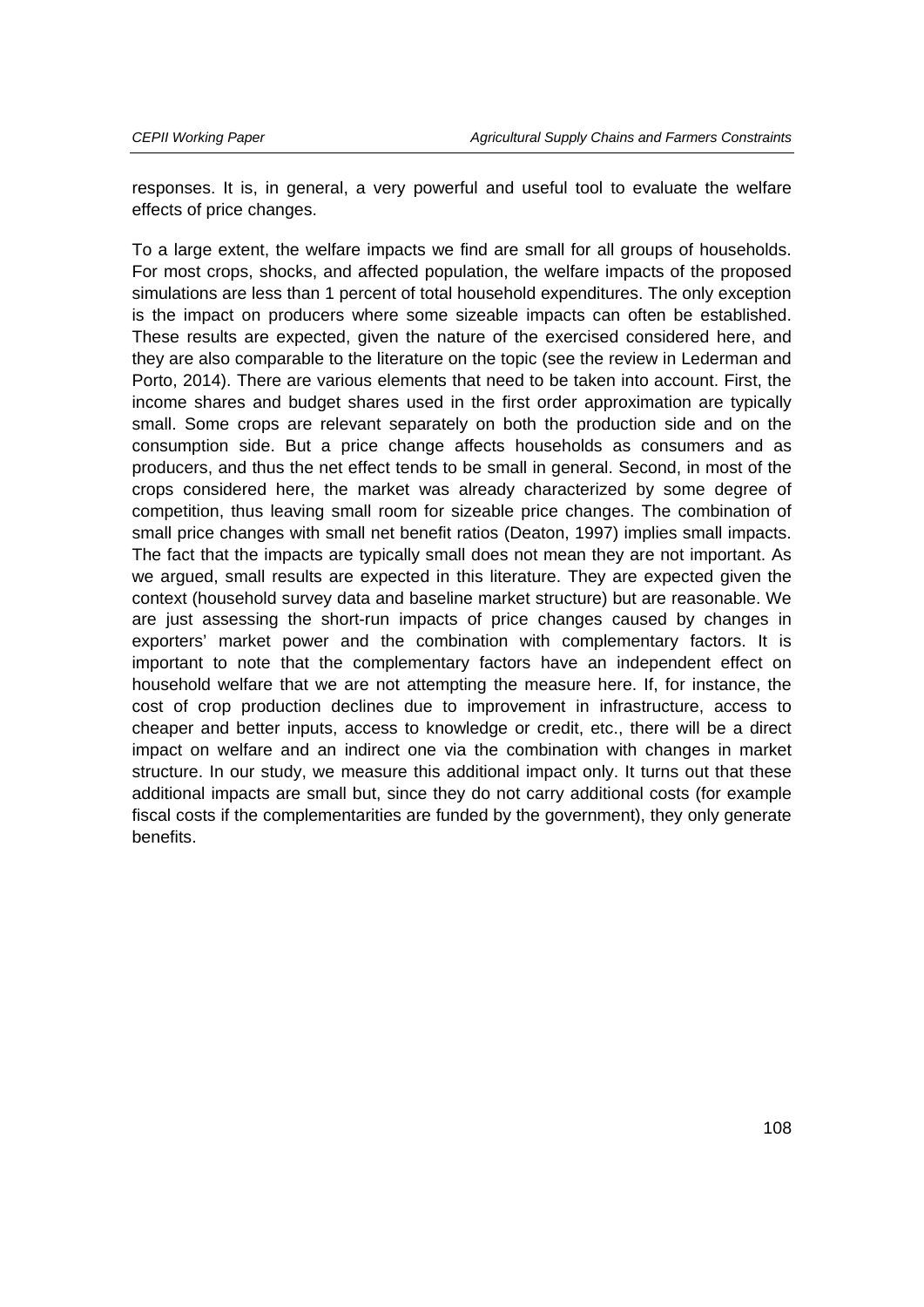#### **References**

Acemoglu, D. and S. Johnson (2005), "Unbundling Institutions", Journal of Political Economy, vol. 113, pp. 949-995.

Acemoglu, D., S. Johnson and J. Robinson (2001), "Colonial Origins of Comparative development: An Empirical Analysis", The American Economic Review, vol. 91, pp. 1369-1401.

Acemoglu, D., S. Johnson and J. Robinson (2002), "Reversal of Fortune: Geography and Institutions in the Making of the Modern World Income Distribution", Quarterly Journal of Economics, vol. 117, No. 4, pp. 1231-1294.

Anderson, S. and M. Baland (2002), "The Economics of Roscas and Intra-household Resource Allocations", Quarterly Journal of Economics, vol. 117(3), pp. 963-995.

Banerjee, A., P. Gertler, and M. Ghatak (2002), "Empowerment and Efficiency: Tenancy Reform in West Bengal", Journal of Political Economy, vol. 110, No. 2 pp. 239-280.

Besley, T. (1995), "Nonmarket Institutions for Credit and Risk Sharing in Low Income Countries", Journal of Economic Perspectives, vol. 9(3), pp. 115-127.

Besley,T, S. Coate and G. Loury (1993), "The Economics of Rotating Savings and Credit Associations", The American Economic Review, vol. 83(4), pp. 792-810.

Conceição, P. and R. Mendoza (2009), "Anatomy of the Global Food Crisis", Third World Quarterly, Volume 30, Issue 6, Pages 1159-1182.

Deaton, A. (1997), The Analysis of Household Surveys: A Microeconometric approach to development policy, The John Hopkins University Press.

Dollar, D. and A. Kraay (2003), "Institutions, Trade and Growth", Journal of Monetary Economics, vol. 50(1), pp. 133-162.

Garg, A and P. Collier (2005), "On Kin Groups and Employment in Africa", Centre for the Study of African Economies, Working paper 95-16, Oxford, UK.

Goldberg, P. and N. Pavcnik (2004), "Trade, Inequality, and Poverty: What Do We Know? Evidence from Recent Trade Liberalization Episodes in Developing Countries", Brookings Trade Forum, pp. 223-269.